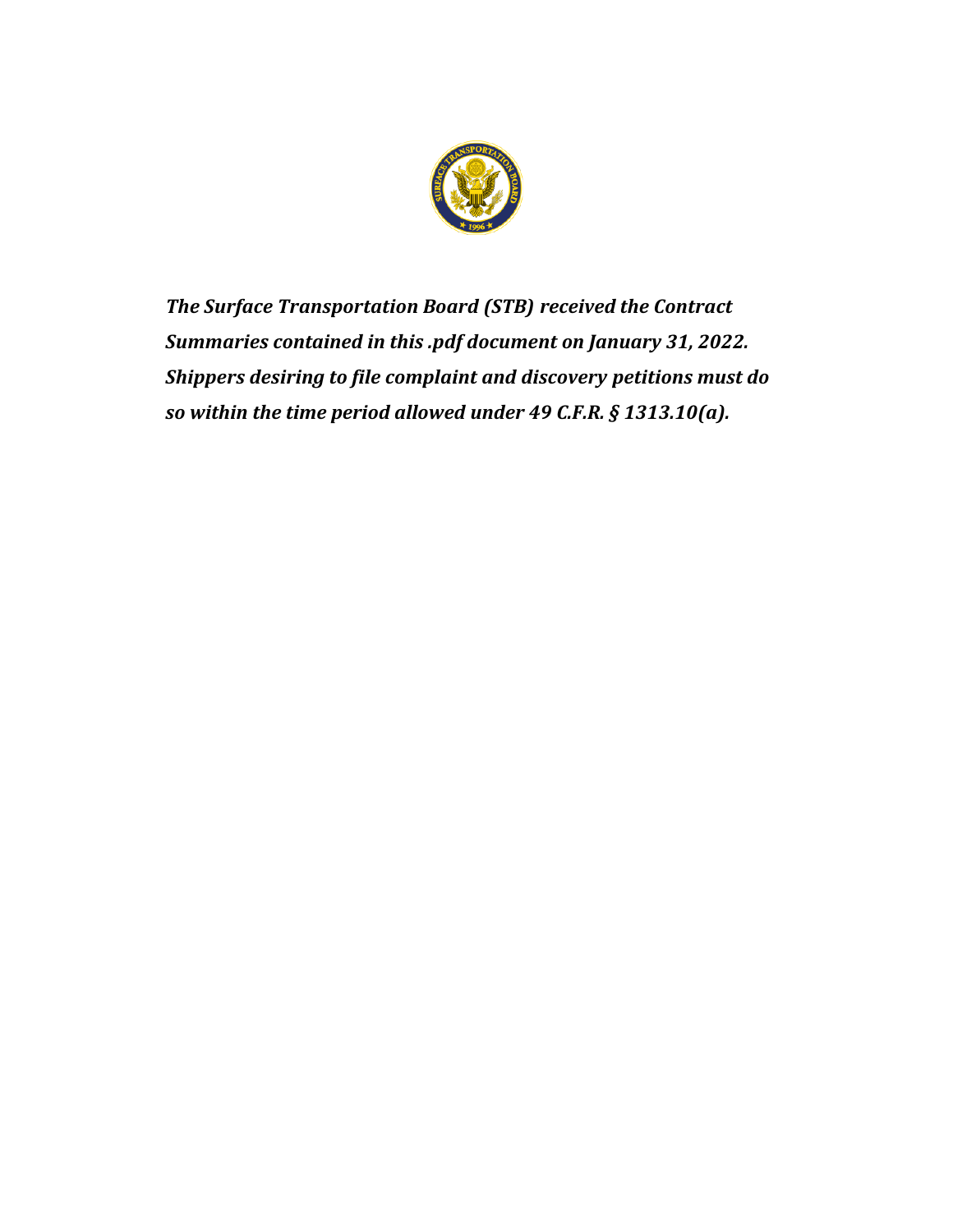

STB-UPOTMQ 160551-N

# **UNION PACIFIC RAILROAD COMPANY**

# **AMENDED CONTRACT SUMMARY**

**Issued:**  January 28, 2022

**Effective:** January 1, 2021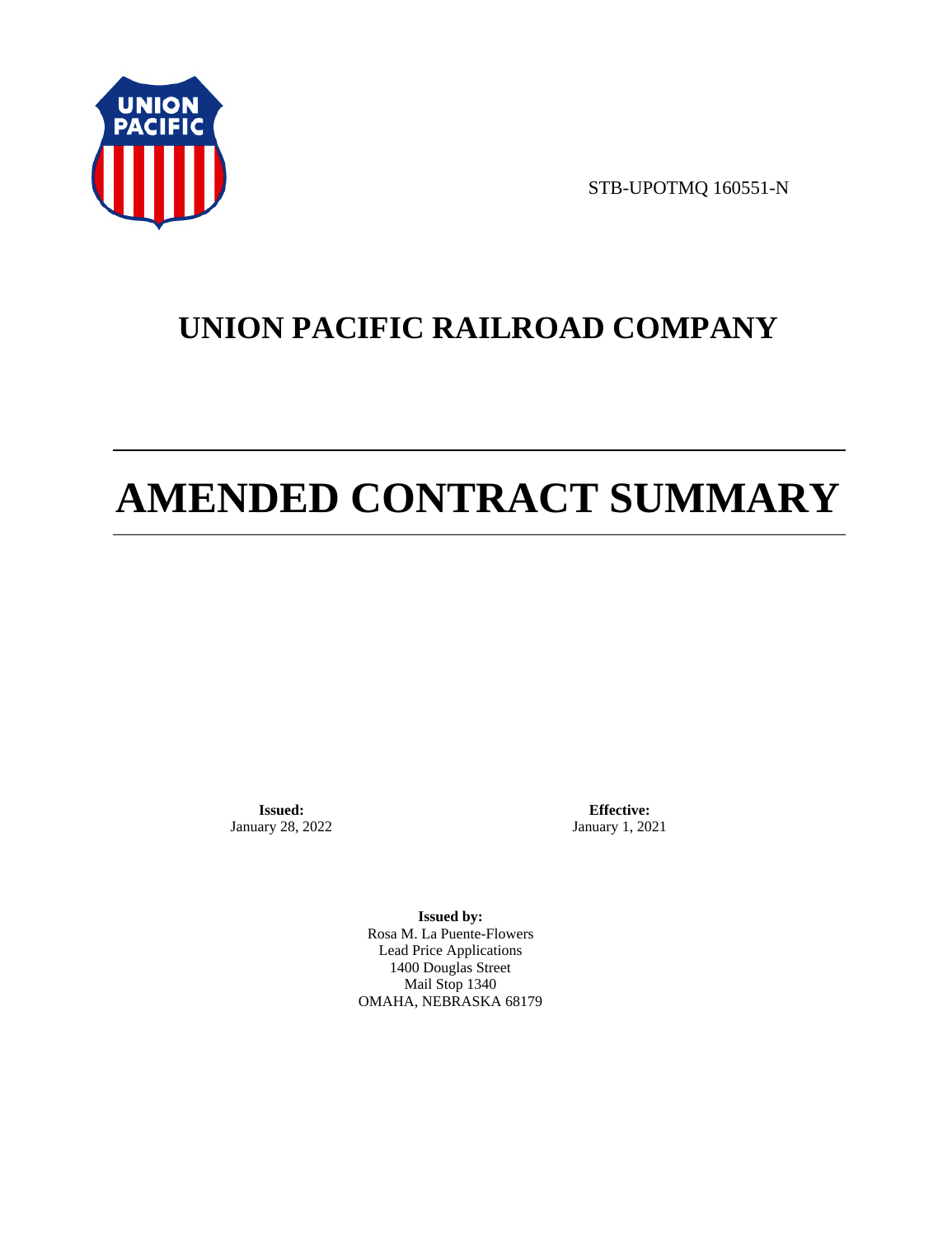SAN LUIS CENTRAL RAILROAD COMPANY Box 1249 Evanston, IL 60204

 UNION PACIFIC RAILROAD COMPANY 1400 Douglas St. Omaha, NE 68179

### **COMMODITY:**

 Wheat Exc.Buckwheat See 01139 **ADDITION**  Barley **ADDITION** 

## **SHIPPER:**

ARIZONA GRAIN INC

# **ORIGIN(S):**

 CASA GRANDE, AZ **ADDITION**  ARLINGTON, AZ **ADDITION**  CENTER, CO **ADDITION**  ARLINGTON, TX **ADDITION**  BUCKEYE, AZ **ADDITION**  YUMA, AZ **ADDITION** 

# **DESTINATION(S):**

 FRESNO, CA **ADDITION**  STOCKTON, CA **ADDITION**  DULUTH, MN **ADDITION**  GALVESTON, TX **ADDITION** 

# **PORT(S):**

Not Applicable

# **DURATION:**

 Effective Date: January 1, 2017 Amendment Effective Date: January 1, 2021 **ADDITION**  Expiration Date: December 31, 2021 **EXTENSION** 

# **RAIL CAR DATA:**

No cars dedicated to service under this Contract. Cars are provided on a common carrier basis only.

# **RATES & CHARGES:**

Not applicable

### **VOLUME:**

Single Car Shipments **ADDITION** 

## **SPECIAL FEATURES:**

Special Switching Provision

# **SPECIAL NOTICE:**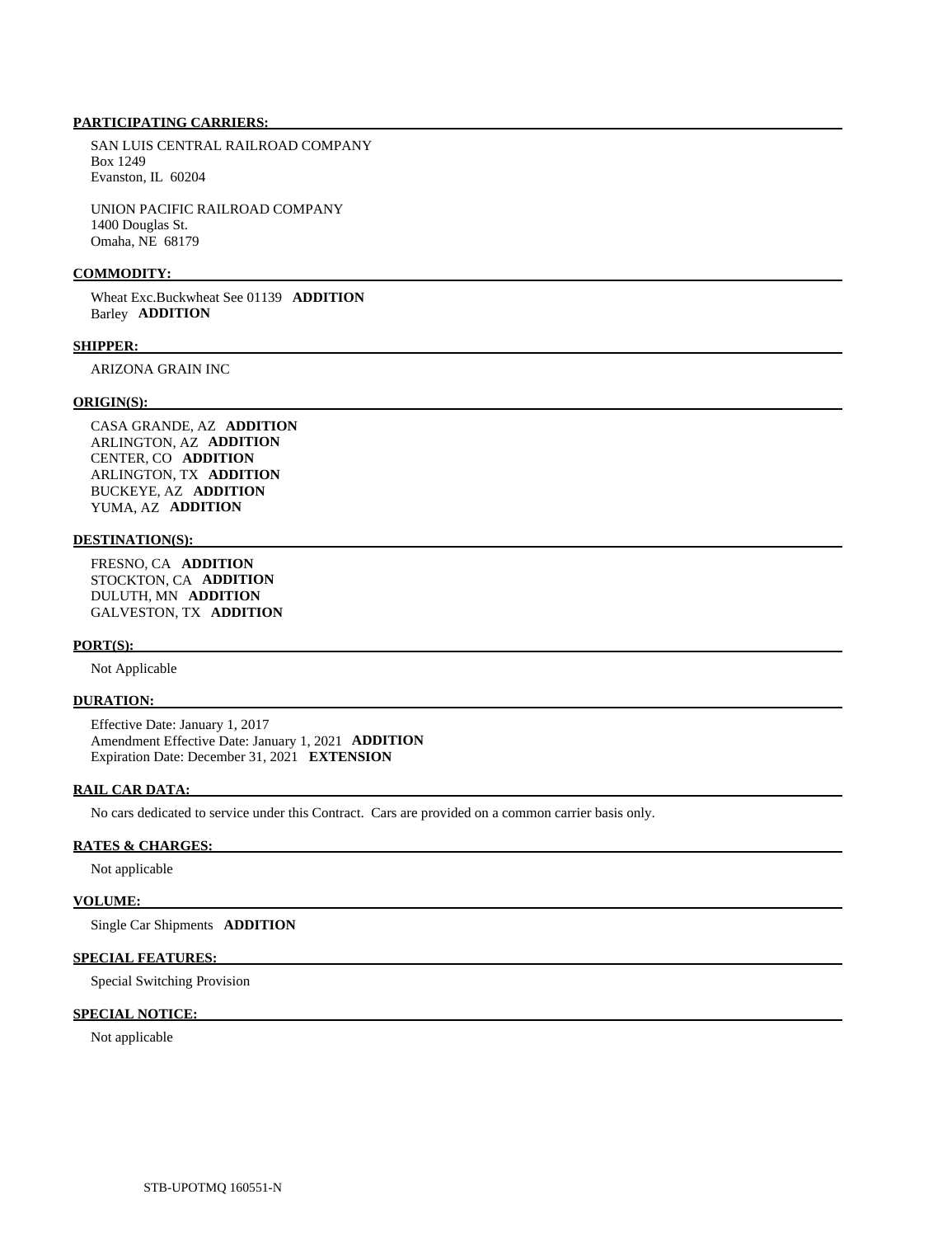

STB-UPOTMQ 164641-AF

# **UNION PACIFIC RAILROAD COMPANY**

# **AMENDED CONTRACT SUMMARY**

**Issued:**  January 26, 2022

**Effective:** January 1, 2021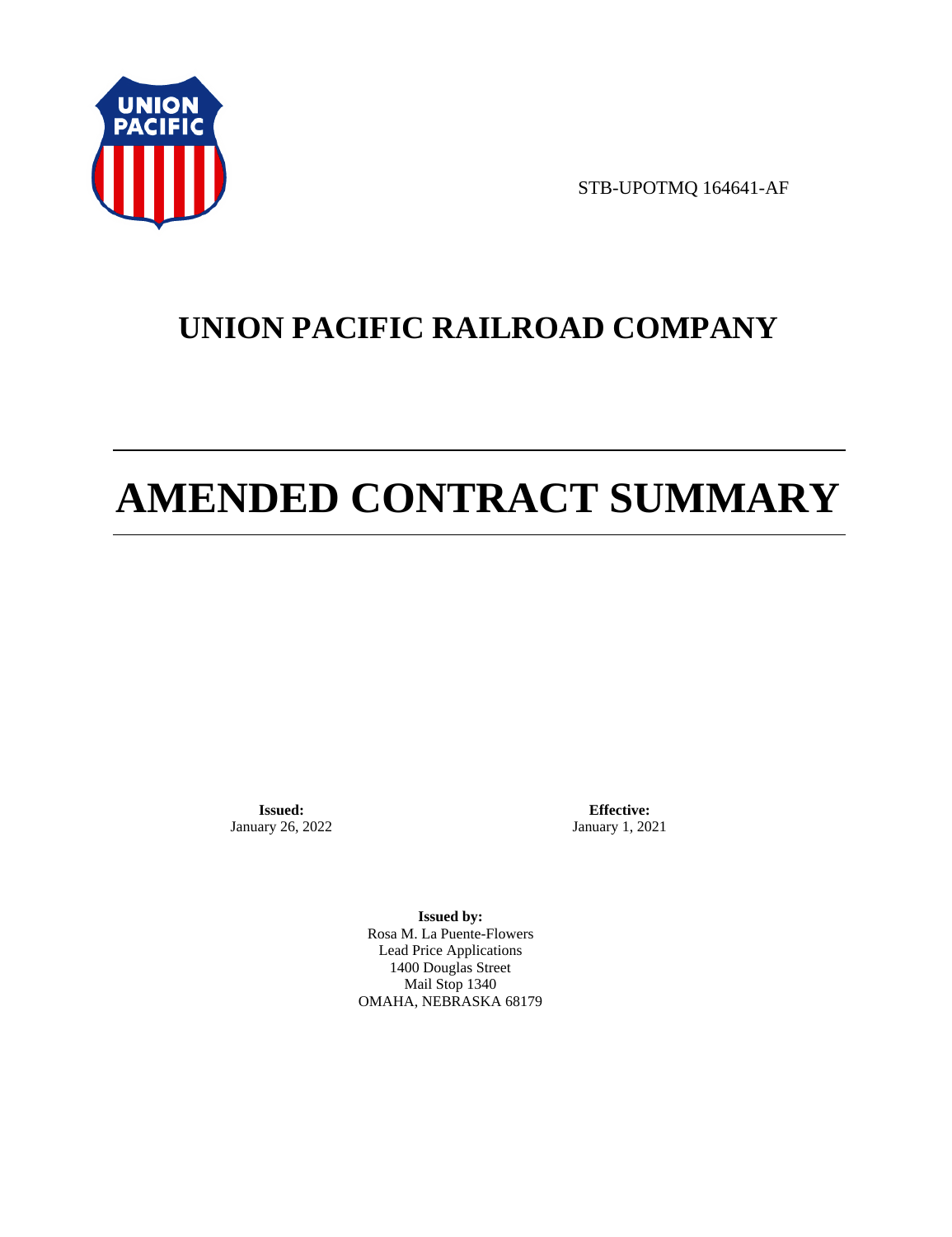UNION PACIFIC RAILROAD COMPANY 1400 Douglas St. Omaha, NE 68179

#### **COMMODITY:**

Soybean Hulls, Pelletized **ADDITION** 

## **SHIPPER:**

CARGILL INC

#### **ORIGIN(S):**

 EDDYVILLE, IA **ADDITION**  BRIDGEPORT, IA **ADDITION**  MCALLEN, TX **ADDITION**  BRIDGEVIEW, IL **ADDITION**  PINE BLUFF, AR **ADDITION**  GRAND PRAIRIE, TX **ADDITION**  WACO, TX **ADDITION**  SCHUYLER, NE **ADDITION**  CLINTON, IA **ADDITION**  ARLINGTON, TX **ADDITION**  HOUSTON, TX **ADDITION**  MEMPHIS, TN **ADDITION**  IOWA FALLS, IA **ADDITION**  AVONDALE, LA **ADDITION**  CLEARFIELD, UT **ADDITION** 

#### **DESTINATION(S):**

 BLAIR, NE **ADDITION**  FT WORTH, TX **ADDITION**  CEDAR RAPIDS, IA **ADDITION**  STERLING, CO **ADDITION**  WACO, TX **ADDITION**  SHREVEPORT, LA **ADDITION**  OKLAHOMA CITY, OK **ADDITION**  SCHUYLER, NE **ADDITION**  SWEETWATER, TX **ADDITION**  MINNEAPOLIS, MN **ADDITION**  EDDYVILLE, IA **ADDITION**  LODI, CA **ADDITION** 

#### **PORT(S):**

Not Applicable

#### **DURATION:**

 Effective Date: January 1, 2019 Amendment Effective Date: January 1, 2021 **ADDITION**  Expiration Date: December 31, 2021 **EXTENSION** 

### **RAIL CAR DATA:**

No cars dedicated to service under this Contract. Cars are provided on a common carrier basis only.

#### **RATES & CHARGES:**

Not applicable

## **VOLUME:**

Single Car Shipments **ADDITION**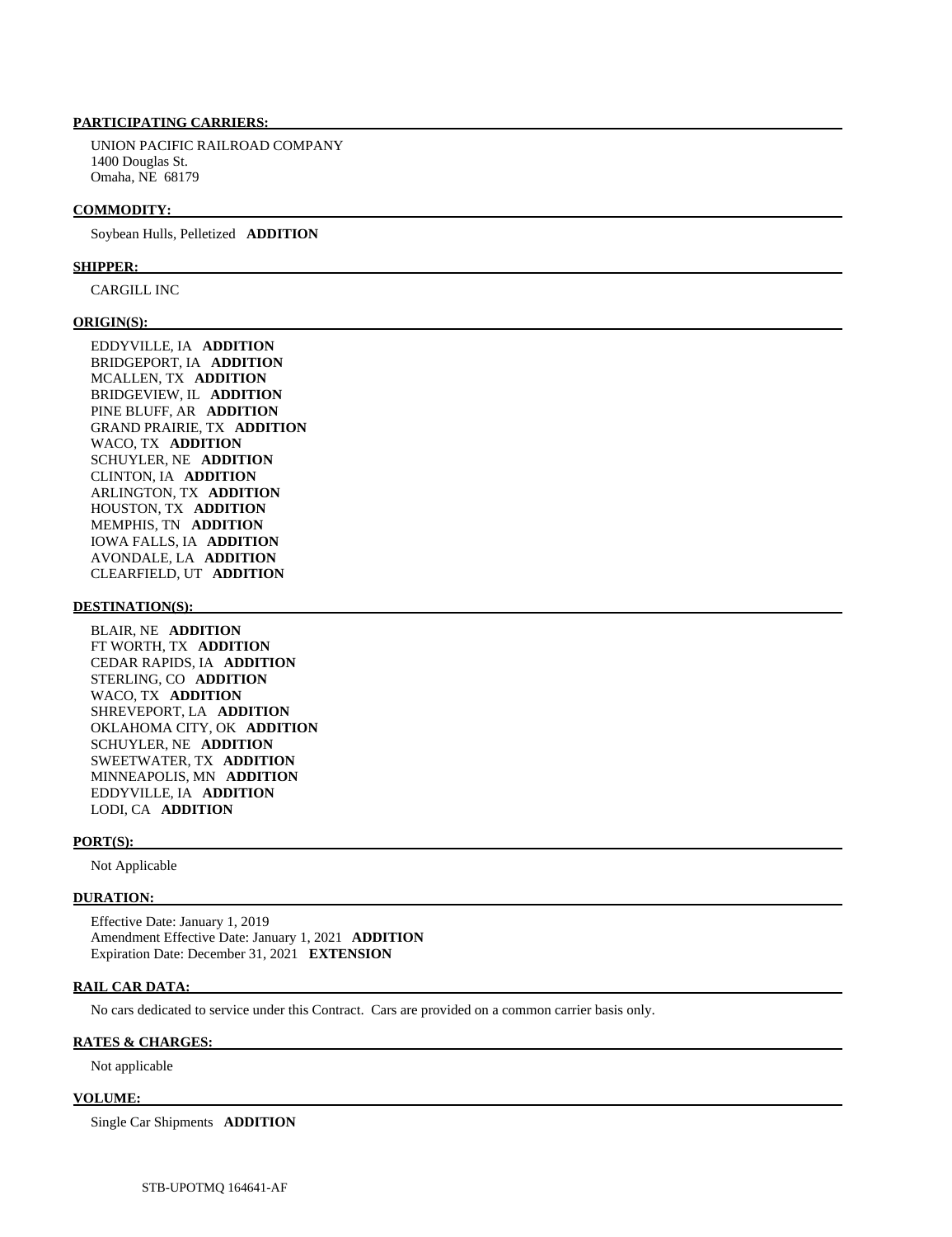# **SPECIAL FEATURES:**

 Special Switching Provision Not Applicable. This change pertained only to confidential data. (Switching)

# **SPECIAL NOTICE:**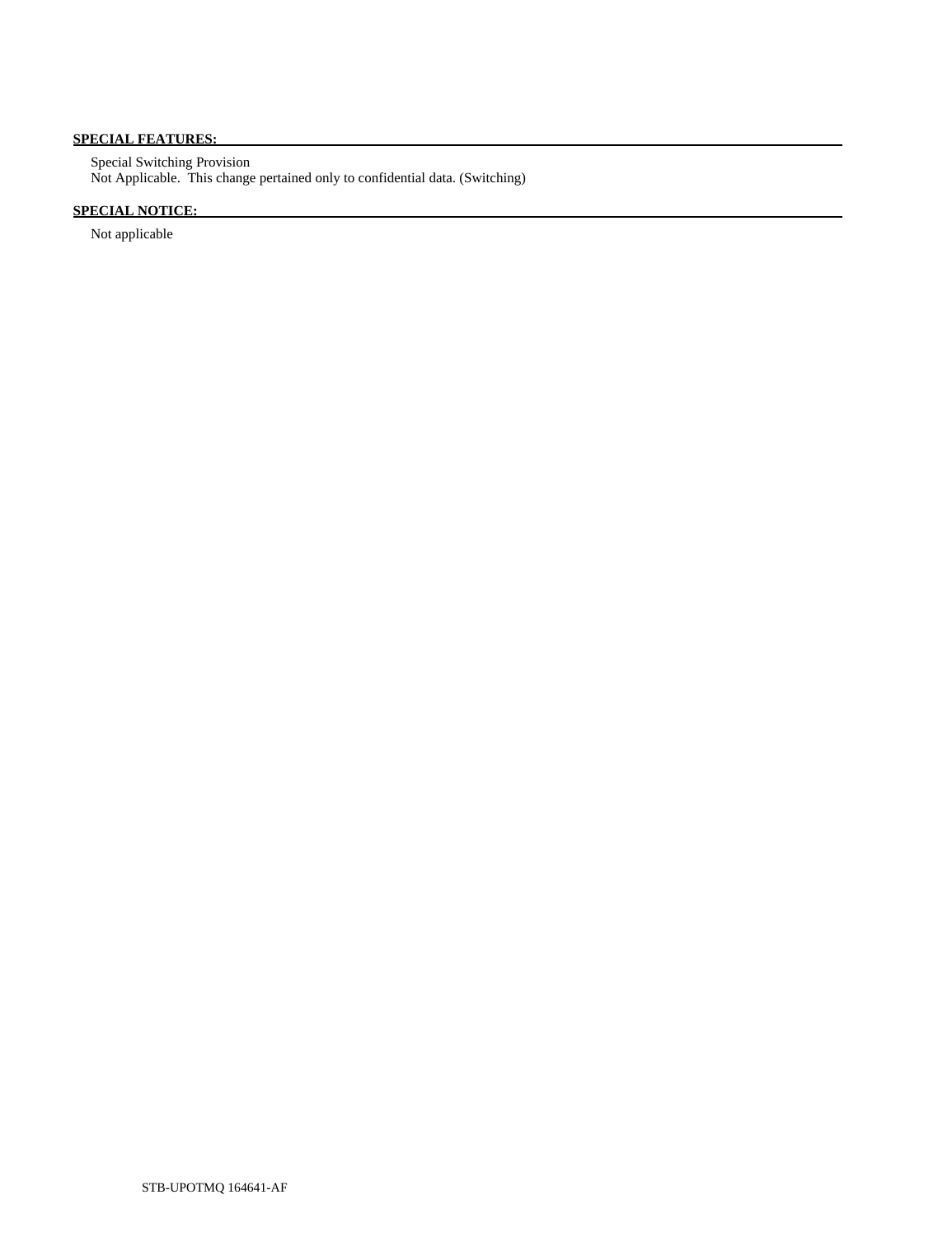

STB-UPOTMQ 165245-AS

# **UNION PACIFIC RAILROAD COMPANY**

# **AMENDED CONTRACT SUMMARY**

**Issued:**  January 26, 2022

**Effective:** January 1, 2021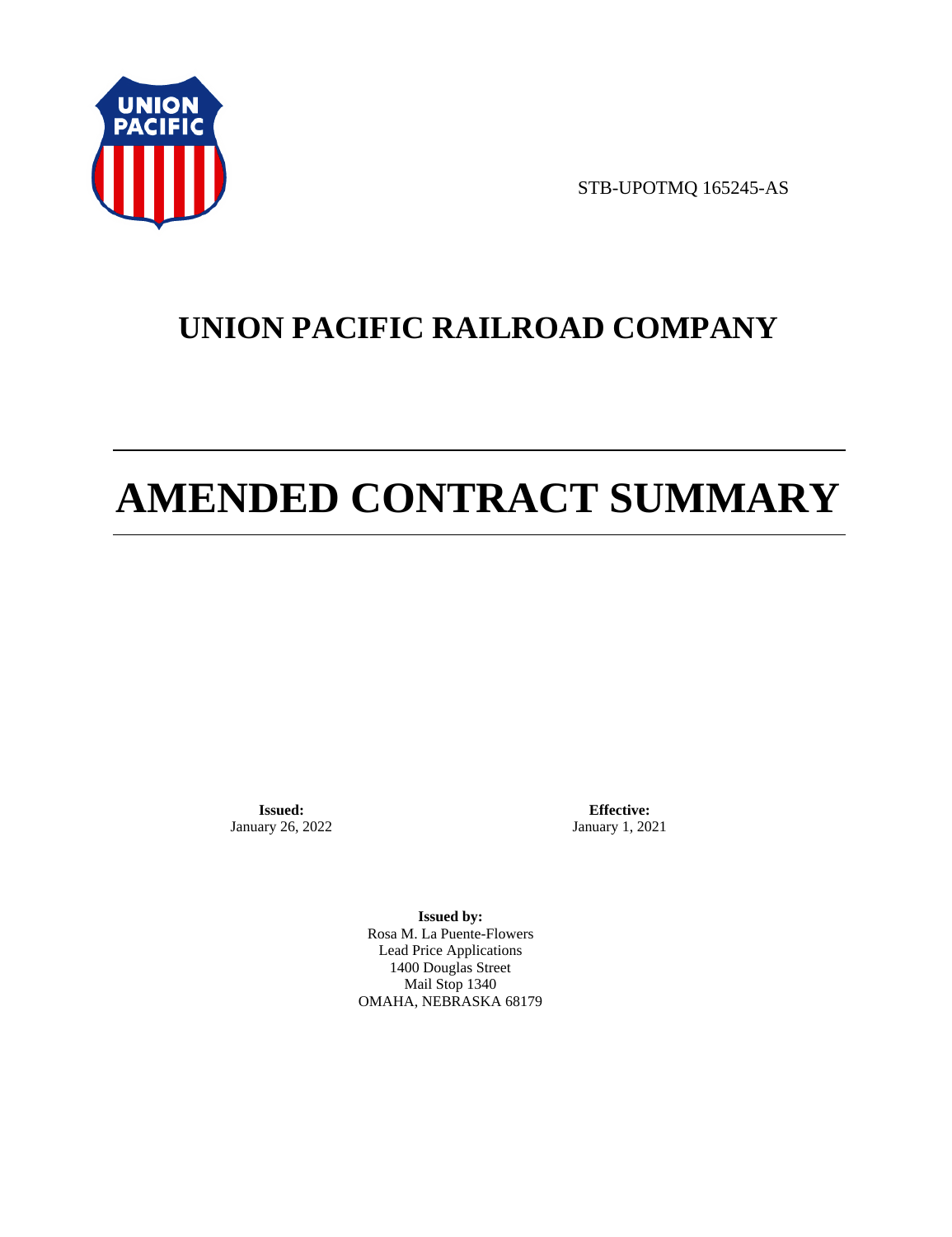AT & L RAILROAD CO INC **ADDITION**  P.O. Box 29 Watonga, OK 73772

 CANADIAN NATIONAL RAILWAYS **ADDITION**  935 De La Gauchetiere St. West Montreal, PQ H3B 2M9

 FERROCARRIL MEXICANO S A DE C V **ADDITION**  Col. Bosques De Las Lomas Mexico City, DF 11700

# KCSM **ADDITION**

Mexico City, DF 11700

 UNION PACIFIC RAILROAD COMPANY 1400 Douglas St. Omaha, NE 68179

# **COMMODITY:**

 Wheat Exc.Buckwheat See 01139 **ADDITION**  Soybeans (Soya Beans) **ADDITION** 

### **SHIPPER:**

THE ANDERSONS INC

# **ORIGIN(S):**

 STRATTON, CO **ADDITION**  ID - IDAHO FALLS AGS (See Exhibit Definition) ID - POCATELLO AGS (See Exhibit Definition) AMERICAN FALLS, ID **ADDITION**  IDAHO FALLS, ID **ADDITION**  CHICAGO, IL **ADDITION**  COLLYER, KS **ADDITION**  SMITH CENTER, KS **ADDITION**  WICHITA, KS **ADDITION**  CORPUS CHRISTI, TX **ADDITION**  MILWAUKEE, WI **ADDITION**  ADRIAN, MO **ADDITION**  BUHL, ID **ADDITION**  OSBORNE, KS **ADDITION**  TX - EL PASO AGS (See Exhibit Definition) WATONGA, OK **ADDITION**  DOWNS, KS **ADDITION**  KANORADO, KS **ADDITION**  LEBANON, KS **ADDITION**  WAKEENEY, KS **ADDITION**  GRINNELL, KS **ADDITION**  GORHAM, KS **ADDITION**  GRAINFIELD, KS **ADDITION**  HAVILAND, KS **ADDITION**  MINGO, KS **ADDITION**  OAKLEY, KS **ADDITION**  PRATT, KS **ADDITION**  QUINTER, KS **ADDITION**  SALINA, KS **ADDITION**  VICTORIA, KS **ADDITION**  MEDFORD, OK **ADDITION**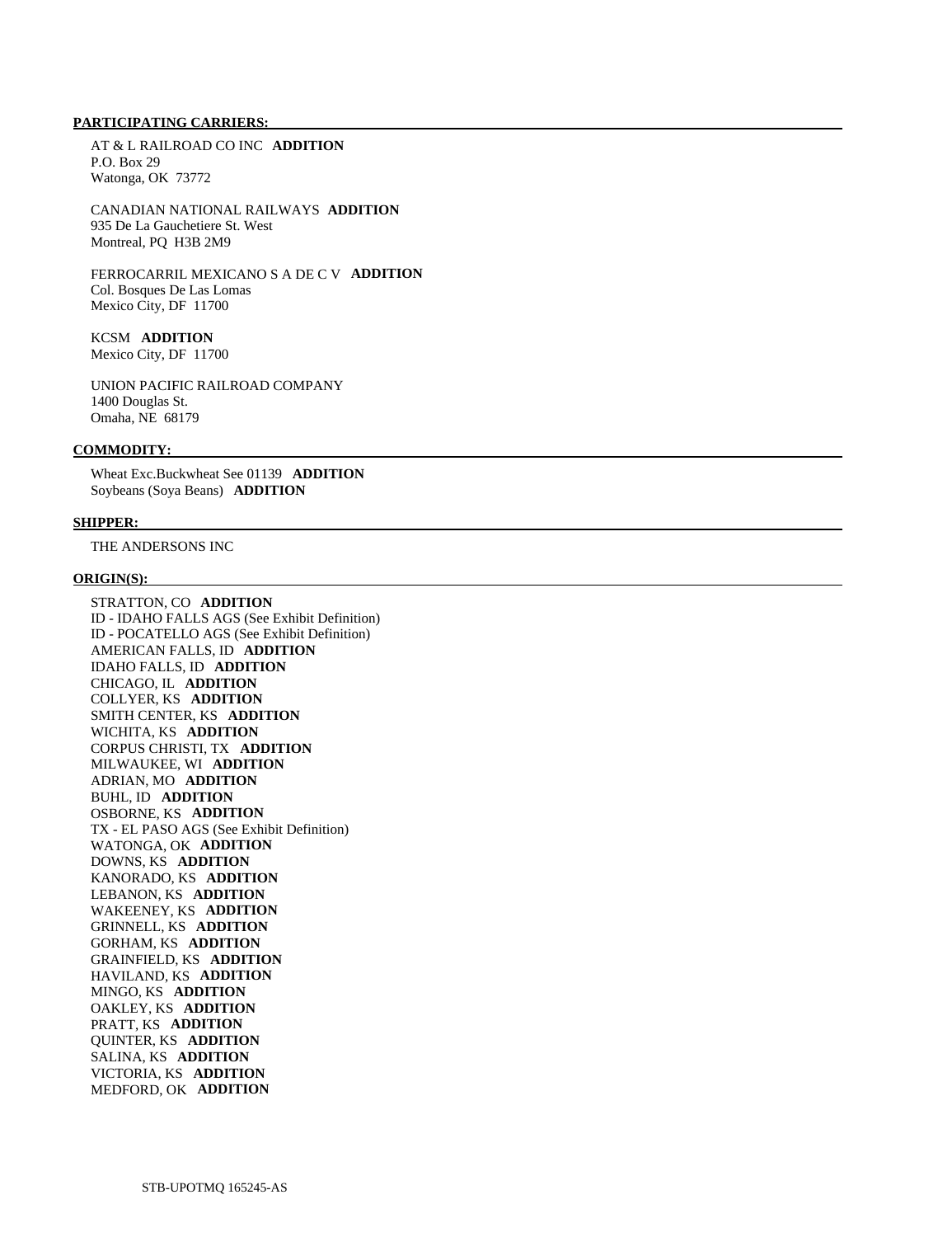## **DESTINATION(S):**

 CHICAGO, IL **ADDITION**  WA - WALLULA AGS (See Exhibit Definition) TX - HOUSTON AGS (See Exhibit Definition) OR - PORTLAND AGS (See Exhibit Definition) BRAWLEY, CA **ADDITION**  KANSAS CITY, MO **ADDITION**  LAREDO, TX **ADDITION**  NEW BRAUNFELS, TX **ADDITION**  SAN ANTONIO, TX **ADDITION**  SHERMAN, TX **ADDITION**  EAGLE PASS, TX **ADDITION**  NOGALES, AZ **ADDITION**  GALENA PARK, TX **ADDITION**  MIDLAND, TX **ADDITION**  MORALES, NL **ADDITION**  TOLLESON, AZ **ADDITION**  VILLAGRAN, GJ **ADDITION**  MEMPHIS, TN **ADDITION** 

#### **PORT(S):**

Not Applicable

# **DURATION:**

 Effective Date: January 1, 2019 Amendment Effective Date: January 1, 2021 **ADDITION**  Expiration Date: December 31, 2021 **EXTENSION** 

# **RAIL CAR DATA:**

No cars dedicated to service under this Contract. Cars are provided on a common carrier basis only.

# **RATES & CHARGES:**

Not applicable

### **VOLUME:**

 Minimum shipment of 107 carloads. **ADDITION**  Multiple Car Shipments **ADDITION** 

# **SPECIAL FEATURES:**

Special Switching Provision

# **SPECIAL NOTICE:**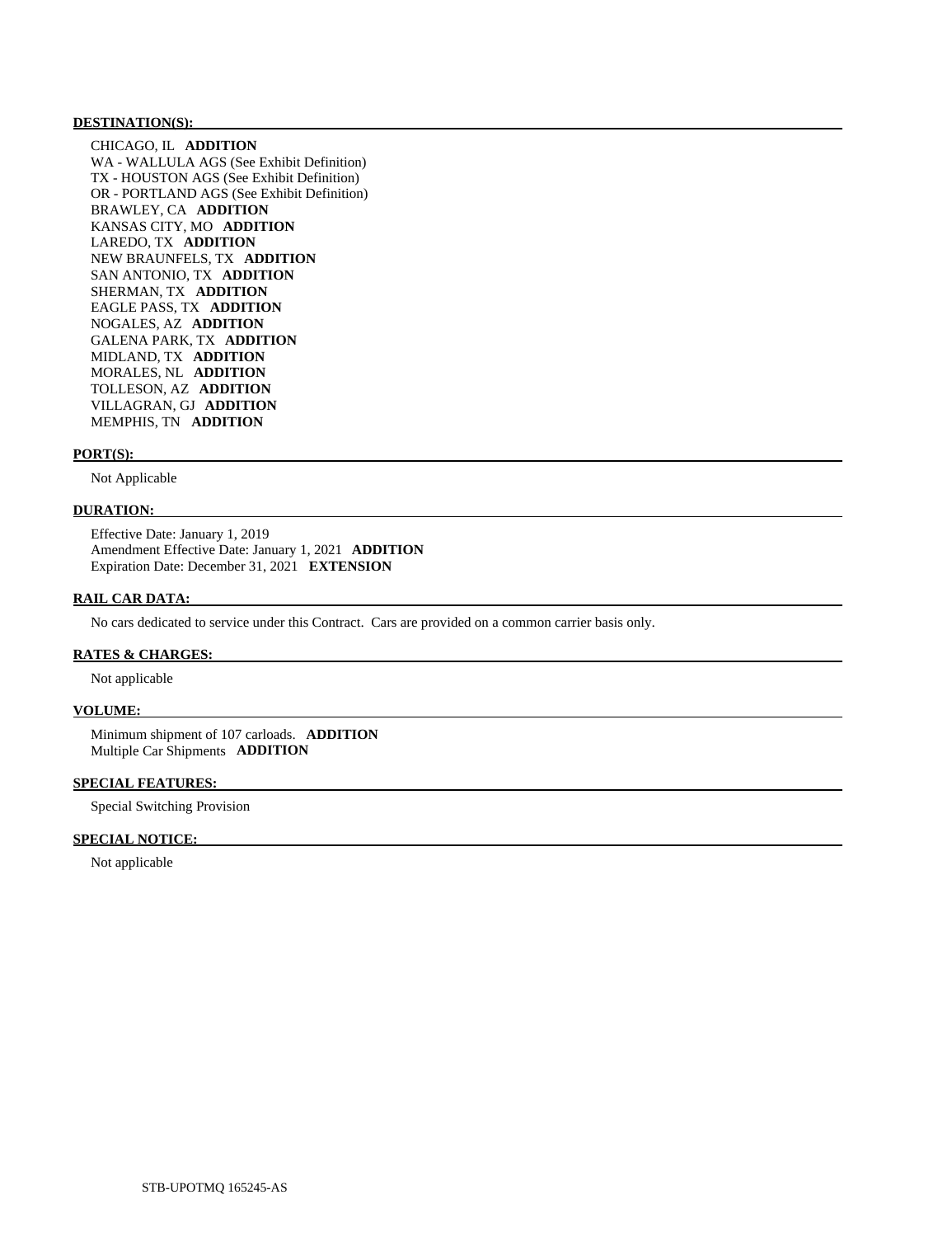#### **EXHIBIT DEFINITIONS:**

 ID - IDAHO FALLS AGS consist of: ABERDEEN, ID **ADDITION**  ABERDEEN JCT, ID **ADDITION**  AIKEN, ID **ADDITION**  AMMON, ID **ADDITION**  ASHTON, ID **ADDITION**  BASSETT, ID **ADDITION**  BLACKFOOT, ID **ADDITION**  BONDED SIDING, ID **ADDITION**  BYRNE, ID **ADDITION**  BYRNE, ID **ADDITION**  CAMAS, ID **ADDITION**  CHESTER, ID **ADDITION**  CLARKSON, ID **ADDITION**  COLLINS, ID **ADDITION**  COLTMAN, ID **ADDITION**  COLTMAN, ID **ADDITION**  COTTON, ID **ADDITION**  DUBOIS, ID **ADDITION**  EGIN, ID **ADDITION**  EGIN, ID **ADDITION**  FIBRE, ID **ADDITION**  FIRTH, ID **ADDITION**  FT HALL, ID **ADDITION**  FULLMER, ID **ADDITION**  GALE, ID **ADDITION**  GARRY, ID **ADDITION**  GARRY, ID **ADDITION**  GIBSON, ID **ADDITION**  GOLDEN VALLEY, ID **ADDITION**  GRANT, ID **ADDITION**  GRANT, ID **ADDITION**  HAMER, ID **ADDITION**  HART, ID **ADDITION**  HART, ID **ADDITION**  HUMPHREY, ID **ADDITION**  IDAHO FALLS, ID **ADDITION**  IONA, ID **ADDITION**  JENSON, ID **ADDITION**  JENSON, ID **ADDITION**  JOLLEY, ID **ADDITION**  JOLLEY, ID **ADDITION**  KEN, ID **ADDITION**  KEN, ID **ADDITION**  LEWISVILLE, ID **ADDITION**  LINCOLN, ID **ADDITION**  LINCOLN, ID **ADDITION**  LINCOLN JCT, ID **ADDITION**  LINCOLN JCT, ID **ADDITION**  LORENZO, ID **ADDITION**  LORENZO, ID **ADDITION**  MENAN, ID **ADDITION**  MIDWAY, ID **ADDITION**  MIDWAY, ID **ADDITION**  MITCHELL, ID **ADDITION**  MOODY, ID **ADDITION**  MOODY, ID **ADDITION**  MORELAND, ID **ADDITION**  NEWDALE, ID **ADDITION**  OLSEN, ID **ADDITION**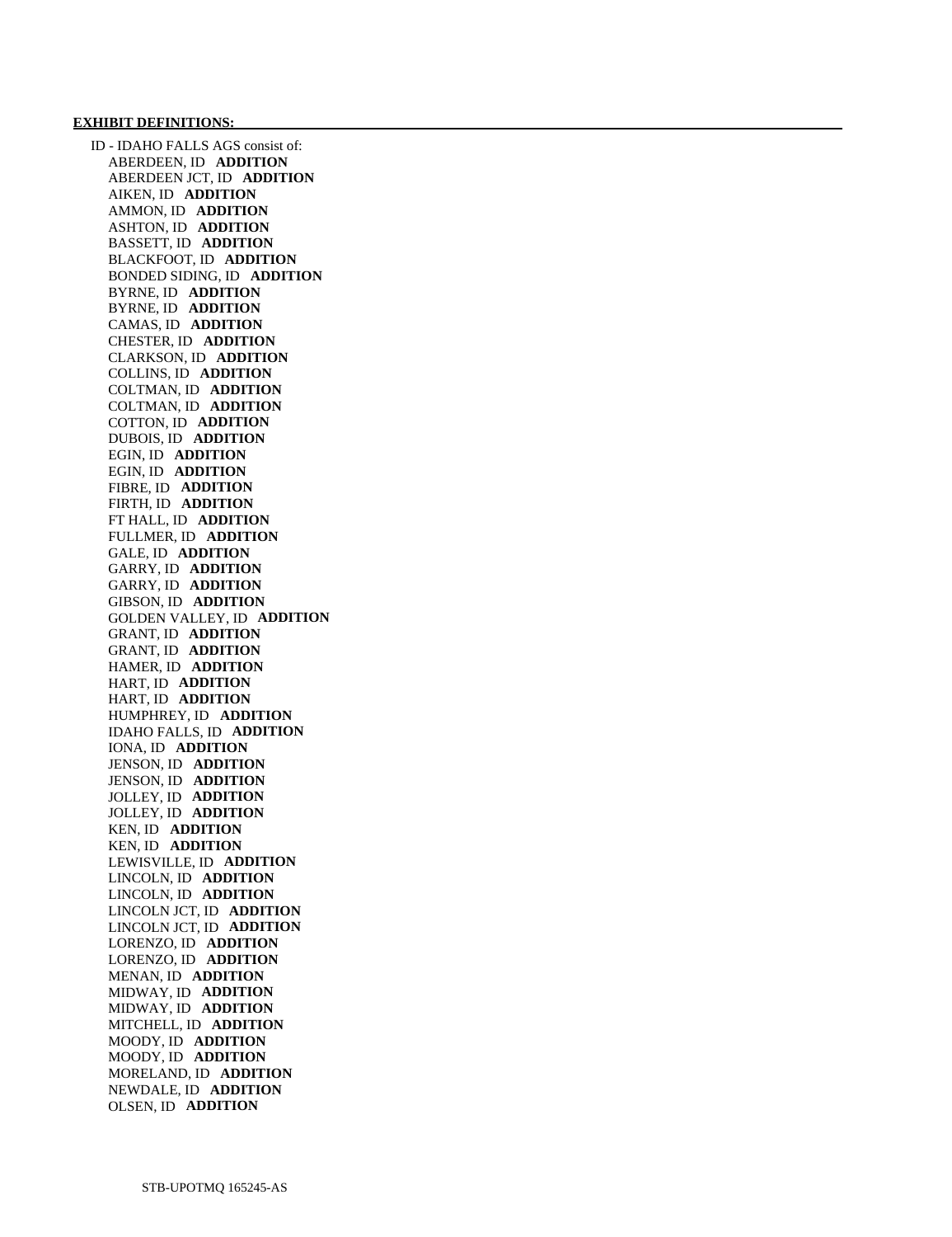ORVIN, ID **ADDITION**  ORVIN, ID **ADDITION**  OSGOOD, ID **ADDITION**  PARKER, ID **ADDITION**  PARKINSON, ID **ADDITION**  PARKINSON, ID **ADDITION**  PAYNE, ID **ADDITION**  PINGREE, ID **ADDITION**  REXBURG, ID **ADDITION**  RIGBY, ID **ADDITION**  RIRIE, ID **ADDITION**  ROBERTS, ID **ADDITION**  ROCKFORD, ID **ADDITION**  ROUSE, ID **ADDITION**  SCOVILLE, ID **ADDITION**  SHELLEY, ID **ADDITION**  SPENCER, ID **ADDITION**  SPUD, ID **ADDITION**  ST ANTHONY, ID **ADDITION**  ST LEON, ID **ADDITION**  ST LEON, ID **ADDITION**  SUGAR CITY, ID **ADDITION**  TABER, ID **ADDITION**  THORNTON, ID **ADDITION**  THORNTON, ID **ADDITION**  UCON, ID **ADDITION**  WACO, ID **ADDITION**  WADA, ID **ADDITION**  WALKER, ID **ADDITION**  WALKER, ID **ADDITION**  WAMAR, ID **ADDITION**  WAMAR, ID **ADDITION**  WAPELLO, ID **ADDITION**  ID - POCATELLO AGS consist of: ACEQUIA, ID **ADDITION**  ADELAIDE, ID **ADDITION**  ALEXANDER, ID **ADDITION**  AMERICAN FALLS, ID **ADDITION**  ARIMO, ID **ADDITION**  BANCROFT, ID **ADDITION**  BANNOCK, ID **ADDITION**  BEETVILLE, ID **ADDITION**  BEETVILLE, ID **ADDITION**  BLASER, ID **ADDITION**  BORAH, ID **ADDITION**  BURLEY, ID **ADDITION**  CHAUSSEE, ID **ADDITION**  CHUBBUCK, ID **ADDITION**  CONDA, ID **ADDITION**  COULAM, ID **ADDITION**  CRIPPEN, ID **ADDITION**  CRIPPEN, ID **ADDITION**  DAYTON, ID **ADDITION**  DECLO, ID **ADDITION**  DEWOFF, ID **ADDITION**  DINGLE, ID **ADDITION**  DON, ID **ADDITION**  DOWNEY, ID **ADDITION**  DRY VALLEY, ID **ADDITION**  ELCOCK, ID **ADDITION**  ELCOCK, ID **ADDITION**  EPCO, ID **ADDITION**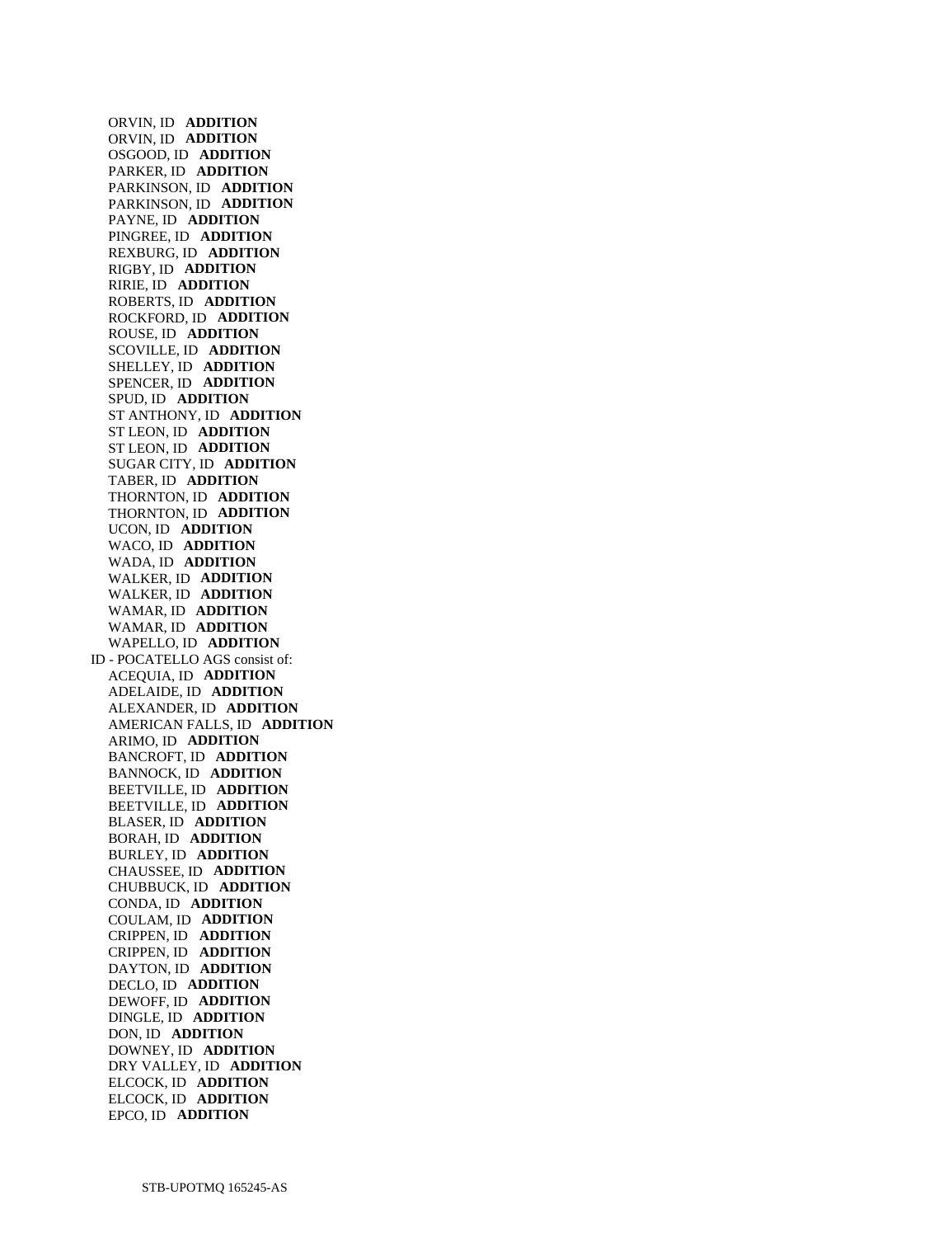EVANS, ID **ADDITION**  EVANS, ID **ADDITION**  FRANKLIN, ID **ADDITION**  GEORGETOWN, ID **ADDITION**  HARER, ID **ADDITION**  HATCH, ID **ADDITION**  HATCH, ID **ADDITION**  HAWLEY, ID **ADDITION**  HEYBURN, ID **ADDITION**  HOBSON, ID **ADDITION**  HOBSON, ID **ADDITION**  HYNES, ID **ADDITION**  INKOM, ID **ADDITION**  KENYON, ID **ADDITION**  KENYON, ID **ADDITION**  KIMAMA, ID **ADDITION**  LAVA HOT SPRINGS, ID **ADDITION**  LIBERTY, ID **ADDITION**  MALAD, ID **ADDITION**  MANSON, ID **ADDITION**  MARTIN, ID **ADDITION**  MARTIN, ID **ADDITION**  MAX, ID **ADDITION**  MCCAMMON, ID **ADDITION**  MICHAUD, ID **ADDITION**  MILNER, ID **ADDITION**  MINIDOKA, ID **ADDITION**  MONSANTO, ID **ADDITION**  MONTANA JCT, ID **ADDITION**  MONTPELIER, ID **ADDITION**  MYERS, ID **ADDITION**  MYERS, ID **ADDITION**  NORTH KENYON, ID **ADDITION**  NORTH KENYON, ID **ADDITION**  OWINZA, ID **ADDITION**  PAUL, ID **ADDITION**  PEBBLE, ID **ADDITION**  PEGRAM, ID **ADDITION**  PELLA, ID **ADDITION**  PELLA, ID **ADDITION**  PESCADERO, ID **ADDITION**  POCATELLO, ID **ADDITION**  PRESTON, ID **ADDITION**  QUIGLEY, ID **ADDITION**  RUBY, ID **ADDITION**  RUBY, ID **ADDITION**  RUPERT, ID **ADDITION**  SCHILLER, ID **ADDITION**  SCHOW, ID **ADDITION**  SCHOW, ID **ADDITION**  SENTER, ID **ADDITION**  SODA SPRINGS, ID **ADDITION**  SPRINGDALE, ID **ADDITION**  SPRINGDALE, ID **ADDITION**  STARRHS FERRY, ID **ADDITION**  STARRHS FERRY, ID **ADDITION**  SWAN LAKE, ID **ADDITION**  TALMAGE, ID **ADDITION**  TRAVERS, ID **ADDITION**  TRAVERS, ID **ADDITION**  TYHEE, ID **ADDITION**  UNITY, ID **ADDITION**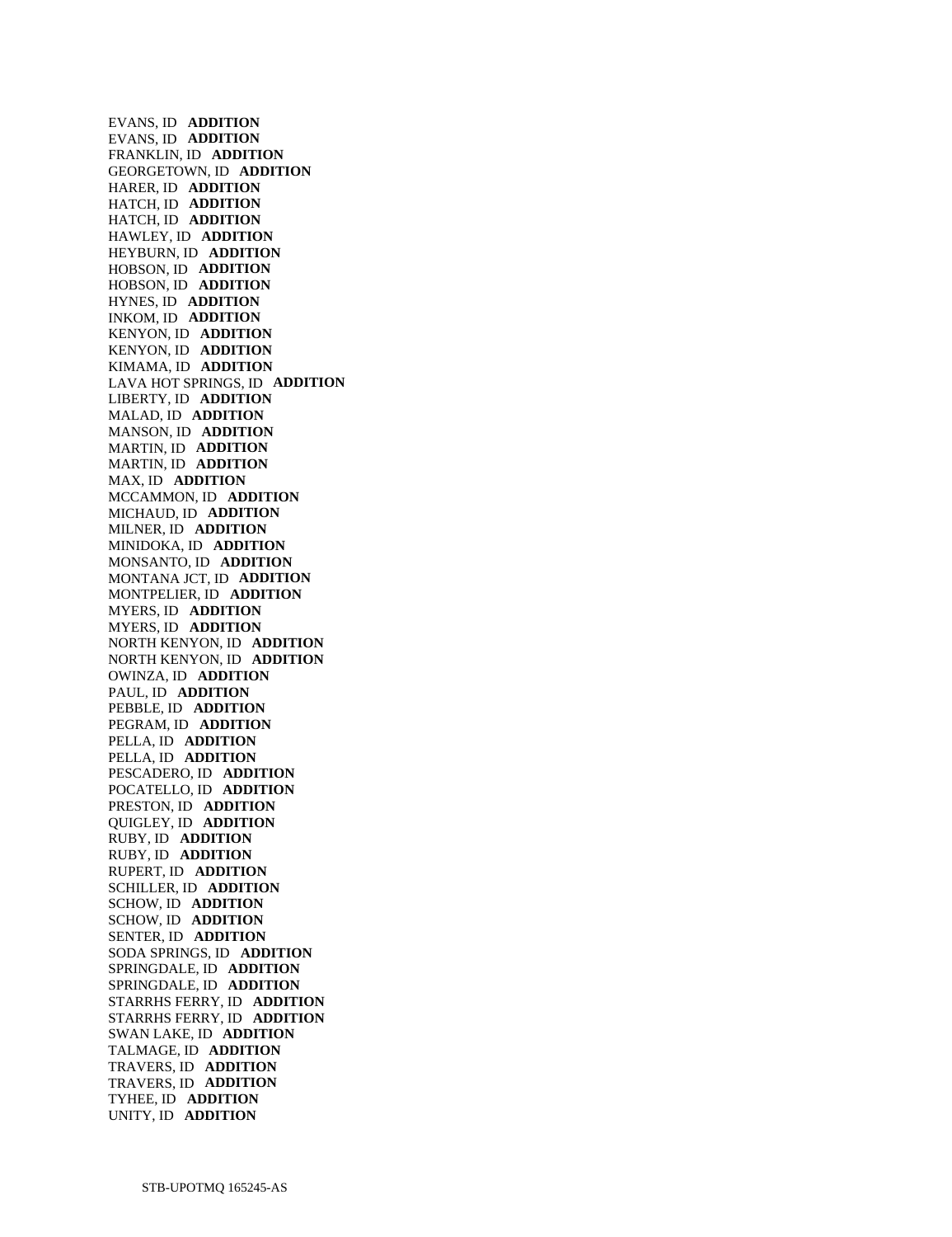UNITY, ID **ADDITION**  VIRGINIA, ID **ADDITION**  WAPI, ID **ADDITION**  WASCO, ID **ADDITION**  WESTON, ID **ADDITION**  WHITNEY, ID **ADDITION**  WOODRUFF, ID **ADDITION**  WOOLEY VALLEY, ID **ADDITION**  TX - EL PASO AGS consist of: EL PASO, TX **ADDITION**  EL PASO IM EX, TX **ADDITION**  WA - WALLULA AGS consist of: ARLINGTON, OR **ADDITION**  BIGGS, OR **ADDITION**  BLALOCK, OR **ADDITION**  BOARDMAN, OR **ADDITION**  CASCADE LOCKS, OR **ADDITION**  CASTLE, OR **ADDITION**  CLARKE, OR **ADDITION**  COLD SPRINGS, OR **ADDITION**  CRATES, OR **ADDITION**  DEE, OR **ADDITION**  GILLIAM, OR **ADDITION**  HEPPNER JCT, OR **ADDITION**  HOOD RIVER, OR **ADDITION**  JUNIPER, OR **ADDITION**  LOCKIT, OR **ADDITION**  MENO, OR **ADDITION**  MOSIER, OR **ADDITION**  MUNLEY, OR **ADDITION**  ODELL, OR **ADDITION**  ORDNANCE, OR **ADDITION**  OREGON TRUNK JCT, OR **ADDITION**  PARKDALE, OR **ADDITION**  PINE GROVE, OR **ADDITION**  QUINTON, OR **ADDITION**  ROWENA, OR **ADDITION**  RUFUS, OR **ADDITION**  SEUFERTS, OR **ADDITION**  SHUTLER, OR **ADDITION**  THE DALLES, OR **ADDITION**  UMATILLA, OR **ADDITION**  WYETH, OR **ADDITION**  ALBION, WA **ADDITION**  ALMOTA, WA **ADDITION**  ANKENY, WA **ADDITION**  ASH, WA **ADDITION**  ASHUE, WA **ADDITION**  ATTALIA, WA **ADDITION**  AYER, WA **ADDITION**  BERRYMAN, WA **ADDITION**  BIGGAM, WA **ADDITION**  BINGEN WHITE SALMON, WA **ADDITION**  BOLLES, WA **ADDITION**  BURBANK, WA **ADDITION**  CENTRAL FERRY, WA **ADDITION**  COLFAX, WA **ADDITION**  COLLEGE PLACE, WA **ADDITION**  CREST, WA **ADDITION**  CROSKEY, WA **ADDITION**  CRUM, WA **ADDITION**  DAYTON, WA **ADDITION**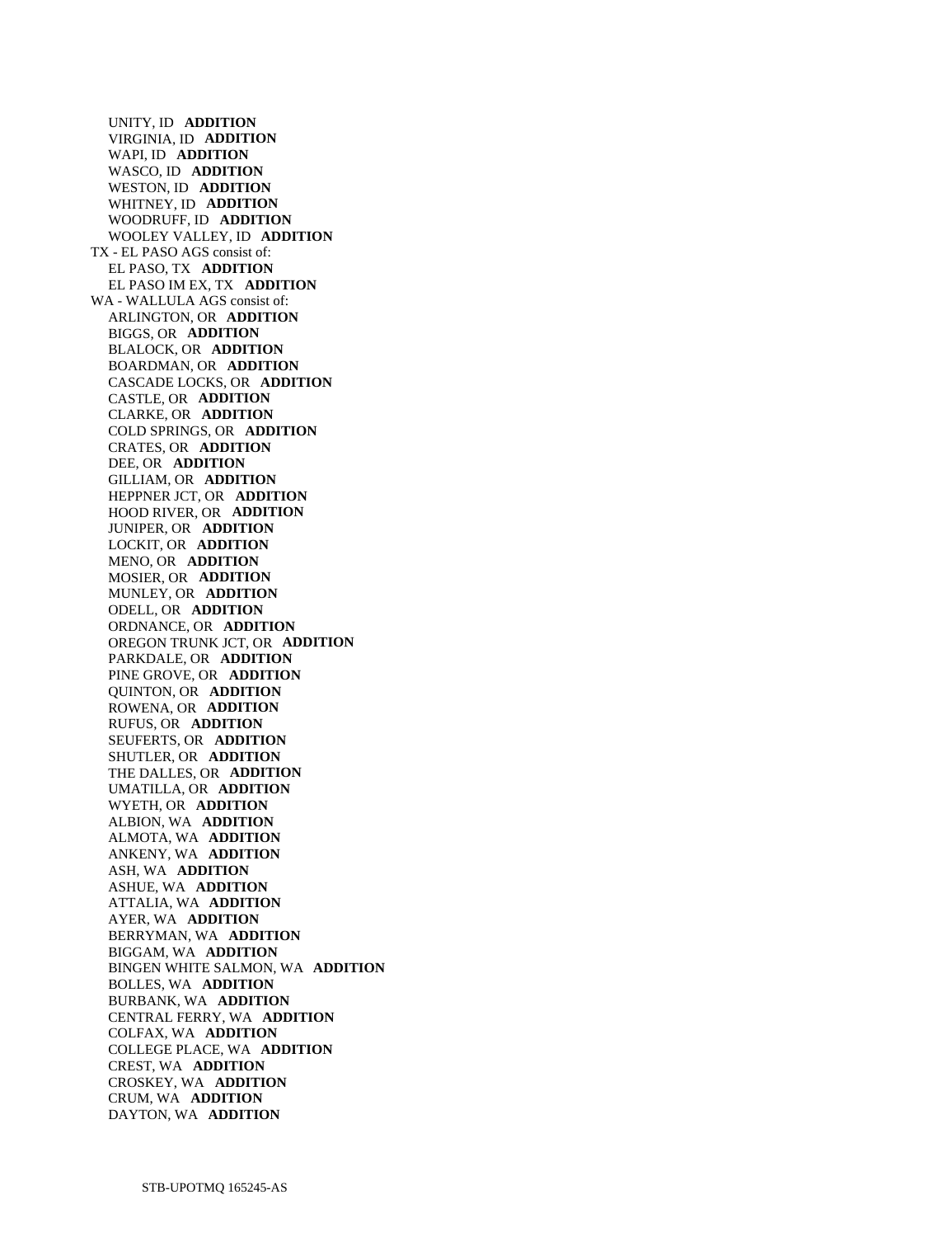DIAMOND, WA **ADDITION**  DUMAS, WA **ADDITION**  EASTWAY SPUR, WA **ADDITION**  ENDICOTT, WA **ADDITION**  ENNIS, WA **ADDITION**  EPHRATA, WA **ADDITION**  FARRON, WA **ADDITION**  FRUITVALE, WA **ADDITION**  GARRETT, WA **ADDITION**  GIBBON, WA **ADDITION**  GLEED, WA **ADDITION**  GORDON, WA **ADDITION**  GRANDVIEW, WA **ADDITION**  GRANGER, WA **ADDITION**  GRAVEL PIT, WA **ADDITION**  HADLEY, WA **ADDITION**  HANFORD WORKS, WA **ADDITION**  HARRAH, WA **ADDITION**  HEDGES, WA **ADDITION**  HOOPER, WA **ADDITION**  HOOPER JCT, WA **ADDITION**  HUMORIST, WA **ADDITION**  HUNTLEY, WA **ADDITION**  HUNTSVILLE, WA **ADDITION**  JOSO, WA **ADDITION**  JUNO, WA **ADDITION**  KENNEWICK, WA **ADDITION**  LA CROSSE, WA **ADDITION**  LANGDON, WA **ADDITION**  LONG, WA **ADDITION**  LOWDEN, WA **ADDITION**  MARENGO, WA **ADDITION**  MATTHEW, WA **ADDITION**  MESA, WA **ADDITION**  MIDVALE, WA **ADDITION**  MOCKONEMA, WA **ADDITION**  MOSES LAKE, WA **ADDITION**  MOXEE CITY, WA **ADDITION**  NACHES, WA **ADDITION**  NASS, WA **ADDITION**  NORTH PROSSER, WA **ADDITION**  OTHELLO, WA **ADDITION**  OUTLOOK, WA **ADDITION**  PAGE, WA **ADDITION**  PAMPA, WA **ADDITION**  PARK, WA **ADDITION**  PARVIN, WA **ADDITION**  PASCO, WA **ADDITION**  PENAWAWA, WA **ADDITION**  PLYMOUTH, WA **ADDITION**  PORT OF WILMA, WA **ADDITION**  PRESCOTT, WA **ADDITION**  PROSSER, WA **ADDITION**  PULLMAN, WA **ADDITION**  PULLMAN JCT, WA **ADDITION**  QUINCY, WA **ADDITION**  REESE, WA **ADDITION**  RICHLAND, WA **ADDITION**  RICHLAND IND PARK, WA **ADDITION**  RICHLAND JCT, WA **ADDITION**  RICHLAND JUNCTION, WA **ADDITION**  RIPARIA, WA **ADDITION**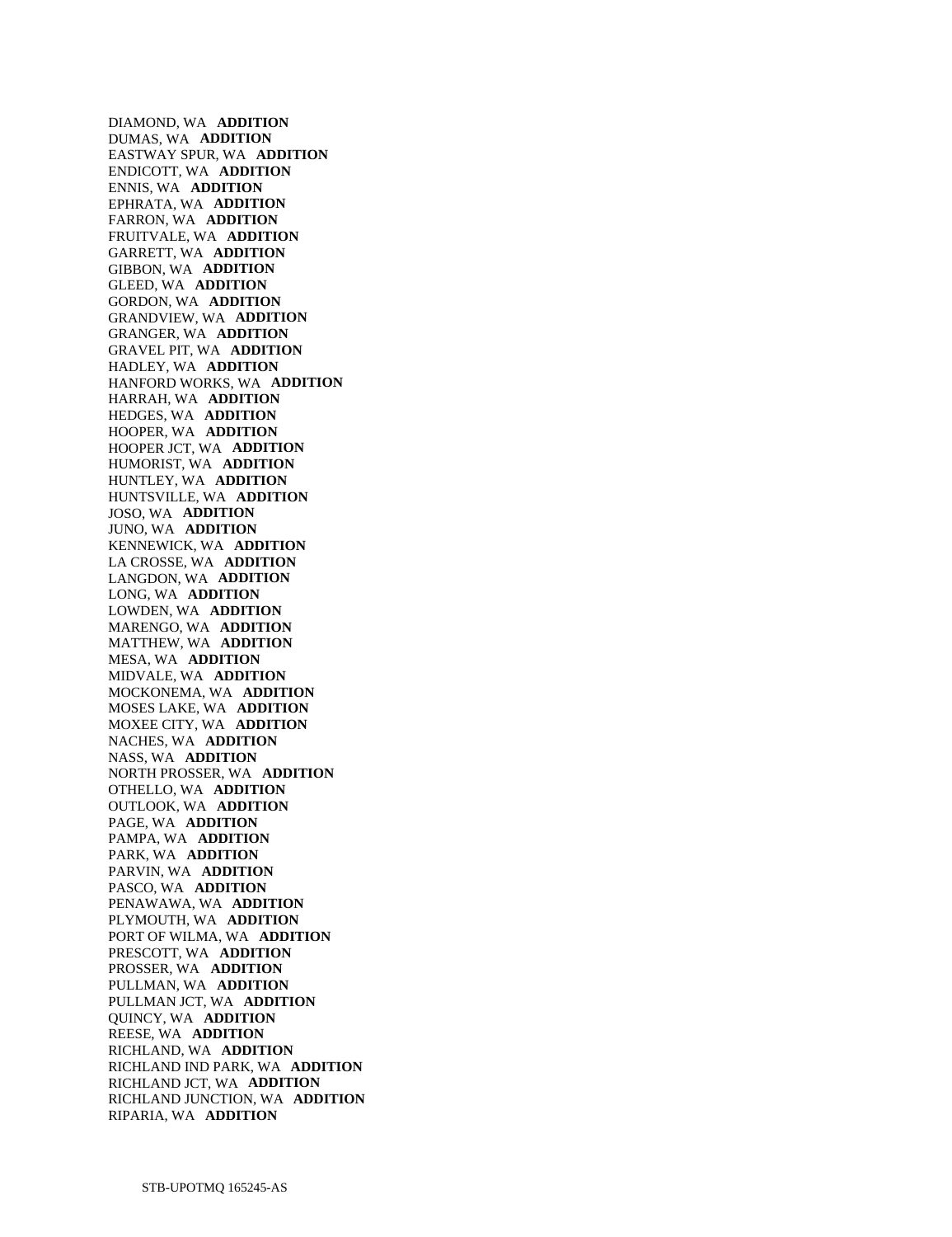RISBECK, WA **ADDITION**  ROYAL CITY, WA **ADDITION**  RUSSELL, WA **ADDITION**  SHAWNEE, WA **ADDITION**  ST JOHN, WA **ADDITION**  SUN HARBOR, WA **ADDITION**  SUNNY ROZA, WA **ADDITION**  SUNNYSIDE, WA **ADDITION**  SUNSET, WA **ADDITION**  SUTTON, WA **ADDITION**  TERRACE HGTS, WA **ADDITION**  TESKE, WA **ADDITION**  THERA, WA **ADDITION**  THORNTON, WA **ADDITION**  TOPPENISH, WA **ADDITION**  TOPPENISH (WESLEY JCT), WA **ADDITION**  TOUCHET, WA **ADDITION**  UNION GAP, WA **ADDITION**  VALLEY GROVE, WA **ADDITION**  VENNER, WA **ADDITION**  VILLARD JCT, WA **ADDITION**  WAITSBURG, WA **ADDITION**  WALKER, WA **ADDITION**  WALLA WALLA, WA **ADDITION**  WALLULA, WA **ADDITION**  WALLULA HEIGHTS, WA **ADDITION**  WARDEN, WA **ADDITION**  WELLS, WA **ADDITION**  WHITE SWAN, WA **ADDITION**  WHITLOW, WA **ADDITION**  WHITMAN, WA **ADDITION**  WHITSTRAN, WA **ADDITION**  WILLADA, WA **ADDITION**  WILLSON, WA **ADDITION**  WINONA, WA **ADDITION**  WISHRAM, WA **ADDITION**  YAKIMA, WA **ADDITION**  ZANGAR JCT, WA **ADDITION**  ZILLAH, WA **ADDITION**  TX - HOUSTON AGS consist of: AB CHANCE, TX **ADDITION**  ALDINE, TX **ADDITION**  ALGOA, TX **ADDITION**  ALLENHURST, TX **ADDITION**  ALMEDA, TX **ADDITION**  ALVIN, TX **ADDITION**  AMELBULK, TX **ADDITION**  AMELIA, TX **ADDITION**  AMES, TX **ADDITION**  ANGLETON, TX **ADDITION**  ARCOLA, TX **ADDITION**  ARENAL, TX **ADDITION**  ARMCO, TX **ADDITION**  ATRECO, TX **ADDITION**  AUDREY, TX **ADDITION**  BANCROFT, TX **ADDITION**  BARBOURS CUT, TX **ADDITION**  BASIN YARD, TX **ADDITION**  BAY CITY, TX **ADDITION**  BAYPORT, TX **ADDITION**  BAYTOWN, TX **ADDITION**  BEAUMONT, TX **ADDITION**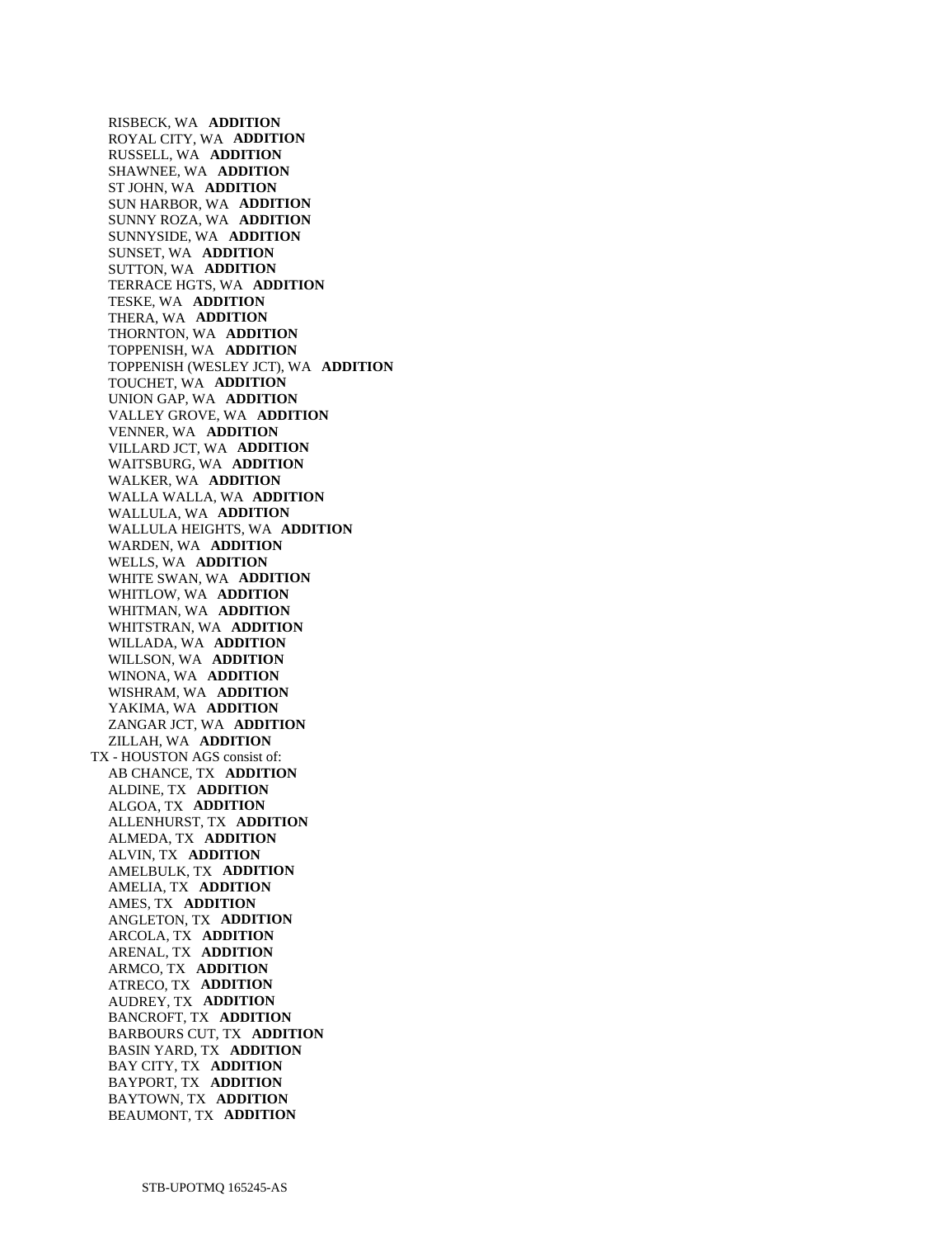BENDER, TX **ADDITION**  BESSMAY, TX **ADDITION**  BILLPARK, TX **ADDITION**  BLESSING, TX **ADDITION**  BOBSHER, TX **ADDITION**  BOOTH YARD, TX **ADDITION**  BRAZORIA, TX **ADDITION**  BROOKSHIRE, TX **ADDITION**  BUCKEYE, TX **ADDITION**  CAMP STRAKE, TX **ADDITION**  CANDLERIDGE, TX **ADDITION**  CARDIFF, TX **ADDITION**  CAT SPRING, TX **ADDITION**  CHAISON, TX **ADDITION**  CHANNELVIEW, TX **ADDITION**  CHINA, TX **ADDITION**  CHOCOLATE BAYOU, TX **ADDITION**  CLEVELAND, TX **ADDITION**  CLUTE, TX **ADDITION**  COADY, TX **ADDITION**  CONNELL, TX **ADDITION**  CONROE, TX **ADDITION**  COTTON CREEK, TX **ADDITION**  CROSBY, TX **ADDITION**  CYPRESS, TX **ADDITION**  DANBURY, TX **ADDITION**  DAWES, TX **ADDITION**  DAYTON, TX **ADDITION**  DAYTON STORAGE, TX **ADDITION**  DEER PARK, TX **ADDITION**  DEVERS, TX **ADDITION**  DICKINSON, TX **ADDITION**  DIXICO, TX **ADDITION**  DODGE, TX **ADDITION**  DOWLING, TX **ADDITION**  DYERSDALE, TX **ADDITION**  E BAYTOWN STORAGE, TX **ADDITION**  EAGLE LAKE, TX **ADDITION**  EAST BAYTOWN, TX **ADDITION**  EAST BERNARD, TX **ADDITION**  ELDON, TX **ADDITION**  ELDON JCT, TX **ADDITION**  ELIZABETH, TX **ADDITION**  ELMATON, TX **ADDITION**  ENGLEWOOD, TX **ADDITION**  FAIRBANKS, TX **ADDITION**  FAUNA, TX **ADDITION**  FELICIA, TX **ADDITION**  FERN, TX **ADDITION**  FONDREN, TX **ADDITION**  FORMOSA, TX **ADDITION**  FRANCIS, TX **ADDITION**  FREEPORT, TX **ADDITION**  FRESNO, TX **ADDITION**  GALENA PARK, TX **ADDITION**  GALVESTON, TX **ADDITION**  GENOA, TX **ADDITION**  GISH, TX **ADDITION**  GOODRICH, TX **ADDITION**  GRAYBURG, TX **ADDITION**  GROVES, TX **ADDITION**  GUFFEY, TX **ADDITION**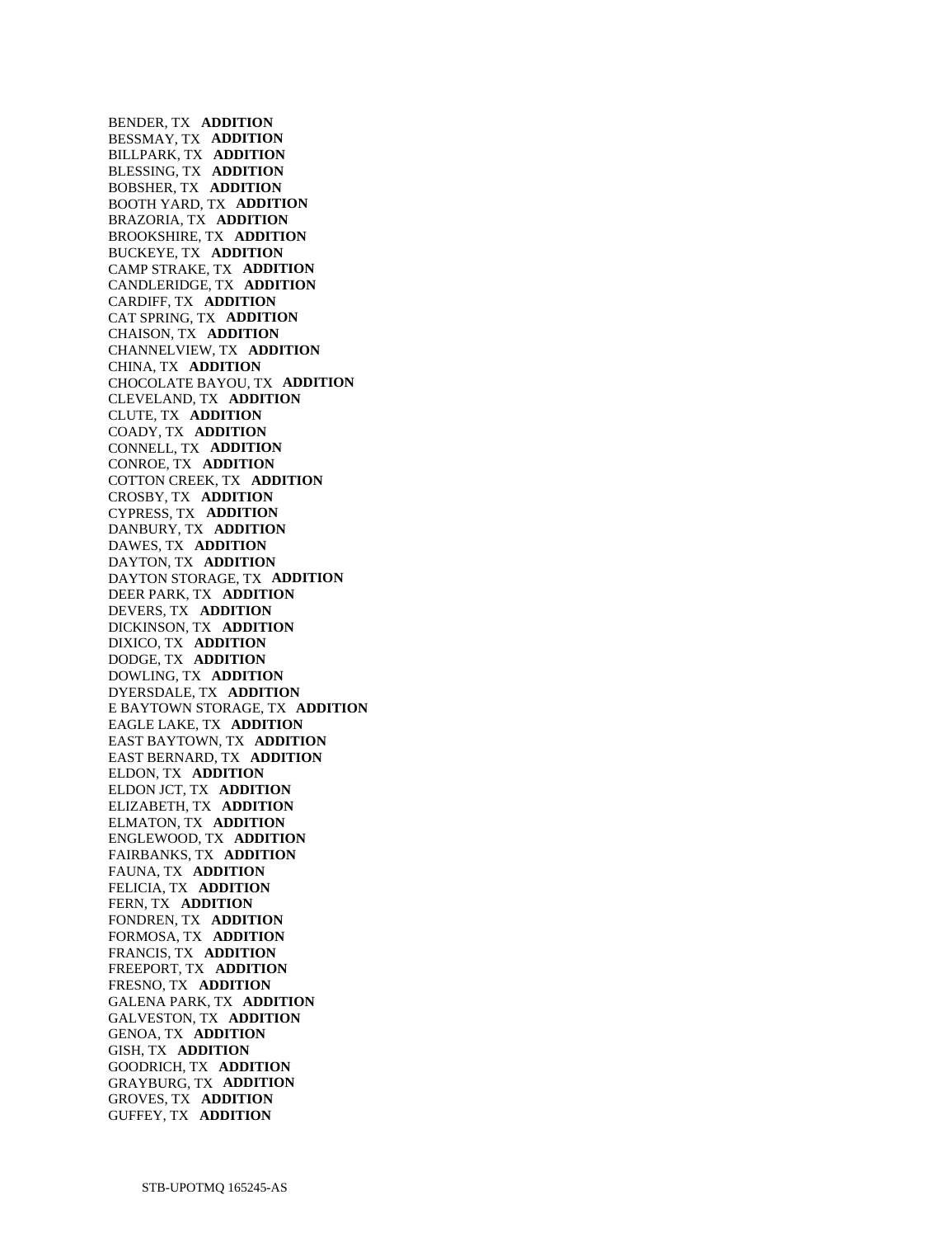HARDIN, TX **ADDITION**  HARDY, TX **ADDITION**  HASTINGS, TX **ADDITION**  HEACKER, TX **ADDITION**  HEMPSTEAD, TX **ADDITION**  HIGHLANDS, TX **ADDITION**  HOCKLEY, TX **ADDITION**  HOSKINS JCT, TX **ADDITION**  HOUSTON, TX **ADDITION**  HUFFMAN, TX **ADDITION**  HUFSMITH, TX **ADDITION**  HULL, TX **ADDITION**  HUMBLE, TX **ADDITION**  IGLOO SPUR, TX **ADDITION**  JETERO, TX **ADDITION**  JOYCE, TX **ADDITION**  KATY, TX **ADDITION**  KENEFICK, TX **ADDITION**  KILOWATT, TX **ADDITION**  KORF, TX **ADDITION**  LA MARQUE, TX **ADDITION**  LA PORTE, TX **ADDITION**  LA WARD, TX **ADDITION**  LAPACIFIC, TX **ADDITION**  LEAGUE CITY, TX **ADDITION**  LIBERTY, TX **ADDITION**  LISSIE, TX **ADDITION**  LIVERPOOL, TX **ADDITION**  LIVINGSTON, TX **ADDITION**  LOCKWOOD, TX **ADDITION**  LOIS, TX **ADDITION**  MAGNOLIA, TX **ADDITION**  MANTU, TX **ADDITION**  MARKET ST YARD, TX **ADDITION**  MARTHA, TX **ADDITION**  MCDONOUGH, TX **ADDITION**  MCHATTIE, TX **ADDITION**  MEDIO, TX **ADDITION**  MELENDY, TX **ADDITION**  MIMS, TX **ADDITION**  MISSOURI CITY, TX **ADDITION**  MONT BELVIEU, TX **ADDITION**  MYKAWA, TX **ADDITION**  NADEAU, TX **ADDITION**  NEDERLAND, TX **ADDITION**  NEW WAVERLY, TX **ADDITION**  NOME, TX **ADDITION**  OLCOTT, TX **ADDITION**  OLD OCEAN, TX **ADDITION**  ORANGE, TX **ADDITION**  PASADENA, TX **ADDITION**  PEARLAND, TX **ADDITION**  PEDECO, TX **ADDITION**  PEVETO, TX **ADDITION**  PHELPS, TX **ADDITION**  PIERCE JCT, TX **ADDITION**  PINEHURST, TX **ADDITION**  PORT ACRES, TX **ADDITION**  PORT ARTHUR, TX **ADDITION**  PORT NECHES, TX **ADDITION**  PRAIRIE VIEW, TX **ADDITION**  RAMSEY, TX **ADDITION**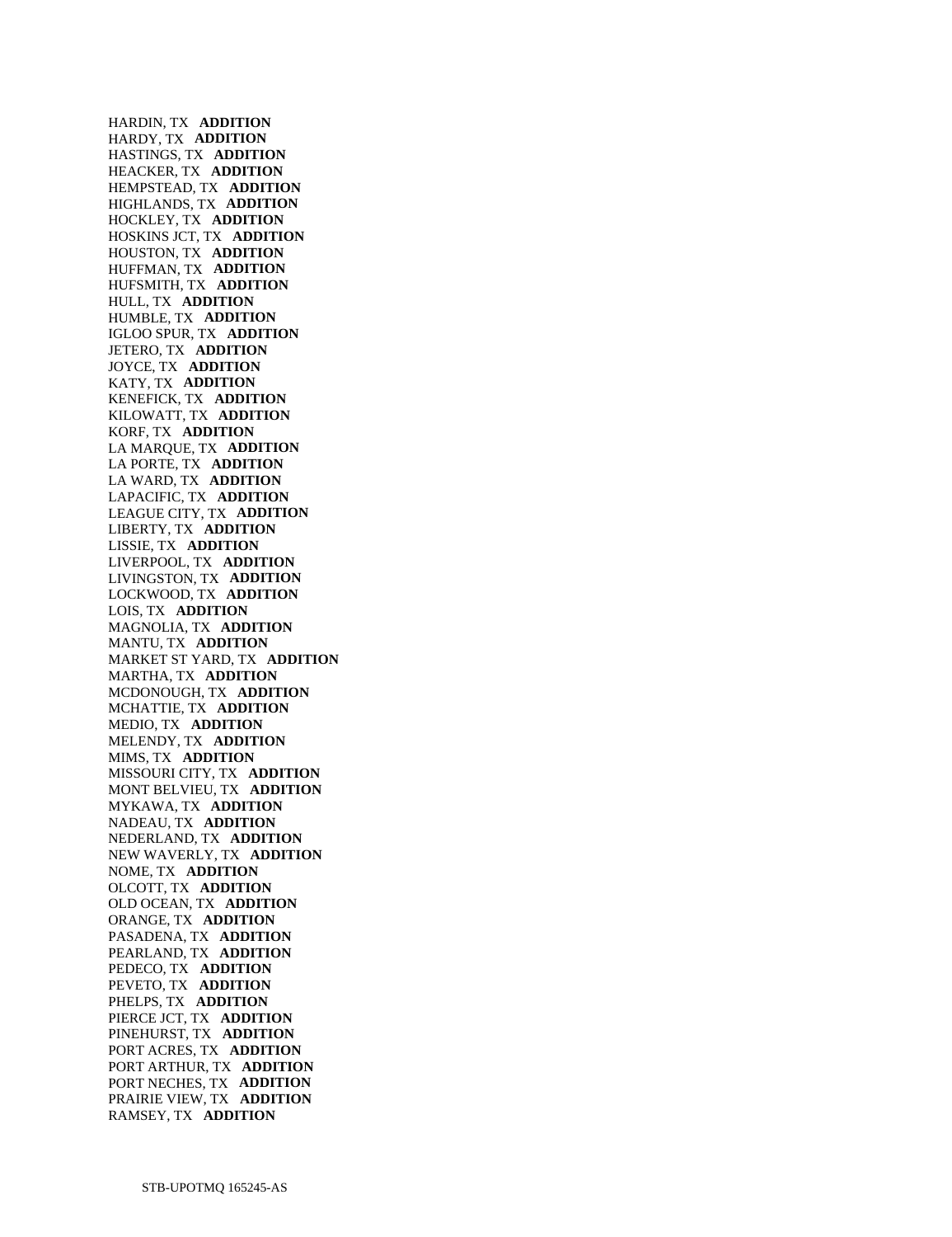RAYWOOD, TX **ADDITION**  RESCAR, TX **ADDITION**  RICHMOND, TX **ADDITION**  ROSENBERG, TX **ADDITION**  RULIFF, TX **ADDITION**  SALT MINE SPUR, TX **ADDITION**  SAN JACINTO, TX **ADDITION**  SAN LEON, TX **ADDITION**  SANDUNE, TX **ADDITION**  SCHINDLER, TX **ADDITION**  SEABROOK, TX **ADDITION**  SEALY, TX **ADDITION**  SHELDON, TX **ADDITION**  SINCO, TX **ADDITION**  SKULL CREEK, TX **ADDITION**  SMITHERS LAKE, TX **ADDITION**  SMITHS BLUFF, TX **ADDITION**  SOUTH BAY CITY, TX **ADDITION**  SPENCE, TX **ADDITION**  SPINDLETOP, TX **ADDITION**  SPLENDORA, TX **ADDITION**  SPRING, TX **ADDITION**  STAFFORD, TX **ADDITION**  STALLINGS, TX **ADDITION**  STEELTOWN, TX **ADDITION**  STELLA, TX **ADDITION**  STRANG, TX **ADDITION**  SUGAR LAND, TX **ADDITION**  SWEENY, TX **ADDITION**  TAMINA, TX **ADDITION**  TEXAS CITY, TX **ADDITION**  TEXAS CITY JCT, TX **ADDITION**  TOWNLEY, TX **ADDITION**  VIDOR, TX **ADDITION**  VIRGINIA POINT, TX **ADDITION**  VITERBO, TX **ADDITION**  WALLER, TX **ADDITION**  WEBSTER, TX **ADDITION**  WEST JUNCTION, TX **ADDITION**  WEST PORT ARTHUR, TX **ADDITION**  WESTFIELD, TX **ADDITION**  WILLIAMS, TX **ADDITION**  WILLIS, TX **ADDITION**  ZUMMO, TX **ADDITION**  OR - PORTLAND AGS consist of: ALBINA, OR **ADDITION**  ASTORIA, OR **ADDITION**  AUMSVILLE, OR **ADDITION**  AURORA, OR **ADDITION**  BARNES YARD, OR **ADDITION**  BATTERSON, OR **ADDITION**  BONNEVILLE, OR **ADDITION**  BRIDAL VEIL, OR **ADDITION**  BROOKS, OR **ADDITION**  BUXTON, OR **ADDITION**  CANBY, OR **ADDITION**  CLACKAMAS, OR **ADDITION**  COALCA, OR **ADDITION**  COCHRAN, OR **ADDITION**  DODSON, OR **ADDITION**  EAST MILWAUKIE, OR **ADDITION**  EAST PORTLAND, OR **ADDITION**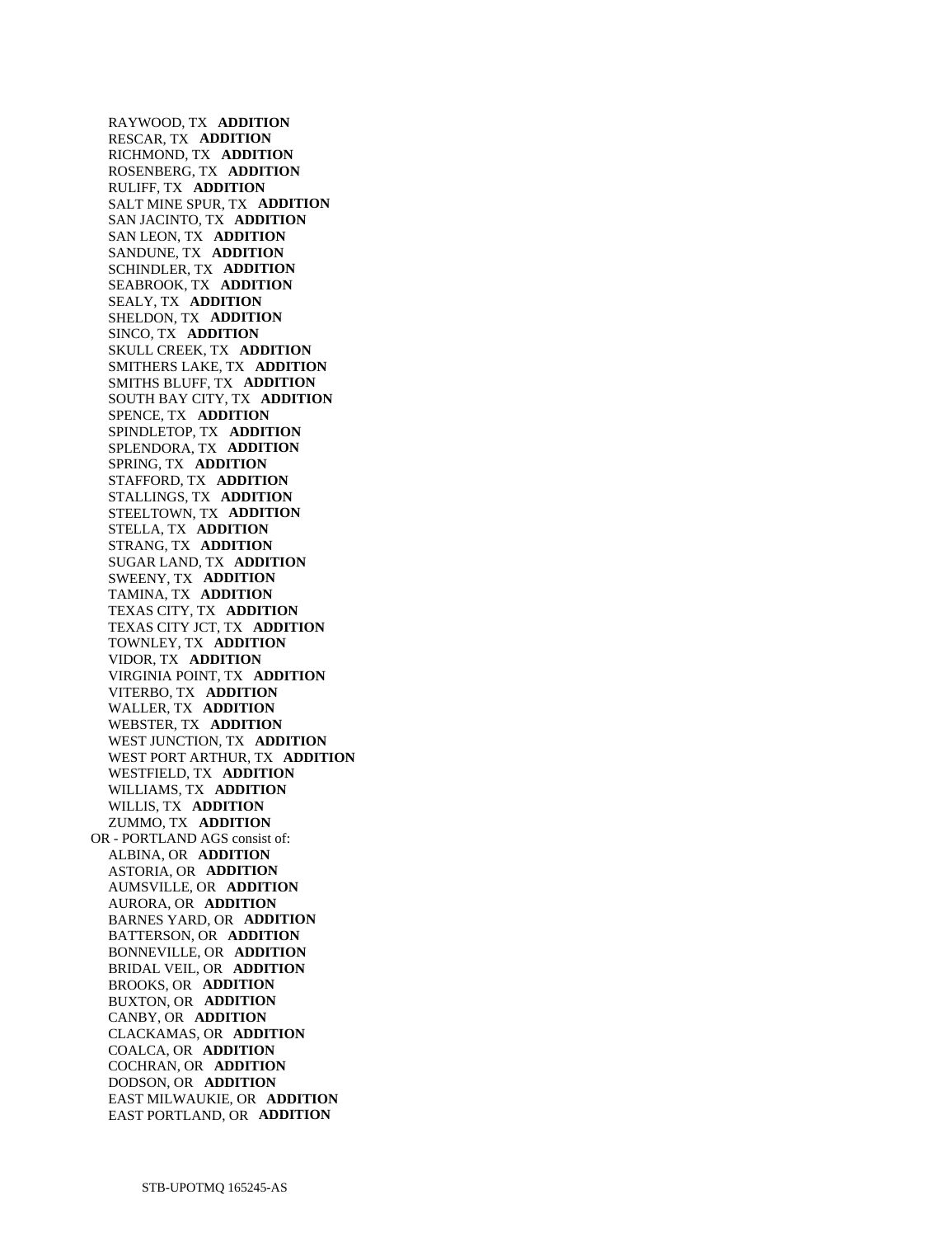FIR, OR **ADDITION**  GARBALDI, OR **ADDITION**  GARIBALDI, OR **ADDITION**  GEER, OR **ADDITION**  GERVAIS, OR **ADDITION**  HEMLOCK, OR **ADDITION**  HITO, OR **ADDITION**  HUBBARD, OR **ADDITION**  KENTON, OR **ADDITION**  LAKE YARD, OR **ADDITION**  LIBERAL, OR **ADDITION**  MILWAUKIE, OR **ADDITION**  MOHLER, OR **ADDITION**  MT ANGEL, OR **ADDITION**  NORTH PORTLAND, OR **ADDITION**  OREGON CITY, OR **ADDITION**  OSWEGO, OR **ADDITION**  PORTLAND, OR **ADDITION**  PRATUM, OR **ADDITION**  PULP, OR **ADDITION**  RENARD, OR **ADDITION**  RIVER GATE, OR **ADDITION**  ROCKWOOD, OR **ADDITION**  SHAW, OR **ADDITION**  SILVERTON, OR **ADDITION**  ST JOHNS, OR **ADDITION**  STAYTON, OR **ADDITION**  TILLAMOOK, OR **ADDITION**  TROUTDALE, OR **ADDITION**  WARRENTON, OR **ADDITION**  WEST LINN, OR **ADDITION**  WHEELER, OR **ADDITION**  WOODBURN, OR **ADDITION**  AMPERE, WA **ADDITION**  BARBERTON, WA **ADDITION**  BATTLE GROUND, WA **ADDITION**  BRUSH PRAIRIE, WA **ADDITION**  CAMAS, WA **ADDITION**  CASTLE ROCK, WA **ADDITION**  CATHLAMET, WA **ADDITION**  CHELATCHIE, WA **ADDITION**  COLUMBIA JCT, WA **ADDITION**  HEISON, WA **ADDITION**  HOMAN, WA **ADDITION**  KALAMA, WA **ADDITION**  KELSO, WA **ADDITION**  LONGVIEW, WA **ADDITION**  OSTRANDER, WA **ADDITION**  RIDGEFIELD, WA **ADDITION**  ROCKY POINT, WA **ADDITION**  RYE JCT, WA **ADDITION**  VANCOUVER, WA **ADDITION**  VANCOUVER JCT, WA **ADDITION**  WASHOUGAL, WA **ADDITION**  WOODLAND, WA **ADDITION**  YACOLT, WA **ADDITION**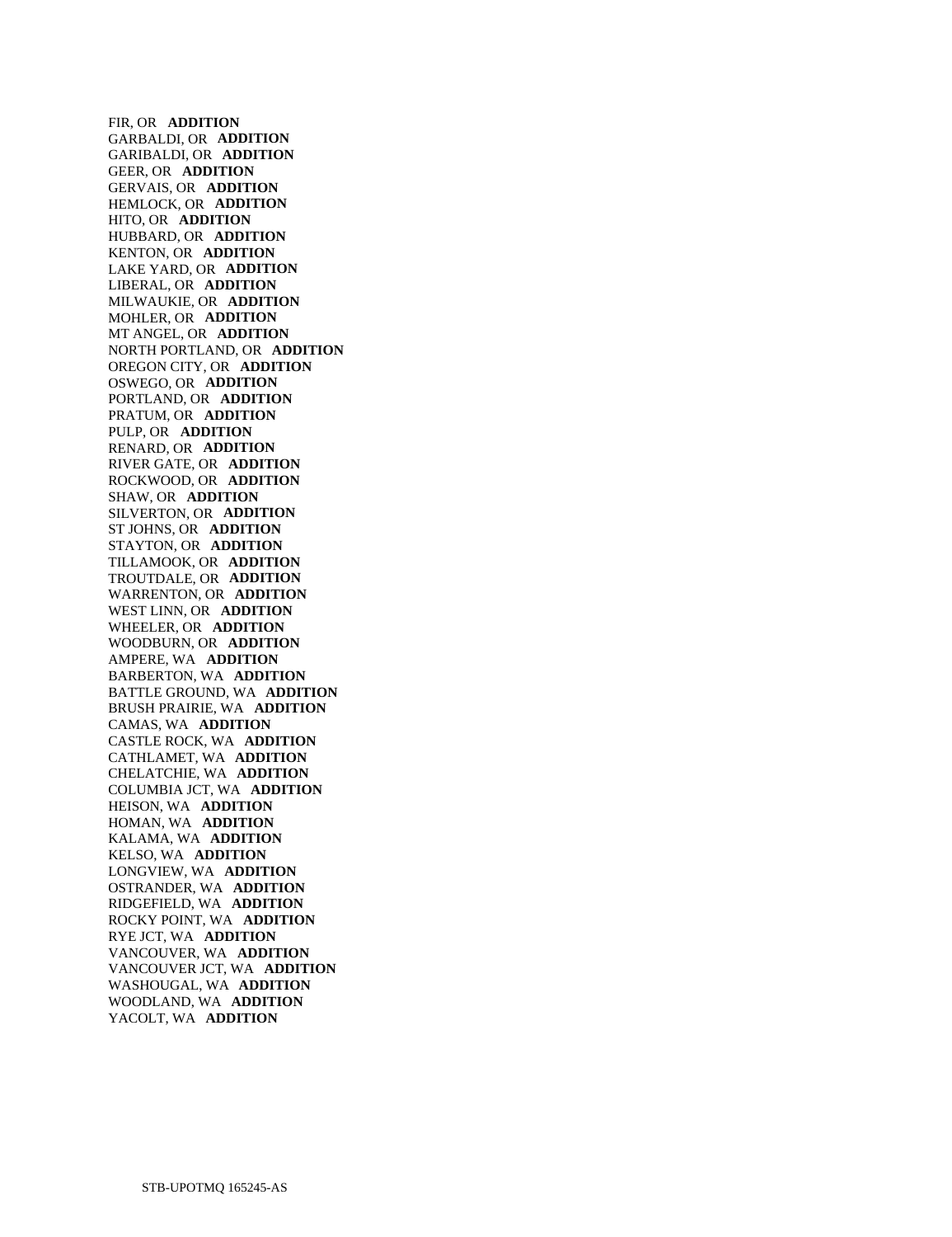

STB-UPOTMQ 166483-X

# **UNION PACIFIC RAILROAD COMPANY**

# **AMENDED CONTRACT SUMMARY**

**Issued:**  January 24, 2022

**Effective:** January 1, 2020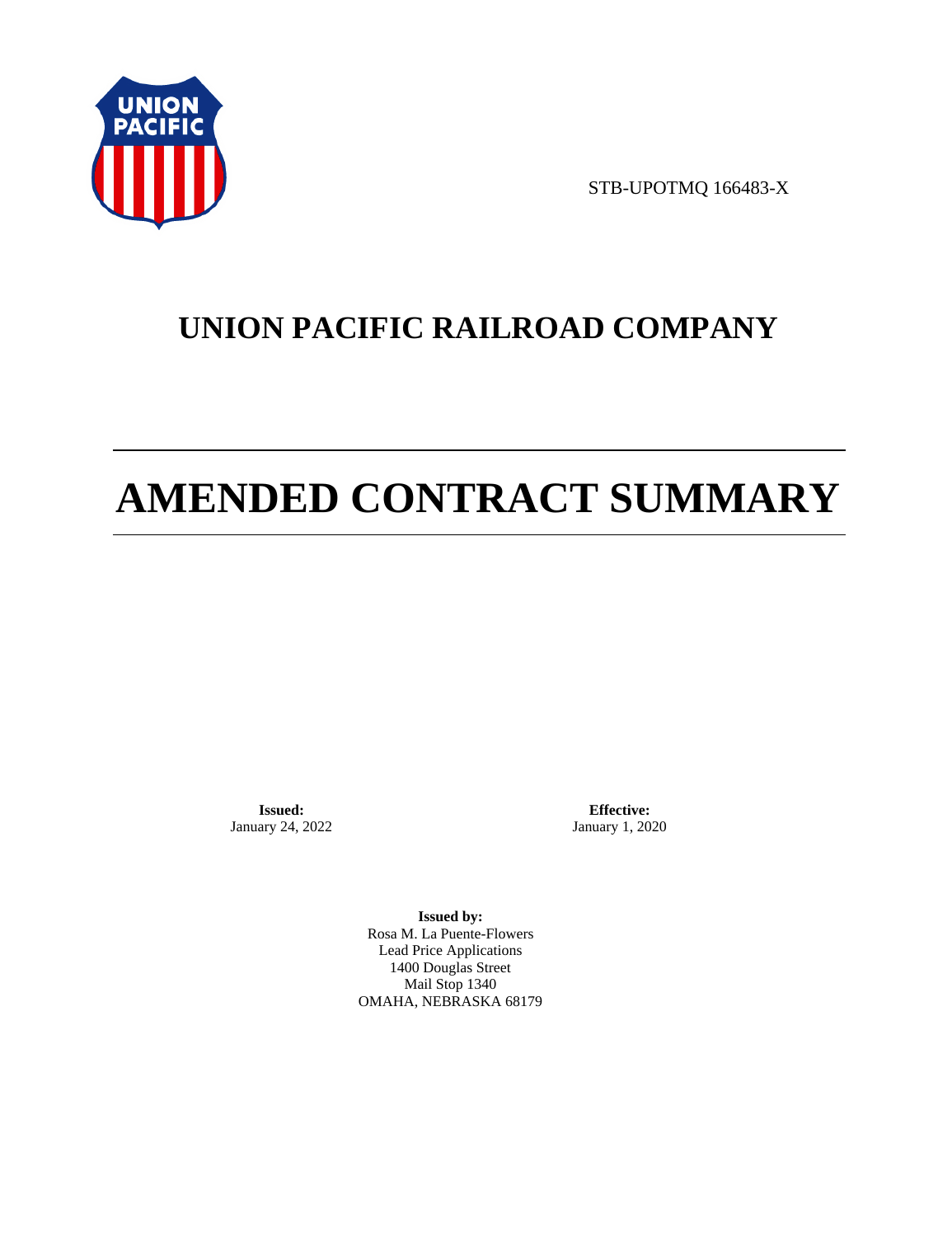AT & L RAILROAD CO INC **ADDITION**  P.O. Box 29 Watonga, OK 73772

# KCSM **ADDITION**

Watonga, OK 73772

 UNION PACIFIC RAILROAD COMPANY 1400 Douglas St. Omaha, NE 68179

# **COMMODITY:**

 Corn Exc.Popcorn See 01152 **ADDITION**  Sorghum Grains **ADDITION**  Wheat Exc.Buckwheat See 01139 **ADDITION**  Soybeans (Soya Beans) **ADDITION** 

#### **SHIPPER:**

THE ANDERSONS INC **ADDITION** 

# **ORIGIN(S):**

 GRAND ISLAND, NE **ADDITION**  MANLY, IA **ADDITION**  SOUTH SIOUX CITY, NE **ADDITION**  MOUNTAIN LAKE, MN **ADDITION**  SIOUX CITY, IA **ADDITION**  CHAPMAN, NE **ADDITION**  STRATFORD, TX **ADDITION**  OSBORNE, KS **ADDITION**  HAVELOCK, IA **ADDITION**  STROMSBURG, NE **ADDITION**  DENISON, IA **ADDITION**  SAN ANTONIO, TX **ADDITION**  MEDFORD, OK **ADDITION**  HASTINGS, NE **ADDITION**  MANLEY, NE **ADDITION**  BLISS, ID **ADDITION**  LINCOLN, NE **ADDITION**  FREMONT, NE **ADDITION**  BELLAIRE, KS **ADDITION**  GORHAM, KS **ADDITION**  LEBANON, KS **ADDITION**  MANKATO, KS **ADDITION**  VICTORIA, KS **ADDITION**  GLENNS FERRY, ID **ADDITION**  ASTOR, KS **ADDITION**  COLLYER, KS **ADDITION**  GRAINFIELD, KS **ADDITION**  GRINNELL, KS **ADDITION**  HAVILAND, KS **ADDITION**  MINGO, KS **ADDITION**  OAKLEY, KS **ADDITION**  QUINTER, KS **ADDITION**  WAKEENEY, KS **ADDITION**  ADRIAN, MO **ADDITION**  SALINA, KS **ADDITION**  JENNINGS, KS **ADDITION**  LINCOLN, KS **ADDITION**  AVON, IA **ADDITION**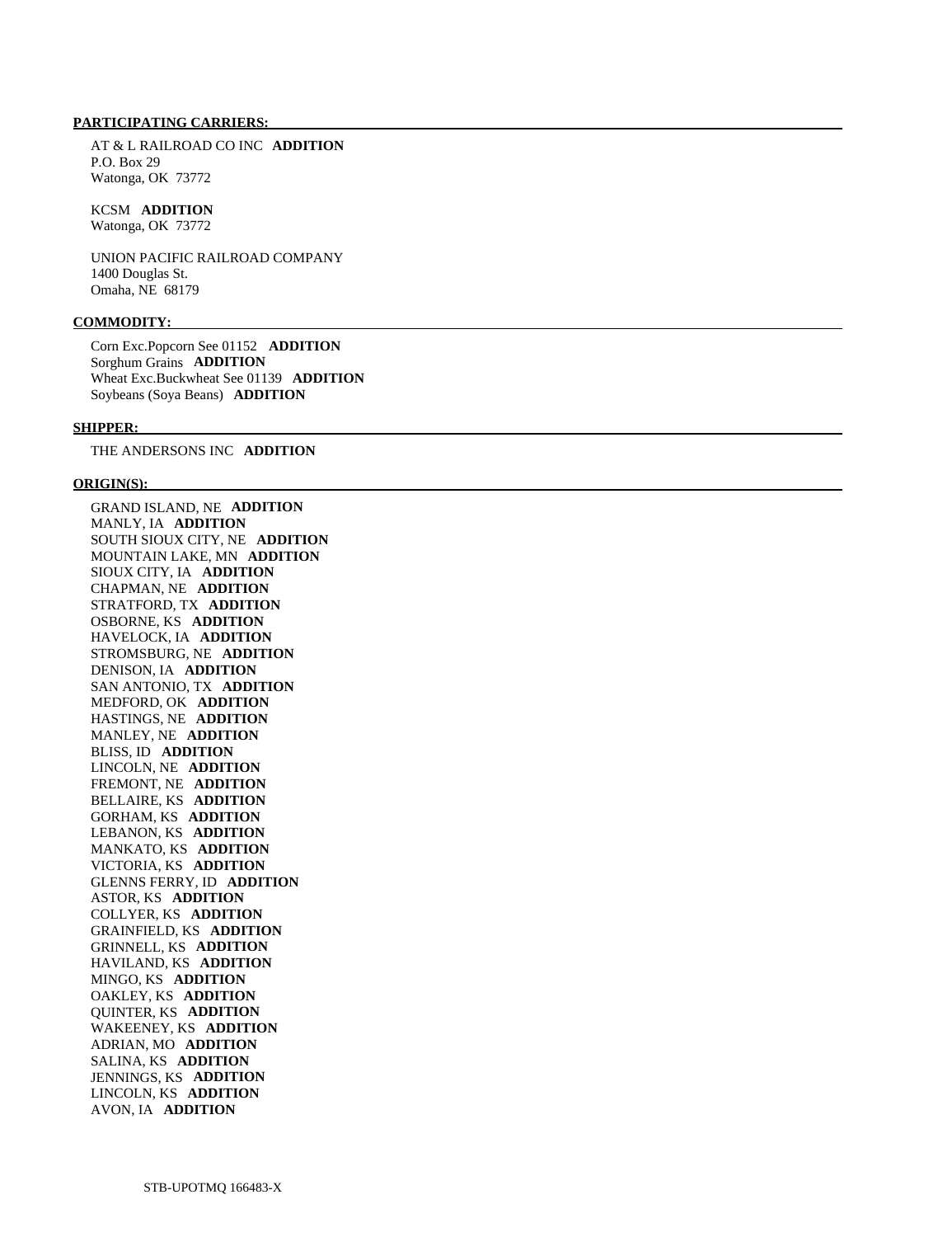WATONGA, OK **ADDITION**  PLYMOUTH, NE **ADDITION**  NORTH LOUP, NE **ADDITION**  KEARNEY, NE **ADDITION** 

### **DESTINATION(S):**

 CLINTON, OK **ADDITION**  SHREVEPORT, LA **ADDITION**  FT WORTH, TX **ADDITION**  NOGALES, AZ **ADDITION**  LAREDO, TX **ADDITION**  MEDFORD, OK **ADDITION**  ARTOIS, CA **ADDITION**  MIDLAND, TX **ADDITION**  GALENA PARK, TX **ADDITION**  SEATTLE, WA **ADDITION**  WUNOTOO, NV **ADDITION**  HOUSTON, TX **ADDITION**  MONTERREY, NL **ADDITION**  MORALES, NL **ADDITION**  BLISS, ID **ADDITION** 

## **PORT(S):**

Not Applicable

# **DURATION:**

 Effective Date: January 1, 2020 Amendment Effective Date: January 1, 2020 **ADDITION**  Expiration Date: December 31, 2020 **EXTENSION** 

#### **RAIL CAR DATA:**

No cars dedicated to service under this Contract. Cars are provided on a common carrier basis only.

# **RATES & CHARGES:**

Not applicable

#### **VOLUME:**

 Minimum shipment of 92 carloads. **ADDITION**  Multiple Car Shipments **ADDITION** 

## **SPECIAL FEATURES:**

 Special Switching Provision Not Applicable. This change pertained only to confidential data. (Switching)

# **SPECIAL NOTICE:**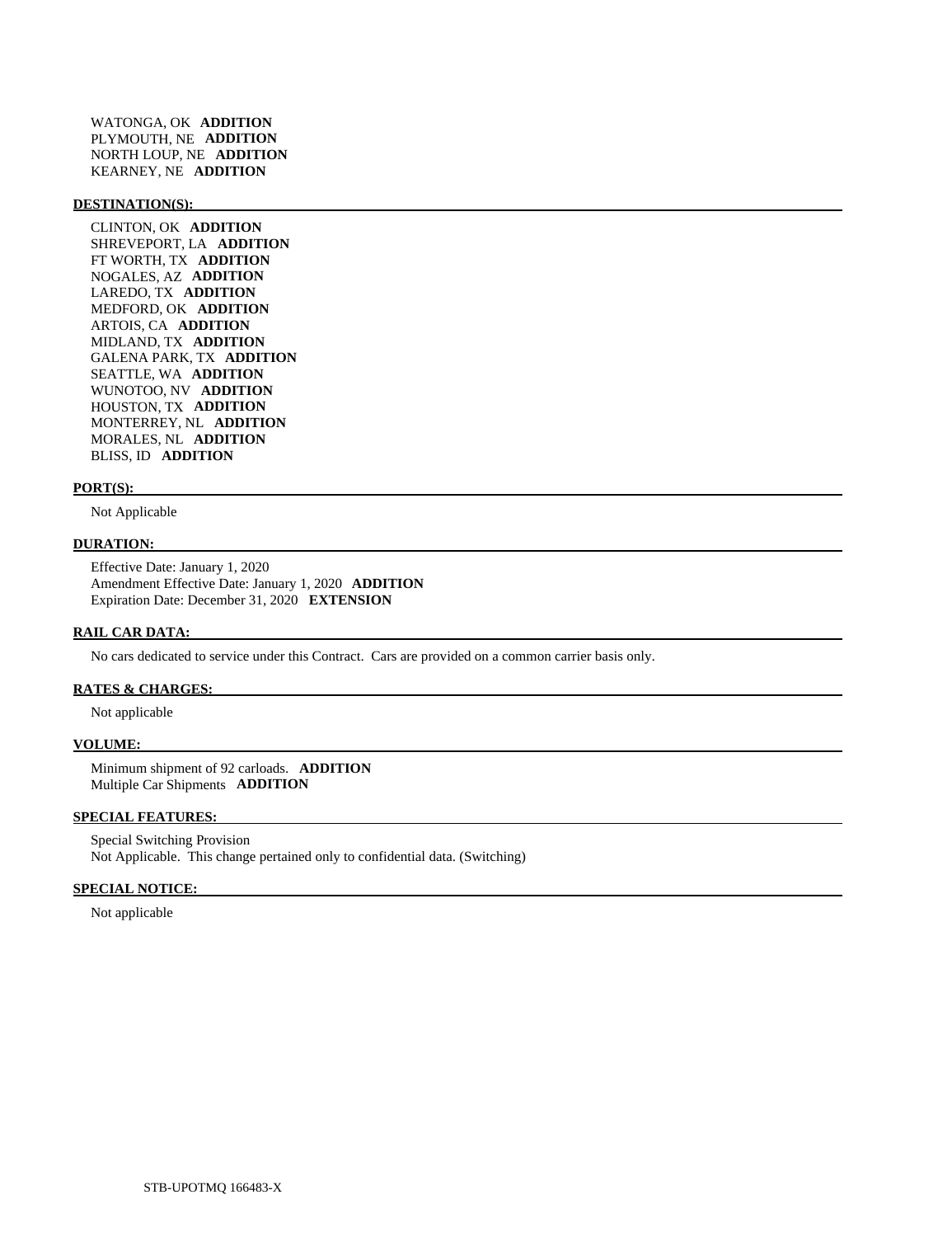

STB-UPOTMQ 166601-C

# **UNION PACIFIC RAILROAD COMPANY**

# **AMENDED CONTRACT SUMMARY**

**Issued:**  January 28, 2022

**Effective:** January 1, 2022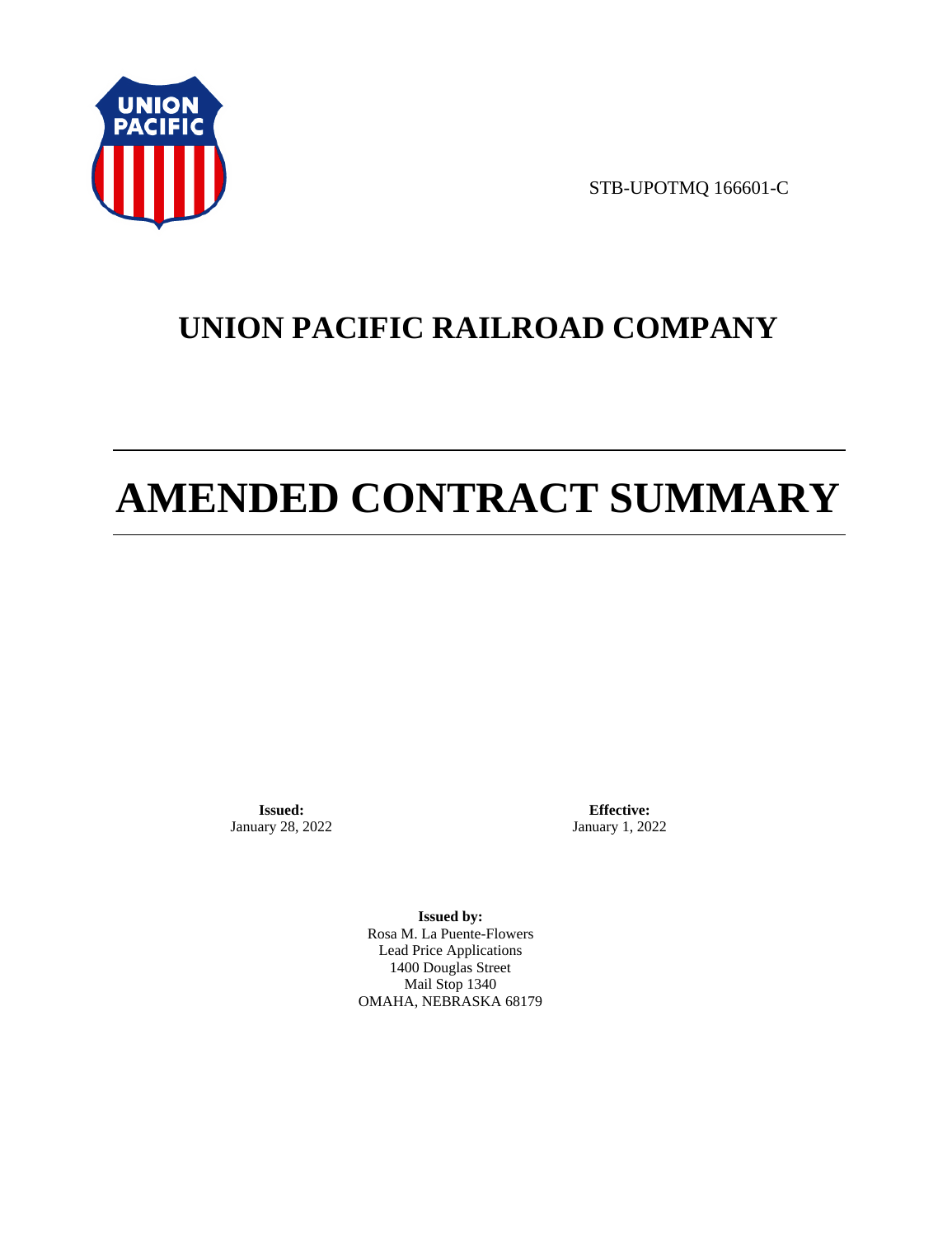UNION PACIFIC RAILROAD COMPANY 1400 Douglas St. Omaha, NE 68179

### **COMMODITY:**

Soybean Cake,Flour,Grits,Meal Or Other By-Products Exc.Fatty Acids See 28994 **ADDITION** 

# **SHIPPER:**

CHS INC

### **ORIGIN(S):**

FAIRMONT, MN **ADDITION** 

# **DESTINATION(S):**

SWEETWATER, TX **ADDITION** 

# **PORT(S):**

Not Applicable

# **DURATION:**

 Effective Date: January 1, 2019 Amendment Effective Date: January 1, 2022 **ADDITION**  Expiration Date: December 31, 2022 **EXTENSION** 

# **RAIL CAR DATA:**

No cars dedicated to service under this Contract. Cars are provided on a common carrier basis only.

# **RATES & CHARGES:**

Subject to increases.

### **VOLUME:**

Single Car Shipments **ADDITION** 

# **SPECIAL FEATURES:**

Special Switching Provision

# **SPECIAL NOTICE:**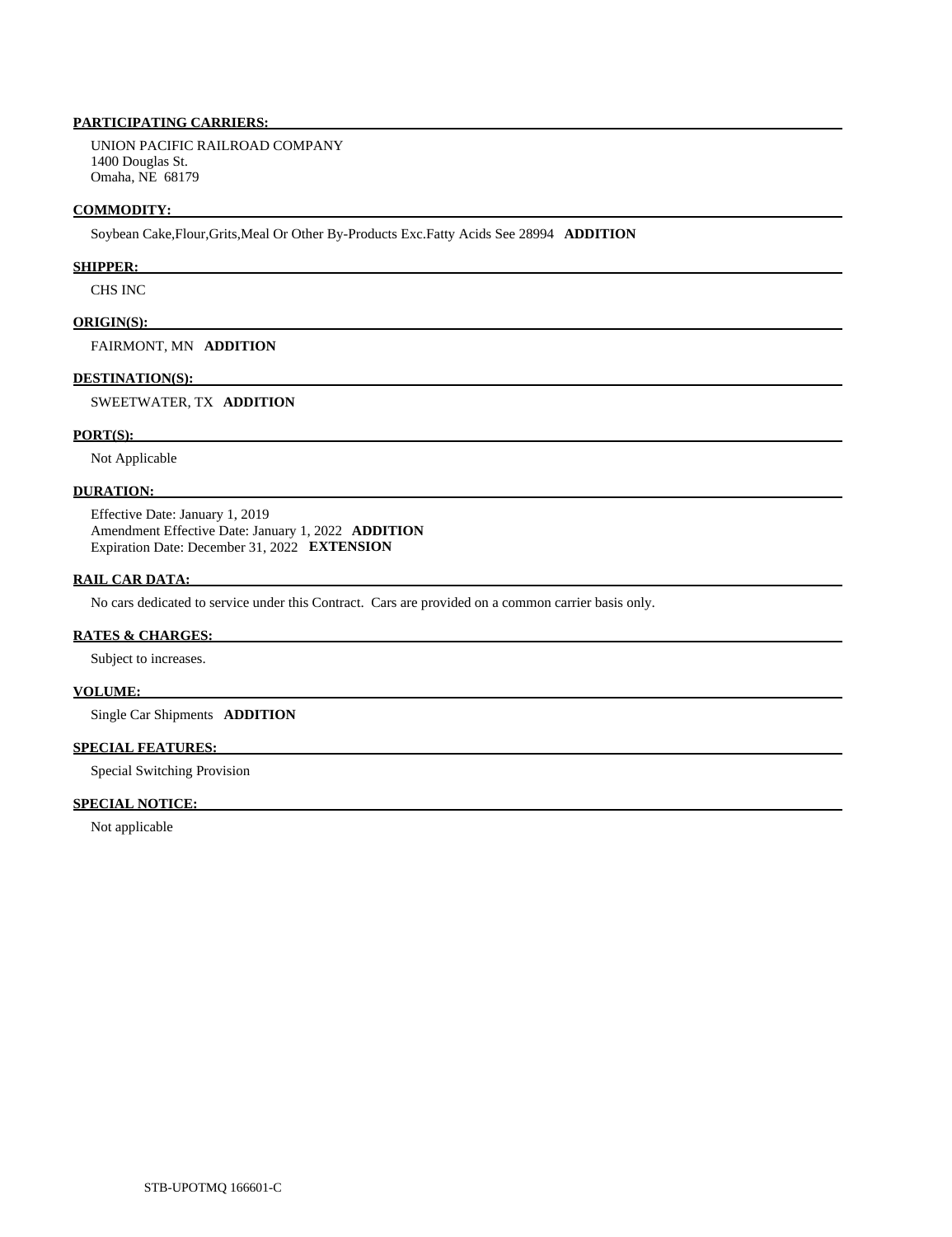

STB-UPOTMQ 167799-A

# **UNION PACIFIC RAILROAD COMPANY**

# **AMENDED CONTRACT SUMMARY**

**Issued:**  January 27, 2022

**Effective:** January 1, 2021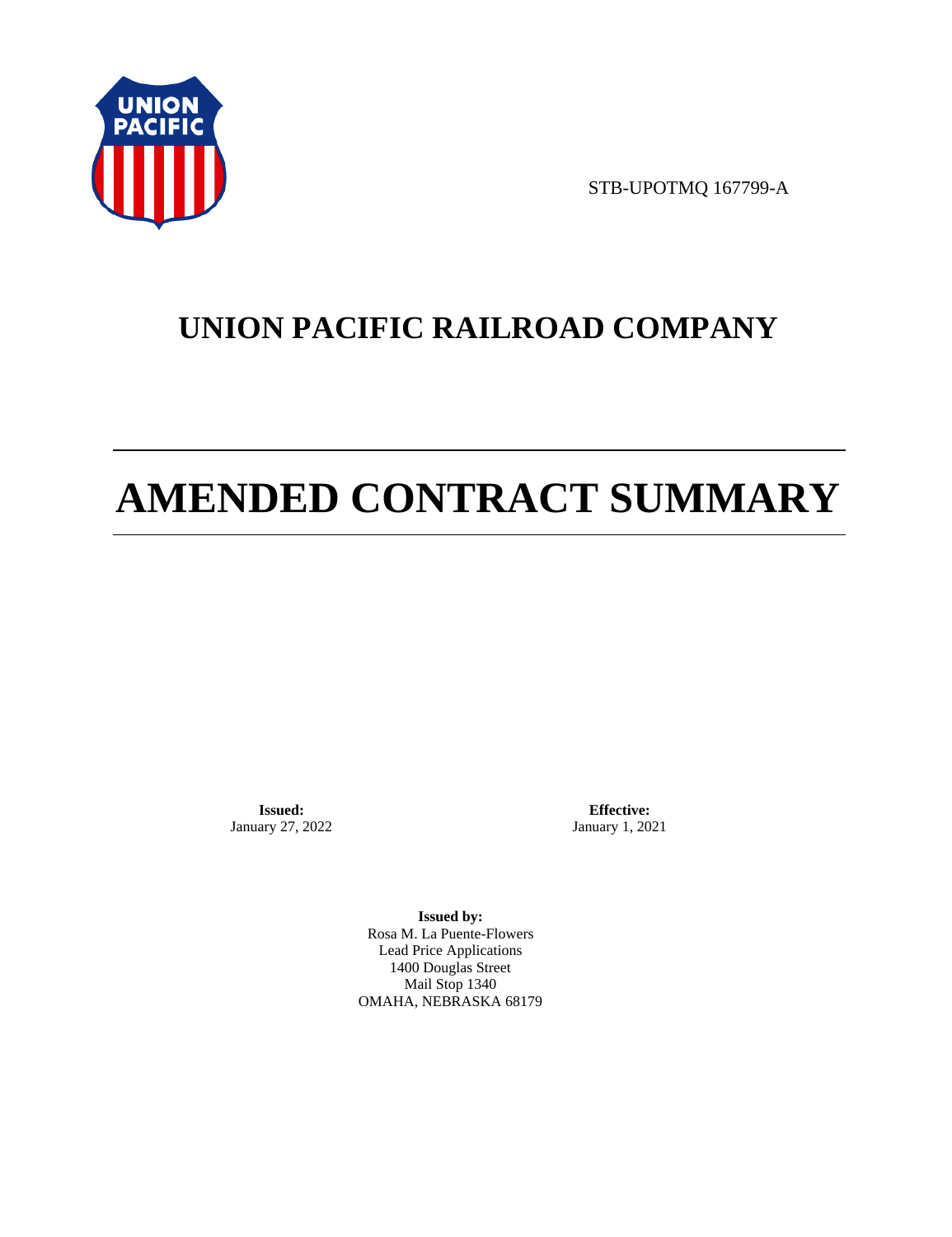UNION PACIFIC RAILROAD COMPANY 1400 Douglas St. Omaha, NE 68179

## **COMMODITY:**

 Wheat Flour Exc.Blended Or Prepared See 20451- 20452 Wheat Flour **ADDITION** 

# **SHIPPER:**

GRAIN CRAFT INC

# **ORIGIN(S):**

 TOPEKA, KS BAKERSFIELD, CA **ADDITION** 

# **DESTINATION(S):**

 WICHITA, KS LOS NIETOS, CA **ADDITION** 

# **PORT(S):**

Not Applicable

# **DURATION:**

 Effective Date: January 1, 2021 Amendment Effective Date: January 1, 2021 **ADDITION**  Expiration Date: December 31, 2021 **EXTENSION** 

# **RAIL CAR DATA:**

Carrier Equipment not involved.

# **RATES & CHARGES:**

Subject to increases.

# **VOLUME:**

Single Car Shipments

# **SPECIAL FEATURES:**

Special Switching Provision

# **SPECIAL NOTICE:**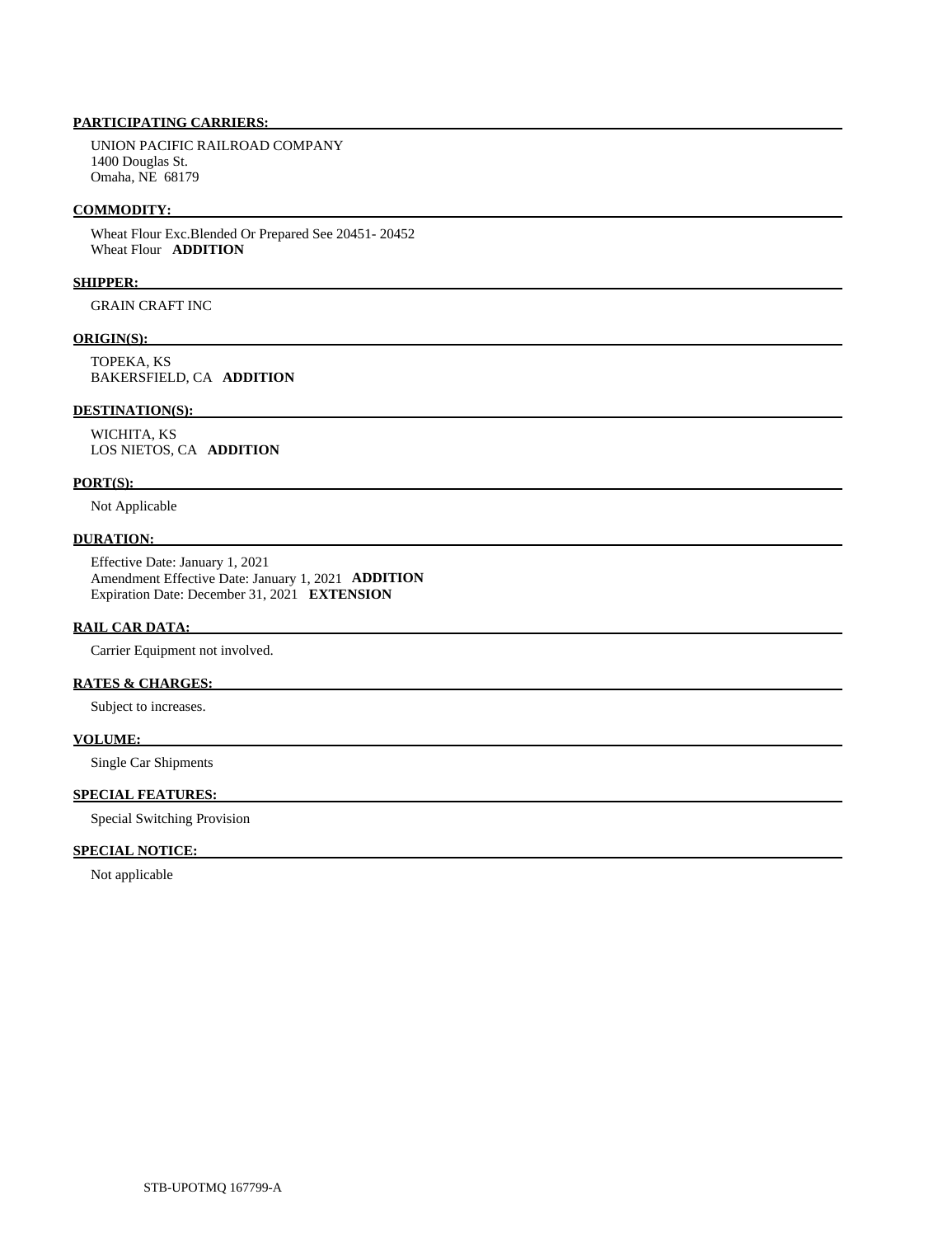

STB-UPOTMQ 167837-H

# **UNION PACIFIC RAILROAD COMPANY**

# **AMENDED CONTRACT SUMMARY**

**Issued:**  January 25, 2022

**Effective:** January 1, 2021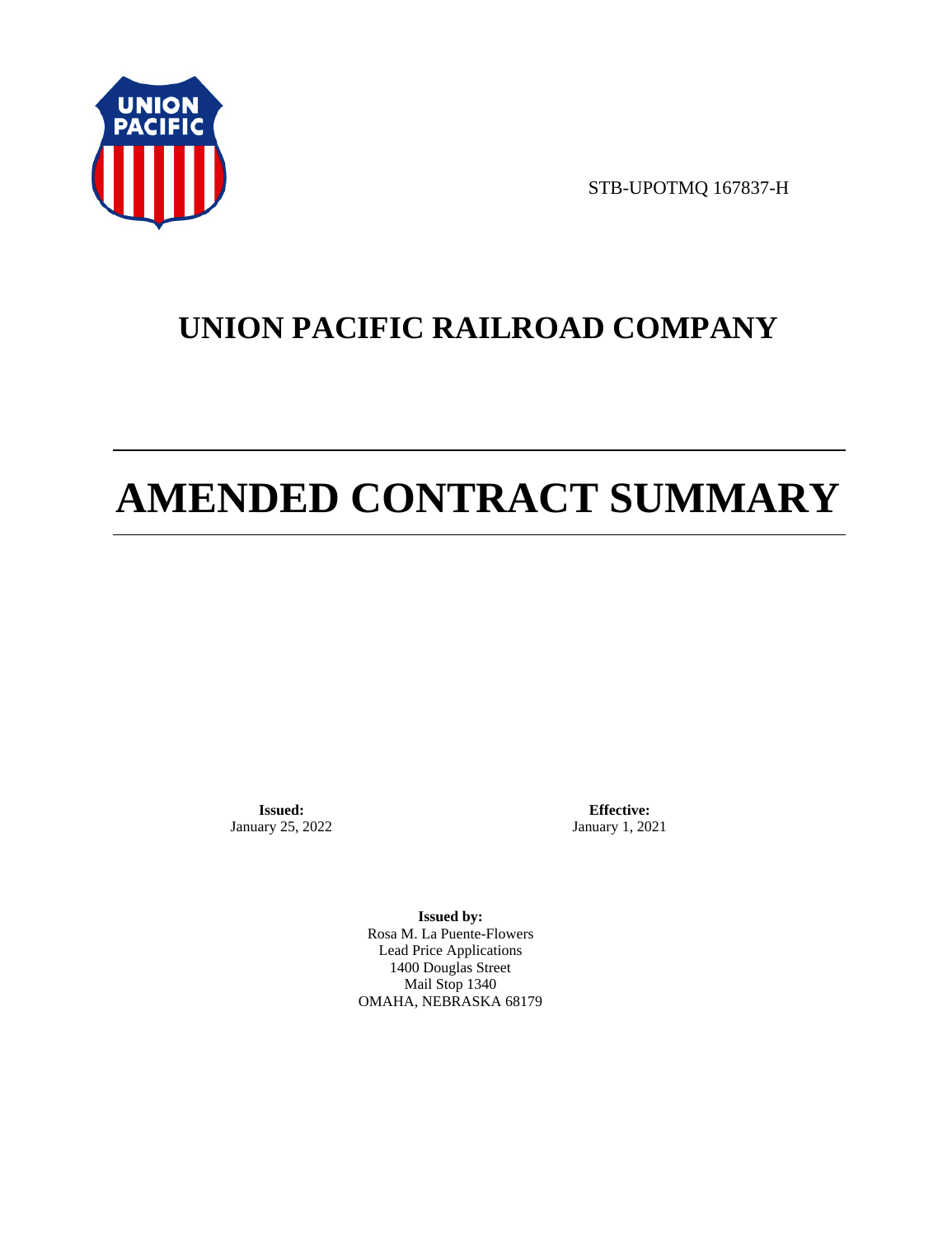UNION PACIFIC RAILROAD COMPANY 1400 Douglas St. Omaha, NE 68179

#### **COMMODITY:**

 Corn Exc.Popcorn See 01152 **ADDITION**  Soybeans (Soya Beans) **ADDITION** 

# **SHIPPER:**

THE ANDERSONS INC **ADDITION** 

### **ORIGIN(S):**

 ST ANNE, IL **ADDITION**  GRAND ISLAND, NE **ADDITION**  JANSEN, NE **ADDITION**  AVON, IA **ADDITION**  ELM CREEK, NE **ADDITION**  COLWICH, KS **ADDITION**  TOPEKA, KS **ADDITION**  SIOUX CITY, IA **ADDITION**  SOUTH SIOUX CITY, NE **ADDITION**  ADRIAN, MO **ADDITION**  KEARNEY, NE **ADDITION** 

# **DESTINATION(S):**

 FT WORTH, TX **ADDITION**  SHREVEPORT, LA **ADDITION**  CLINTON, OK **ADDITION**  TOPEKA, KS **ADDITION**  MIDLAND, TX **ADDITION**  ABILENE, TX **ADDITION**  BRYAN, TX **ADDITION**  NACOGDOCHES, TX **ADDITION**  DARWIN, NV **ADDITION**  GALENA PARK, TX **ADDITION** 

#### **PORT(S):**

Not Applicable

#### **DURATION:**

 Effective Date: January 1, 2021 Amendment Effective Date: January 1, 2021 **ADDITION**  Expiration Date: December 31, 2021 **EXTENSION** 

# **RAIL CAR DATA:**

No cars dedicated to service under this Contract. Cars are provided on a common carrier basis only.

# **RATES & CHARGES:**

Not applicable

#### **VOLUME:**

 Minimum shipment of 107 carloads. **ADDITION**  Multiple Car Shipments **ADDITION** 

# **SPECIAL FEATURES:**

Special Switching Provision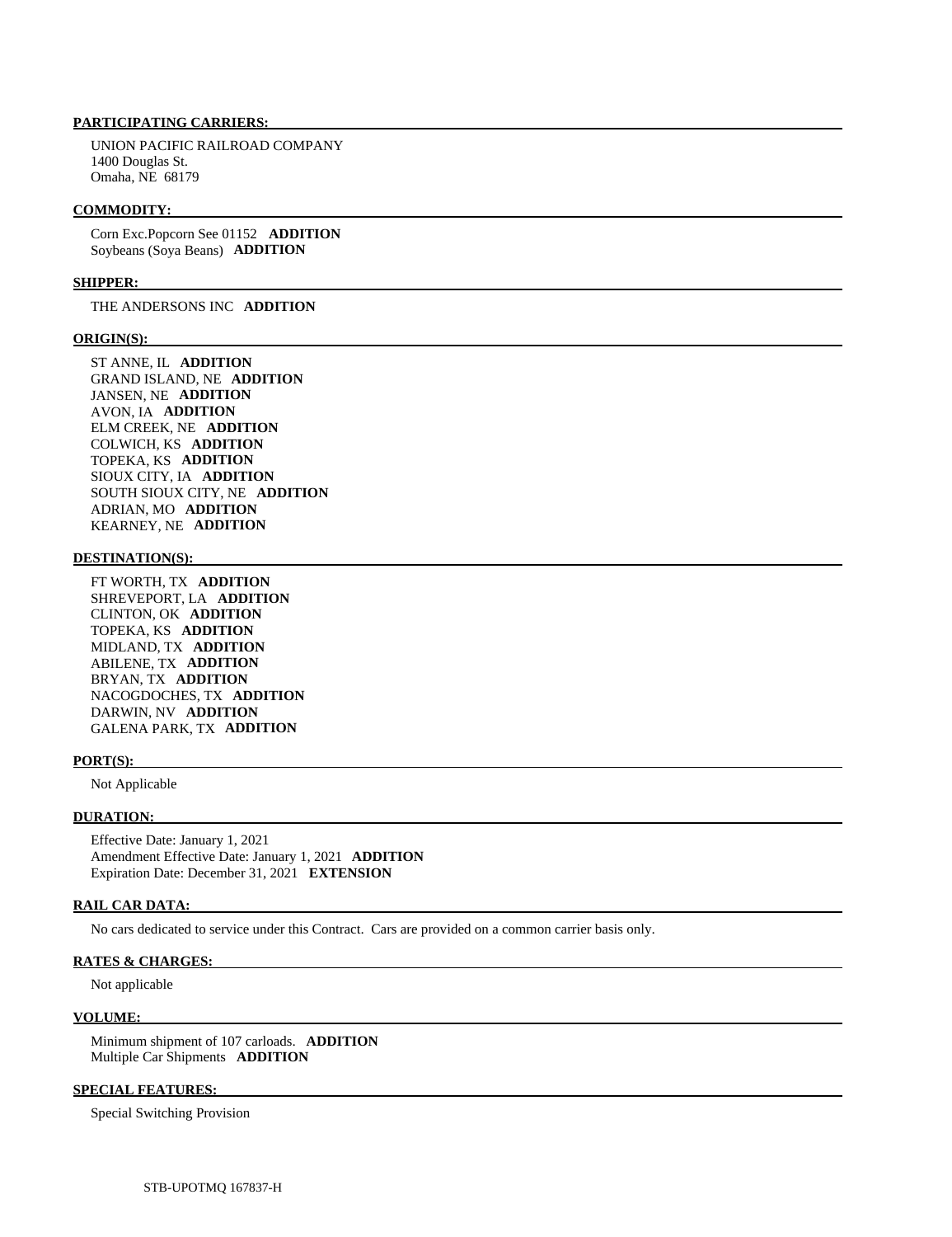Not Applicable. This change pertained only to confidential data. (Switching)

# **SPECIAL NOTICE:**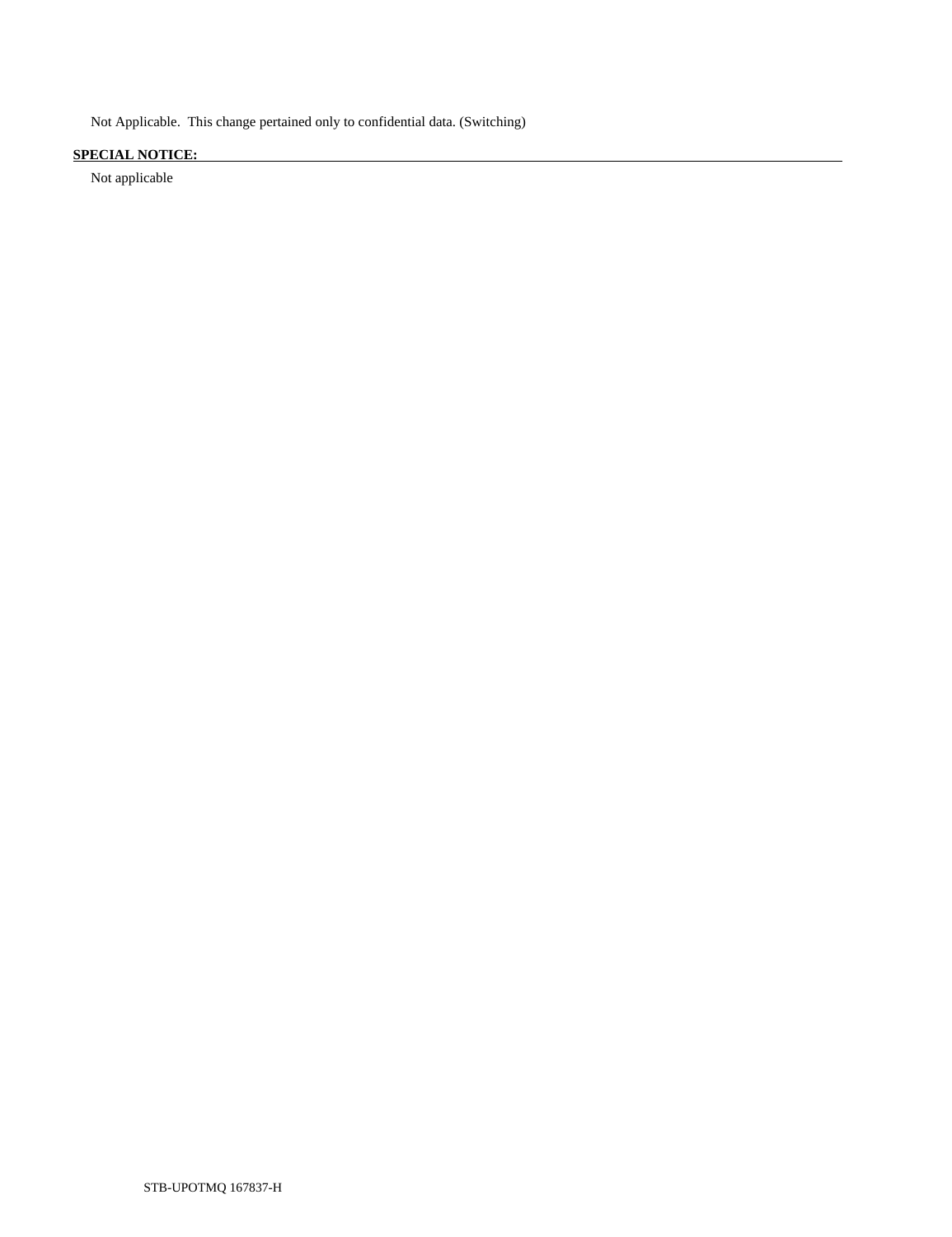

STB-UPOTMQ 168019-A

# **UNION PACIFIC RAILROAD COMPANY**

# **AMENDED CONTRACT SUMMARY**

**Issued:**  January 26, 2022

**Effective:** January 1, 2022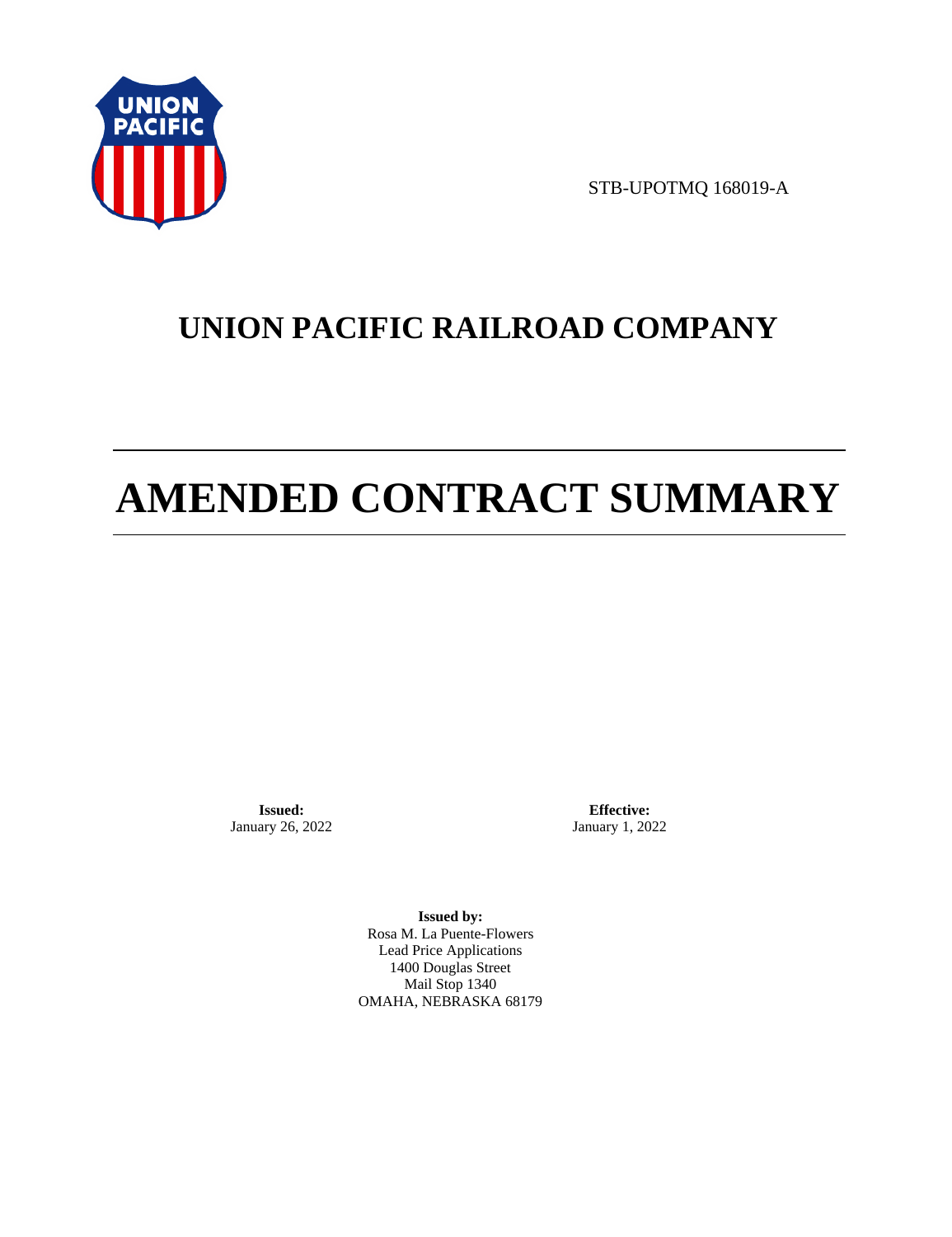AT & L RAILROAD CO INC **ADDITION**  P.O. Box 29 Watonga, OK 73772

 UNION PACIFIC RAILROAD COMPANY 1400 Douglas St. Omaha, NE 68179

### **COMMODITY:**

 Corn Exc.Popcorn See 01152 **ADDITION**  Wheat Exc.Buckwheat See 01139 **ADDITION** 

#### **SHIPPER:**

THE ANDERSONS INC **ADDITION** 

#### **ORIGIN(S):**

 ST ANNE, IL **ADDITION**  WATONGA, OK **ADDITION** 

# **DESTINATION(S):**

 BRYAN, TX **ADDITION**  SHREVEPORT, LA **ADDITION**  EAGLE PASS, TX **ADDITION** 

#### **PORT(S):**

Not Applicable

## **DURATION:**

 Effective Date: January 1, 2022 Amendment Effective Date: January 1, 2022 **ADDITION**  Expiration Date: December 31, 2022 **EXTENSION** 

# **RAIL CAR DATA:**

No cars dedicated to service under this Contract. Cars are provided on a common carrier basis only.

# **RATES & CHARGES:**

Not applicable

# **VOLUME:**

 Minimum shipment of 107 carloads. **ADDITION**  Multiple Car Shipments **ADDITION** 

# **SPECIAL FEATURES:**

 Special Switching Provision Not Applicable. This change pertained only to confidential data. (Switching)

# **SPECIAL NOTICE:**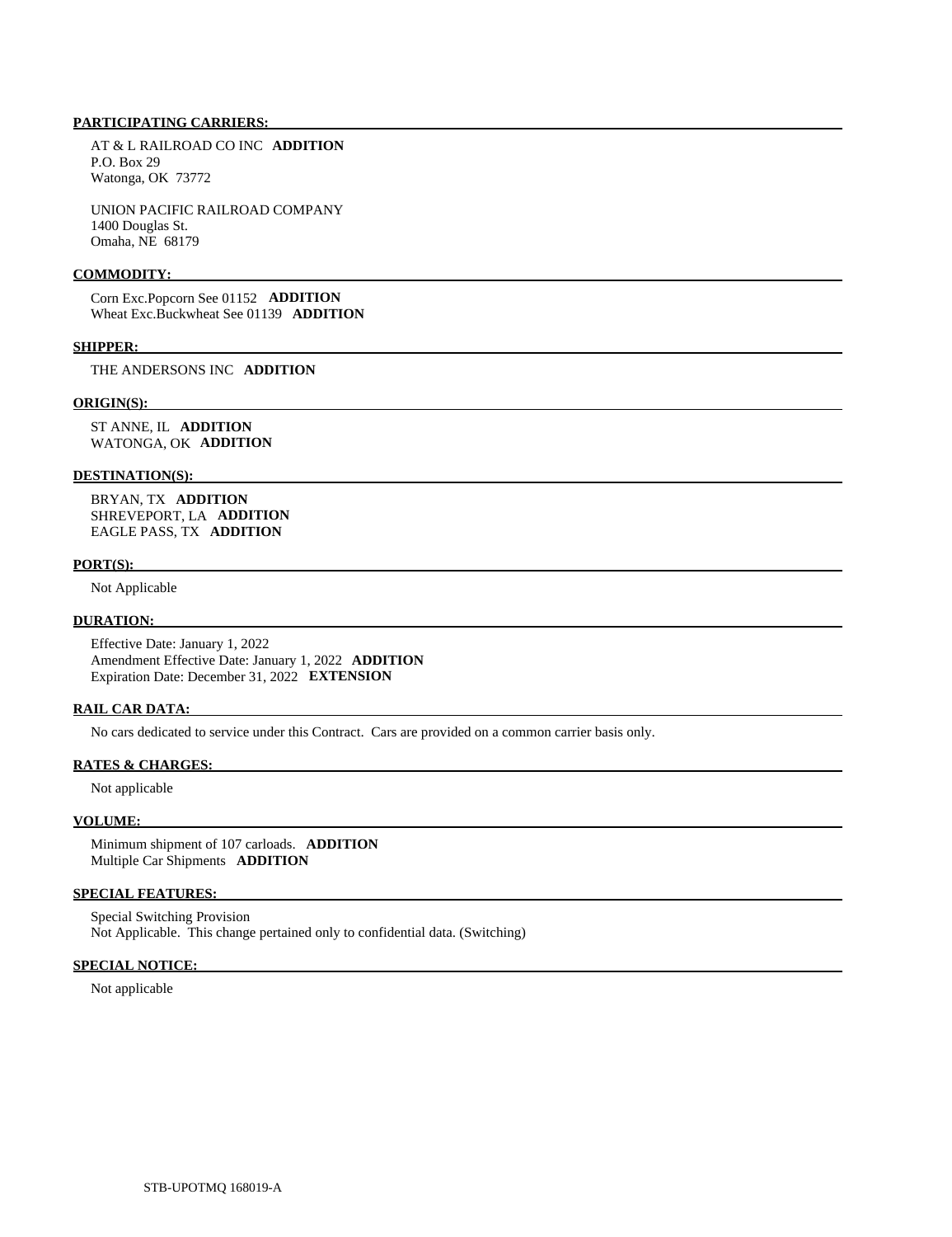

STB-UPOTMQ 168050

# **UNION PACIFIC RAILROAD COMPANY**

# **CONTRACT SUMMARY**

**Issued:**  January 24, 2022

**Effective:** January 1, 2022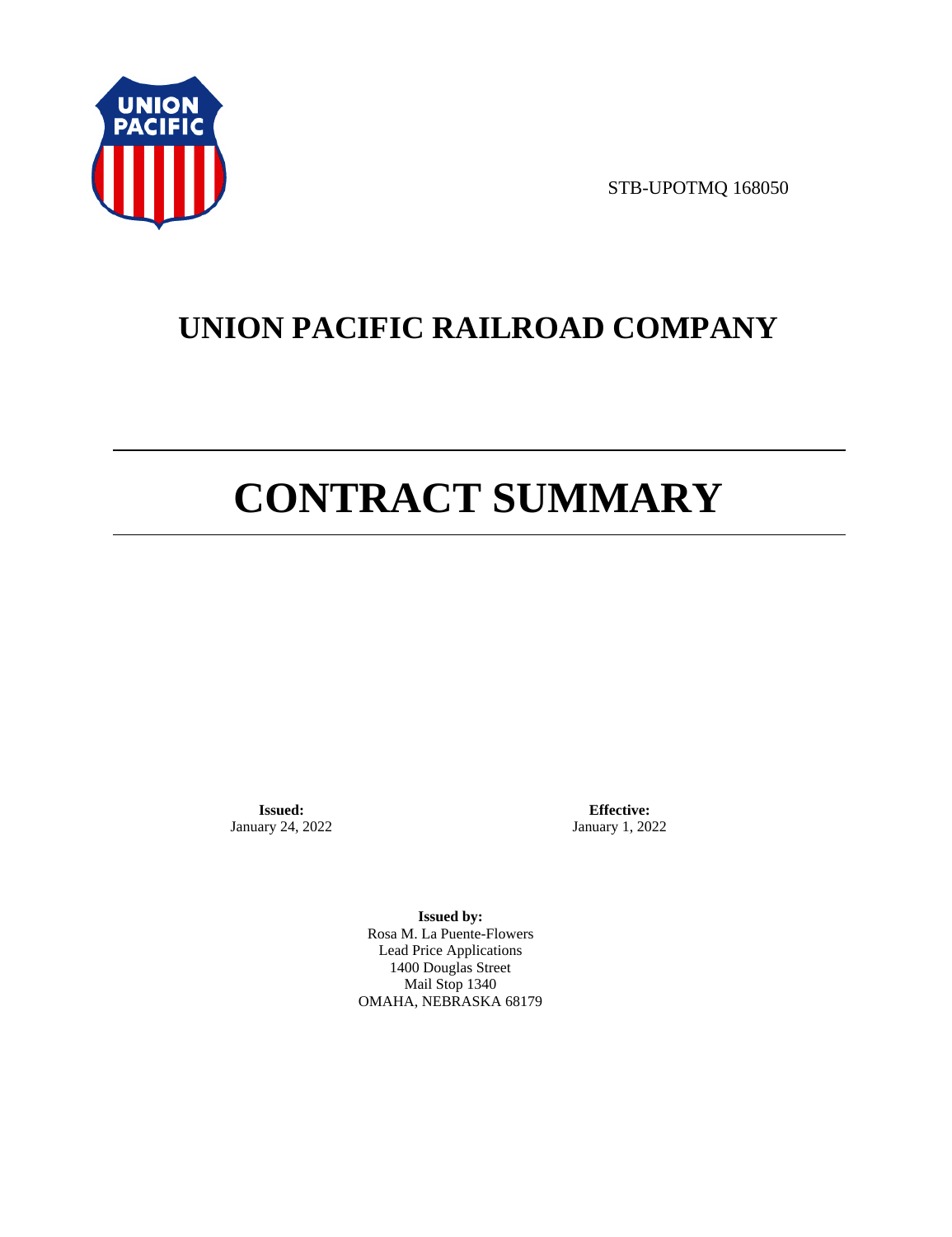UNION PACIFIC RAILROAD COMPANY 1400 Douglas St. Omaha, NE 68179

## **COMMODITY:**

Wheat Flour

# **SHIPPER:**

 ADM 4666 ARCHER DANIELS MIDLAND COMPANY ADM MILLING CO

# **ORIGIN(S):**

VAN BUREN, AR

# **DESTINATION(S):**

ST LOUIS, MO

# **PORT(S):**

Not Applicable

# **DURATION:**

 Effective Date: January 1, 2022 Expiration Date: December 31, 2022

# **RAIL CAR DATA:**

No cars dedicated to service under this Contract. Cars are provided on a common carrier basis only.

# **RATES & CHARGES:**

Subject to increases.

# **VOLUME:**

Single Car Shipments

# **SPECIAL FEATURES:**

Special Switching Provision

# **SPECIAL NOTICE:**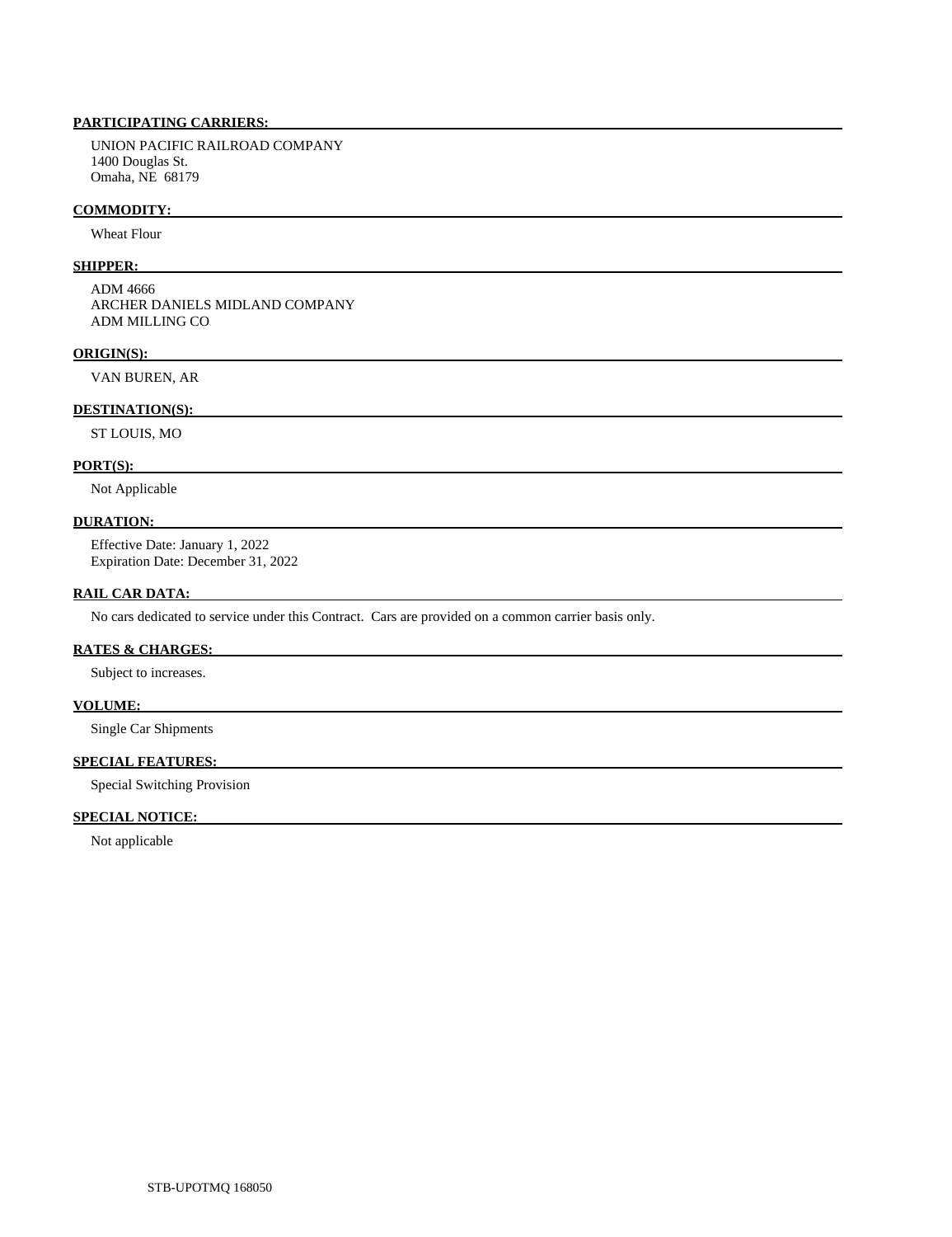

STB-UPOTMQ 168055

# **UNION PACIFIC RAILROAD COMPANY**

# **CONTRACT SUMMARY**

**Issued:**  January 25, 2022

**Effective:** January 1, 2022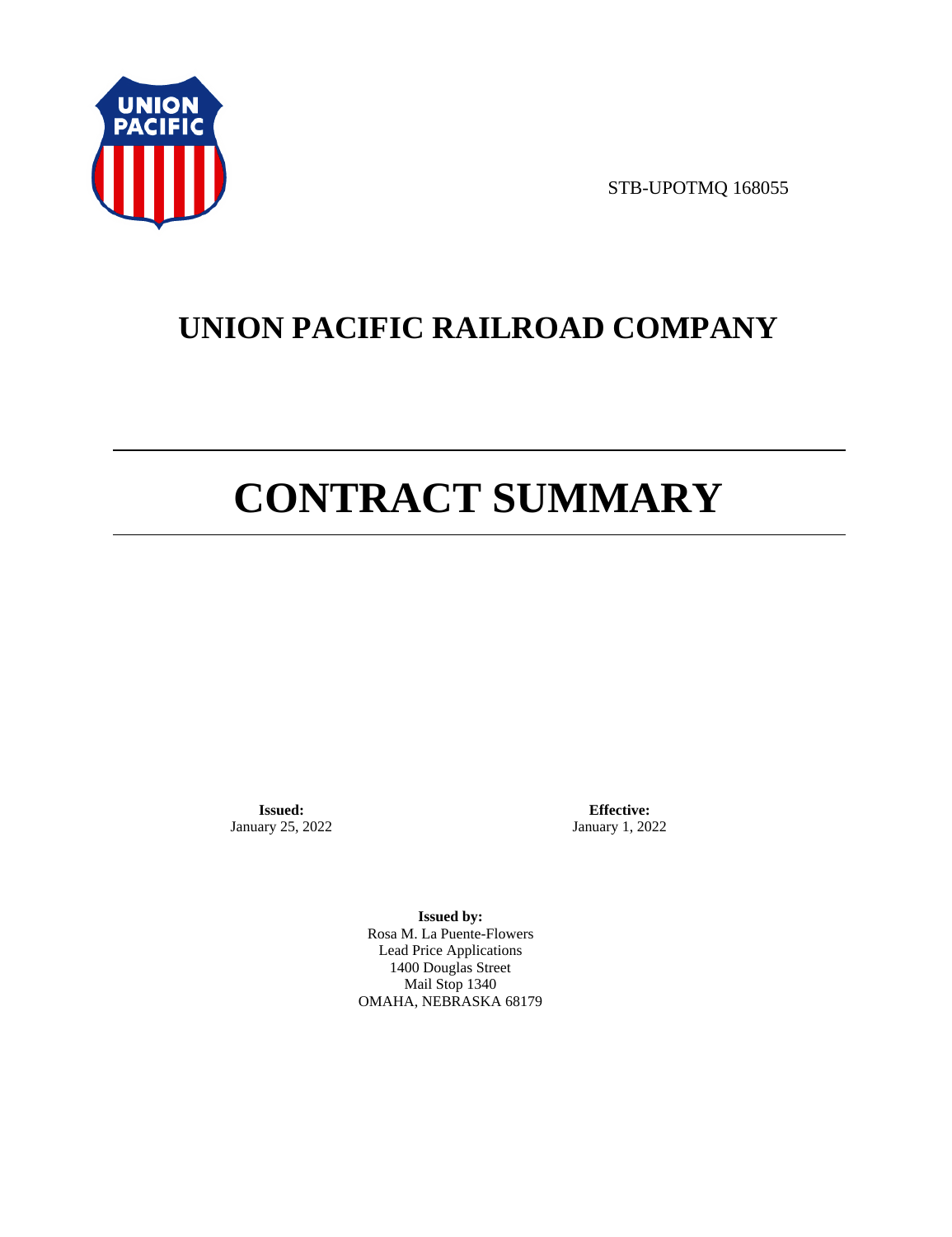UNION PACIFIC RAILROAD COMPANY 1400 Douglas St. Omaha, NE 68179

## **COMMODITY:**

Corn Exc.Popcorn See 01152

# **SHIPPER:**

THE SCOULAR COMPANY

# **ORIGIN(S):**

SEDAN, NE

# **DESTINATION(S):**

PRATT, KS

# **PORT(S):**

Not Applicable

# **DURATION:**

 Effective Date: January 1, 2022 Expiration Date: December 31, 2022

# **RAIL CAR DATA:**

No cars dedicated to service under this Contract. Cars are provided on a common carrier basis only.

## **RATES & CHARGES:**

Not applicable

# **VOLUME:**

 Minimum shipment of 107 carloads. Multiple Car Shipments

# **SPECIAL FEATURES:**

Special Switching Provision

# **SPECIAL NOTICE:**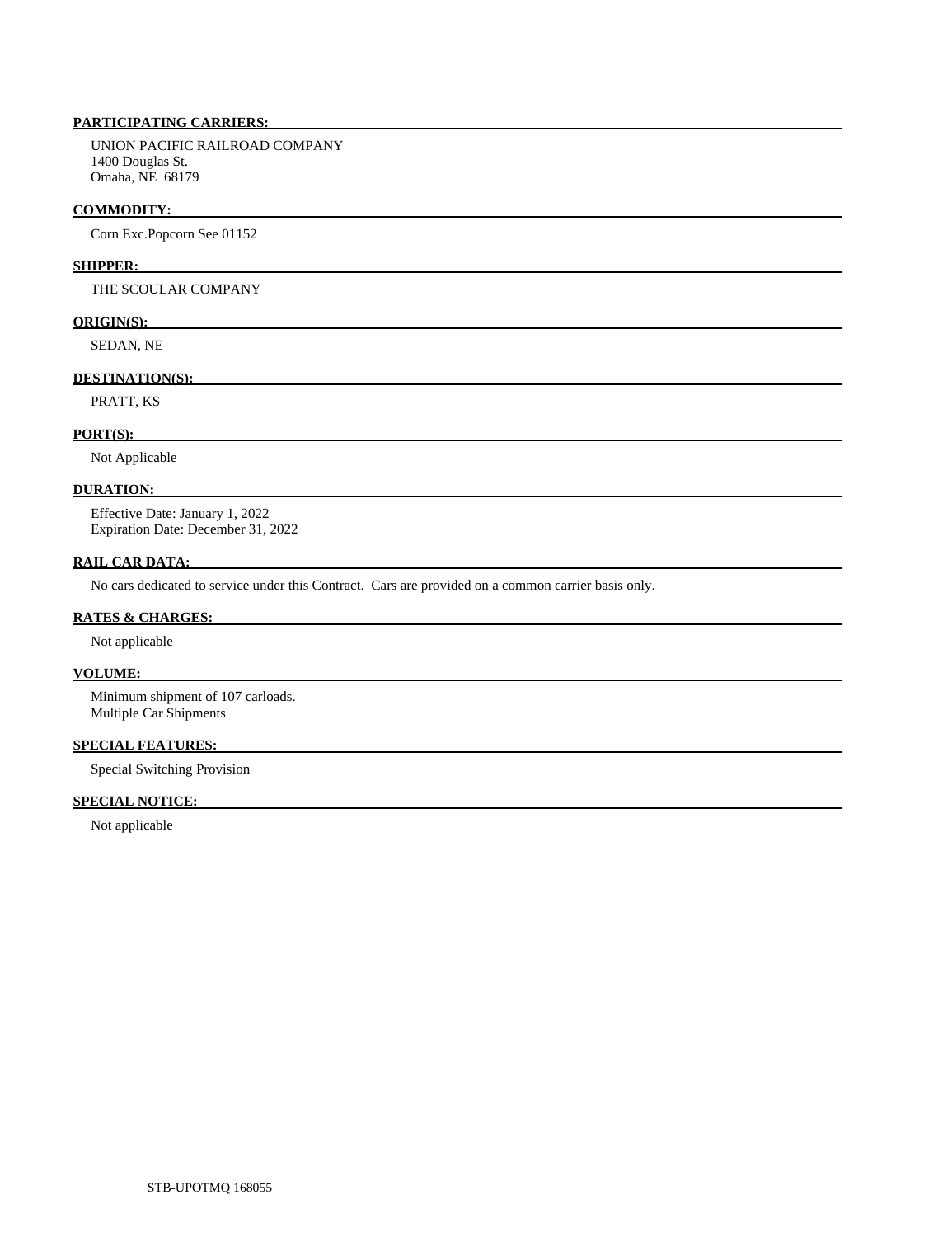

STB-UPOTMQ 168073

# **UNION PACIFIC RAILROAD COMPANY**

# **CONTRACT SUMMARY**

**Issued:**  January 28, 2022

**Effective:** January 1, 2022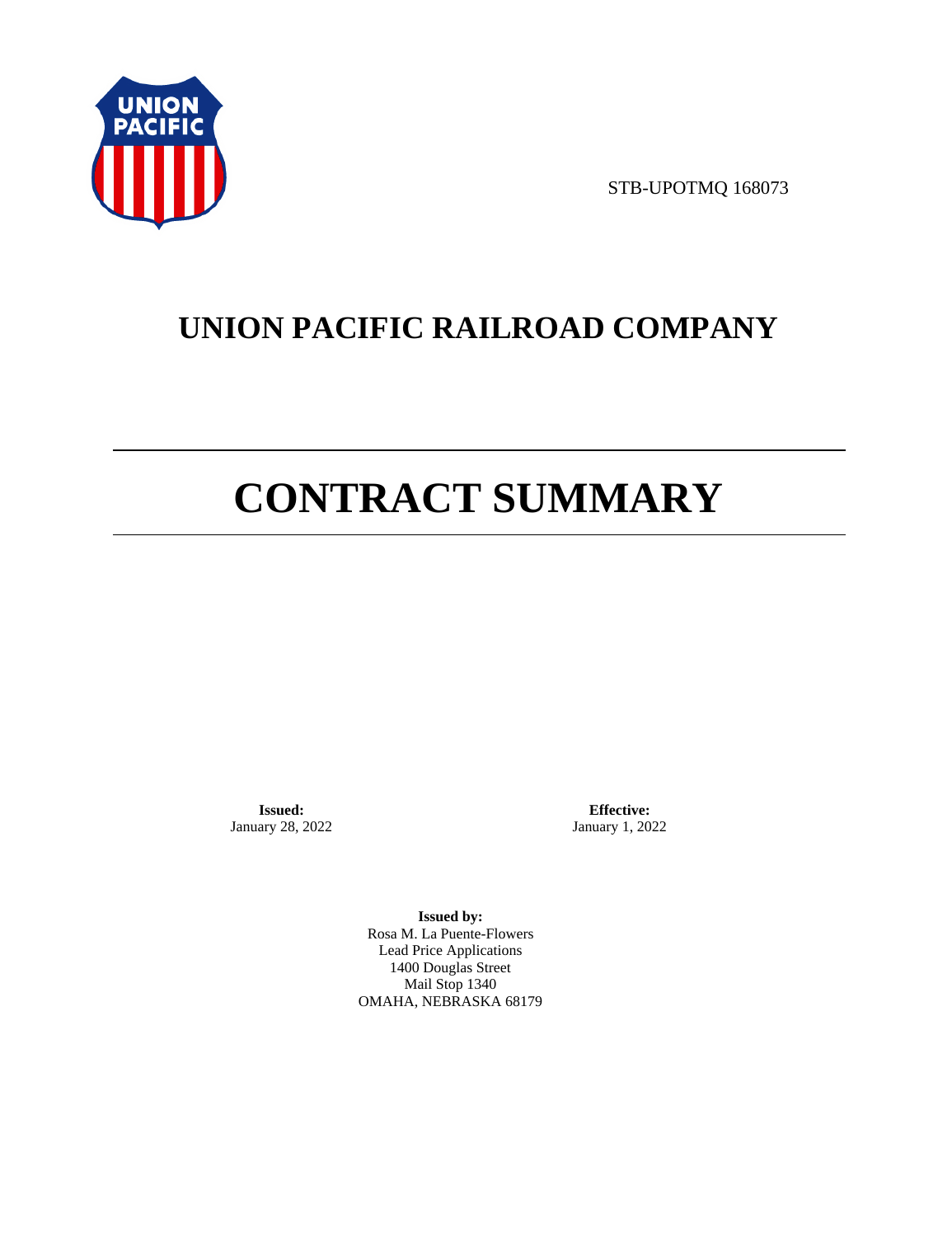# **PARTICIPATING CARRIERS:**

 UNION PACIFIC RAILROAD COMPANY 1400 Douglas St. Omaha, NE 68179

#### **COMMODITY:**

Corn Meal

# **SHIPPER:**

WESTERN FOODS LLC

# **ORIGIN(S):**

EAST ST LOUIS, IL

# **DESTINATION(S):**

PINE BLUFF, AR

# **PORT(S):**

Not Applicable

#### **DURATION:**

 Effective Date: January 1, 2022 Expiration Date: December 31, 2022

# **RAIL CAR DATA:**

No cars dedicated to service under this Contract. Cars are provided on a common carrier basis only.

### **RATES & CHARGES:**

Subject to increases.

# **VOLUME:**

Single Car Shipments

# **SPECIAL FEATURES:**

Special Switching Provision

# **SPECIAL NOTICE:**

Not applicable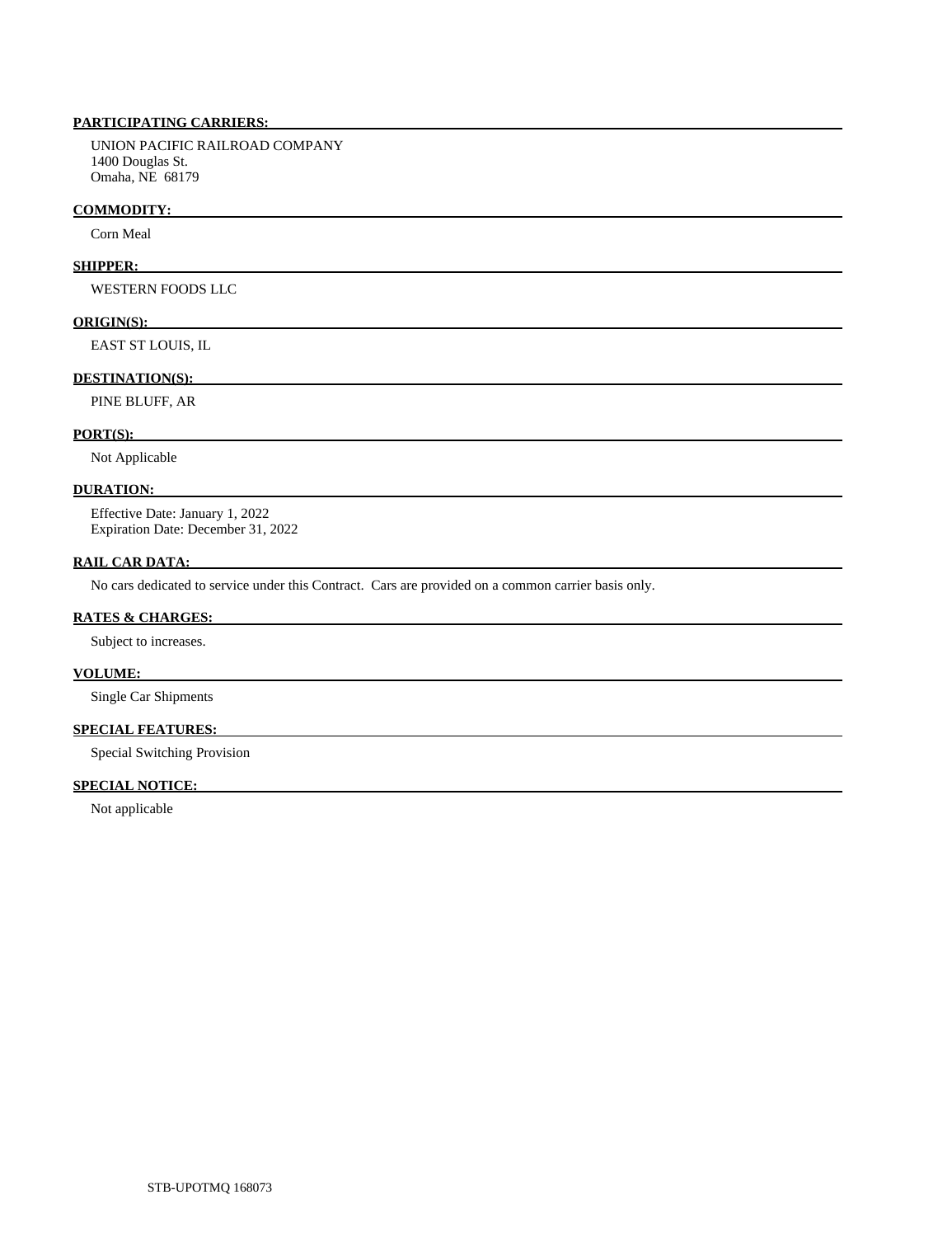

STB-UP-C-55245-04

# **UNION PACIFIC RAILROAD COMPANY**

# **AMENDED CONTRACT SUMMARY**

**Issued:**  January 28, 2022

**Effective:** January 1, 2022

**Issued by:**  Rosa M. La Puente-Flowers Lead Price Applications 1400 Douglas Street Mail Stop 1340 OMAHA, NEBRASKA 68179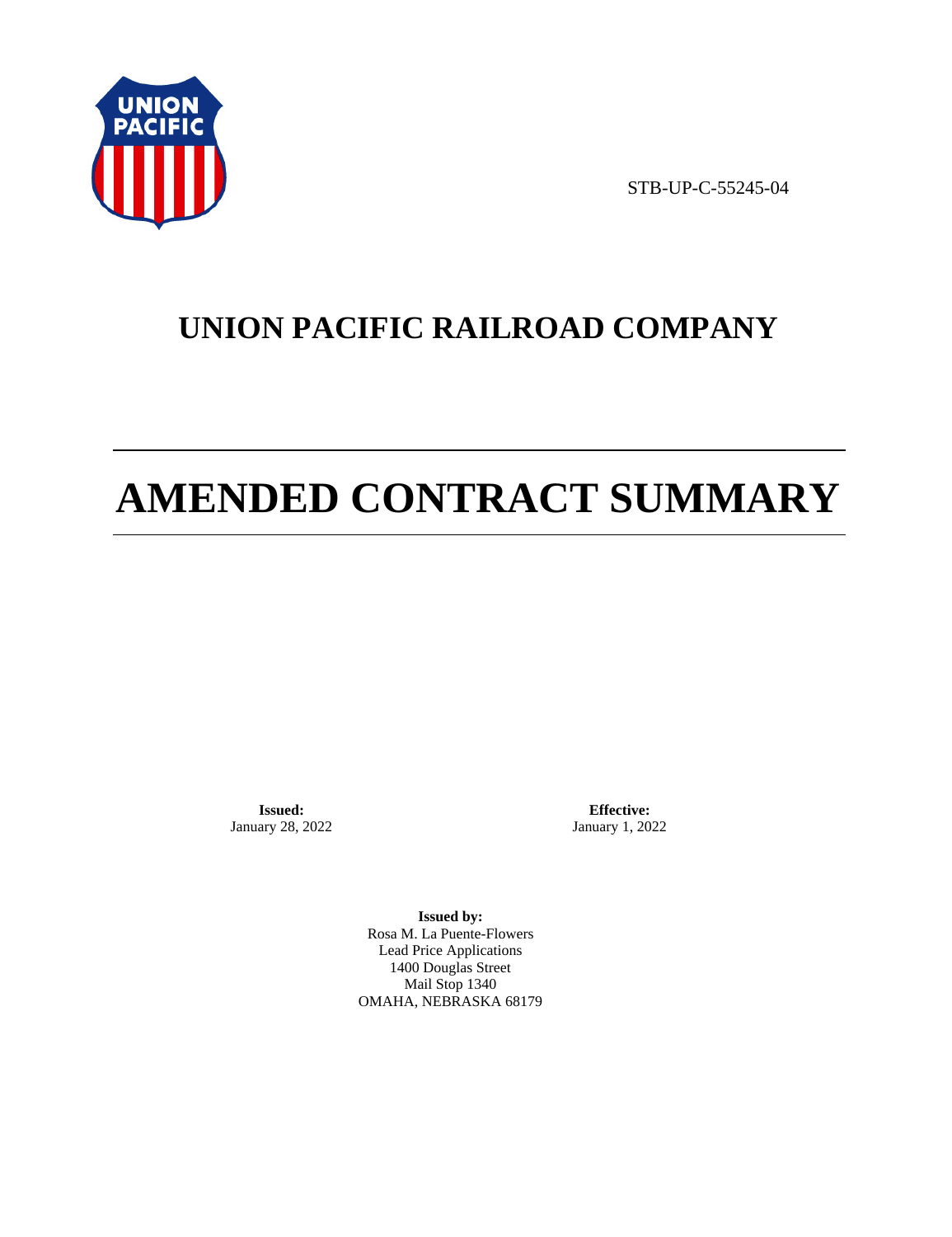# **PARTICIPATING CARRIERS:**

 UNION PACIFIC RAILROAD COMPANY 1400 Douglas St. Omaha, NE 68179

#### **COMMODITY:**

Farm Products

#### **SHIPPER:**

MOSAIC FERTILIZER LLC

#### **ORIGIN(S):**

 DONALDSONVILLE, LA ALL LOCATIONS (See Exhibit Definition)

#### **DESTINATION(S):**

 ALL LOCATIONS (See Exhibit Definition) DONALDSONVILLE, LA

#### **PORT(S):**

Not Applicable

# **DURATION:**

 Effective Date: January 1, 2013 Amendment Effective Date: January 1, 2022 **ADDITION**  Expiration Date: January 1, 2022 **EXTENSION** 

Subject to Automatic Renewals.

## **RAIL CAR DATA:**

No cars dedicated to service under this Contract. Cars are provided on a common carrier basis only.

# **RATES & CHARGES:**

Not applicable

### **VOLUME:**

Single Car Shipments

# **SPECIAL FEATURES:**

Not applicable

# **SPECIAL NOTICE:**

Not applicable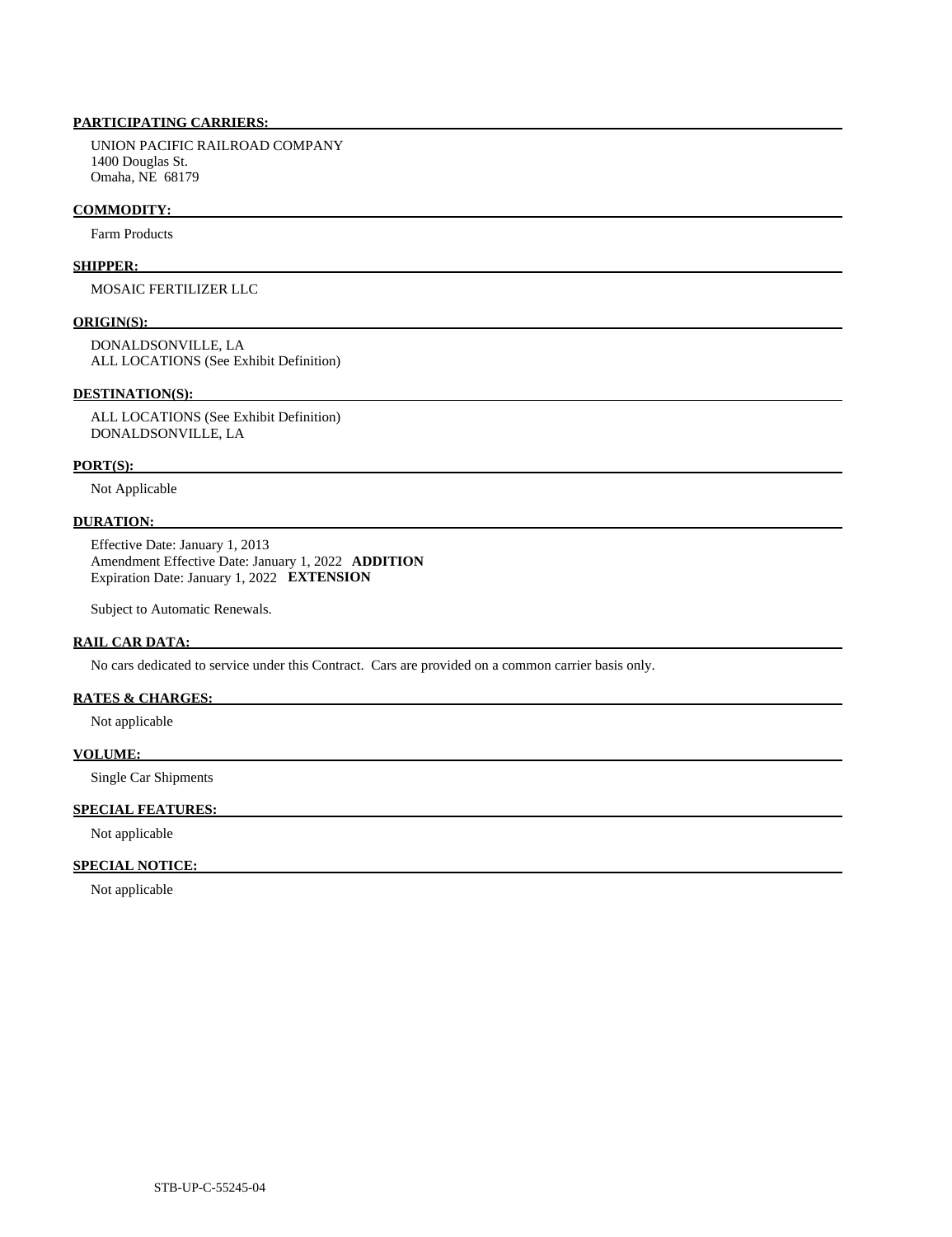# **EXHIBIT DEFINITIONS:**

 ALL LOCATIONS consist of: All railpoints in the state of Alberta as published in OPSL 6000-Series. All railpoints in the state of Aguascalientes as published in OPSL 6000-Series. All railpoints in the state of Alaska as published in OPSL 6000-Series. All railpoints in the state of Alabama as published in OPSL 6000-Series. All railpoints in the state of Arkansas as published in OPSL 6000-Series. All railpoints in the state of Arizona as published in OPSL 6000-Series. All railpoints in the state of British Columbia as published in OPSL 6000-Series. All railpoints in the state of Baja California as published in OPSL 6000-Series. All railpoints in the state of California as published in OPSL 6000-Series. All railpoints in the state of Chiapas as published in OPSL 6000-Series. All railpoints in the state of Chihuahua as published in OPSL 6000-Series. All railpoints in the state of Colima as published in OPSL 6000-Series. All railpoints in the state of Colorado as published in OPSL 6000-Series. All railpoints in the state of Connecticut as published in OPSL 6000-Series. All railpoints in the state of Coahuila as published in OPSL 6000-Series. All railpoints in the state of District of Columbia as published in OPSL 6000-Series. All railpoints in the state of Delaware as published in OPSL 6000-Series. All railpoints in the state of Distrito Federal as published in OPSL 6000-Series. All railpoints in the state of Durango as published in OPSL 6000-Series. All railpoints in the state of Estado de Mexico as published in OPSL 6000-Series. All railpoints in the state of Florida as published in OPSL 6000-Series. All railpoints in the state of Georgia as published in OPSL 6000-Series. All railpoints in the state of Guanajuato as published in OPSL 6000-Series. All railpoints in the state of Guerrero as published in OPSL 6000-Series. All railpoints in the state of Hidalgo as published in OPSL 6000-Series. All railpoints in the state of Hawaii as published in OPSL 6000-Series. All railpoints in the state of Iowa as published in OPSL 6000-Series. All railpoints in the state of Idaho as published in OPSL 6000-Series. All railpoints in the state of Illinois as published in OPSL 6000-Series. All railpoints in the state of Indiana as published in OPSL 6000-Series. All railpoints in the state of Jalisco as published in OPSL 6000-Series. All railpoints in the state of Kansas as published in OPSL 6000-Series. All railpoints in the state of Kentucky as published in OPSL 6000-Series. All railpoints in the state of Louisiana as published in OPSL 6000-Series. All railpoints in the state of Massachusets as published in OPSL 6000-Series. All railpoints in the state of Manitoba as published in OPSL 6000-Series. All railpoints in the state of Maryland as published in OPSL 6000-Series. All railpoints in the state of Maine as published in OPSL 6000-Series. All railpoints in the state of Michoacan as published in OPSL 6000-Series. All railpoints in the state of Michigan as published in OPSL 6000-Series. All railpoints in the state of Minnesota as published in OPSL 6000-Series. All railpoints in the state of Missouri as published in OPSL 6000-Series. All railpoints in the state of Morelos as published in OPSL 6000-Series. All railpoints in the state of Mississippi as published in OPSL 6000-Series. All railpoints in the state of Montana as published in OPSL 6000-Series. All railpoints in the state of Nayarit as published in OPSL 6000-Series. All railpoints in the state of New Brunswick as published in OPSL 6000-Series. All railpoints in the state of North Carolina as published in OPSL 6000-Series. All railpoints in the state of North Dakota as published in OPSL 6000-Series. All railpoints in the state of Nebraska as published in OPSL 6000-Series. All railpoints in the state of Newfoundland as published in OPSL 6000-Series. All railpoints in the state of New Hampshire as published in OPSL 6000-Series. All railpoints in the state of New Jersey as published in OPSL 6000-Series. All railpoints in the state of Nuevo Leon as published in OPSL 6000-Series. All railpoints in the state of New Mexico as published in OPSL 6000-Series. All railpoints in the state of Nova Scotia as published in OPSL 6000-Series. All railpoints in the state of Northwest Territories as published in OPSL 6000-Series. All railpoints in the state of Nevada as published in OPSL 6000-Series. All railpoints in the state of New York as published in OPSL 6000-Series. All railpoints in the state of Oaxaca as published in OPSL 6000-Series. All railpoints in the state of Ohio as published in OPSL 6000-Series.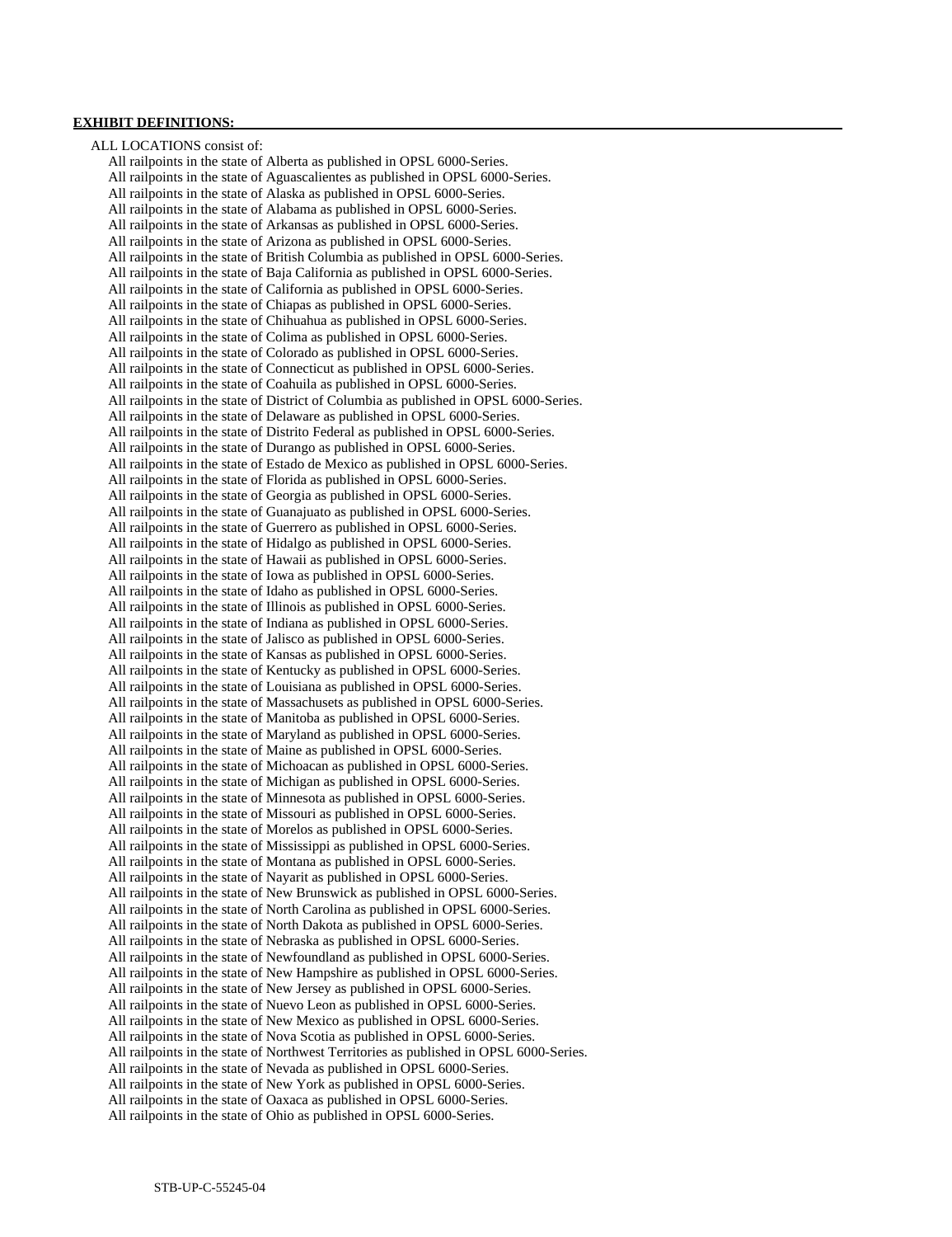All railpoints in the state of Oklahoma as published in OPSL 6000-Series. All railpoints in the state of Ontario as published in OPSL 6000-Series. All railpoints in the state of Oregon as published in OPSL 6000-Series. All railpoints in the state of Pennsylvania as published in OPSL 6000-Series. All railpoints in the state of Prince Edward Island as published in OPSL 6000-Series. All railpoints in the state of Quebec as published in OPSL 6000-Series. All railpoints in the state of Puerto Rico as published in OPSL 6000-Series. All railpoints in the state of Puebla as published in OPSL 6000-Series. All railpoints in the state of Queretaro as published in OPSL 6000-Series. All railpoints in the state of Quintana Roo as published in OPSL 6000-Series. All railpoints in the state of Rhode Island as published in OPSL 6000-Series. All railpoints in the state of South Carolina as published in OPSL 6000-Series. All railpoints in the state of South Dakota as published in OPSL 6000-Series. All railpoints in the state of Sinaloa as published in OPSL 6000-Series. All railpoints in the state of Saskatchewan as published in OPSL 6000-Series. All railpoints in the state of San Luis Potosi as published in OPSL 6000-Series. All railpoints in the state of Sonora as published in OPSL 6000-Series. All railpoints in the state of Tlaxcala as published in OPSL 6000-Series. All railpoints in the state of Tamaulipas as published in OPSL 6000-Series. All railpoints in the state of Tennessee as published in OPSL 6000-Series. All railpoints in the state of Texas as published in OPSL 6000-Series. All railpoints in the state of Utah as published in OPSL 6000-Series. All railpoints in the state of Virginia as published in OPSL 6000-Series. All railpoints in the state of Veracruz as published in OPSL 6000-Series. All railpoints in the state of Vermont as published in OPSL 6000-Series. All railpoints in the state of Washington as published in OPSL 6000-Series. All railpoints in the state of Wisconsin as published in OPSL 6000-Series. All railpoints in the state of West Virginia as published in OPSL 6000-Series. All railpoints in the state of Wyoming as published in OPSL 6000-Series. All railpoints in the state of Zacatecas as published in OPSL 6000-Series. ALL LOCATIONS consist of: All railpoints in the state of Alberta as published in OPSL 6000-Series. All railpoints in the state of Aguascalientes as published in OPSL 6000-Series. All railpoints in the state of Alaska as published in OPSL 6000-Series. All railpoints in the state of Alabama as published in OPSL 6000-Series. All railpoints in the state of Arkansas as published in OPSL 6000-Series. All railpoints in the state of Arizona as published in OPSL 6000-Series. All railpoints in the state of British Columbia as published in OPSL 6000-Series. All railpoints in the state of Baja California as published in OPSL 6000-Series. All railpoints in the state of California as published in OPSL 6000-Series. All railpoints in the state of Chiapas as published in OPSL 6000-Series. All railpoints in the state of Chihuahua as published in OPSL 6000-Series. All railpoints in the state of Colima as published in OPSL 6000-Series. All railpoints in the state of Colorado as published in OPSL 6000-Series. All railpoints in the state of Connecticut as published in OPSL 6000-Series. All railpoints in the state of Coahuila as published in OPSL 6000-Series. All railpoints in the state of District of Columbia as published in OPSL 6000-Series. All railpoints in the state of Delaware as published in OPSL 6000-Series. All railpoints in the state of Distrito Federal as published in OPSL 6000-Series. All railpoints in the state of Durango as published in OPSL 6000-Series. All railpoints in the state of Estado de Mexico as published in OPSL 6000-Series. All railpoints in the state of Florida as published in OPSL 6000-Series. All railpoints in the state of Georgia as published in OPSL 6000-Series. All railpoints in the state of Guanajuato as published in OPSL 6000-Series. All railpoints in the state of Guerrero as published in OPSL 6000-Series. All railpoints in the state of Hidalgo as published in OPSL 6000-Series. All railpoints in the state of Hawaii as published in OPSL 6000-Series. All railpoints in the state of Iowa as published in OPSL 6000-Series. All railpoints in the state of Idaho as published in OPSL 6000-Series. All railpoints in the state of Illinois as published in OPSL 6000-Series. All railpoints in the state of Indiana as published in OPSL 6000-Series. All railpoints in the state of Jalisco as published in OPSL 6000-Series. All railpoints in the state of Kansas as published in OPSL 6000-Series.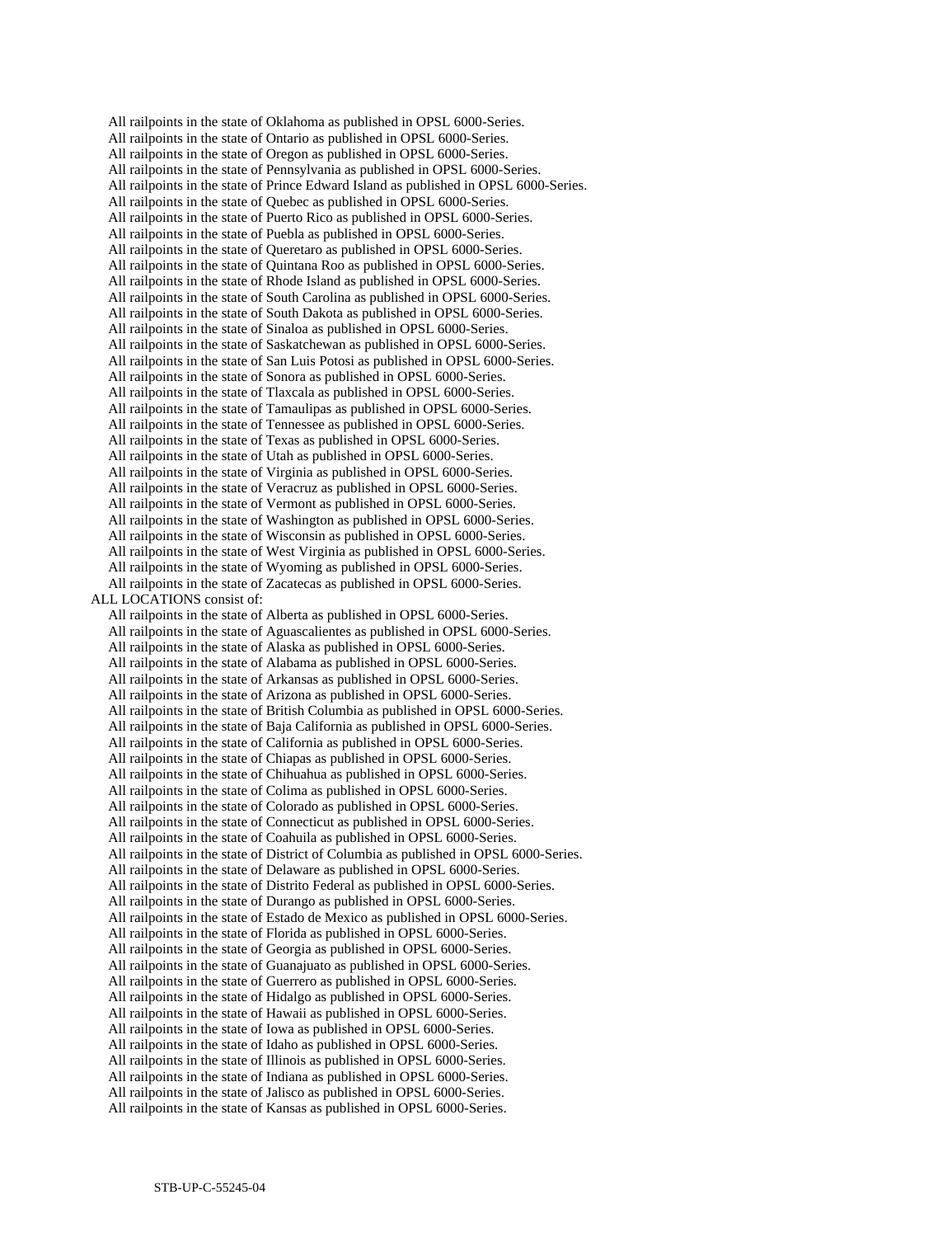All railpoints in the state of Kentucky as published in OPSL 6000-Series. All railpoints in the state of Louisiana as published in OPSL 6000-Series. All railpoints in the state of Massachusets as published in OPSL 6000-Series. All railpoints in the state of Manitoba as published in OPSL 6000-Series. All railpoints in the state of Maryland as published in OPSL 6000-Series. All railpoints in the state of Maine as published in OPSL 6000-Series. All railpoints in the state of Michoacan as published in OPSL 6000-Series. All railpoints in the state of Michigan as published in OPSL 6000-Series. All railpoints in the state of Minnesota as published in OPSL 6000-Series. All railpoints in the state of Missouri as published in OPSL 6000-Series. All railpoints in the state of Morelos as published in OPSL 6000-Series. All railpoints in the state of Mississippi as published in OPSL 6000-Series. All railpoints in the state of Montana as published in OPSL 6000-Series. All railpoints in the state of Nayarit as published in OPSL 6000-Series. All railpoints in the state of New Brunswick as published in OPSL 6000-Series. All railpoints in the state of North Carolina as published in OPSL 6000-Series. All railpoints in the state of North Dakota as published in OPSL 6000-Series. All railpoints in the state of Nebraska as published in OPSL 6000-Series. All railpoints in the state of Newfoundland as published in OPSL 6000-Series. All railpoints in the state of New Hampshire as published in OPSL 6000-Series. All railpoints in the state of New Jersey as published in OPSL 6000-Series. All railpoints in the state of Nuevo Leon as published in OPSL 6000-Series. All railpoints in the state of New Mexico as published in OPSL 6000-Series. All railpoints in the state of Nova Scotia as published in OPSL 6000-Series. All railpoints in the state of Northwest Territories as published in OPSL 6000-Series. All railpoints in the state of Nevada as published in OPSL 6000-Series. All railpoints in the state of New York as published in OPSL 6000-Series. All railpoints in the state of Oaxaca as published in OPSL 6000-Series. All railpoints in the state of Ohio as published in OPSL 6000-Series. All railpoints in the state of Oklahoma as published in OPSL 6000-Series. All railpoints in the state of Ontario as published in OPSL 6000-Series. All railpoints in the state of Oregon as published in OPSL 6000-Series. All railpoints in the state of Pennsylvania as published in OPSL 6000-Series. All railpoints in the state of Prince Edward Island as published in OPSL 6000-Series. All railpoints in the state of Quebec as published in OPSL 6000-Series. All railpoints in the state of Puerto Rico as published in OPSL 6000-Series. All railpoints in the state of Puebla as published in OPSL 6000-Series. All railpoints in the state of Queretaro as published in OPSL 6000-Series. All railpoints in the state of Quintana Roo as published in OPSL 6000-Series. All railpoints in the state of Rhode Island as published in OPSL 6000-Series. All railpoints in the state of South Carolina as published in OPSL 6000-Series. All railpoints in the state of South Dakota as published in OPSL 6000-Series. All railpoints in the state of Sinaloa as published in OPSL 6000-Series. All railpoints in the state of Saskatchewan as published in OPSL 6000-Series. All railpoints in the state of San Luis Potosi as published in OPSL 6000-Series. All railpoints in the state of Sonora as published in OPSL 6000-Series. All railpoints in the state of Tlaxcala as published in OPSL 6000-Series. All railpoints in the state of Tamaulipas as published in OPSL 6000-Series. All railpoints in the state of Tennessee as published in OPSL 6000-Series. All railpoints in the state of Texas as published in OPSL 6000-Series. All railpoints in the state of Utah as published in OPSL 6000-Series. All railpoints in the state of Virginia as published in OPSL 6000-Series. All railpoints in the state of Veracruz as published in OPSL 6000-Series. All railpoints in the state of Vermont as published in OPSL 6000-Series. All railpoints in the state of Washington as published in OPSL 6000-Series. All railpoints in the state of Wisconsin as published in OPSL 6000-Series. All railpoints in the state of West Virginia as published in OPSL 6000-Series. All railpoints in the state of Wyoming as published in OPSL 6000-Series. All railpoints in the state of Zacatecas as published in OPSL 6000-Series.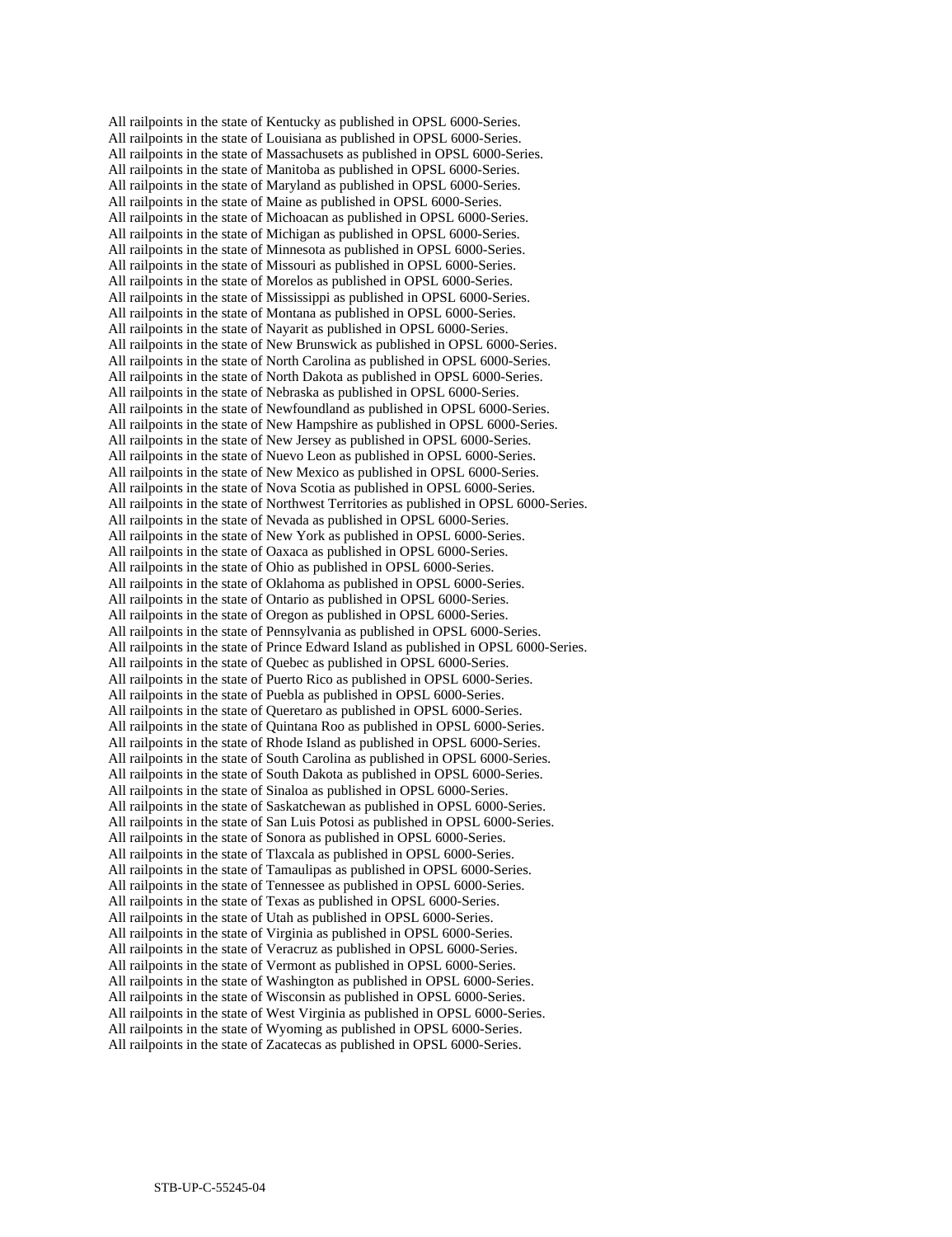

STB-UP-C-57369-12

# **UNION PACIFIC RAILROAD COMPANY**

# **AMENDED CONTRACT SUMMARY**

**Issued:**  January 24, 2022

**Effective:** February 1, 2022

**Issued by:**  Rosa M. La Puente-Flowers Lead Price Applications 1400 Douglas Street Mail Stop 1340 OMAHA, NEBRASKA 68179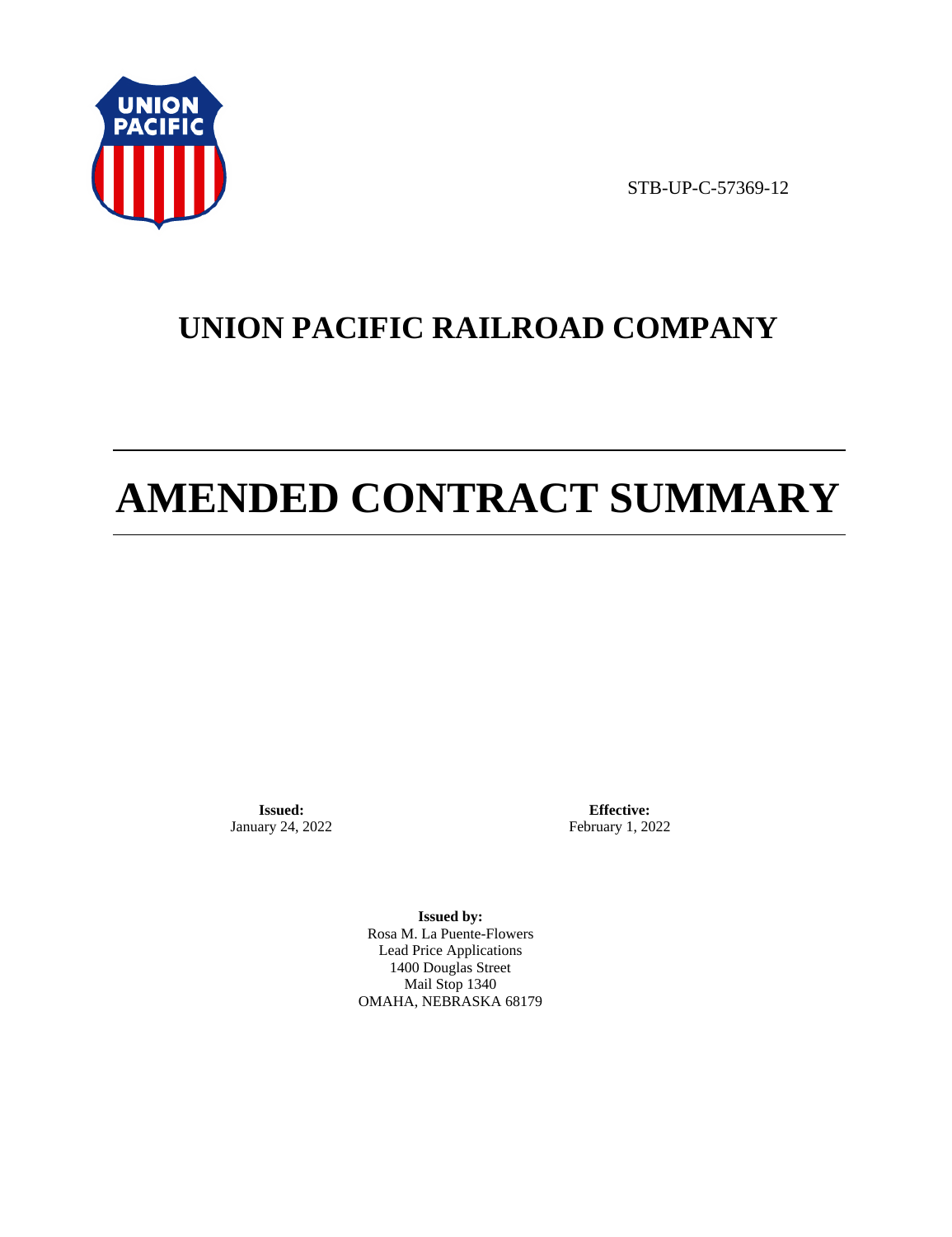# **PARTICIPATING CARRIERS:**

 UNION PACIFIC RAILROAD COMPANY 1400 Douglas St. Omaha, NE 68179

#### **COMMODITY:**

 Soybeans (Soya Beans) Corn Exc.Popcorn See 01152 Wheat Exc.Buckwheat See 01139 Sorghum Grains Corn, Cracked

### **SHIPPER:**

FOSTER POULTRY FARMS

# **ORIGIN(S):**

APPROVED SHUTTLE ORIGINS (See Exhibit Definition)

# **DESTINATION(S):**

FOSTER DESTINATIONS (See Exhibit Definition)

#### **PORT(S):**

Not Applicable

# **DURATION:**

 Effective Date: October 1, 2019 Amendment Effective Date: February 1, 2022 **ADDITION**  Expiration Date: February 28, 2022 **EXTENSION** 

#### **RAIL CAR DATA:**

No cars dedicated to service under this Contract. Cars are provided on a common carrier basis only.

# **RATES & CHARGES:**

Not applicable

### **VOLUME:**

Single Car Shipments

# **SPECIAL FEATURES:**

Not applicable

# **SPECIAL NOTICE:**

Not applicable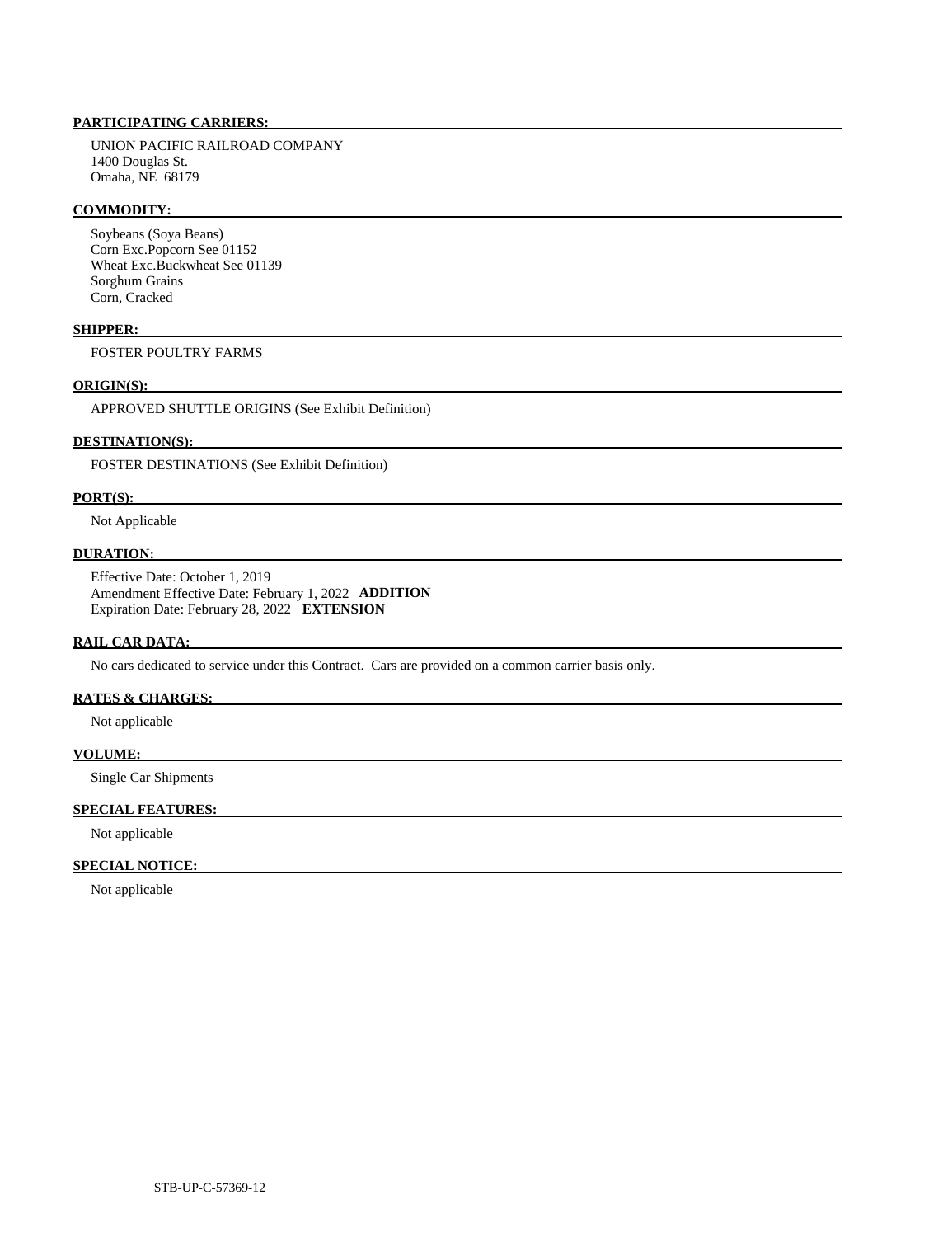# **EXHIBIT DEFINITIONS:**

 APPROVED SHUTTLE ORIGINS consist of: BYERS, CO CHEYENNE WELLS, CO ALBERT CITY, IA ALTON, IA ASHTON, IA AVON, IA BELMOND, IA BRADFORD, IA BURT, IA CHAPIN, IA CLARE, IA CLARION, IA COUNCIL BLUFFS, IA DOWS, IA EMMETSBURG, IA FARNHAMVILLE, IA GARDEN CITY, IA GOWRIE, IA GRUVER, IA HANCOCK, IA HARTLEY, IA HAVELOCK, IA HINTON, IA JEFFERSON, IA JOICE, IA JORDAN, IA MALLARD, IA MARATHON, IA NEVADA, IA NORTHWOOD, IA PICKERING, IA RAKE, IA RALSTON, IA ROELYN, IA ROLFE, IA SLOAN, IA SUPERIOR, IA VINCENT, IA WEST BEND, IA BLISS, ID ALLEN, IL BLOOMINGTON, IL ELKHART, IL HARVARD, IL PONTIAC, IL ROYAL, IL SOUTH BELOIT, IL STERLING, IL TUSCOLA, IL ABILENE, KS ATCHISON, KS CANTON, KS COLBY, KS DOWNS, KS FRANKFORT, KS GLEN ELDER, KS GREAT BEND, KS HANOVER, KS HAVILAND, KS HUTCHINSON, KS KANSAS CITY, KS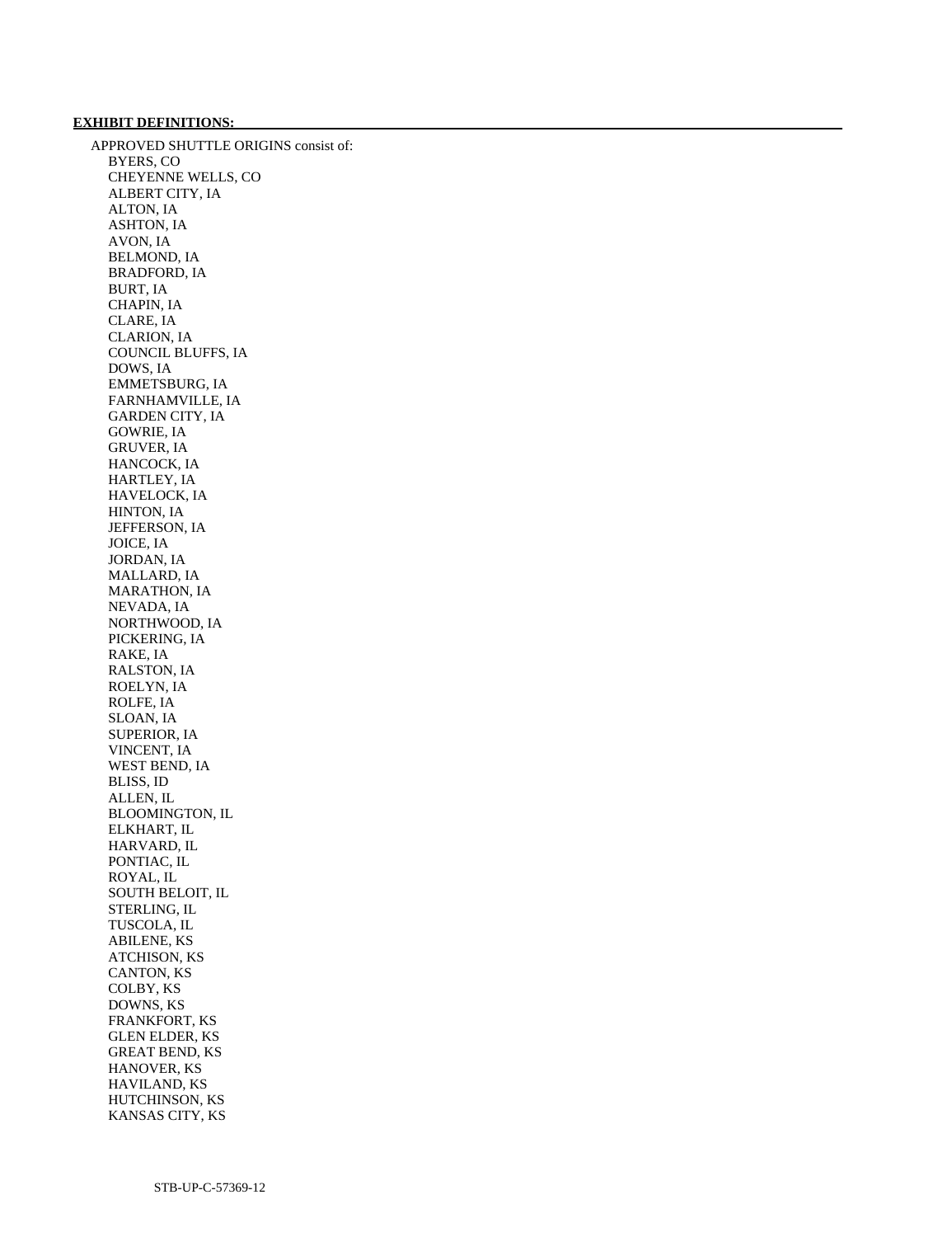LIBERAL, KS NEW CAMBRIA, KS OGALLAH, KS PLAINS, KS PRATT, KS SALINA, KS SHARON SPRINGS, KS TOPEKA, KS WAKEENEY, KS WICHITA, KS APPLETON, MN BREWSTER, MN BROWNTON, MN BUFFALO LAKE, MN DANUBE, MN DELAVAN, MN DULUTH, MN FAIRMONT, MN HERON LAKE, MN HOPE, MN LAMBERTON, MN MADELIA, MN MARNA, MN MILOMA, MN MONTEVIDEO, MN MOUNTAIN LAKE, MN NEW ULM, MN RANDOLPH, MN SAVAGE, MN SPRINGFIELD, MN ST JAMES, MN WALNUT GROVE, MN WELCOME, MN ADRIAN, MO ESSEX, MO SANDSTONE, MO ST JOSEPH, MO ALBION, NE BRAINARD, NE BROWNSON, NE CARLETON, NE CHAPPELL, NE COZAD, NE ELM CREEK, NE ENOLA, NE FREMONT, NE GIBBON, NE GOTHENBURG, NE GRAND ISLAND, NE HASTINGS, NE HAYLAND, NE JANSEN, NE KEARNEY, NE KIMBALL, NE LEXINGTON, NE LINCOLN, NE MEAD, NE MONROE, NE NEBRASKA CITY, NE NORTH BEND, NE NORTH PLATTE, NE ORD, NE OVERTON, NE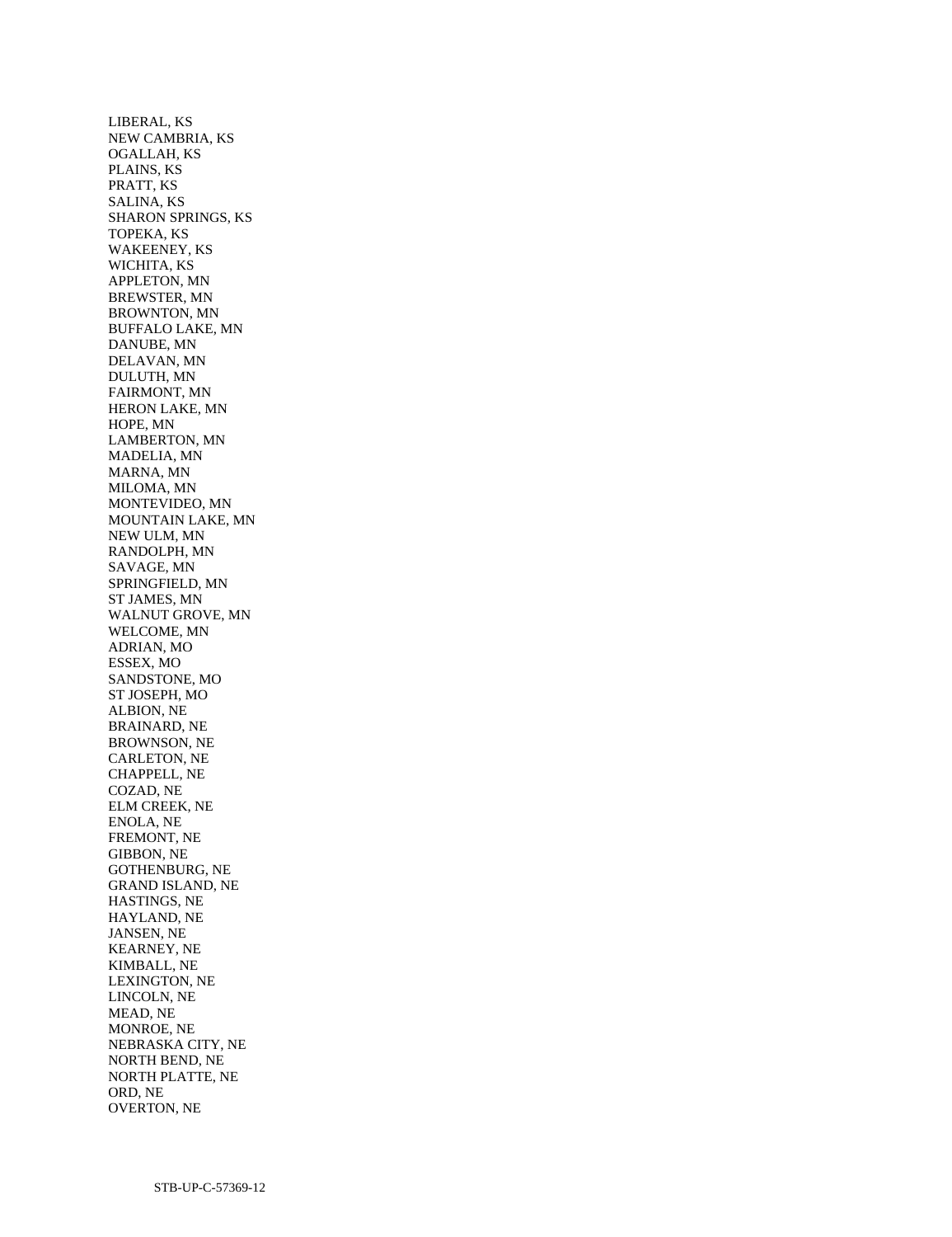PLYMOUTH, NE POLK, NE SCHAFER, NE SEDAN, NE SHELBY, NE SHELTON, NE ST EDWARD, NE STROMSBURG, NE SUPERIOR, NE SYRACUSE, NE THUMEL, NE WOOD RIVER, NE YANKA, NE KINGFISHER, OK MEDFORD, OK OPTIMA, OK AMARILLO, TX AVALON, WI EVANSVILLE, WI SUPERIOR, WI FOSTER DESTINATIONS consist of: DELHI, CA KEARNEY, CA TRAVER, CA TURLOCK, CA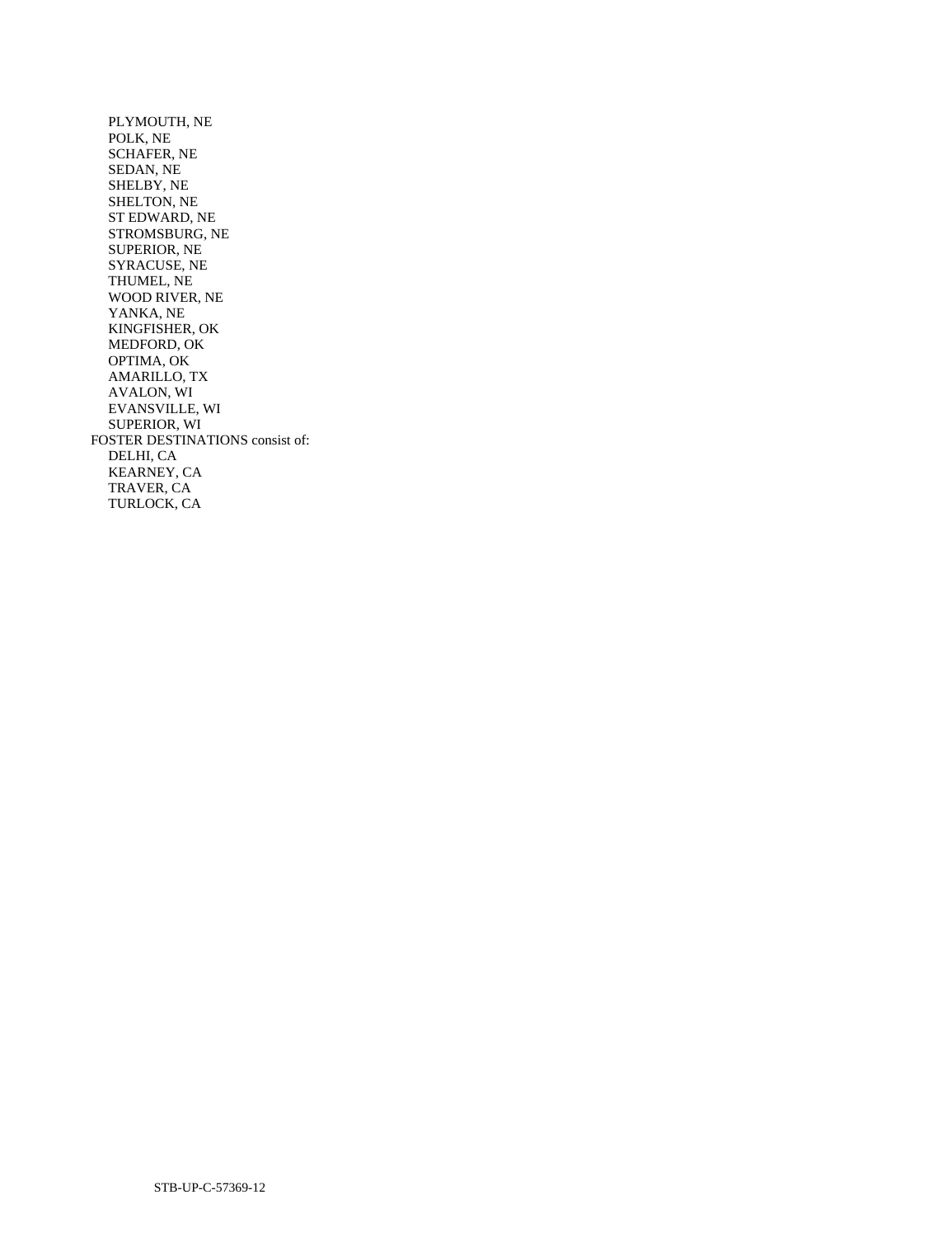

STB-UPUPCQ 100719-CI

# **UNION PACIFIC RAILROAD COMPANY**

# **AMENDED CONTRACT SUMMARY**

**Issued:**  January 25, 2022

**Effective:** June 1, 2021

**Issued by:**  Rosa M. La Puente-Flowers Lead Price Applications 1400 Douglas Street Mail Stop 1340 OMAHA, NEBRASKA 68179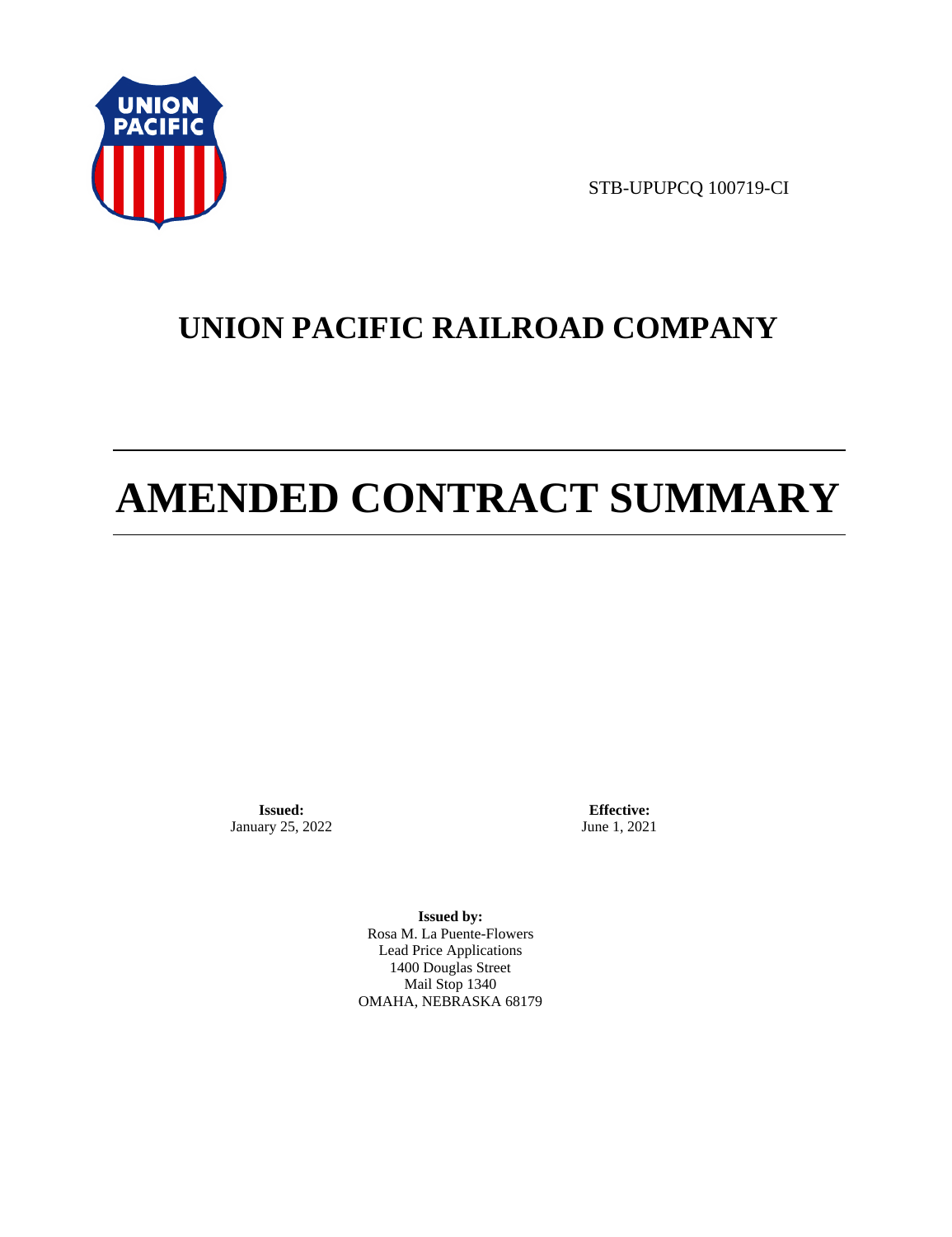# **PARTICIPATING CARRIERS:**

 SAN LUIS CENTRAL RAILROAD COMPANY 9501 West Devon Ave Suite 505 Rosemont, IL 60018

 UNION PACIFIC RAILROAD COMPANY 1400 Douglas St. Omaha, NE 68179

# **COMMODITY:**

 Wheat Exc.Buckwheat See 01139 Wheat, Not Organically Grown Free Of Fertilizer And Or Pesticide Applications Grain,Nec **ADDITION**  Corn Exc.Popcorn See 01152 **ADDITION**  Barley **ADDITION** 

#### **SHIPPER:**

ARDENT MILLS HDQRS

#### **ORIGIN(S):**

 SOUTH BEAVER DAM, WI WORDEN, OR BLOOMINGTON, IL CAPTAIN MINE, IL MILWAUKEE, WI LEWISTON, ID EVANSVILLE, WI COMMERCE CITY, CO DENVER, CO GRANVILLE, WI **ADDITION**  NEWDALE, ID PINE BLUFFS, WY **ADDITION**  CHAPPELL, NE KIMBALL, NE **ADDITION**  MEMPHIS, TN NORTH PLATTE, NE **ADDITION**  ID - POCATELLO AGS (See Exhibit Definition) CHICAGO, IL EAST ST LOUIS, IL KANSAS CITY, MO TYHEE, ID ID - IDAHO FALLS AGS (See Exhibit Definition) LAMAR, MO **ADDITION**  RIRIE, ID ST PAUL, MN ID - GOODING AGS (See Exhibit Definition) LINDBERGH, WY **ADDITION**  BRULE, NE **ADDITION**  ESSEX, MO **ADDITION**  WATKINS, CO **ADDITION**  FRUITA, CO SAGINAW, TX **ADDITION**  SIDNEY, NE **ADDITION**  BIG SPRINGS, NE **ADDITION**  LYMAN, NE **ADDITION**  SALINA, KS **ADDITION**  DOWNS, KS **ADDITION**  WAKEENEY, KS **ADDITION**  COLBY, KS **ADDITION**  SHARON SPRINGS, KS **ADDITION**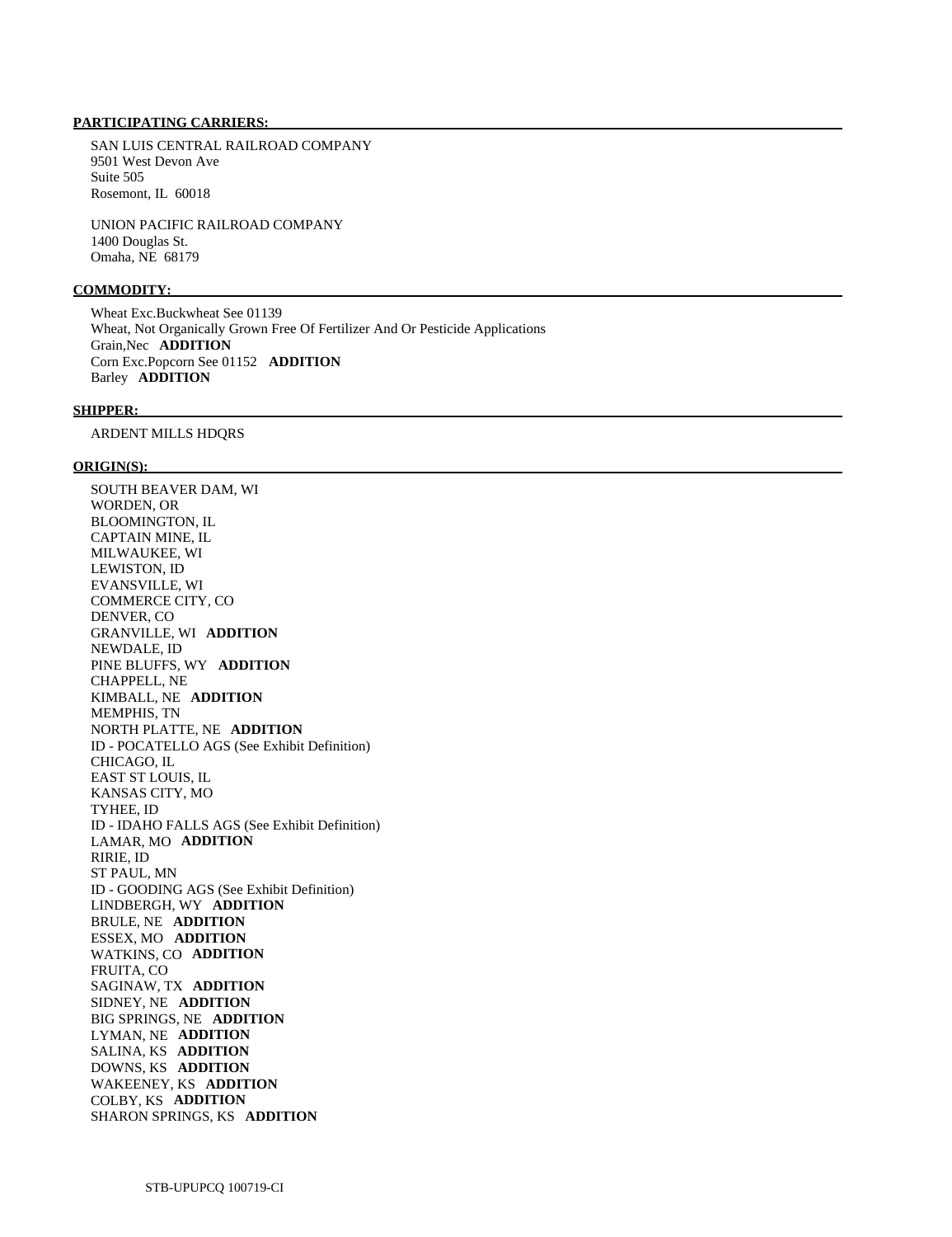#### **DESTINATION(S):**

 CHESTER, IL DENVER, CO STOCKTON, CA ALTON, IL EAST ST LOUIS, IL COMMERCE CITY, CO OGDEN, UT MANKATO, MN VERDEMONT, CA WORDEN, OR COLTON, CA MEMPHIS, TN CHICAGO, IL OMAHA, NE **ADDITION**  EDEN, ID MORELAND, ID **ADDITION**  MONTE VISTA, CO VANCOUVER, WA SAGINAW, TX PETALUMA, CA PORT ALLEN, LA KENOSHA, WI BAIN, WI **ADDITION**  CENTER, CO SUGAR FACTORY, CO VASTINE, CO

#### **PORT(S):**

Not Applicable

# **DURATION:**

 Effective Date: April 1, 2016 Amendment Effective Date: June 1, 2021 **ADDITION**  Expiration Date: May 31, 2022 **EXTENSION** 

### **RAIL CAR DATA:**

No cars dedicated to service under this Contract. Cars are provided on a common carrier basis only.

# **RATES & CHARGES:**

 As published in Tariff(s) 4052 Subject to increases.

# **VOLUME:**

Single Car Shipments

# **SPECIAL FEATURES:**

Special Switching Provision

### **SPECIAL NOTICE:**

Not applicable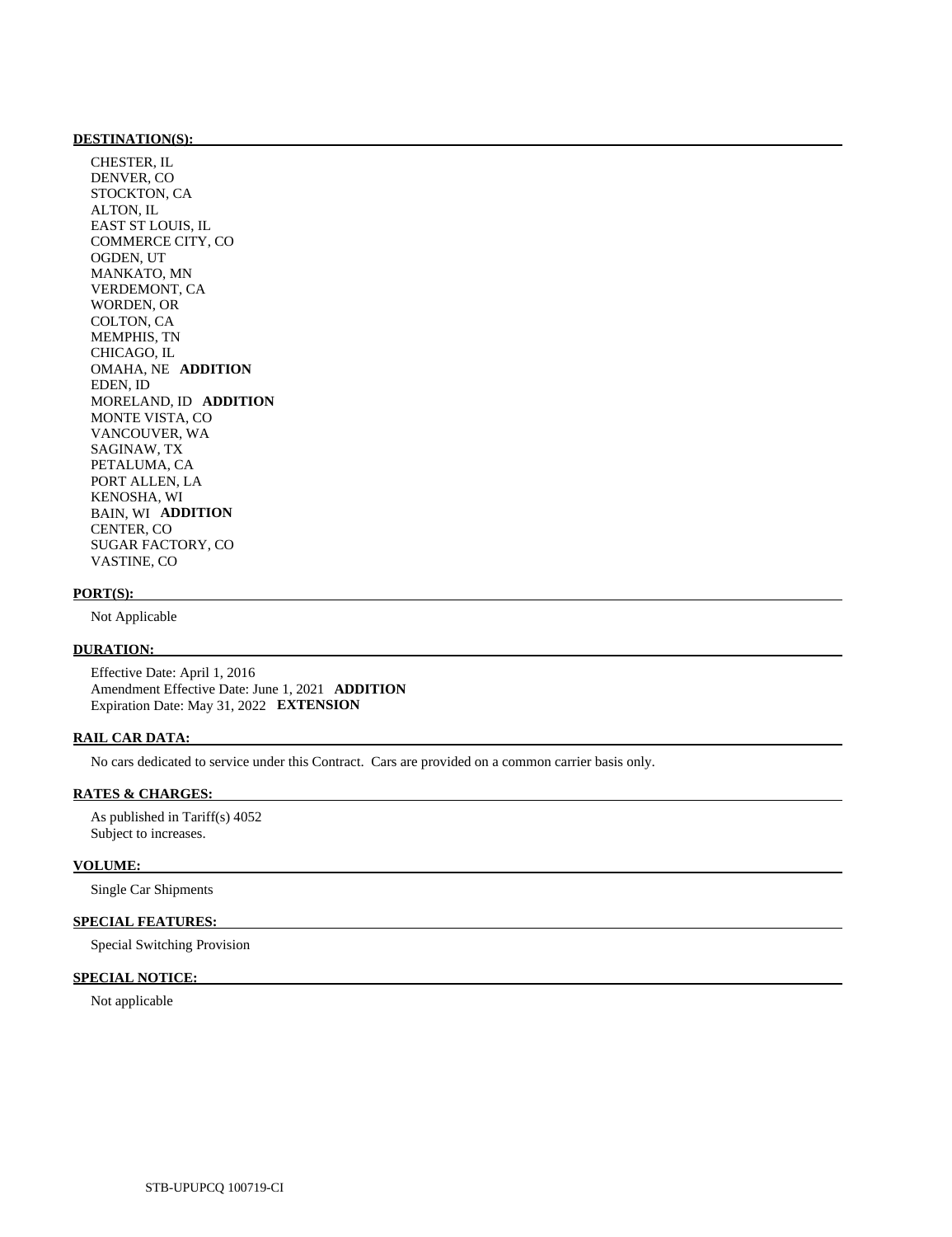### **EXHIBIT DEFINITIONS:**

 ID - POCATELLO AGS consist of: ACEQUIA, ID ADELAIDE, ID ALEXANDER, ID AMERICAN FALLS, ID ARIMO, ID BANCROFT, ID BANNOCK, ID BEETVILLE, ID BEETVILLE, ID BLASER, ID BORAH, ID BURLEY, ID CHAUSSEE, ID CHUBBUCK, ID CONDA, ID COULAM, ID CRIPPEN, ID CRIPPEN, ID DAYTON, ID DECLO, ID DEWOFF, ID DINGLE, ID DON, ID DOWNEY, ID DRY VALLEY, ID ELCOCK, ID ELCOCK, ID EPCO, ID EVANS, ID EVANS, ID FRANKLIN, ID GEORGETOWN, ID HARER, ID HATCH, ID HATCH, ID HAWLEY, ID HEYBURN, ID HOBSON, ID HOBSON, ID HYNES, ID INKOM, ID KENYON, ID KENYON, ID KIMAMA, ID LAVA HOT SPRINGS, ID LIBERTY, ID MALAD, ID MANSON, ID MARTIN, ID MARTIN, ID MAX, ID MCCAMMON, ID MICHAUD, ID MILNER, ID MINIDOKA, ID MONSANTO, ID MONTANA JCT, ID MONTPELIER, ID MYERS, ID MYERS, ID NORTH KENYON, ID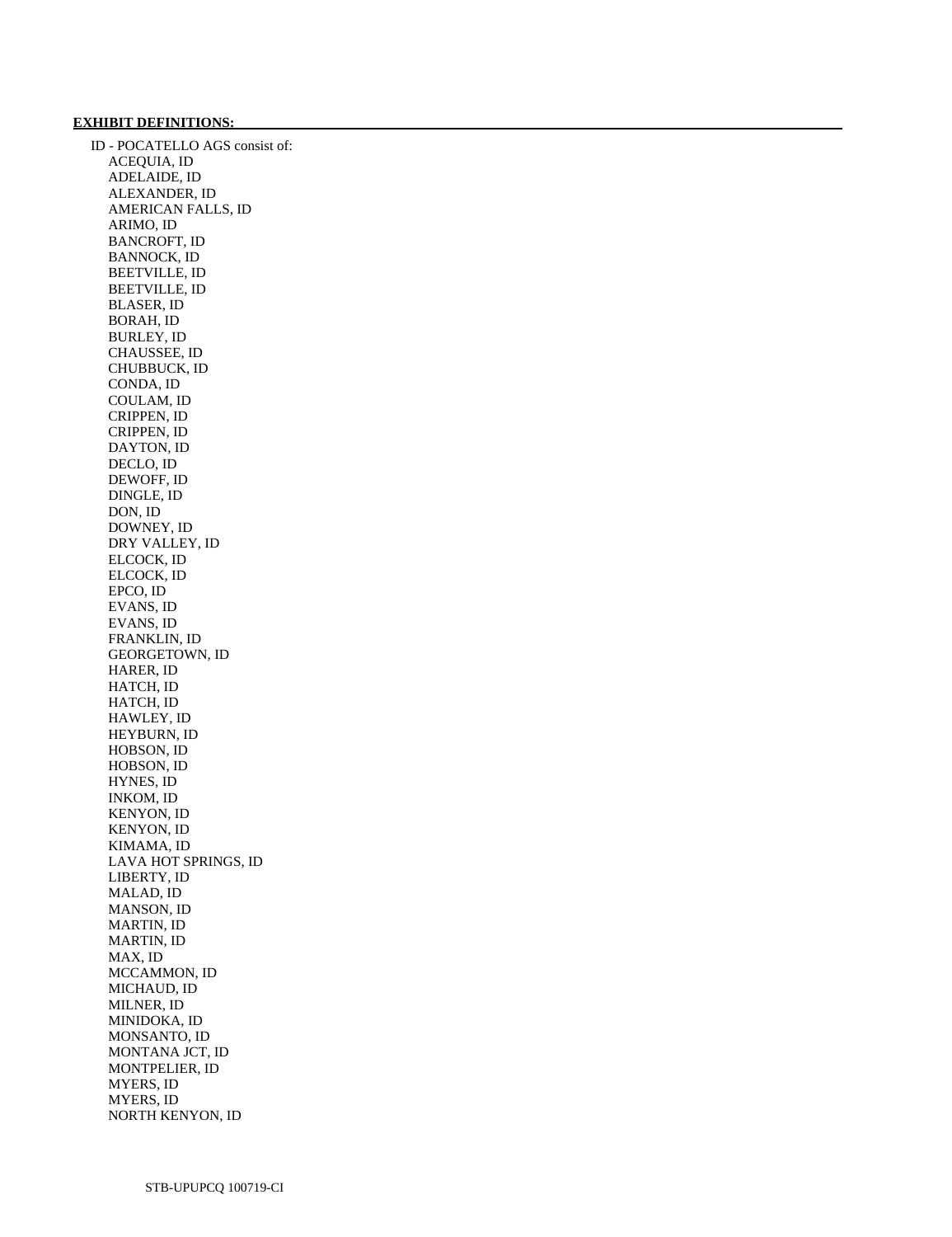NORTH KENYON, ID OWINZA, ID PAUL, ID PEBBLE, ID PEGRAM, ID PELLA, ID PELLA, ID PESCADERO, ID POCATELLO, ID PRESTON, ID QUIGLEY, ID RUBY, ID RUBY, ID RUPERT, ID SCHILLER, ID SCHOW, ID SCHOW, ID SENTER, ID SODA SPRINGS, ID SPRINGDALE, ID SPRINGDALE, ID STARRHS FERRY, ID STARRHS FERRY, ID SWAN LAKE, ID TALMAGE, ID TRAVERS, ID TRAVERS, ID TYHEE, ID UNITY, ID UNITY, ID VIRGINIA, ID WAPI, ID WASCO, ID WESTON, ID WHITNEY, ID WOODRUFF, ID WOOLEY VALLEY, ID ID - IDAHO FALLS AGS consist of: ABERDEEN, ID ABERDEEN JCT, ID AIKEN, ID AMMON, ID ASHTON, ID BASSETT, ID BLACKFOOT, ID BONDED SIDING, ID BYRNE, ID BYRNE, ID CAMAS, ID CHESTER, ID CLARKSON, ID COLLINS, ID COLTMAN, ID COLTMAN, ID COTTON, ID DUBOIS, ID EGIN, ID EGIN, ID FIBRE, ID FIRTH, ID FT HALL, ID FULLMER, ID GALE, ID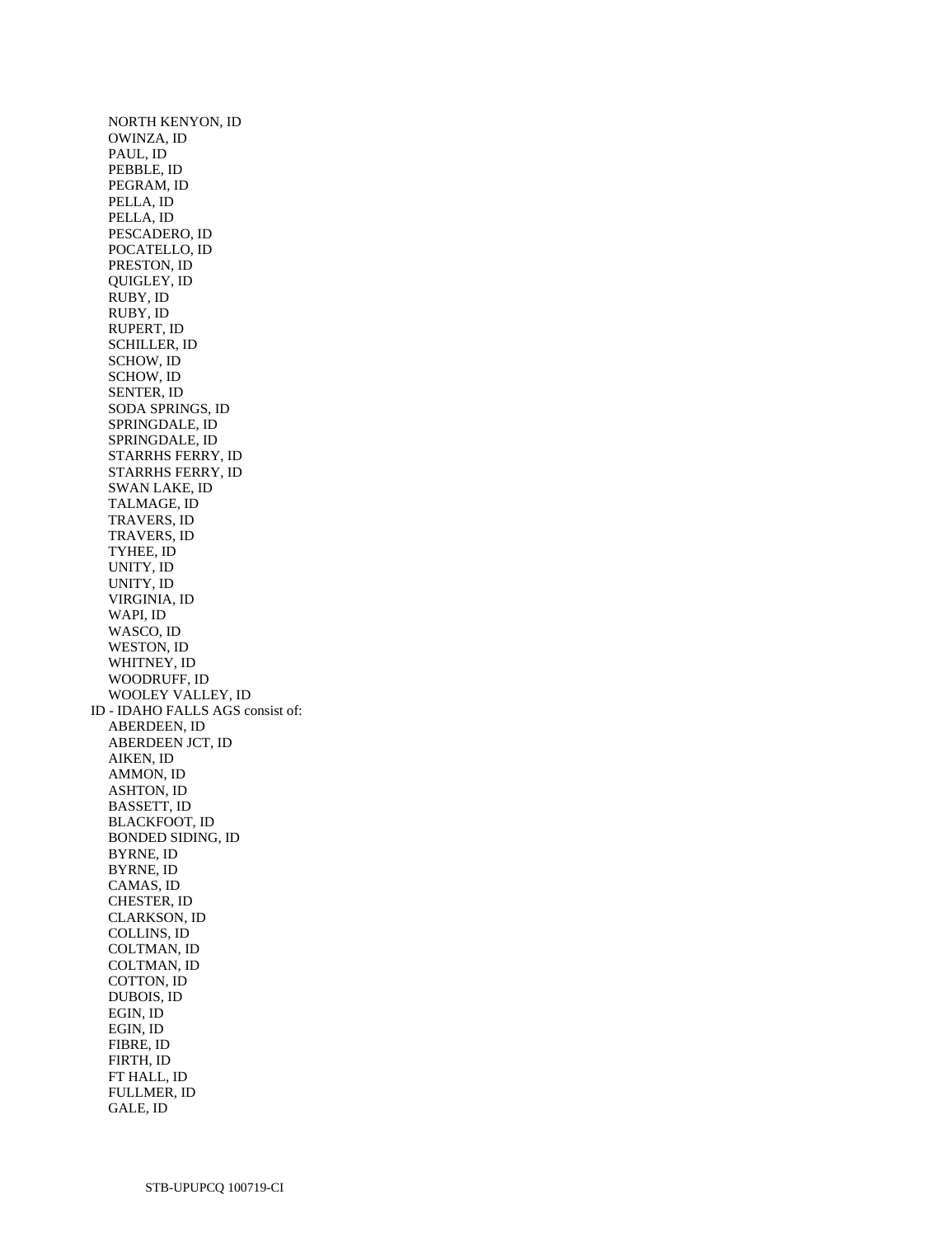GARRY, ID GARRY, ID GIBSON, ID GOLDEN VALLEY, ID GRANT, ID GRANT, ID HAMER, ID HART, ID HART, ID HUMPHREY, ID IDAHO FALLS, ID IONA, ID JENSON, ID JENSON, ID JOLLEY, ID JOLLEY, ID KEN, ID KEN, ID LEWISVILLE, ID LINCOLN, ID LINCOLN, ID LINCOLN JCT, ID LINCOLN JCT, ID LORENZO, ID LORENZO, ID MENAN, ID MIDWAY, ID MIDWAY, ID MITCHELL, ID MOODY, ID MOODY, ID MORELAND, ID NEWDALE, ID OLSEN, ID ORVIN, ID ORVIN, ID OSGOOD, ID PARKER, ID PARKINSON, ID PARKINSON, ID PAYNE, ID PINGREE, ID REXBURG, ID RIGBY, ID RIRIE, ID ROBERTS, ID ROCKFORD, ID ROUSE, ID SCOVILLE, ID SHELLEY, ID SPENCER, ID SPUD, ID ST ANTHONY, ID ST LEON, ID ST LEON, ID SUGAR CITY, ID TABER, ID THORNTON, ID THORNTON, ID UCON, ID WACO, ID WADA, ID WALKER, ID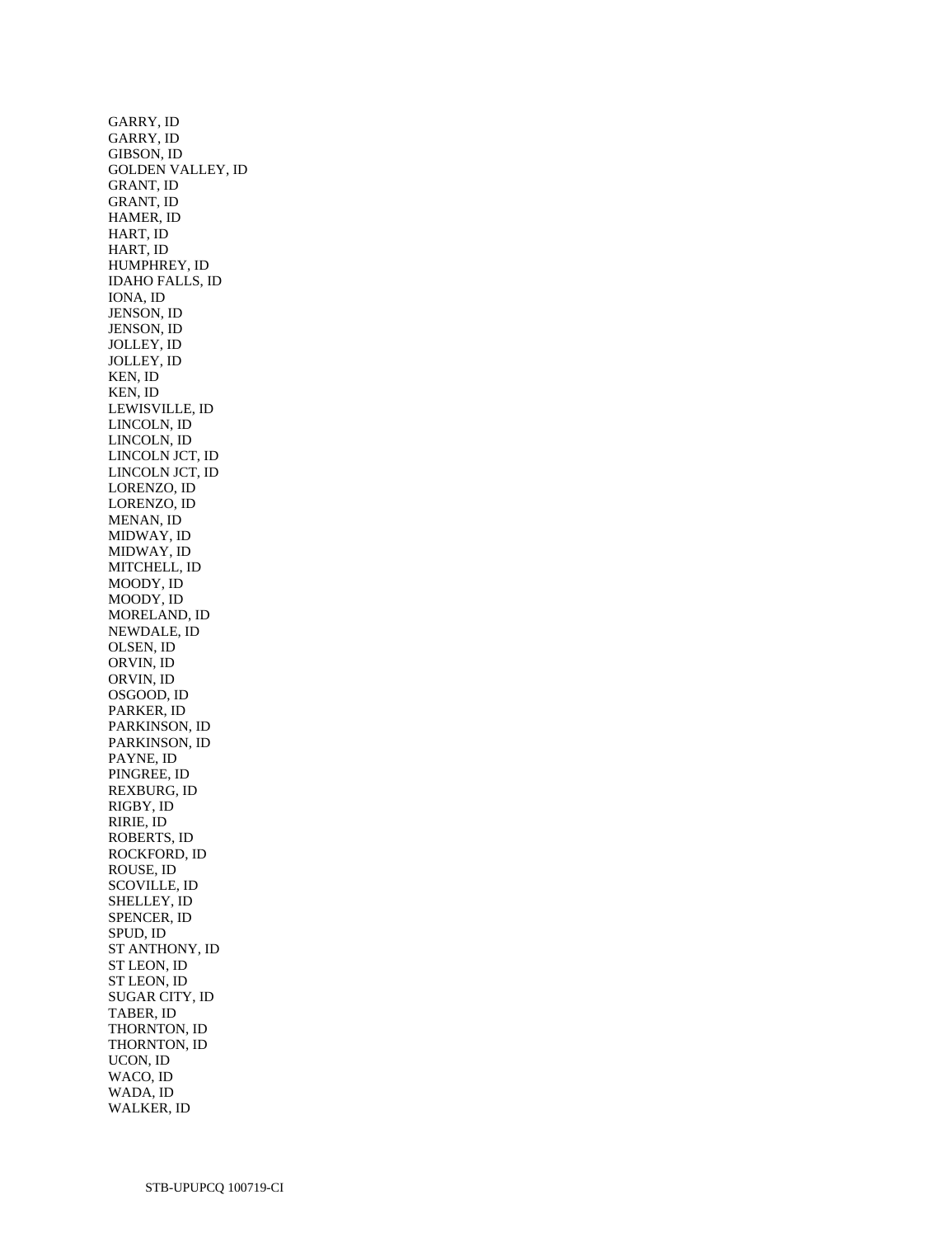WALKER, ID WAMAR, ID WAMAR, ID WAPELLO, ID ID - GOODING AGS consist of: BARRYMORE, ID BARRYMORE, ID BICKEL, ID BICKEL, ID BILLS, ID BILLS, ID BLISS, ID BUHL, ID CEDAR, ID CEDAR, ID CURRY, ID CURRY, ID DIETRICH, ID EDEN, ID FALLS CITY, ID FALLS CITY, ID FILER, ID FULLER, ID GLENNS FERRY, ID GOODING, ID HAMMETT, ID HANSEN, ID HAZELTON, ID HYDRA, ID HYDRA, ID JEROME, ID KIMBERLY, ID KING HILL, ID MCMILLAN, ID MCMILLAN, ID MOUNTAIN HOME, ID MURTAUGH, ID PEAVEY, ID PEAVEY, ID REVERSE, ID SHOSHONE, ID TICESKA, ID TUNUPA, ID TWIN FALLS, ID WENDELL, ID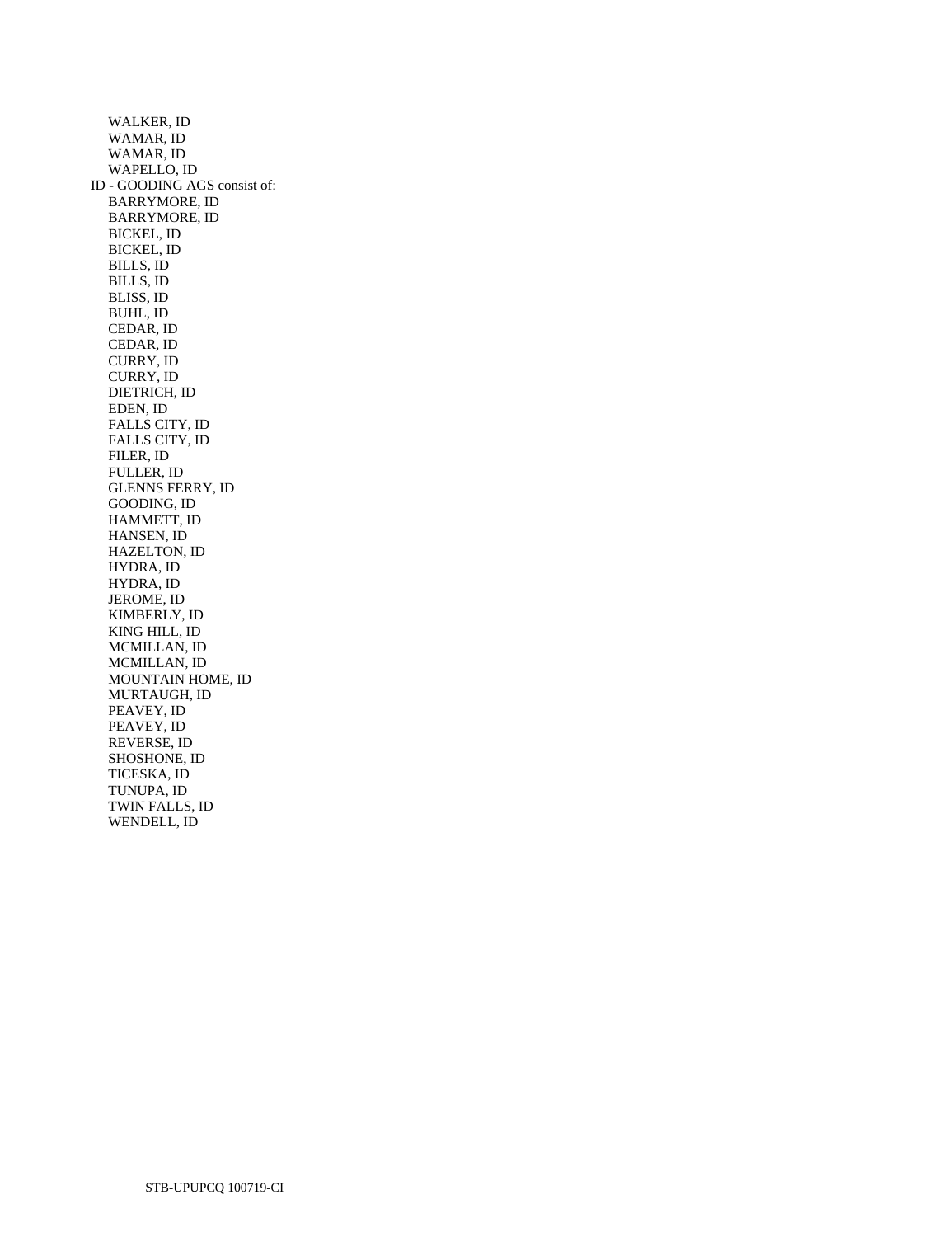

STB-UPUPCQ 101813-DB

# **UNION PACIFIC RAILROAD COMPANY**

# **AMENDED CONTRACT SUMMARY**

**Issued:**  January 24, 2022

**Effective:** June 1, 2021

**Issued by:**  Rosa M. La Puente-Flowers Lead Price Applications 1400 Douglas Street Mail Stop 1340 OMAHA, NEBRASKA 68179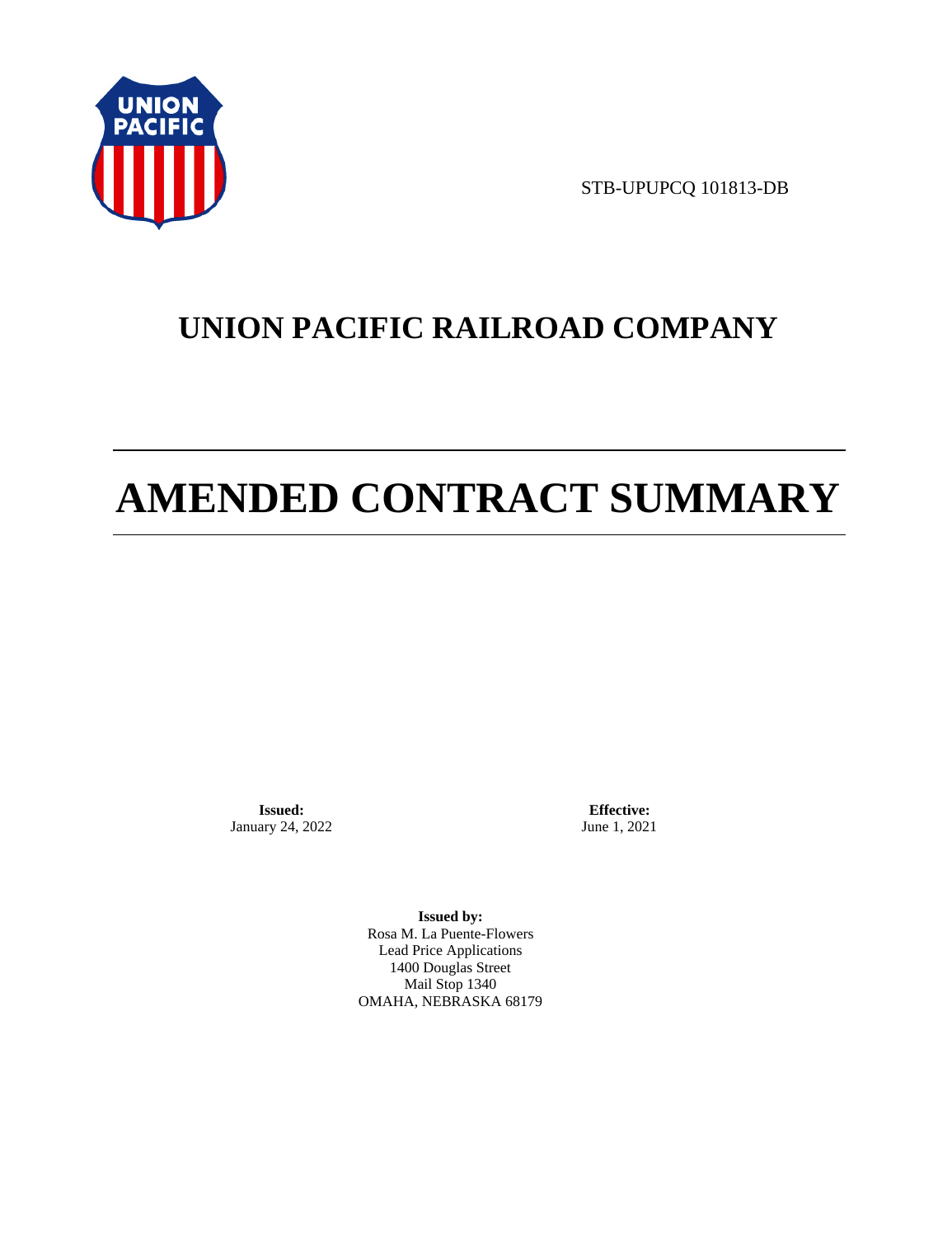# **PARTICIPATING CARRIERS:**

 UNION PACIFIC RAILROAD COMPANY 1400 Douglas St. Omaha, NE 68179

#### **COMMODITY:**

 Wheat Exc.Buckwheat See 01139 Barley

#### **SHIPPER:**

THE SCOULAR COMPANY

#### **ORIGIN(S):**

 DOWNS, KS GOODLAND, KS SIDNEY, NE GRAINFIELD, KS BUFFALO PARK, KS GORHAM, KS HAYS, KS HOISINGTON, KS TOULON, KS VICTORIA, KS WALKER, KS YOCEMENTO, KS DENMARK, KS LINCOLN, KS WINONA, KS BUCKLIN, KS PRATT, KS FREMONT, NE BROWNSON, NE SALINA, KS LEVANT, KS PITTSBURG, KS ADRIAN, MO SEIBERT, CO BAZINE, KS BISON, KS ALBERT, KS AMY, KS DIGHTON, KS BEELER, KS HANSTON, KS MARIENTHAL, KS JEROME, ID HERSHEY, NE PINE BLUFFS, WY LINDBERGH, WY HOOKER, OK TEXHOMA, OK TYHEE, ID BANCROFT, ID MICHAUD, ID RIRIE, ID REXBURG, ID OGDEN, UT LINCOLN, ID KANSAS CITY, MO STRATTON, CO FREDERICK, OK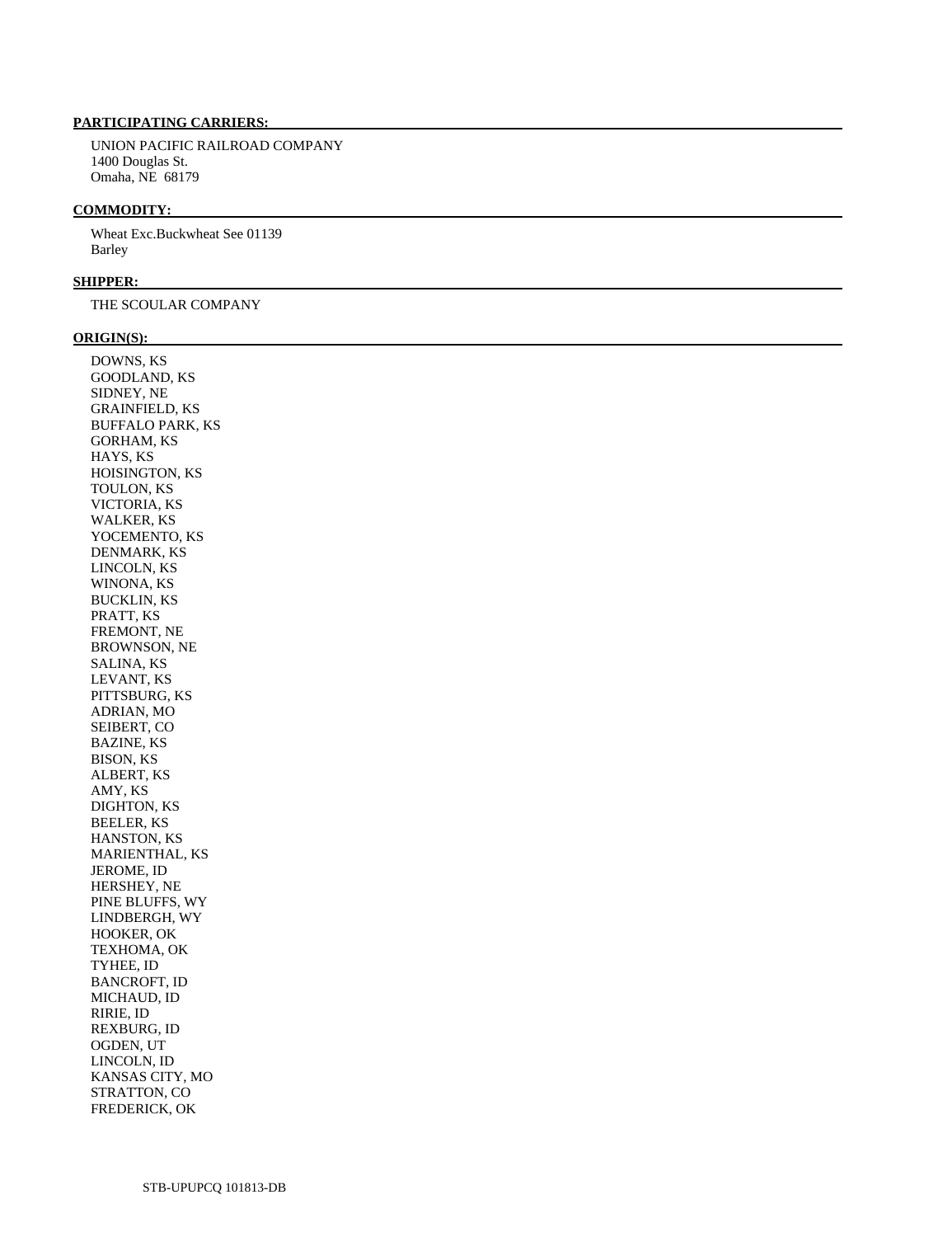HOLLISTER, OK GRANDFIELD, OK DRESDEN, KS SELDEN, KS TALMAGE, ID

#### **DESTINATION(S):**

 CHICAGO, IL DENVER, CO STOCKTON, CA AVON, IA KANSAS CITY, MO ALTON, IL EAST ST LOUIS, IL MT VERNON, IL ST LOUIS, MO MEMPHIS, TN KENOSHA, WI PENDLETON, OR PORT ALLEN, LA TRAVER, CA MODESTO, CA PETALUMA, CA TOLLESON, AZ COLTON, CA LOS ANGELES, CA SAN BERNARDINO, CA FAMOSO, CA FRESNO, CA GOSHEN JCT, CA OAKLAND, CA TAGUS, CA CITY OF COMMERCE, CA PHOENIX, AZ PNW GROUP (See Exhibit Definition) EAGLE PASS, TX EL PASO, TX LAREDO, TX NOGALES, AZ CARLISLE, IA KEARNEY, CA WINONA, MN MILFORD, UT MANKATO, MN MINNEAPOLIS, MN WA - SEATTLE AGS (See Exhibit Definition) OR - PORTLAND AGS (See Exhibit Definition) HATCH, CA PORTLAND, OR SEATTLE, WA WILLIAMS, CA BUCKEYE, AZ VERDEMONT, CA ADRIAN, MO NEW BRAUNFELS, TX SAN ANTONIO, TX

#### **PORT(S):**

Not Applicable

TURLOCK, CA

#### **DURATION:**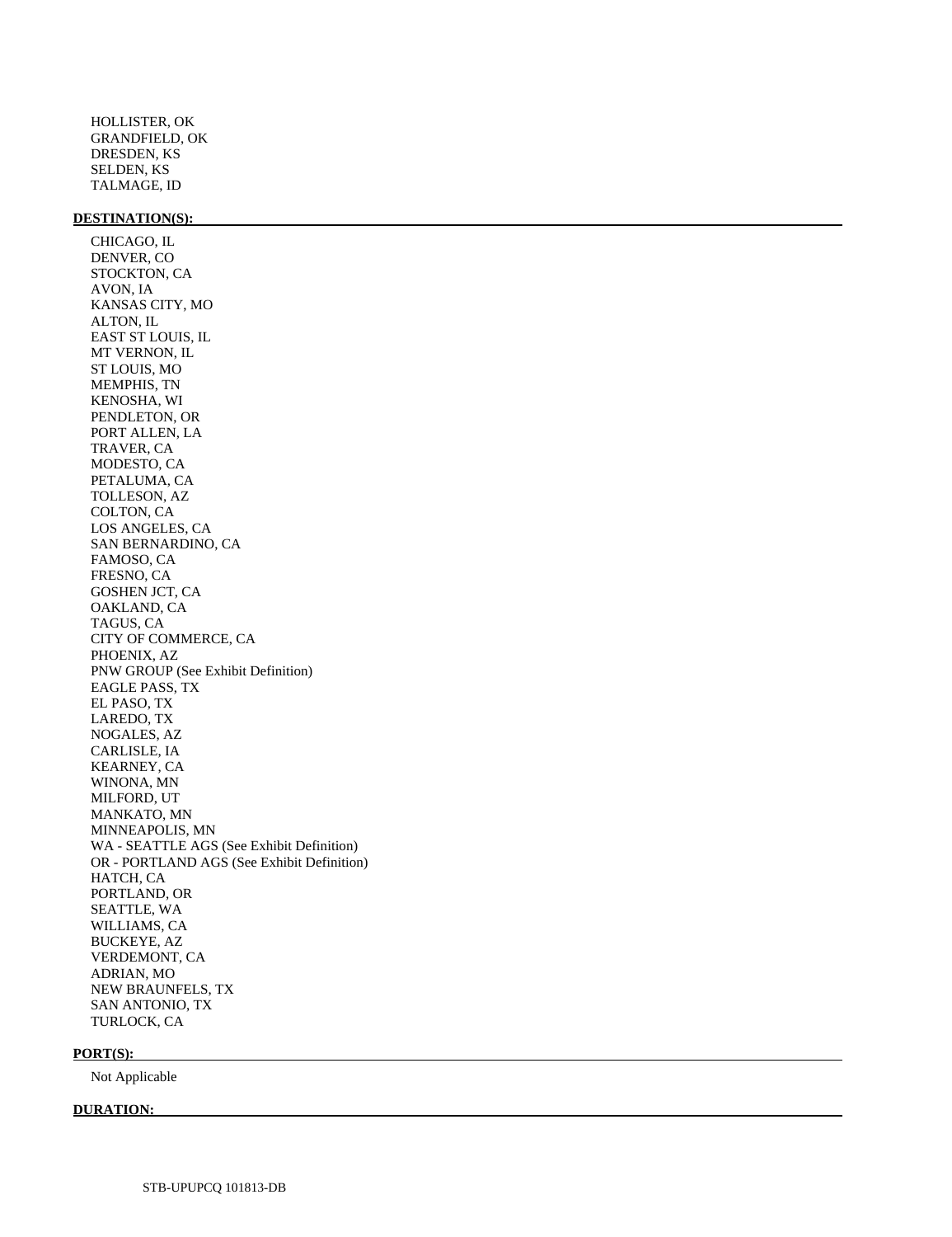Effective Date: January 1, 2018 Amendment Effective Date: June 1, 2021 **ADDITION**  Expiration Date: May 31, 2022 **EXTENSION** 

# **RAIL CAR DATA:**

Carrier Equipment not involved.

# **RATES & CHARGES:**

Not applicable

# **VOLUME:**

 Minimum shipment of 107 carloads. Multiple Car Shipments Single Car Shipments **DELETION** 

# **SPECIAL FEATURES:**

Special Switching Provision

# **SPECIAL NOTICE:**

Not applicable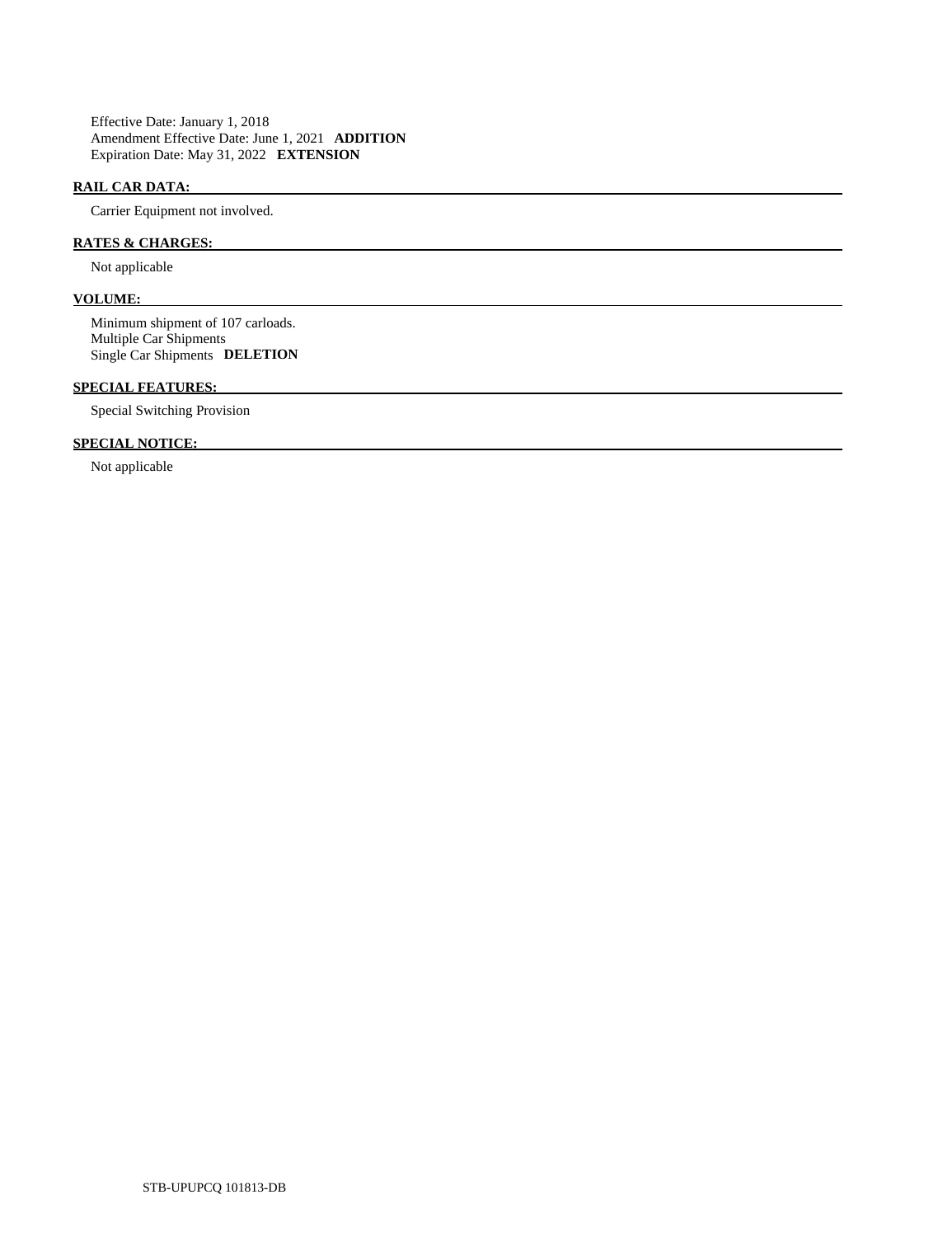PNW GROUP consist of: PORTLAND, OR RIVER GATE, OR KALAMA, WA LONGVIEW, WA WA - SEATTLE AGS consist of: ABERDEEN, WA ABERDEEN JCT, WA ALDERTON, WA ALLISON, WA ANDOVER, WA ARGO, WA AUBURN, WA BALLARD, WA BALLARD JCT, WA BANGOR, WA BAY SHORE, WA BELFAIR, WA BELLINGHAM, WA BELMORE, WA BLACK RIVER, WA BLAJCT, WA BLAKESLEE JCT, WA BREMERTON, WA BRIARWOOD, WA BUCODA, WA BURLINGTON, WA CAMP MURRAY, WA CAPITOL, WA CENPARK, WA CENTRALIA, WA CHEHALIS, WA CLAY CITY, WA CONCORA, WA DIVIDE, WA DUPONT, WA EAST OLYMPIA, WA EAST PUYALLUP, WA EATONVILLE JCT, WA EDMOND, WA EDMONDS, WA ELBE, WA ELMA, WA ESSEX, WA EVERETT, WA EVERETT, WA FERNDALE, WA FIFE, WA FREDERICKSON, WA FT LEWIS, WA GATE, WA GLOBAL GATEWAY NO, WA GRAHAM, WA GRAND MOUND, WA GREENDALE, WA HARBOR ISLAND, WA HILLSDALE, WA HOQUIAM, WA INTERBAY, WA JUNCTION CITY, WA KAPOWSIN, WA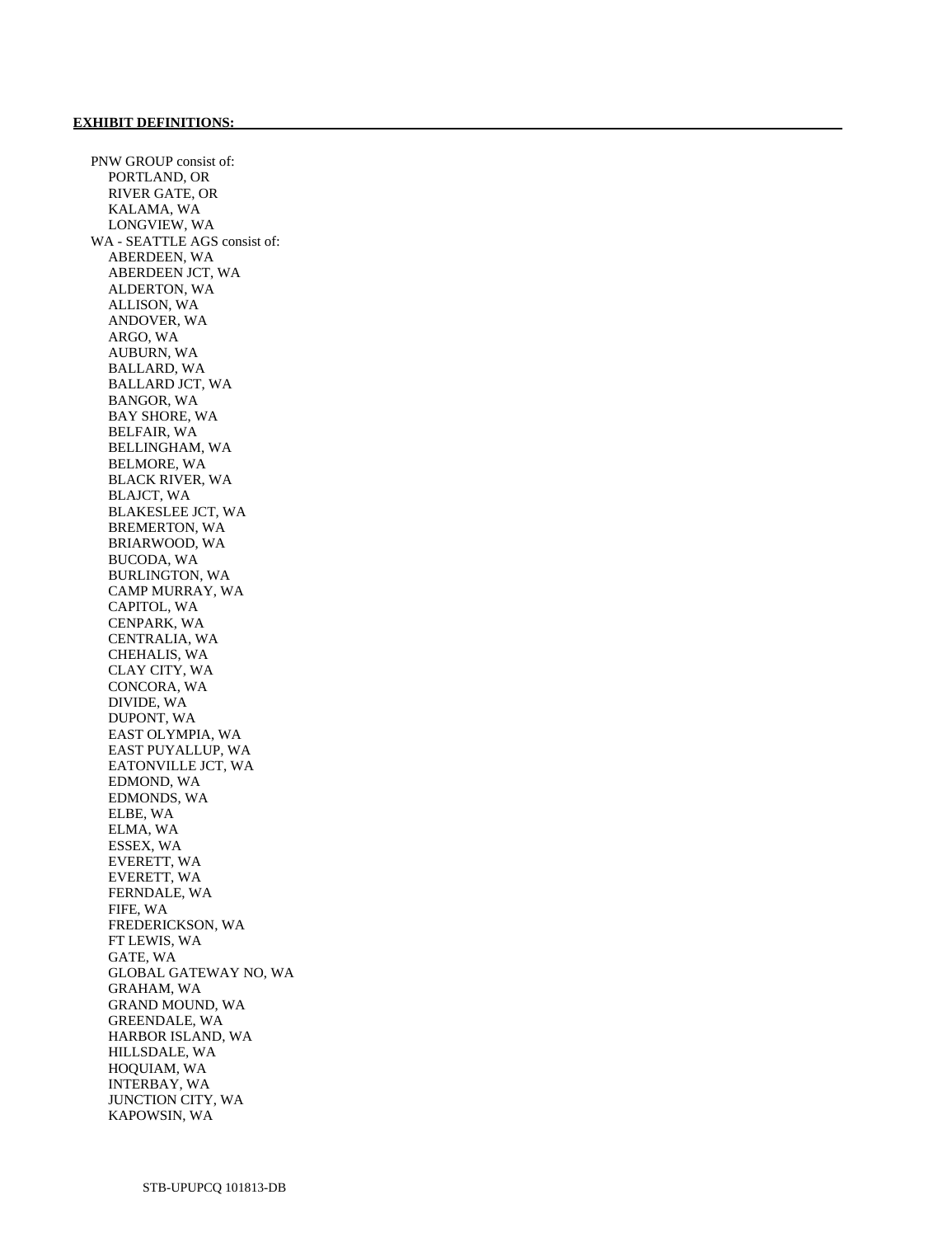KENT, WA KETRON, WA KYRO, WA LAKESIDE, WA LAKEVIEW, WA LOVELAND, WA LYNCH CREEK, WA LYNDEN, WA MALTBY, WA MARMAC, WA MAYTOWN, WA MCCLEARY, WA MCKENNA, WA MCMILLIN, WA MEEKER, WA MIDLAND, WA MINERAL, WA MONROE, WA MONTESANO, WA MORTON, WA MOUNT VERNON, WA MT VERNON, WA NAD JCT, WA NAPAVINE, WA NEW RELIANCE, WA NISQUALLY, WA NORTH PUYALLUP, WA OAKVILLE, WA OFFLAKE, WA OFFUTT LAKE, WA OHOP, WA OLYMPIA, WA PARK JCT, WA PIONEER, WA PORT TOWNSEND, WA PUYALLUP, WA RAINIER, WA RAISH, WA RESERVATION, WA ROCHESTER, WA ROY, WA SEATTLE, WA SEATTLE PIER, WA SHELTON, WA SILVERDALE, WA SKOOKUMCH, WA SKOOKUMCHUCK, WA SOUTH BELFAIR, WA SOUTH TACOMA, WA ST CLAIR, WA STEILACOOM, WA STIMSON, WA SUMNER, WA TACOMA, WA TACOMA EXP, WA TACOMA EXPORT, WA TACOMA JCT, WA TACOMA PCT, WA TAYLOR WAY, WA TENINO, WA THRIFT, WA TITLOW, WA TUKWILA, WA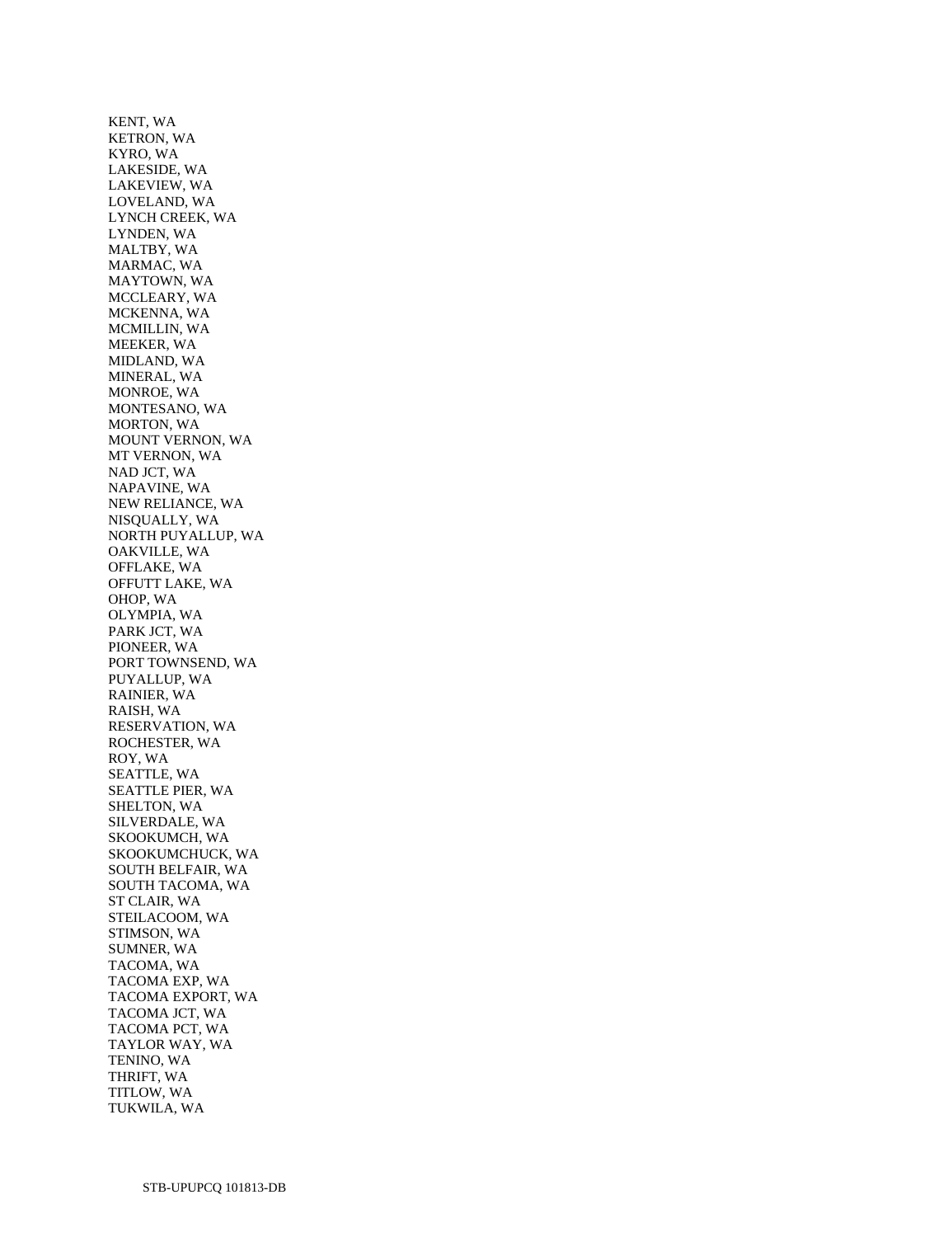TUMWATER, WA VADER, WA WABASH, WA WESCO, WA WEST BLAIR, WA WEST HILLSDALE, WA WEST TACOMA, WA WESTERN JCT, WA WHITES, WA WINLOCK, WA WJCT, WA WOODINVILLE, WA YELM, WA OR - PORTLAND AGS consist of: ALBINA, OR ASTORIA, OR AUMSVILLE, OR AURORA, OR BARNES YARD, OR BATTERSON, OR BONNEVILLE, OR BRIDAL VEIL, OR BROOKS, OR BUXTON, OR CANBY, OR CLACKAMAS, OR COALCA, OR COCHRAN, OR DODSON, OR EAST MILWAUKIE, OR EAST PORTLAND, OR FIR, OR GARBALDI, OR GARIBALDI, OR GEER, OR GERVAIS, OR HEMLOCK, OR HITO, OR HUBBARD, OR KENTON, OR LAKE YARD, OR LIBERAL, OR MILWAUKIE, OR MOHLER, OR MT ANGEL, OR NORTH PORTLAND, OR OREGON CITY, OR OSWEGO, OR PORTLAND, OR PRATUM, OR PULP, OR RENARD, OR RIVER GATE, OR ROCKWOOD, OR SHAW, OR SILVERTON, OR ST JOHNS, OR STAYTON, OR TILLAMOOK, OR TROUTDALE, OR WARRENTON, OR WEST LINN, OR WHEELER, OR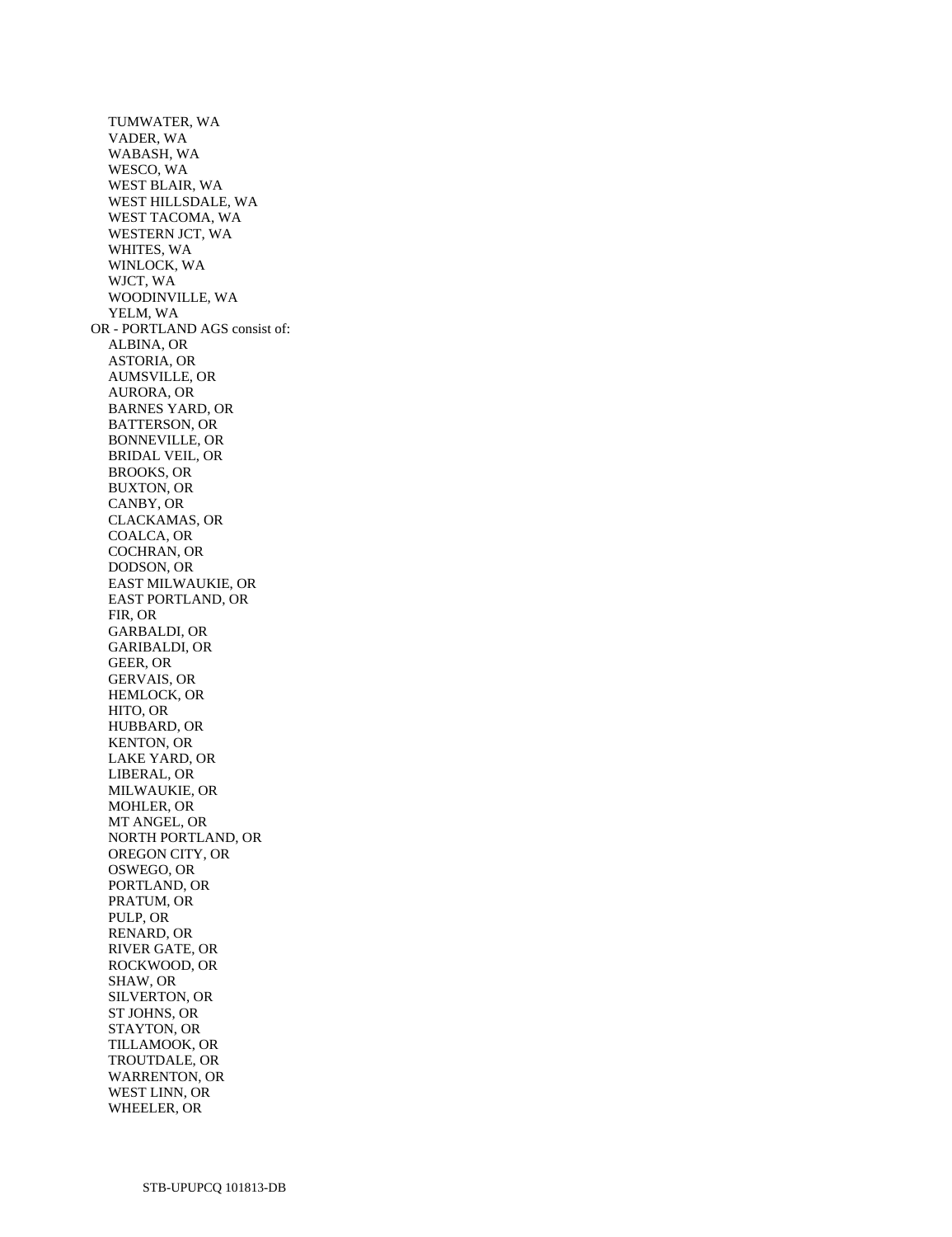WOODBURN, OR AMPERE, WA BARBERTON, WA BATTLE GROUND, WA BRUSH PRAIRIE, WA CAMAS, WA CASTLE ROCK, WA CATHLAMET, WA CHELATCHIE, WA COLUMBIA JCT, WA HEISON, WA HOMAN, WA KALAMA, WA KELSO, WA LONGVIEW, WA OSTRANDER, WA RIDGEFIELD, WA ROCKY POINT, WA RYE JCT, WA VANCOUVER, WA VANCOUVER JCT, WA WASHOUGAL, WA WOODLAND, WA YACOLT, WA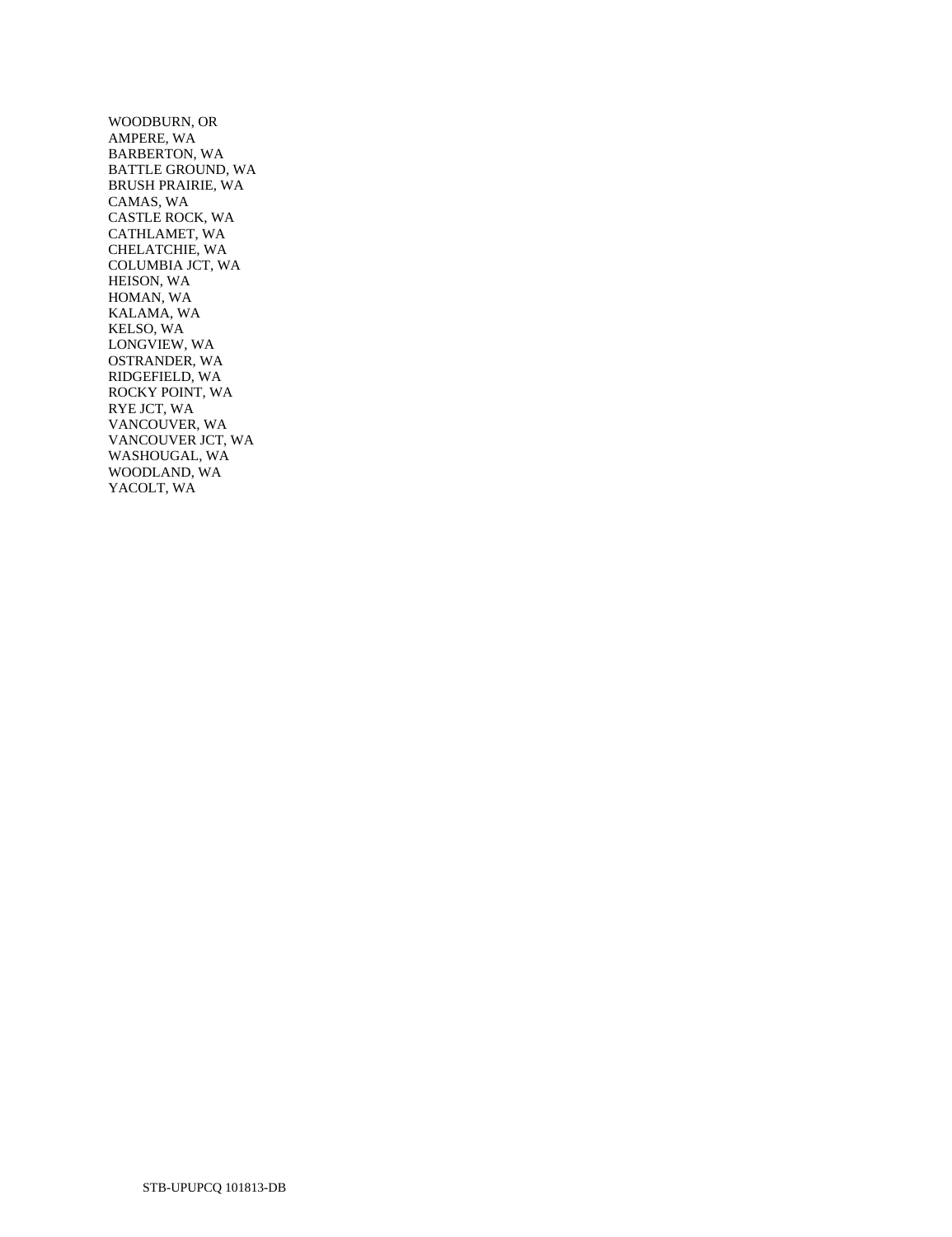

STB-UPUPCQ 102467-J

# **UNION PACIFIC RAILROAD COMPANY**

# **AMENDED CONTRACT SUMMARY**

**Issued:**  January 25, 2022

**Effective:** June 1, 2021

**Issued by:**  Rosa M. La Puente-Flowers Lead Price Applications 1400 Douglas Street Mail Stop 1340 OMAHA, NEBRASKA 68179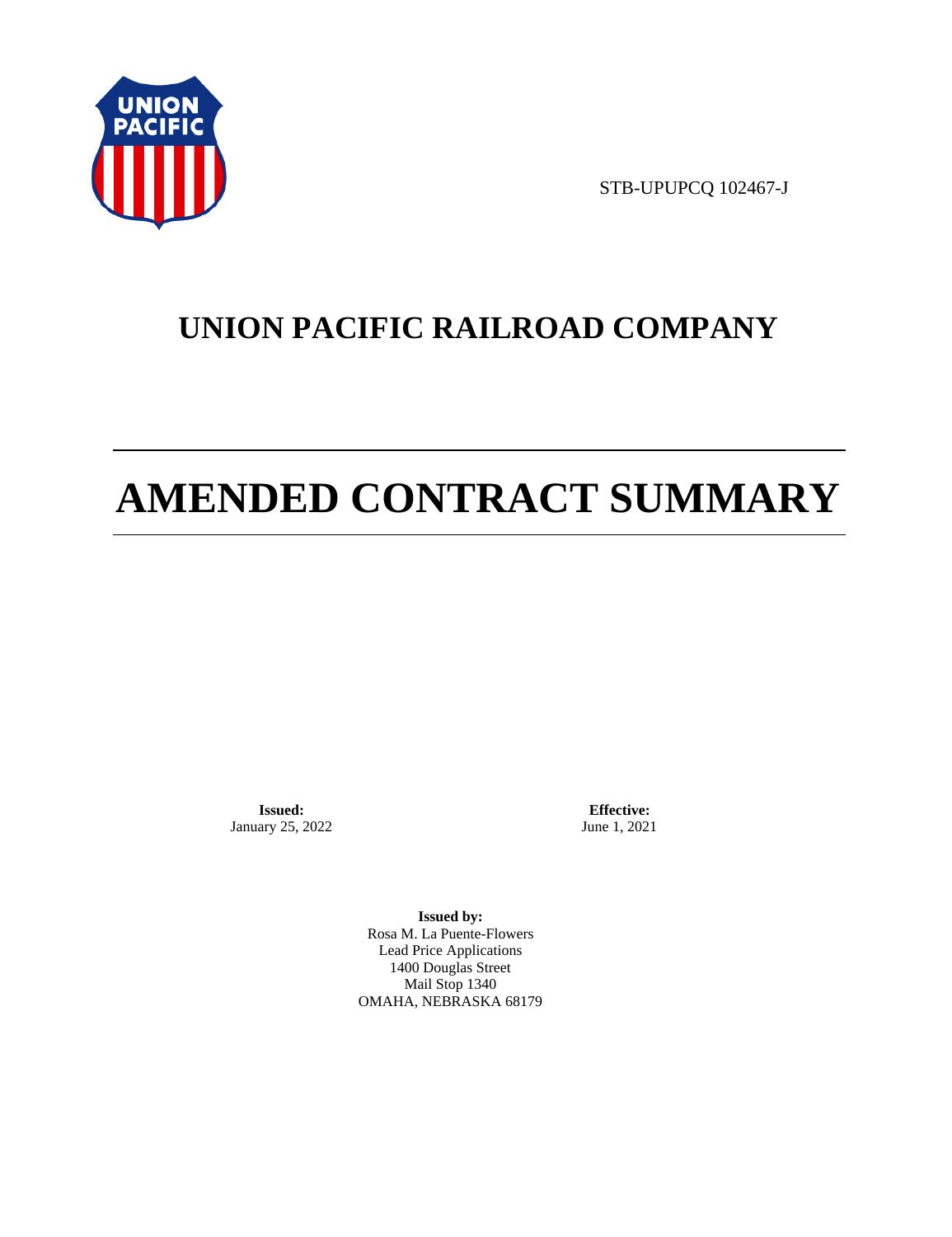# **PARTICIPATING CARRIERS:**

 UNION PACIFIC RAILROAD COMPANY 1400 Douglas St. Omaha, NE 68179

#### **COMMODITY:**

Wheat Exc.Buckwheat See 01139

#### **SHIPPER:**

#### THE ANDERSONS INC **ADDITION**

#### **ORIGIN(S):**

 ARRIBA, CO **ADDITION**  BETHUNE, CO **ADDITION**  BURLINGTON, CO **ADDITION**  FLAGLER, CO **ADDITION**  GENOA, CO **ADDITION**  SEIBERT, CO **ADDITION**  STRATTON, CO **ADDITION**  VONA, CO **ADDITION**  AGRA, KS **ADDITION**  ALMENA, KS **ADDITION**  ATHOL, KS **ADDITION**  BELLAIRE, KS **ADDITION**  BELLEVILLE, KS **ADDITION**  BRETON, KS **ADDITION**  BREWSTER, KS CLAYTON, KS **ADDITION**  COURTLAND, KS **ADDITION**  DRESDEN, KS **ADDITION**  EDSON, KS **ADDITION**  ESBON, KS **ADDITION**  GEM, KS **ADDITION**  GOODLAND, KS **ADDITION**  GRETNA, KS **ADDITION**  JENNINGS, KS **ADDITION**  KANORADO, KS **ADDITION**  KENSINGTON, KS **ADDITION**  LEBANON, KS **ADDITION**  LEVANT, KS **ADDITION**  MANKATO, KS **ADDITION**  NORTON, KS **ADDITION**  NORWAY, KS **ADDITION**  OSBORNE, KS **ADDITION**  PHILLIPSBURG, KS **ADDITION**  PRAIRIE VIEW, KS **ADDITION**  REXFORD, KS **ADDITION**  RULETON, KS **ADDITION**  SCANDIA, KS **ADDITION**  SELDEN, KS **ADDITION**  SMITH CENTER, KS **ADDITION**  STUTTGART, KS **ADDITION**  STRATFORD, TX **ADDITION**  WICHITA, KS **ADDITION**  MEDFORD, OK **ADDITION**  CORPUS CHRISTI, TX **ADDITION**  NE - CHAPPELL AGS (See Exhibit Definition) DOWNS, KS **ADDITION**  GRAINFIELD, KS **ADDITION**  GRINNELL, KS **ADDITION**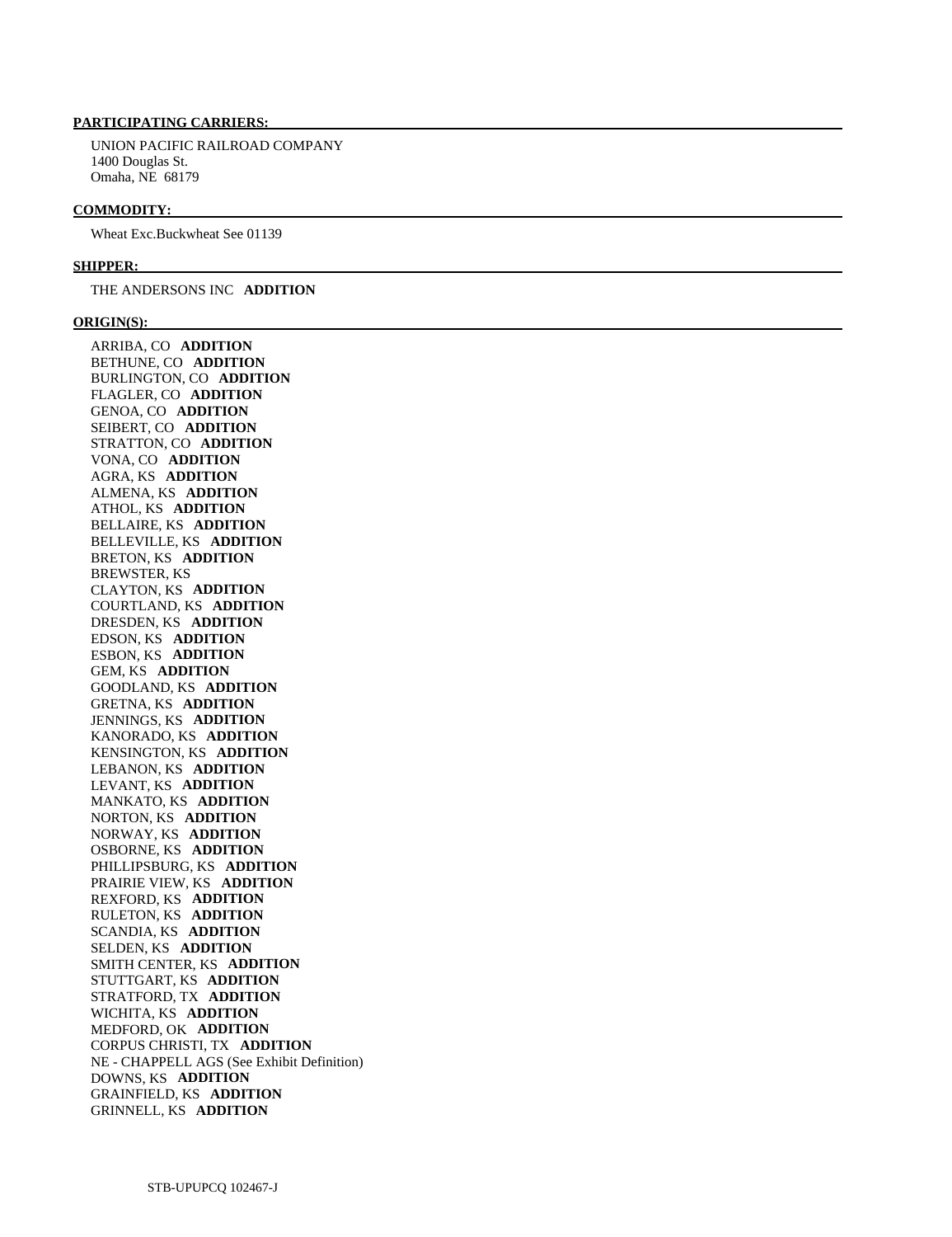HAVILAND, KS **ADDITION**  MINGO, KS **ADDITION**  VICTORIA, KS **ADDITION**  WAKEENEY, KS **ADDITION**  OAKLEY, KS **ADDITION**  PRATT, KS **ADDITION**  QUINTER, KS **ADDITION**  SALINA, KS **ADDITION**  COLLYER, KS **ADDITION**  GORHAM, KS **ADDITION**  ASTOR, KS **ADDITION**  GOODWELL, OK **ADDITION**  TEXHOMA, OK **ADDITION** 

#### **DESTINATION(S):**

 NOGALES, AZ **ADDITION**  CALEXICO, CA **ADDITION**  EAGLE PASS, TX **ADDITION**  EL PASO, TX **ADDITION**  LAREDO, TX KANSAS CITY, MO **ADDITION**  SHERMAN, TX **ADDITION**  OR - PORTLAND AGS (See Exhibit Definition) CHICAGO, IL **ADDITION**  TOLLESON, AZ **ADDITION**  GALENA PARK, TX **ADDITION**  NEW BRAUNFELS, TX **ADDITION**  SAN ANTONIO, TX **ADDITION**  CA - LA BASIN AGS (See Exhibit Definition) PORTLAND, OR **ADDITION**  EAST ST LOUIS, IL **ADDITION**  MEMPHIS, TN **ADDITION**  WINONA, MN **ADDITION** 

#### **PORT(S):**

Not Applicable

### **DURATION:**

 Effective Date: June 1, 2019 Amendment Effective Date: June 1, 2021 **ADDITION**  Expiration Date: May 31, 2022 **EXTENSION** 

#### **RAIL CAR DATA:**

No cars dedicated to service under this Contract. Cars are provided on a common carrier basis only.

#### **RATES & CHARGES:**

Not applicable

#### **VOLUME:**

 Minimum shipment of 107 carloads. **ADDITION**  Multiple Car Shipments **ADDITION**  Single Car Shipments **DELETION** 

#### **SPECIAL FEATURES:**

Special Switching Provision

#### **SPECIAL NOTICE:**

Not applicable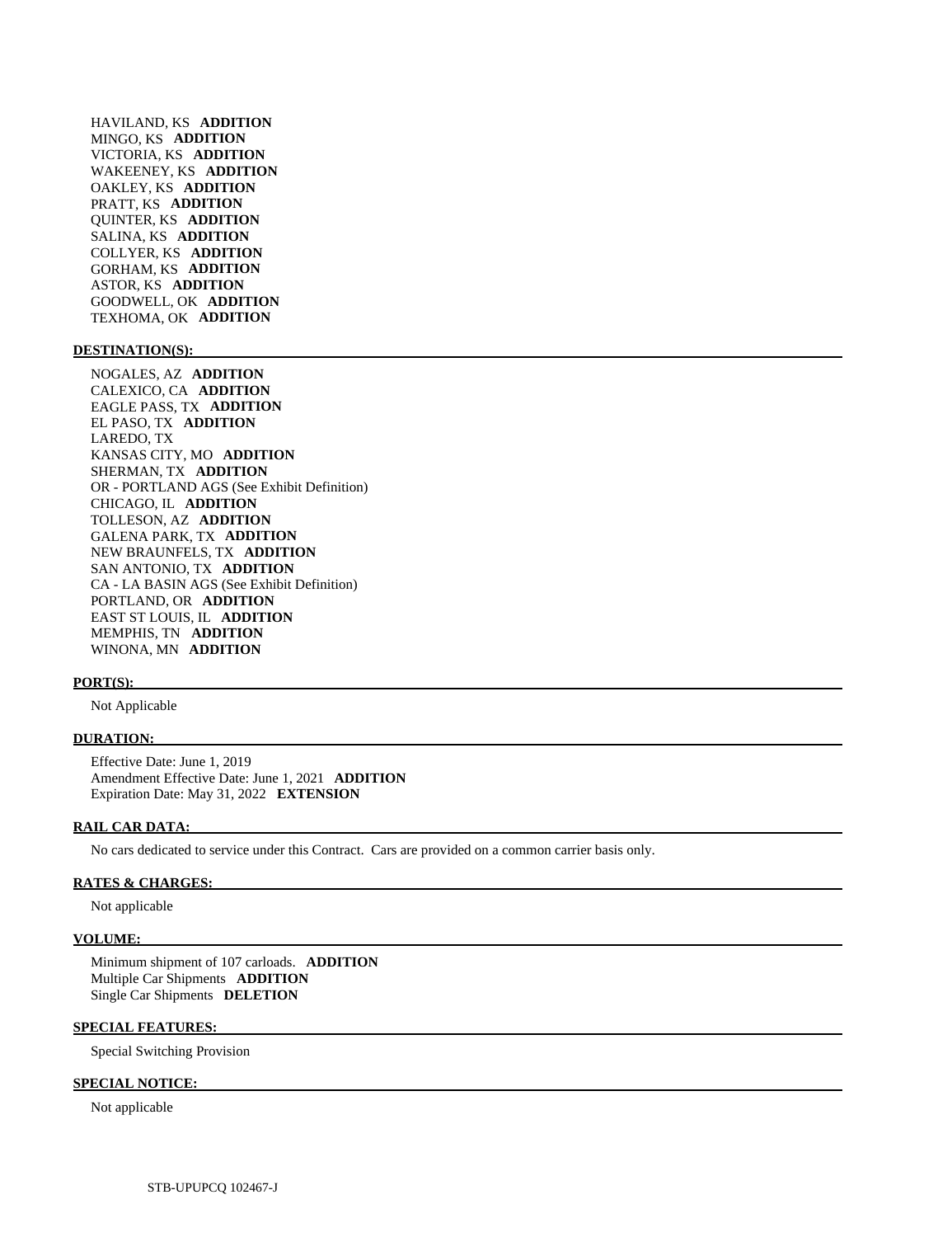#### **EXHIBIT DEFINITIONS:**

 NE - CHAPPELL AGS consist of: AJAY, NE **ADDITION**  BIG SPRINGS, NE **ADDITION**  BRIDGEPORT, NE **ADDITION**  BROADWATER, NE **ADDITION**  BROWNSON, NE **ADDITION**  BRULE, NE **ADDITION**  BUSHNELL, NE **ADDITION**  CHAPPELL, NE **ADDITION**  COLTON, NE **ADDITION**  DIX, NE **ADDITION**  GERING, NE **ADDITION**  HENRY, NE **ADDITION**  HUNTSMAN, NE **ADDITION**  JACINTO, NE **ADDITION**  JOYCE, NE **ADDITION**  KEYSTONE, NE **ADDITION**  KIMBALL, NE **ADDITION**  LEWELLEN, NE **ADDITION**  LISCO, NE **ADDITION**  LODGEPOLE, NE **ADDITION**  LYMAN, NE **ADDITION**  MARTIN, NE **ADDITION**  MELBETA, NE **ADDITION**  NEVENS, NE **ADDITION**  NORTHPORT, NE **ADDITION**  OGALLALA, NE **ADDITION**  OSHKOSH, NE **ADDITION**  OWASCO, NE **ADDITION**  PAXTON, NE **ADDITION**  POTTER, NE **ADDITION**  ROSCOE, NE **ADDITION**  RUTHTON, NE **ADDITION**  SARBEN, NE **ADDITION**  SIDNEY, NE **ADDITION**  SOUTH MITCHELL, NE **ADDITION**  SOUTH MORRILL, NE **ADDITION**  SUNOL, NE **ADDITION**  TOWERS, NE **ADDITION**  OR - PORTLAND AGS consist of: ALBINA, OR **ADDITION**  ASTORIA, OR **ADDITION**  AUMSVILLE, OR **ADDITION**  AURORA, OR **ADDITION**  BARNES YARD, OR **ADDITION**  BATTERSON, OR **ADDITION**  BONNEVILLE, OR **ADDITION**  BRIDAL VEIL, OR **ADDITION**  BROOKS, OR **ADDITION**  BUXTON, OR **ADDITION**  CANBY, OR **ADDITION**  CLACKAMAS, OR **ADDITION**  COALCA, OR **ADDITION**  COCHRAN, OR **ADDITION**  DODSON, OR **ADDITION**  EAST MILWAUKIE, OR **ADDITION**  EAST PORTLAND, OR **ADDITION**  FIR, OR **ADDITION**  GARBALDI, OR **ADDITION**  GARIBALDI, OR **ADDITION**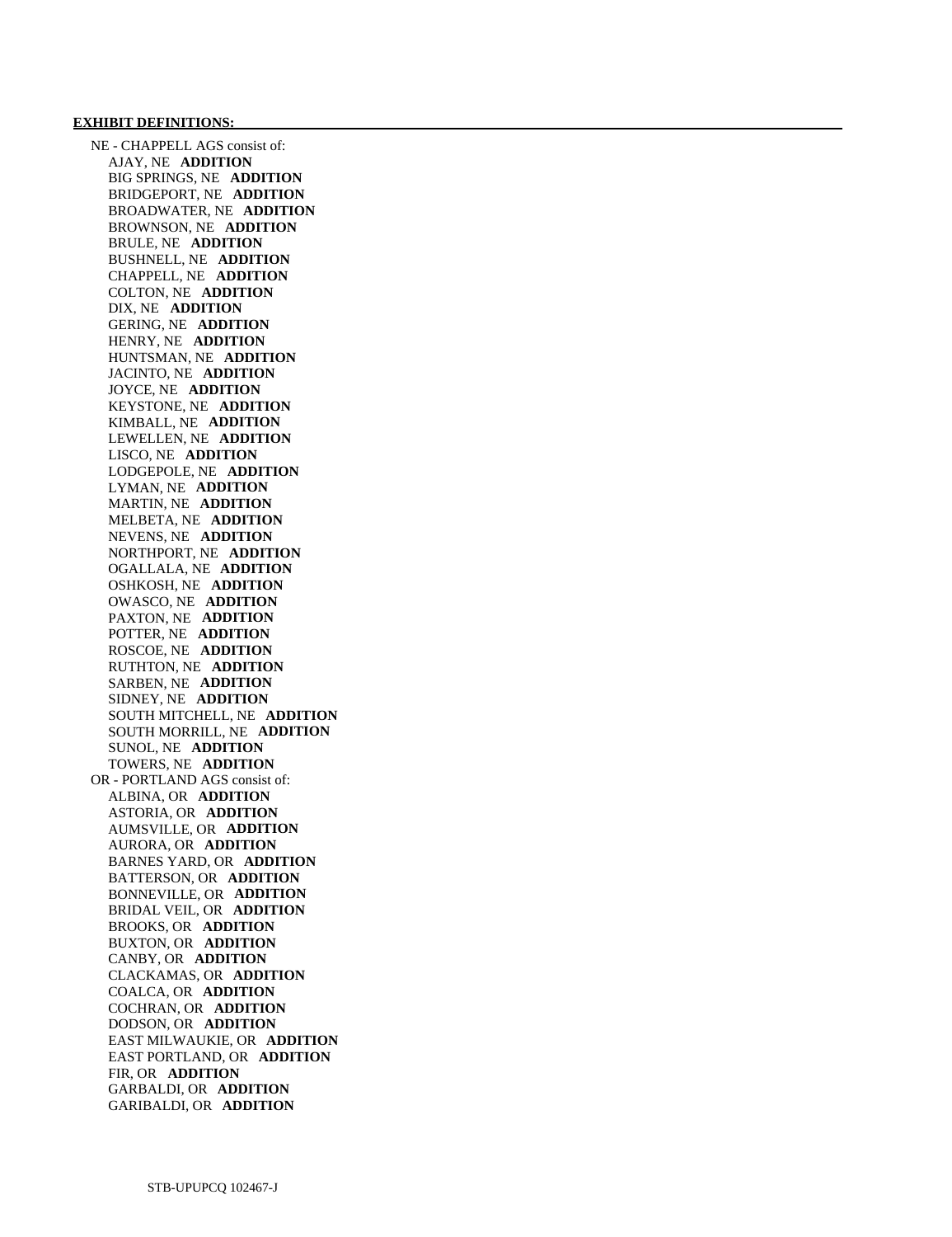GEER, OR **ADDITION**  GERVAIS, OR **ADDITION**  HEMLOCK, OR **ADDITION**  HITO, OR **ADDITION**  HUBBARD, OR **ADDITION**  KENTON, OR **ADDITION**  LAKE YARD, OR **ADDITION**  LIBERAL, OR **ADDITION**  MILWAUKIE, OR **ADDITION**  MOHLER, OR **ADDITION**  MT ANGEL, OR **ADDITION**  NORTH PORTLAND, OR **ADDITION**  OREGON CITY, OR **ADDITION**  OSWEGO, OR **ADDITION**  PORTLAND, OR **ADDITION**  PRATUM, OR **ADDITION**  PULP, OR **ADDITION**  RENARD, OR **ADDITION**  RIVER GATE, OR **ADDITION**  ROCKWOOD, OR **ADDITION**  SHAW, OR **ADDITION**  SILVERTON, OR **ADDITION**  ST JOHNS, OR **ADDITION**  STAYTON, OR **ADDITION**  TILLAMOOK, OR **ADDITION**  TROUTDALE, OR **ADDITION**  WARRENTON, OR **ADDITION**  WEST LINN, OR **ADDITION**  WHEELER, OR **ADDITION**  WOODBURN, OR **ADDITION**  AMPERE, WA **ADDITION**  BARBERTON, WA **ADDITION**  BATTLE GROUND, WA **ADDITION**  BRUSH PRAIRIE, WA **ADDITION**  CAMAS, WA **ADDITION**  CASTLE ROCK, WA **ADDITION**  CATHLAMET, WA **ADDITION**  CHELATCHIE, WA **ADDITION**  COLUMBIA JCT, WA **ADDITION**  HEISON, WA **ADDITION**  HOMAN, WA **ADDITION**  KALAMA, WA **ADDITION**  KELSO, WA **ADDITION**  LONGVIEW, WA **ADDITION**  OSTRANDER, WA **ADDITION**  RIDGEFIELD, WA **ADDITION**  ROCKY POINT, WA **ADDITION**  RYE JCT, WA **ADDITION**  VANCOUVER, WA **ADDITION**  VANCOUVER JCT, WA **ADDITION**  WASHOUGAL, WA **ADDITION**  WOODLAND, WA **ADDITION**  YACOLT, WA **ADDITION**  CA - LA BASIN AGS consist of: AIRBASE, CA **ADDITION**  ALHAMBRA, CA **ADDITION**  ALRAY, CA **ADDITION**  ANAHEIM, CA **ADDITION**  ARLINGTON, CA **ADDITION**  AURANT, CA **ADDITION**  AZUSA, CA **ADDITION**  BALDWIN PARK, CA **ADDITION**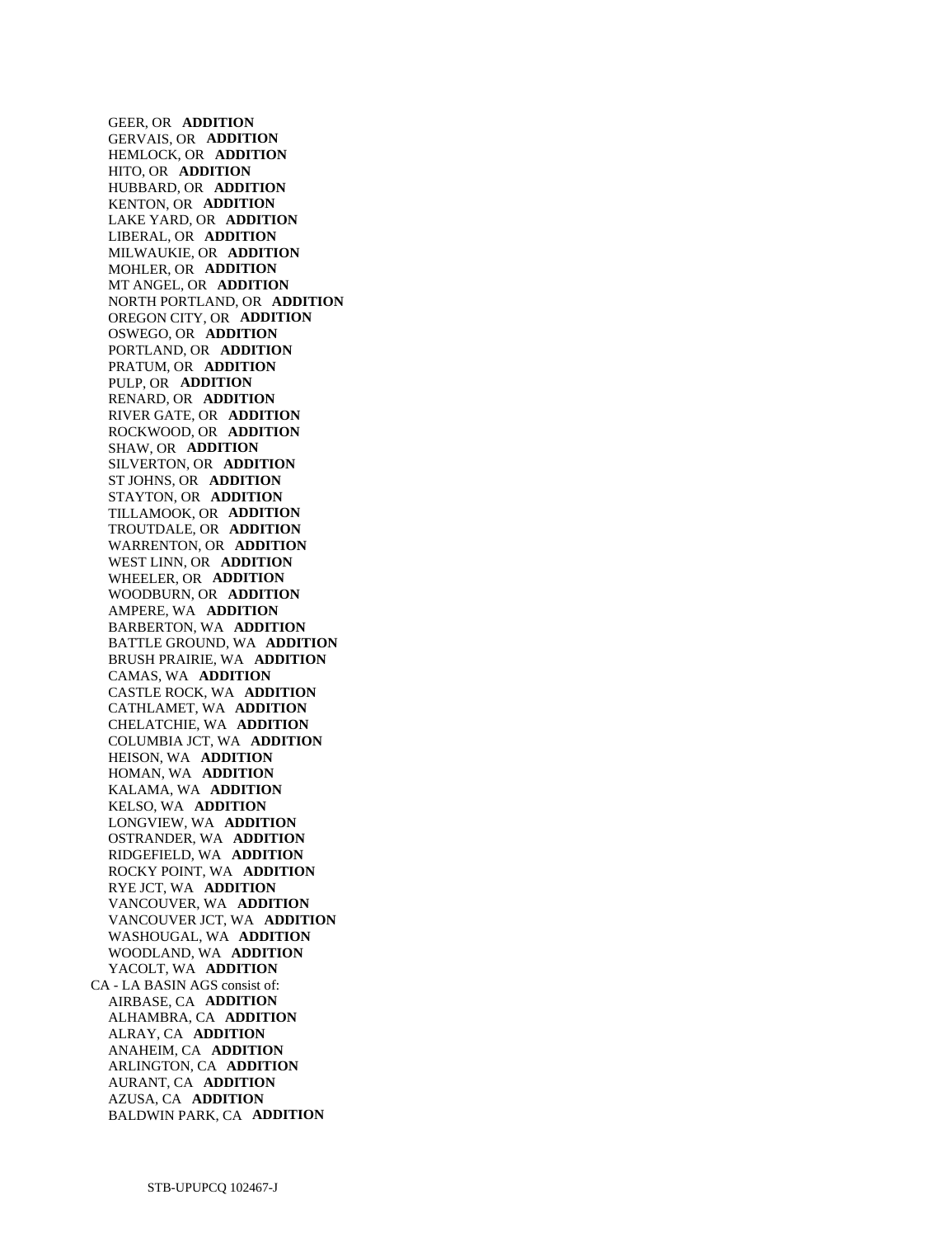BALLOU, CA **ADDITION**  BARODA, CA **ADDITION**  BARSTOW, CA **ADDITION**  BASIN, CA **ADDITION**  BASSETT, CA **ADDITION**  BASTA, CA **ADDITION**  BEAUMONT, CA **ADDITION**  BELL, CA **ADDITION**  BETTERAVIA, CA **ADDITION**  BETTERAVIA JCT, CA **ADDITION**  BREA, CA **ADDITION**  BUENA PARK, CA **ADDITION**  BURBANK, CA **ADDITION**  CAJON, CA **ADDITION**  CAMARILLO, CA **ADDITION**  CANOGA PARK, CA **ADDITION**  CAPITAN, CA **ADDITION**  CARMENITA, CA **ADDITION**  CARPINTERIA, CA **ADDITION**  CARR, CA **ADDITION**  CARSON, CA **ADDITION**  CHAMPAGNE, CA **ADDITION**  CHATSWORTH, CA **ADDITION**  CHINO, CA **ADDITION**  CIMA, CA **ADDITION**  CITY OF COMMERCE, CA **ADDITION**  CITY OF INDUSTRY, CA **ADDITION**  COLTON, CA **ADDITION**  COLTON GATX, CA **ADDITION**  COMPTON, CA **ADDITION**  CONCEPCION, CA **ADDITION**  CORONA, CA **ADDITION**  COSTA MESA, CA **ADDITION**  COVINA, CA **ADDITION**  CRESTMORE, CA **ADDITION**  CRUTCHER, CA **ADDITION**  CUSHENBURY, CA **ADDITION**  DAGGETT, CA **ADDITION**  DECLEZVILLE, CA **ADDITION**  DEL AMO, CA **ADDITION**  DENIS, CA **ADDITION**  DES MOINES, CA **ADDITION**  DEVORE, CA **ADDITION**  DIKE, CA **ADDITION**  DOLORES, CA **ADDITION**  DOMINGUEZ, CA **ADDITION**  DONLON, CA **ADDITION**  DOWNEY, CA **ADDITION**  DUNN, CA **ADDITION**  DYER, CA **ADDITION**  E SANTA BARBARA, CA **ADDITION**  EAST SAN PEDRO, CA **ADDITION**  EAST WATSON, CA **ADDITION**  EL MONTE, CA **ADDITION**  EL SEGUNDO, CA **ADDITION**  ELFTMAN, CA **ADDITION**  ELLWOOD, CA **ADDITION**  FIELD, CA **ADDITION**  FIRESTONE PARK, CA **ADDITION**  FONTANA, CA **ADDITION**  FROST, CA **ADDITION**  FRUITLAND, CA **ADDITION**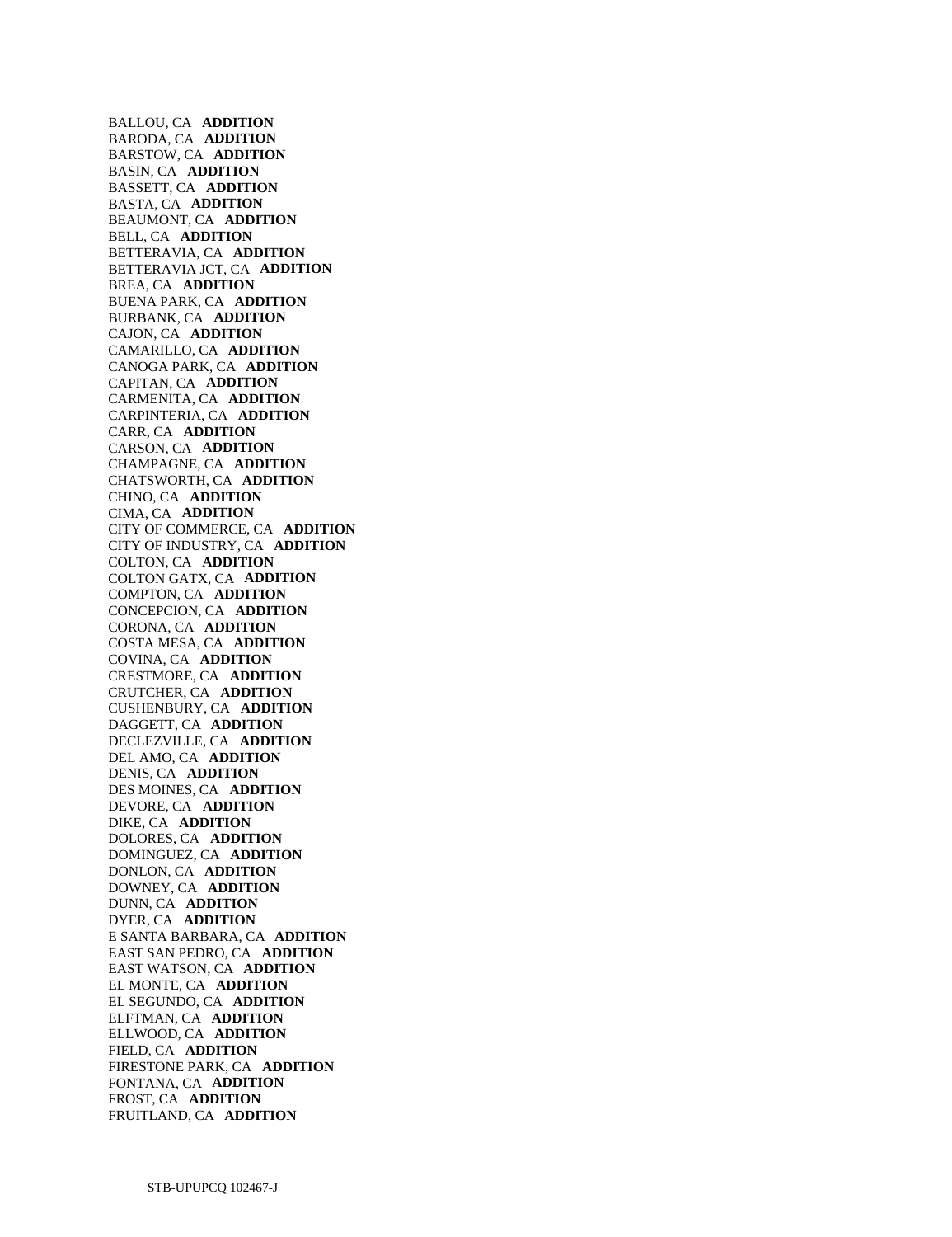FULLERTON, CA **ADDITION**  GARDENA, CA **ADDITION**  GAVIOTA, CA **ADDITION**  GEMCO, CA **ADDITION**  GLENDALE, CA **ADDITION**  GLOBAL GATEWAY SO, CA **ADDITION**  GOLETA, CA **ADDITION**  GRAND TERRACE, CA **ADDITION**  GUASTI, CA **ADDITION**  HAROLD, CA **ADDITION**  HAWTHORNE, CA **ADDITION**  HELENDALE, CA **ADDITION**  HESPERIA, CA **ADDITION**  HEWITT, CA **ADDITION**  HIGHGROVE, CA **ADDITION**  HINKLEY, CA **ADDITION**  HIVOLT, CA **ADDITION**  HOBART, CA **ADDITION**  HODGE, CA **ADDITION**  HOLLYDALE, CA **ADDITION**  HONBY, CA **ADDITION**  HONDA, CA **ADDITION**  HUNTINGTON PARK, CA **ADDITION**  ICTF, CA **ADDITION**  IRVING, CA **ADDITION**  IRWINDALE, CA **ADDITION**  IVANPAH, CA **ADDITION**  KAISER, CA **ADDITION**  KEENBROOK, CA **ADDITION**  KELSO, CA **ADDITION**  LA HABRA, CA **ADDITION**  LA HARBOR APM TERMI, CA **ADDITION**  LA METRO, CA **ADDITION**  LA MIRADA, CA **ADDITION**  LA PATERA, CA **ADDITION**  LA VERNE, CA **ADDITION**  LAKEWOOD, CA **ADDITION**  LANCASTER, CA **ADDITION**  LANG, CA **ADDITION**  LATC, CA **ADDITION**  LAXT, CA **ADDITION**  LEESDALE, CA **ADDITION**  LENWOOD, CA **ADDITION**  LOMA LINDA, CA **ADDITION**  LOMPOC, CA **ADDITION**  LONG BEACH, CA **ADDITION**  LONG BEACH A PIER, CA **ADDITION**  LONG BEACH E PIER, CA **ADDITION**  LONG BEACH ITS, CA **ADDITION**  LONG BEACH LBC, CA **ADDITION**  LONG BEACH PCT, CA **ADDITION**  LONG BEACH T PIER, CA **ADDITION**  LOS ANGELES, CA **ADDITION**  LOS ANGELES HARBOR, CA **ADDITION**  LOS ANGELES JCT, CA **ADDITION**  LOS NIETOS, CA **ADDITION**  LYNWOOD, CA **ADDITION**  MANIX, CA **ADDITION**  MANUEL, CA **ADDITION**  MARLBORO, CA **ADDITION**  MARNE, CA **ADDITION**  MAYWOOD, CA **ADDITION**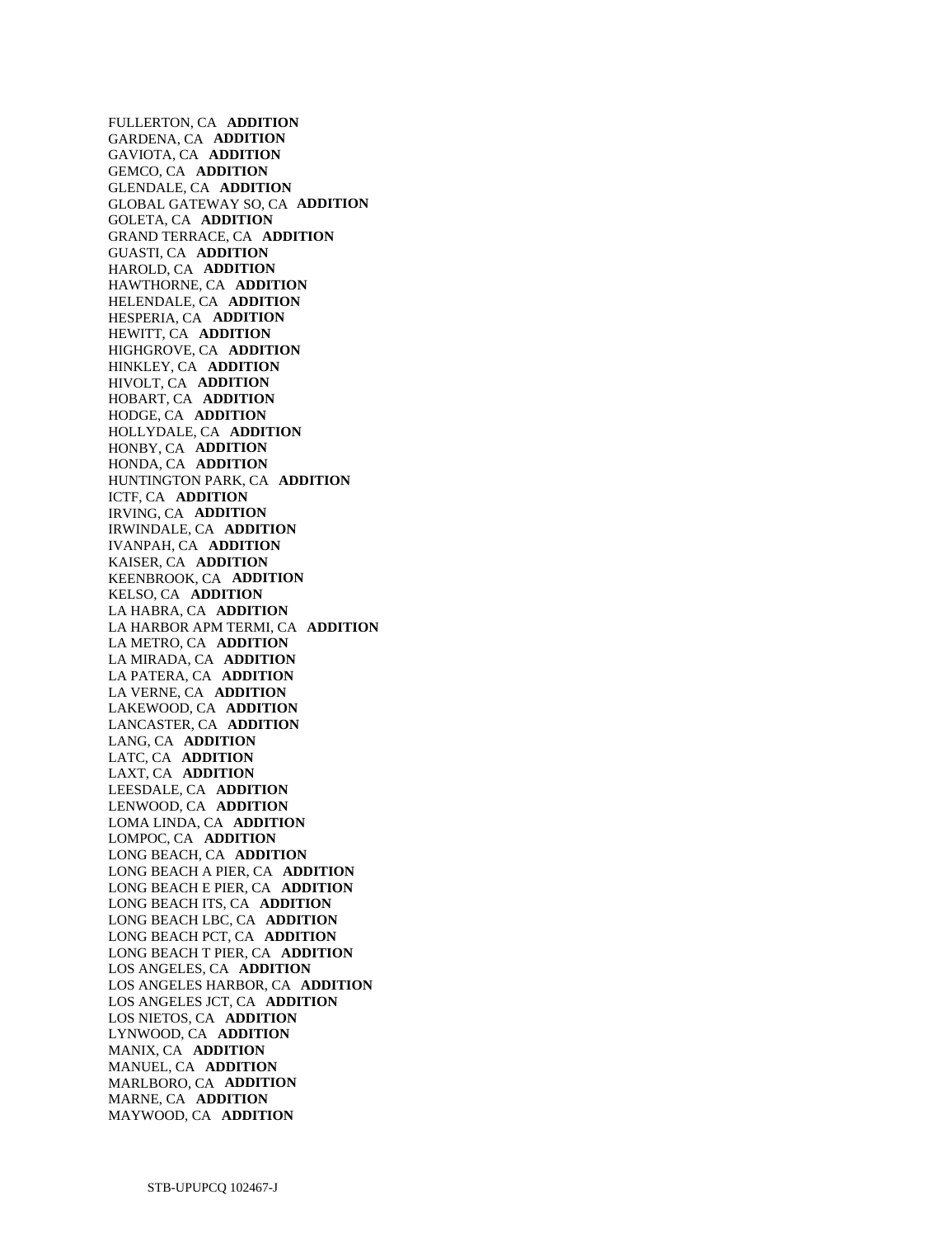MEAD TRANSFER, CA **ADDITION**  MIRA LOMA, CA **ADDITION**  MONTALVO, CA **ADDITION**  MONTCLAIR, CA **ADDITION**  MONTEBELLO, CA **ADDITION**  MOORPARK, CA **ADDITION**  NADEAU, CA **ADDITION**  NARLON, CA **ADDITION**  NEBO, CA **ADDITION**  NEWHALL, CA **ADDITION**  NIPTON, CA **ADDITION**  NORTH POMONA, CA **ADDITION**  NORTH SANTA MARIA, CA **ADDITION**  NORTH STANTON, CA **ADDITION**  NORTHRIDGE, CA **ADDITION**  NORWALK, CA **ADDITION**  ONO, CA **ADDITION**  ONTARIO, CA **ADDITION**  ORANGE, CA **ADDITION**  ORMAND, CA **ADDITION**  ORO GRANDE, CA **ADDITION**  OXNARD, CA **ADDITION**  PACOIMA, CA **ADDITION**  PALMDALE, CA **ADDITION**  PARAMOUNT, CA **ADDITION**  PATATA, CA **ADDITION**  PEDLEY, CA **ADDITION**  PICO RIVERA, CA **ADDITION**  POMONA, CA **ADDITION**  PORT HUENEME, CA **ADDITION**  POST, CA **ADDITION**  PT HUENEME NAV BASE, CA **ADDITION**  RAVENNA, CA **ADDITION**  RAYMER, CA **ADDITION**  REDLANDS, CA **ADDITION**  REYES, CA **ADDITION**  RIALTO, CA **ADDITION**  RIOCO, CA **ADDITION**  RIVERSIDE, CA **ADDITION**  ROSEMARY, CA **ADDITION**  SACATE, CA **ADDITION**  SAN BERNARDINO, CA **ADDITION**  SAN DIMAS, CA **ADDITION**  SAN FERNANDO, CA **ADDITION**  SAN GABRIEL, CA **ADDITION**  SAN PEDRO, CA **ADDITION**  SANTA ANA, CA **ADDITION**  SANTA BARBARA, CA **ADDITION**  SANTA FE SPRINGS, CA **ADDITION**  SANTA MARIA, CA **ADDITION**  SANTA PAULA, CA **ADDITION**  SANTA SUSANA, CA **ADDITION**  SATICOY, CA **ADDITION**  SAUGUS, CA **ADDITION**  SEA CLIFF, CA **ADDITION**  SIMI VALLEY, CA **ADDITION**  SMELTZER, CA **ADDITION**  SOMIS, CA **ADDITION**  SOUTH ANAHEIM, CA **ADDITION**  SOUTH FONTANA, CA **ADDITION**  SOUTH GATE, CA **ADDITION**  SOUTH LOS ANGELES, CA **ADDITION**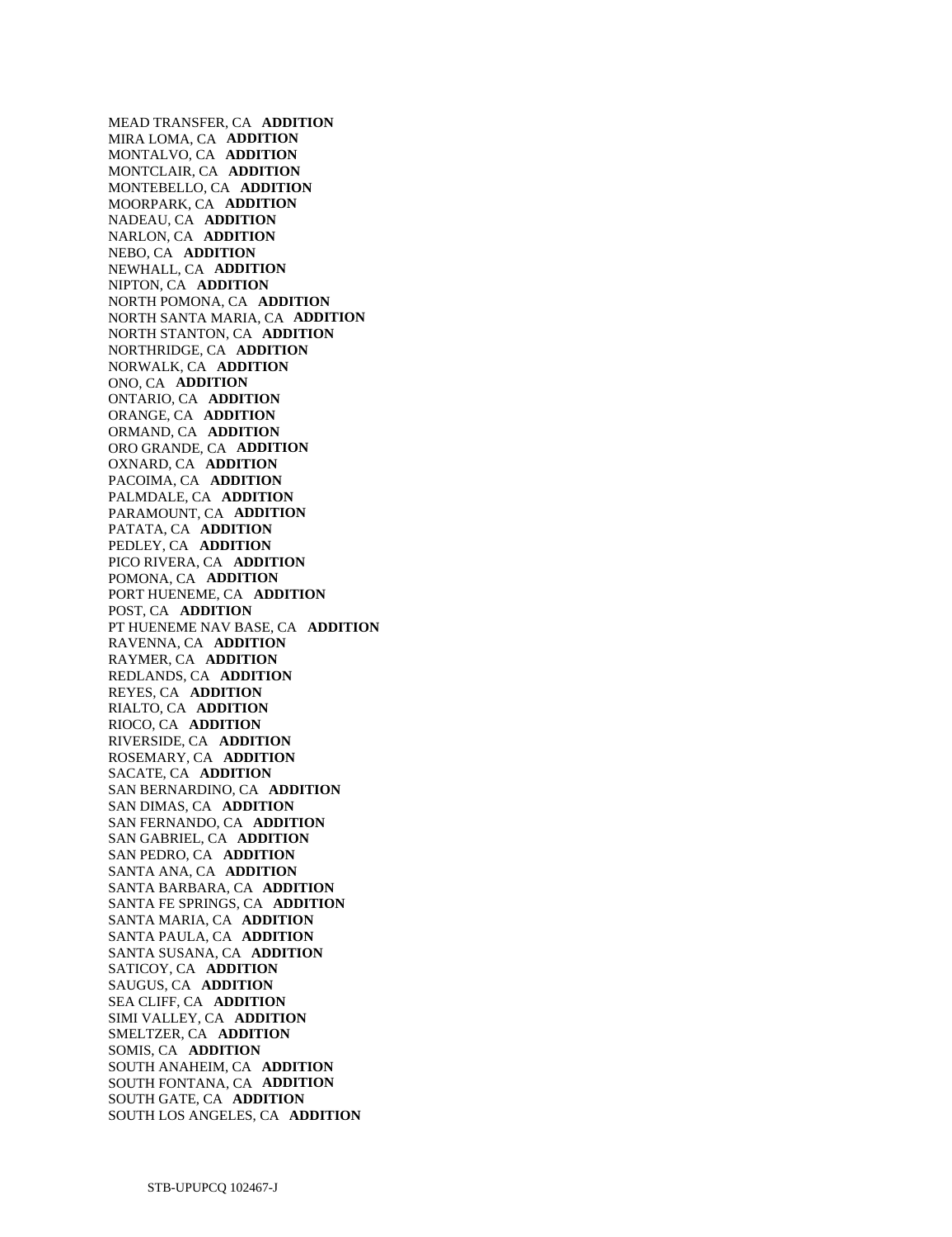SOUTH OXNARD, CA **ADDITION**  SOUTH SANTA ANA, CA **ADDITION**  SOUTH VANDENBERG, CA **ADDITION**  SPADRA, CA **ADDITION**  SUDDEN, CA **ADDITION**  SUMMIT, CA **ADDITION**  SUN VALLEY, CA **ADDITION**  SURF, CA **ADDITION**  SYLMAR, CA **ADDITION**  TANGAIR, CA **ADDITION**  TEMPLE CITY, CA **ADDITION**  TERMINAL ISLAND, CA **ADDITION**  THENARD, CA **ADDITION**  THORN, CA **ADDITION**  TICTF, CA **ADDITION**  TORRANCE, CA **ADDITION**  VALLA, CA **ADDITION**  VENTURA, CA **ADDITION**  VERDEMONT, CA **ADDITION**  VERNON, CA **ADDITION**  VICTORVILLE, CA **ADDITION**  VINA VISTA, CA **ADDITION**  VINCENT, CA **ADDITION**  WALKER, CA **ADDITION**  WALNUT, CA **ADDITION**  WASH, CA **ADDITION**  WATSON, CA **ADDITION**  WATTS, CA **ADDITION**  WEST BASIN, CA **ADDITION**  WEST COLTON, CA **ADDITION**  WEST COVINA, CA **ADDITION**  WEST GLENDALE, CA **ADDITION**  WEST YERMO, CA **ADDITION**  WESTMINSTER, CA **ADDITION**  WHITE HILLS, CA **ADDITION**  WHITTIER JCT, CA **ADDITION**  WILDS, CA **ADDITION**  WILMINGTON, CA **ADDITION**  WINGFOOT, CA **ADDITION**  WINTERSBURG, CA **ADDITION**  WISE, CA **ADDITION**  WORKMAN, CA **ADDITION**  YERMO, CA **ADDITION**  YUSEN TERMINAL, CA **ADDITION**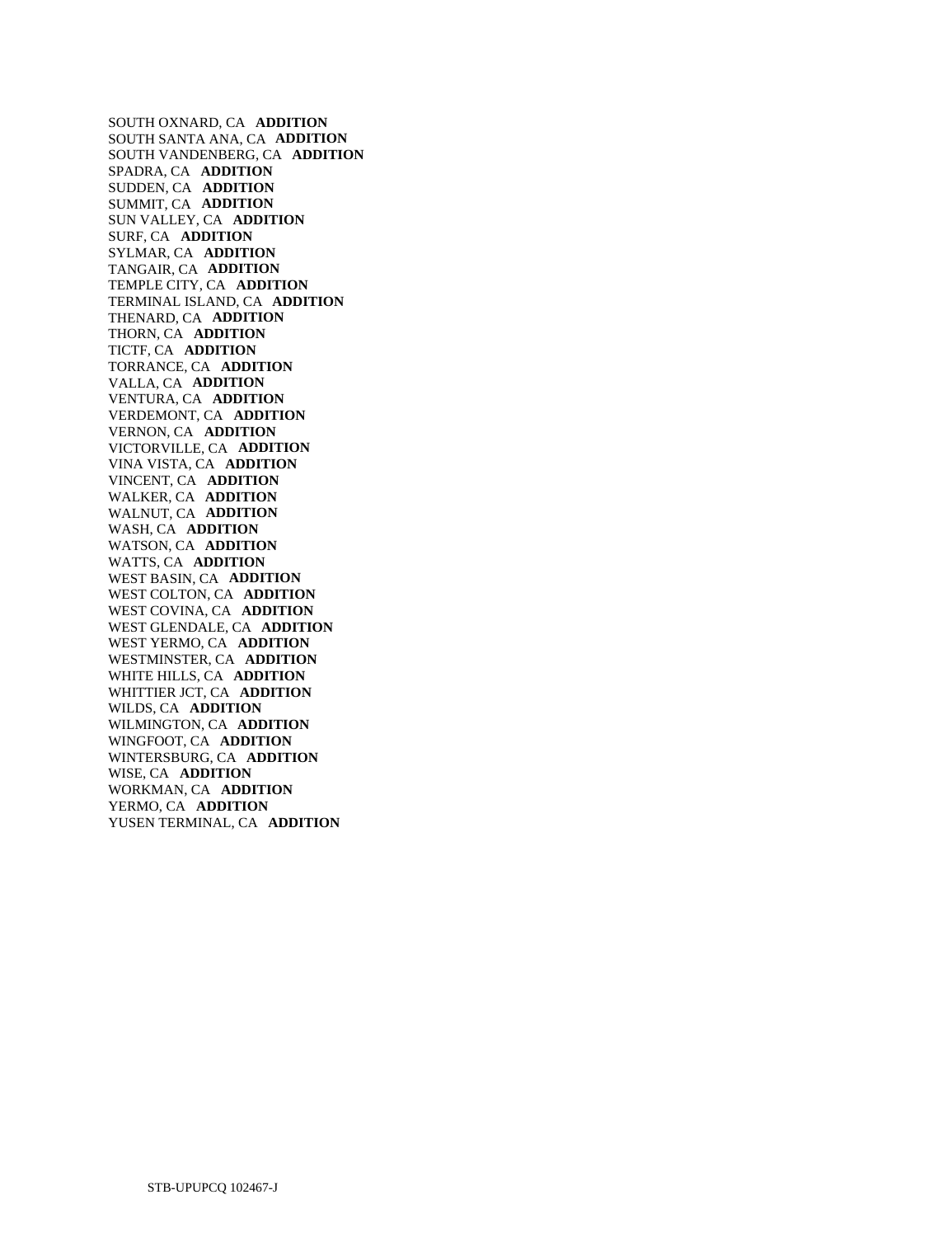

STB-UPUPCQ 102467-I

# **UNION PACIFIC RAILROAD COMPANY**

# **AMENDED CONTRACT SUMMARY**

**Issued:**  January 24, 2022

**Effective:** June 1, 2021

**Issued by:**  Rosa M. La Puente-Flowers Lead Price Applications 1400 Douglas Street Mail Stop 1340 OMAHA, NEBRASKA 68179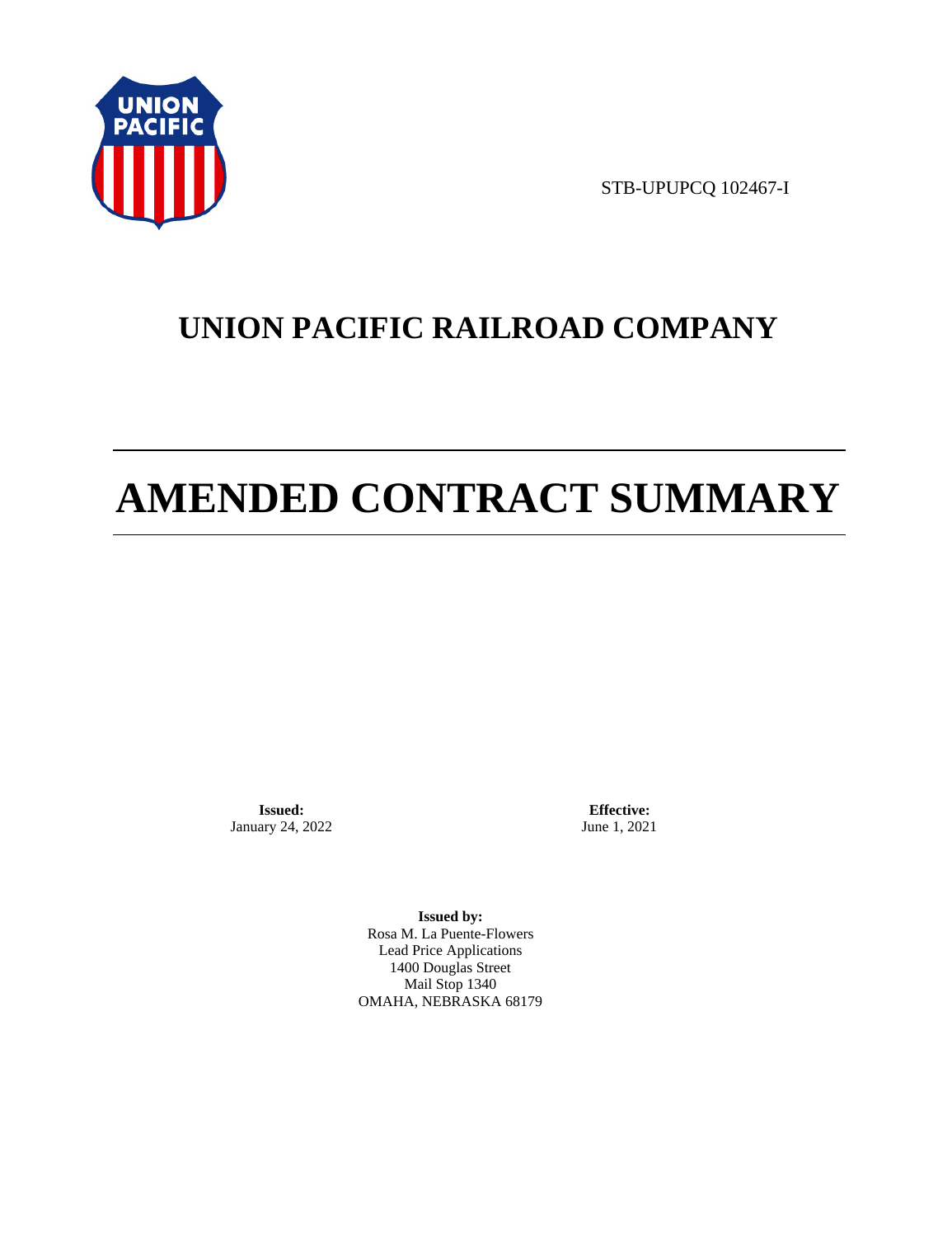# **PARTICIPATING CARRIERS:**

 UNION PACIFIC RAILROAD COMPANY 1400 Douglas St. Omaha, NE 68179

# **COMMODITY:**

Wheat Exc.Buckwheat See 01139

# **SHIPPER:**

THE ANDERSONS INC

# **ORIGIN(S):**

| ARRIBA, CO                                 |
|--------------------------------------------|
| BETHUNE, CO                                |
| BURLINGTON, CO                             |
| FLAGLER, CO                                |
| GENOA, CO                                  |
| SEIBERT, CO                                |
| STRATTON, CO                               |
| VONA, CO                                   |
| AGRA, KS                                   |
| ALMENA, KS                                 |
| ATHOL, KS                                  |
| <b>BELLAIRE, KS</b>                        |
| <b>BELLEVILLE, KS</b>                      |
| <b>BRETON, KS</b>                          |
| <b>BREWSTER, KS</b>                        |
| CLAYTON, KS                                |
| <b>COURTLAND, KS</b>                       |
|                                            |
| DRESDEN, KS                                |
| EDSON, KS                                  |
| ESBON, KS                                  |
| GEM, KS                                    |
| <b>GOODLAND, KS</b>                        |
| <b>GRETNA, KS</b>                          |
| <b>JENNINGS, KS</b>                        |
| KANORADO, KS                               |
| <b>KENSINGTON, KS</b>                      |
| LEBANON, KS                                |
| LEVANT, KS                                 |
| <b>MANKATO, KS</b>                         |
| NORTON, KS                                 |
| NORWAY, KS                                 |
| <b>OSBORNE, KS</b>                         |
| PHILLIPSBURG, KS                           |
| PRAIRIE VIEW, KS                           |
| <b>REXFORD, KS</b>                         |
| RULETON, KS                                |
| SCANDIA, KS                                |
| SELDEN, KS                                 |
| <b>SMITH CENTER, KS</b>                    |
| STUTTGART, KS                              |
| STRATFORD, TX                              |
| WICHITA, KS                                |
| MEDFORD, OK                                |
| <b>CORPUS CHRISTI, TX</b>                  |
| NE - CHAPPELL AGS (See Exhibit Definition) |
| DOWNS, KS                                  |
| <b>GRAINFIELD, KS</b>                      |
| <b>GRINNELL, KS</b>                        |
| <b>HAVILAND, KS</b>                        |
|                                            |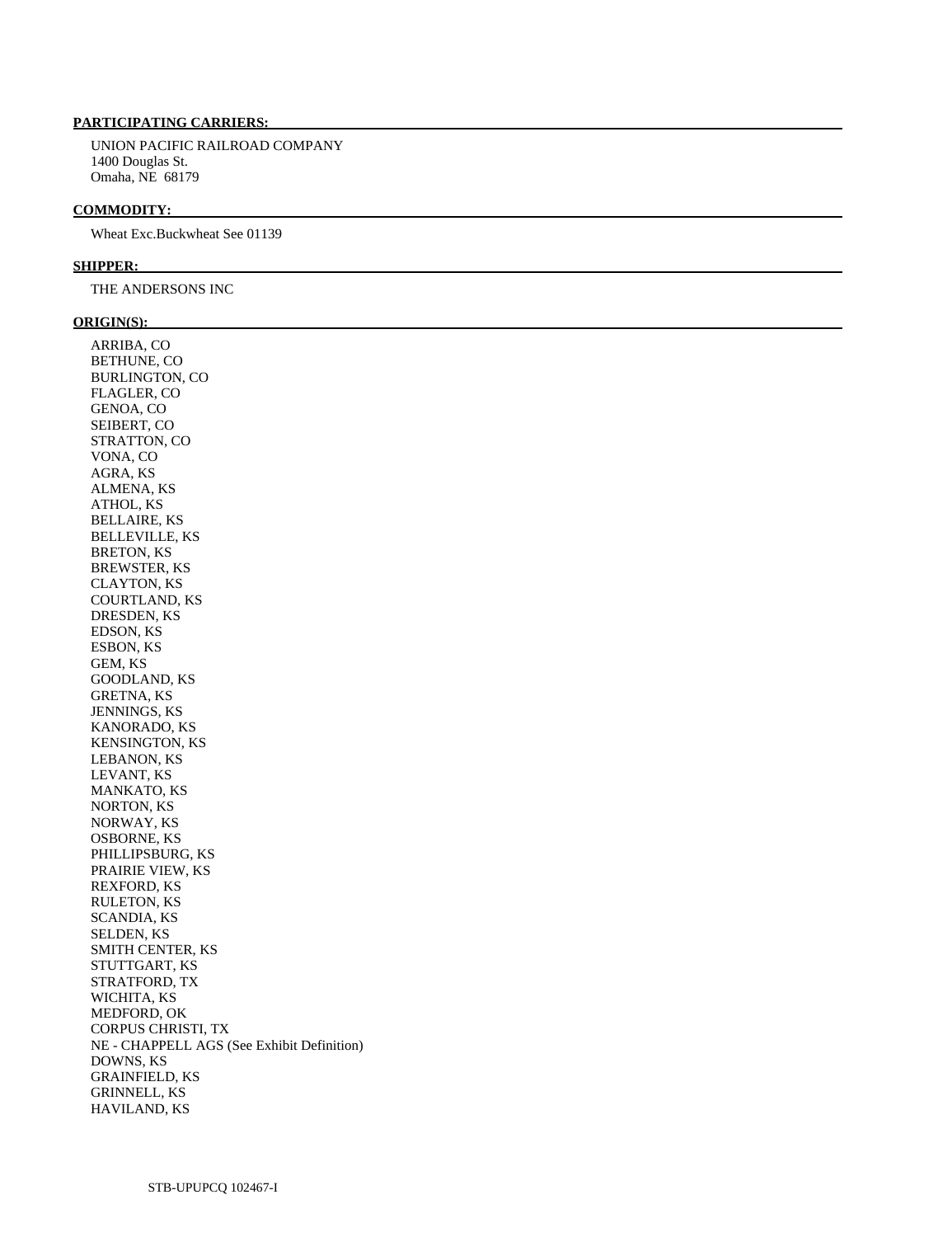MINGO, KS VICTORIA, KS WAKEENEY, KS OAKLEY, KS PRATT, KS QUINTER, KS SALINA, KS COLLYER, KS GORHAM, KS ASTOR, KS GOODWELL, OK TEXHOMA, OK

# **DESTINATION(S):**

 NOGALES, AZ CALEXICO, CA EAGLE PASS, TX EL PASO, TX LAREDO, TX KANSAS CITY, MO SHERMAN, TX OR - PORTLAND AGS (See Exhibit Definition) CHICAGO, IL TOLLESON, AZ GALENA PARK, TX NEW BRAUNFELS, TX SAN ANTONIO, TX CA - LA BASIN AGS (See Exhibit Definition) PORTLAND, OR EAST ST LOUIS, IL MEMPHIS, TN WINONA, MN

# **PORT(S):**

Not Applicable

# **DURATION:**

 Effective Date: June 1, 2019 Amendment Effective Date: June 1, 2021 **ADDITION**  Expiration Date: May 31, 2022 **EXTENSION** 

# **RAIL CAR DATA:**

No cars dedicated to service under this Contract. Cars are provided on a common carrier basis only.

## **RATES & CHARGES:**

Not applicable

# **VOLUME:**

 Minimum shipment of 107 carloads. Multiple Car Shipments Single Car Shipments **DELETION** 

# **SPECIAL FEATURES:**

Special Switching Provision

# **SPECIAL NOTICE:**

Not applicable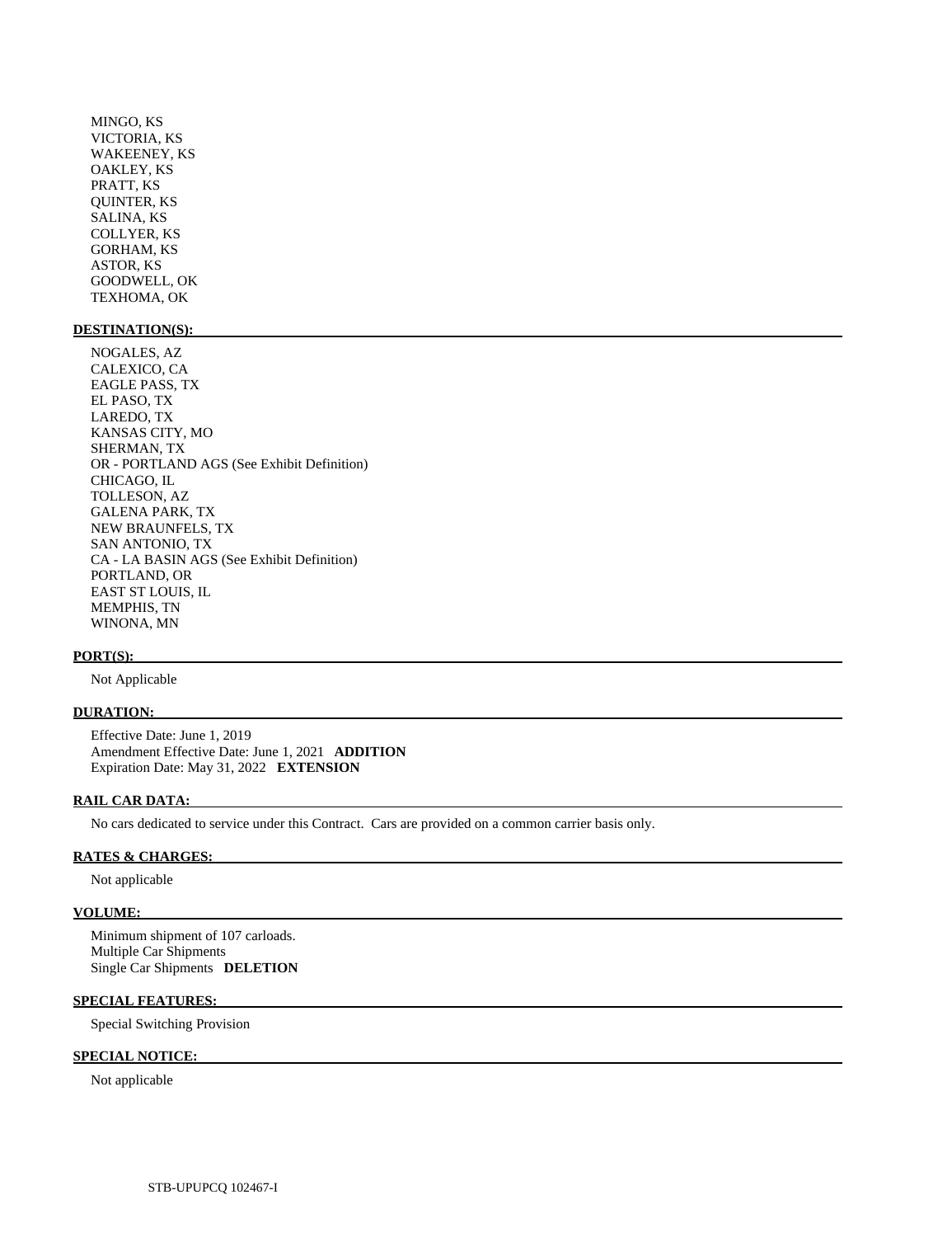# **EXHIBIT DEFINITIONS:**

 NE - CHAPPELL AGS consist of: AJAY, NE BIG SPRINGS, NE BRIDGEPORT, NE BROADWATER, NE BROWNSON, NE BRULE, NE BUSHNELL, NE CHAPPELL, NE COLTON, NE DIX, NE GERING, NE HENRY, NE HUNTSMAN, NE JACINTO, NE JOYCE, NE KEYSTONE, NE KIMBALL, NE LEWELLEN, NE LISCO, NE LODGEPOLE, NE LYMAN, NE MARTIN, NE MELBETA, NE NEVENS, NE NORTHPORT, NE OGALLALA, NE OSHKOSH, NE OWASCO, NE PAXTON, NE POTTER, NE ROSCOE, NE RUTHTON, NE SARBEN, NE SIDNEY, NE SOUTH MITCHELL, NE SOUTH MORRILL, NE SUNOL, NE TOWERS, NE OR - PORTLAND AGS consist of: ALBINA, OR **ADDITION**  ASTORIA, OR **ADDITION**  AUMSVILLE, OR **ADDITION**  AURORA, OR **ADDITION**  BARNES YARD, OR **ADDITION**  BATTERSON, OR **ADDITION**  BONNEVILLE, OR **ADDITION**  BRIDAL VEIL, OR **ADDITION**  BROOKS, OR **ADDITION**  BUXTON, OR **ADDITION**  CANBY, OR **ADDITION**  CLACKAMAS, OR **ADDITION**  COALCA, OR **ADDITION**  COCHRAN, OR **ADDITION**  DODSON, OR **ADDITION**  EAST MILWAUKIE, OR **ADDITION**  EAST PORTLAND, OR **ADDITION**  FIR, OR **ADDITION**  GARBALDI, OR **ADDITION**  GARIBALDI, OR **ADDITION**  GEER, OR **ADDITION**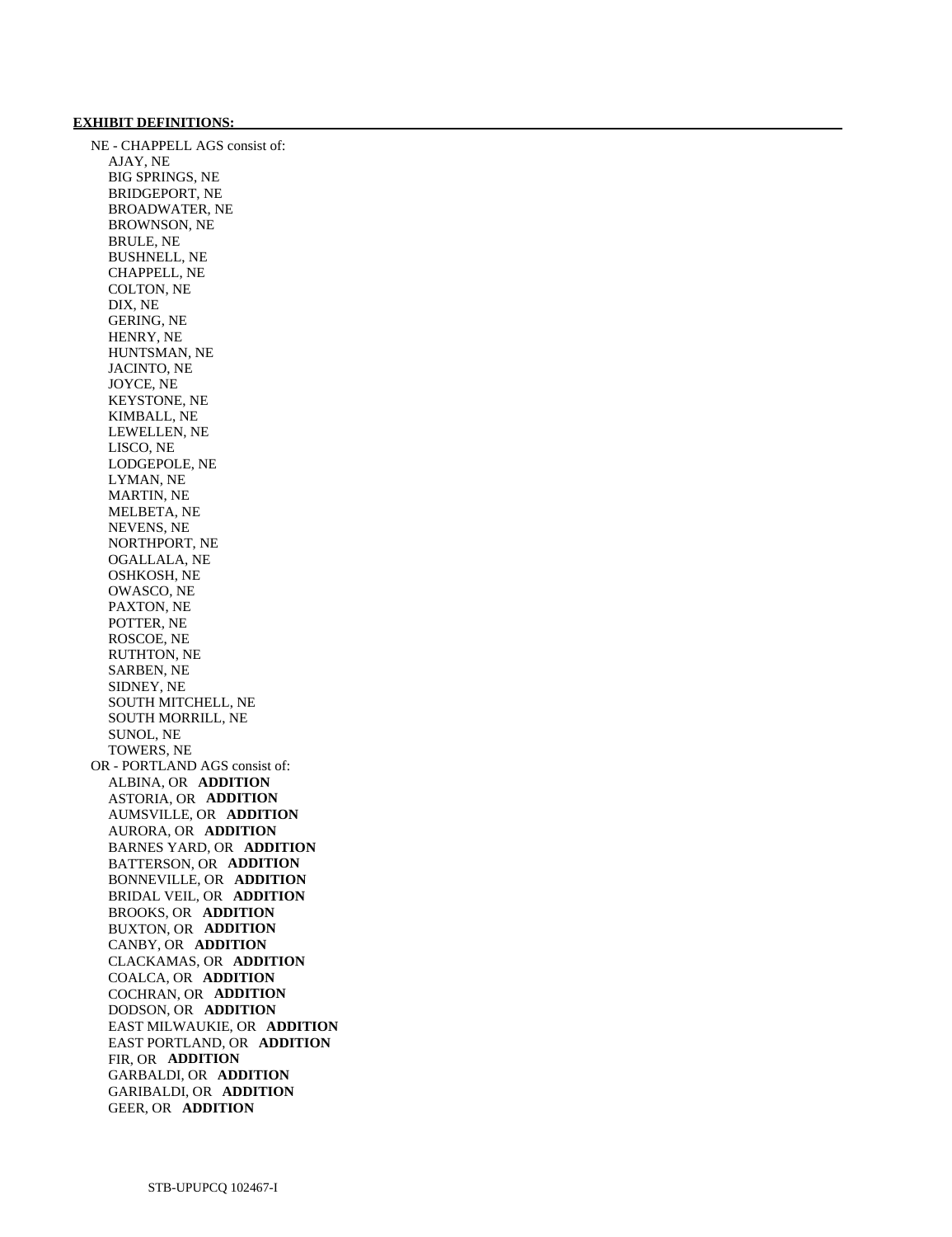GERVAIS, OR **ADDITION**  HEMLOCK, OR **ADDITION**  HITO, OR **ADDITION**  HUBBARD, OR **ADDITION**  KENTON, OR **ADDITION**  LAKE YARD, OR **ADDITION**  LIBERAL, OR **ADDITION**  MILWAUKIE, OR **ADDITION**  MOHLER, OR **ADDITION**  MT ANGEL, OR **ADDITION**  NORTH PORTLAND, OR **ADDITION**  OREGON CITY, OR **ADDITION**  OSWEGO, OR **ADDITION**  PORTLAND, OR PRATUM, OR **ADDITION**  PULP, OR **ADDITION**  RENARD, OR **ADDITION**  RIVER GATE, OR **ADDITION**  ROCKWOOD, OR **ADDITION**  SHAW, OR **ADDITION**  SILVERTON, OR **ADDITION**  ST JOHNS, OR **ADDITION**  STAYTON, OR **ADDITION**  TILLAMOOK, OR **ADDITION**  TROUTDALE, OR **ADDITION**  WARRENTON, OR **ADDITION**  WEST LINN, OR **ADDITION**  WHEELER, OR **ADDITION**  WOODBURN, OR **ADDITION**  AMPERE, WA **ADDITION**  BARBERTON, WA **ADDITION**  BATTLE GROUND, WA **ADDITION**  BRUSH PRAIRIE, WA **ADDITION**  CAMAS, WA **ADDITION**  CASTLE ROCK, WA **ADDITION**  CATHLAMET, WA **ADDITION**  CHELATCHIE, WA **ADDITION**  COLUMBIA JCT, WA **ADDITION**  HEISON, WA **ADDITION**  HOMAN, WA **ADDITION**  KALAMA, WA **ADDITION**  KELSO, WA **ADDITION**  LONGVIEW, WA **ADDITION**  OSTRANDER, WA **ADDITION**  RIDGEFIELD, WA **ADDITION**  ROCKY POINT, WA **ADDITION**  RYE JCT, WA **ADDITION**  VANCOUVER, WA **ADDITION**  VANCOUVER JCT, WA **ADDITION**  WASHOUGAL, WA **ADDITION**  WOODLAND, WA **ADDITION**  YACOLT, WA **ADDITION**  CA - LA BASIN AGS consist of: AIRBASE, CA ALHAMBRA, CA ALRAY, CA ANAHEIM, CA ARLINGTON, CA AURANT, CA AZUSA, CA BALDWIN PARK, CA BALLOU, CA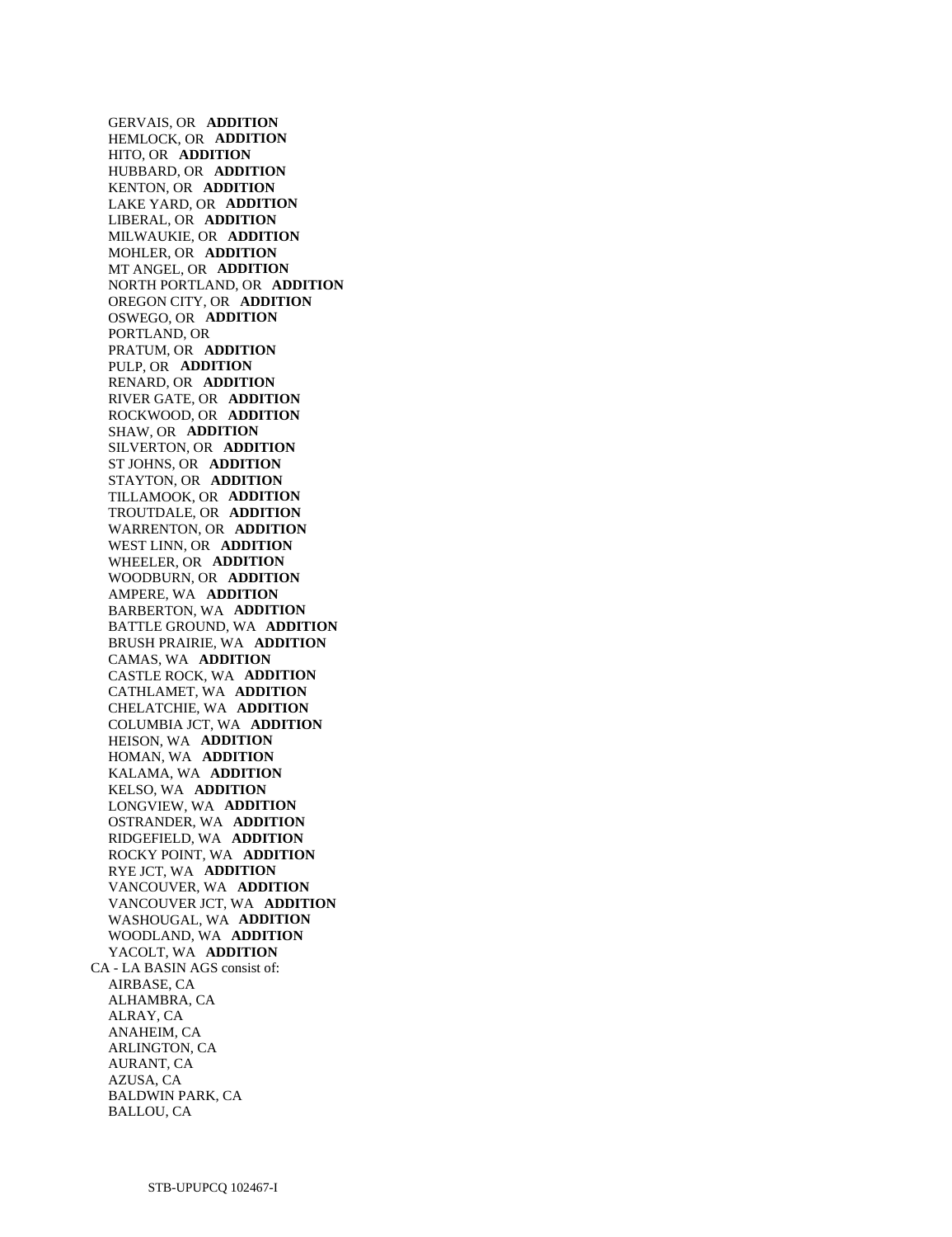BARODA, CA BARSTOW, CA BASIN, CA BASSETT, CA BASTA, CA BEAUMONT, CA BELL, CA BETTERAVIA, CA BETTERAVIA JCT, CA BREA, CA BUENA PARK, CA BURBANK, CA CAJON, CA CAMARILLO, CA CANOGA PARK, CA CAPITAN, CA CARMENITA, CA CARPINTERIA, CA CARR, CA CARSON, CA CHAMPAGNE, CA CHATSWORTH, CA CHINO, CA CIMA, CA CITY OF COMMERCE, CA CITY OF INDUSTRY, CA COLTON, CA COLTON GATX, CA COMPTON, CA CONCEPCION, CA CORONA, CA COSTA MESA, CA COVINA, CA CRESTMORE, CA CRUTCHER, CA CUSHENBURY, CA DAGGETT, CA DECLEZVILLE, CA DEL AMO, CA DENIS, CA DES MOINES, CA DEVORE, CA DIKE, CA DOLORES, CA DOMINGUEZ, CA DONLON, CA DOWNEY, CA DUNN, CA DYER, CA E SANTA BARBARA, CA EAST SAN PEDRO, CA EAST WATSON, CA EL MONTE, CA EL SEGUNDO, CA ELFTMAN, CA ELLWOOD, CA FIELD, CA FIRESTONE PARK, CA FONTANA, CA FROST, CA FRUITLAND, CA FULLERTON, CA GARDENA, CA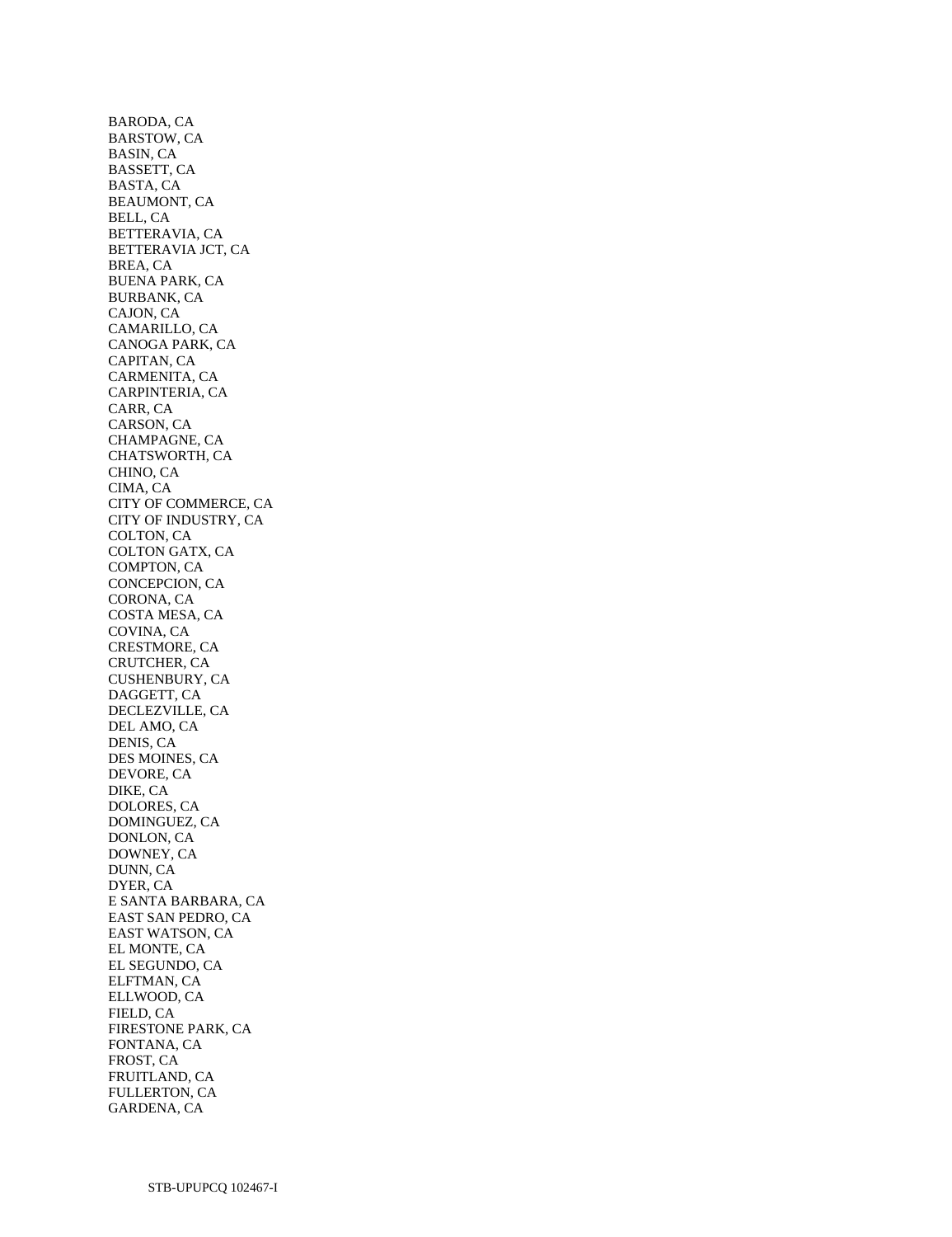GAVIOTA, CA GEMCO, CA GLENDALE, CA GLOBAL GATEWAY SO, CA GOLETA, CA GRAND TERRACE, CA GUASTI, CA HAROLD, CA HAWTHORNE, CA HELENDALE, CA HESPERIA, CA HEWITT, CA HIGHGROVE, CA HINKLEY, CA HIVOLT, CA HOBART, CA HODGE, CA HOLLYDALE, CA HONBY, CA HONDA, CA HUNTINGTON PARK, CA ICTF, CA IRVING, CA IRWINDALE, CA IVANPAH, CA KAISER, CA KEENBROOK, CA KELSO, CA LA HABRA, CA LA HARBOR APM TERMI, CA LA METRO, CA LA MIRADA, CA LA PATERA, CA LA VERNE, CA LAKEWOOD, CA LANCASTER, CA LANG, CA LATC, CA LAXT, CA LEESDALE, CA LENWOOD, CA LOMA LINDA, CA LOMPOC, CA LONG BEACH, CA LONG BEACH A PIER, CA LONG BEACH E PIER, CA LONG BEACH ITS, CA LONG BEACH LBC, CA LONG BEACH PCT, CA LONG BEACH T PIER, CA LOS ANGELES, CA LOS ANGELES HARBOR, CA LOS ANGELES JCT, CA LOS NIETOS, CA LYNWOOD, CA MANIX, CA MANUEL, CA MARLBORO, CA MARNE, CA MAYWOOD, CA MEAD TRANSFER, CA MIRA LOMA, CA MONTALVO, CA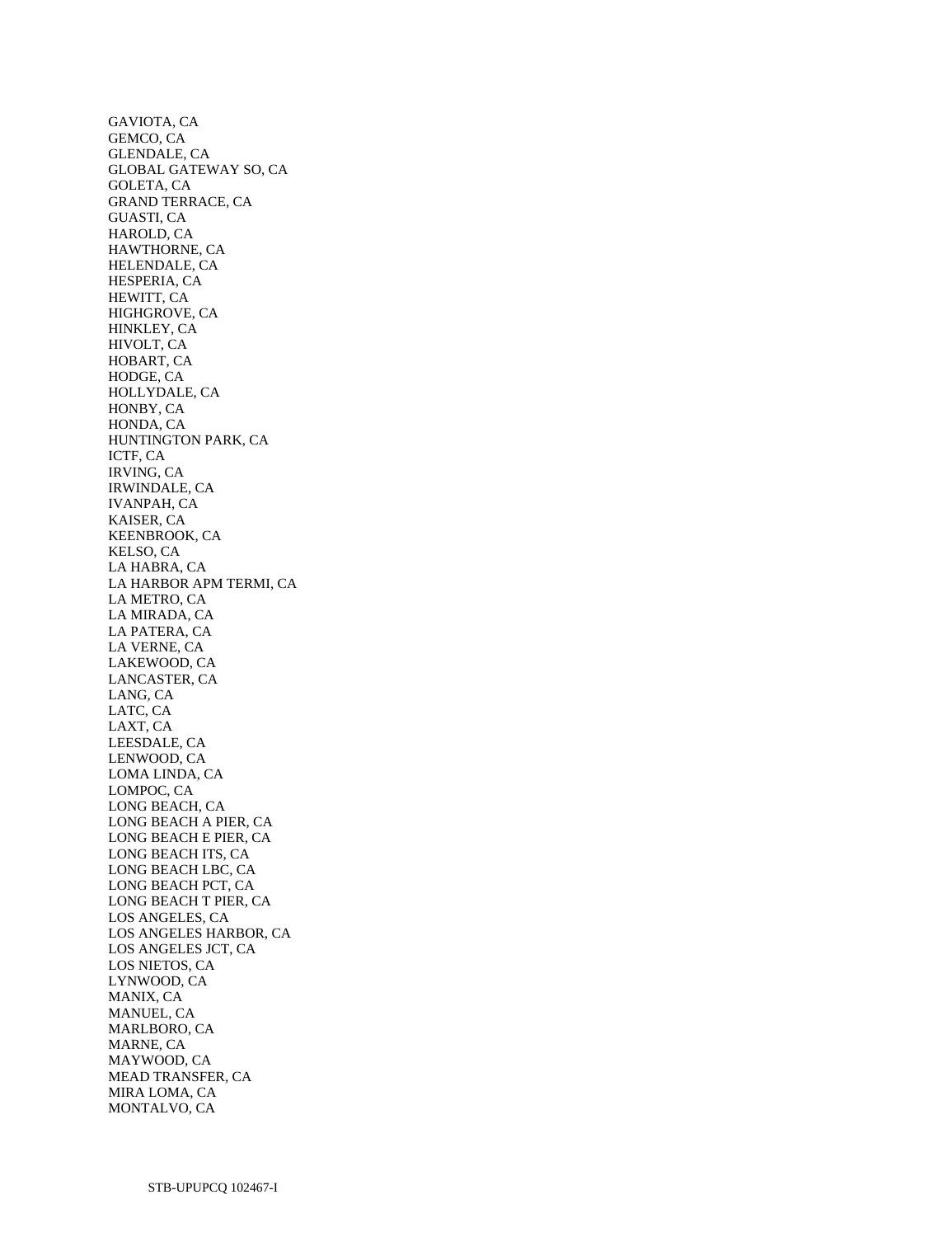MONTCLAIR, CA MONTEBELLO, CA MOORPARK, CA NADEAU, CA NARLON, CA NEBO, CA NEWHALL, CA NIPTON, CA NORTH POMONA, CA NORTH SANTA MARIA, CA NORTH STANTON, CA NORTHRIDGE, CA NORWALK, CA ONO, CA ONTARIO, CA ORANGE, CA ORMAND, CA ORO GRANDE, CA OXNARD, CA PACOIMA, CA PALMDALE, CA PARAMOUNT, CA PATATA, CA PEDLEY, CA PICO RIVERA, CA POMONA, CA PORT HUENEME, CA POST, CA PT HUENEME NAV BASE, CA RAVENNA, CA RAYMER, CA REDLANDS, CA REYES, CA RIALTO, CA RIOCO, CA RIVERSIDE, CA ROSEMARY, CA SACATE, CA SAN BERNARDINO, CA SAN DIMAS, CA SAN FERNANDO, CA SAN GABRIEL, CA SAN PEDRO, CA SANTA ANA, CA SANTA BARBARA, CA SANTA FE SPRINGS, CA SANTA MARIA, CA SANTA PAULA, CA SANTA SUSANA, CA SATICOY, CA SAUGUS, CA SEA CLIFF, CA SIMI VALLEY, CA SMELTZER, CA SOMIS, CA SOUTH ANAHEIM, CA SOUTH FONTANA, CA SOUTH GATE, CA SOUTH LOS ANGELES, CA SOUTH OXNARD, CA SOUTH SANTA ANA, CA SOUTH VANDENBERG, CA SPADRA, CA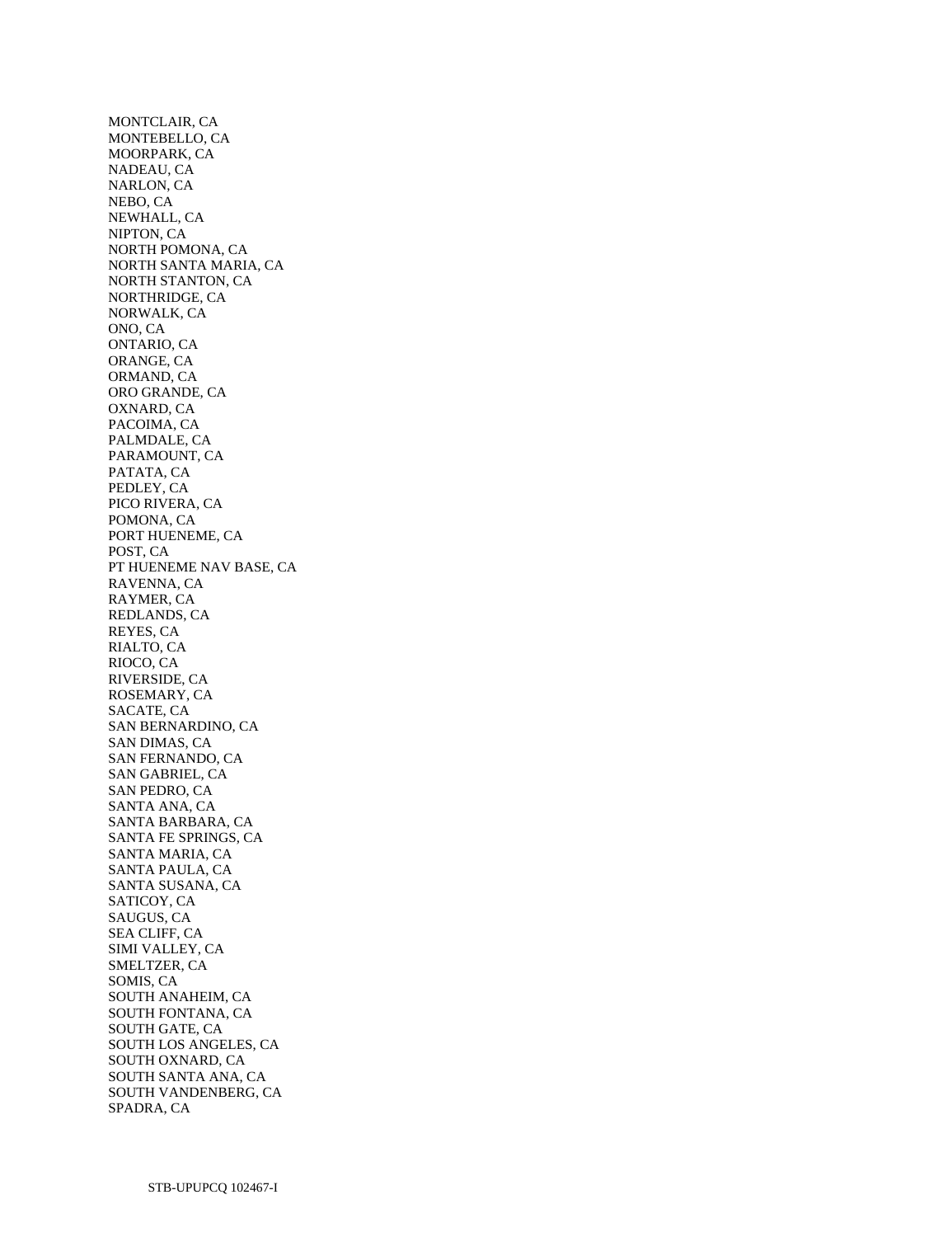SUDDEN, CA SUMMIT, CA SUN VALLEY, CA SURF, CA SYLMAR, CA TANGAIR, CA TEMPLE CITY, CA TERMINAL ISLAND, CA THENARD, CA THORN, CA TICTF, CA TORRANCE, CA VALLA, CA VENTURA, CA VERDEMONT, CA VERNON, CA VICTORVILLE, CA VINA VISTA, CA VINCENT, CA WALKER, CA WALNUT, CA WASH, CA WATSON, CA WATTS, CA WEST BASIN, CA WEST COLTON, CA WEST COVINA, CA WEST GLENDALE, CA WEST YERMO, CA WESTMINSTER, CA WHITE HILLS, CA WHITTIER JCT, CA WILDS, CA WILMINGTON, CA WINGFOOT, CA WINTERSBURG, CA WISE, CA WORKMAN, CA YERMO, CA YUSEN TERMINAL, CA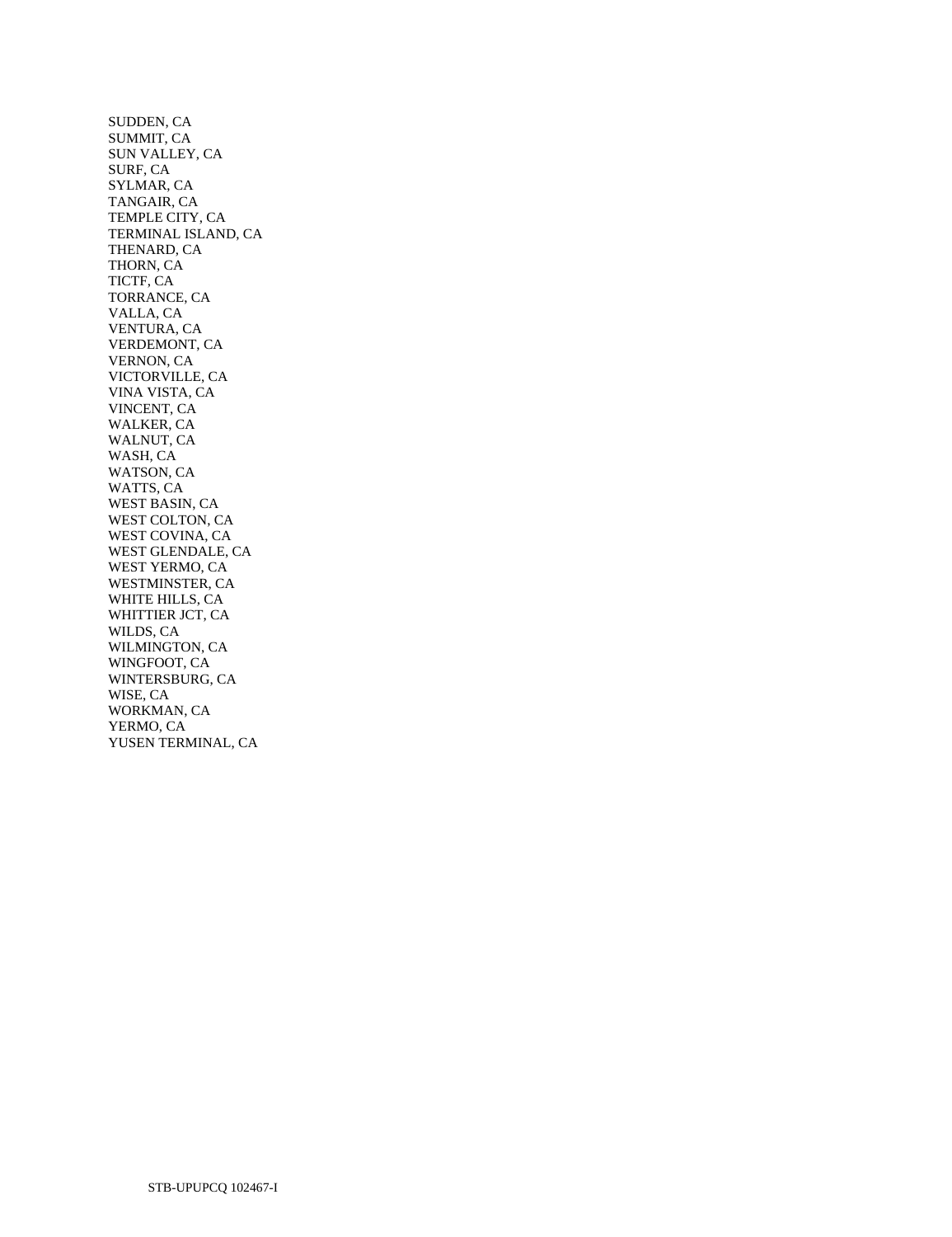

STB-UPUPCQ 102467-K

# **UNION PACIFIC RAILROAD COMPANY**

# **AMENDED CONTRACT SUMMARY**

**Issued:**  January 26, 2022

**Effective:** June 1, 2021

**Issued by:**  Rosa M. La Puente-Flowers Lead Price Applications 1400 Douglas Street Mail Stop 1340 OMAHA, NEBRASKA 68179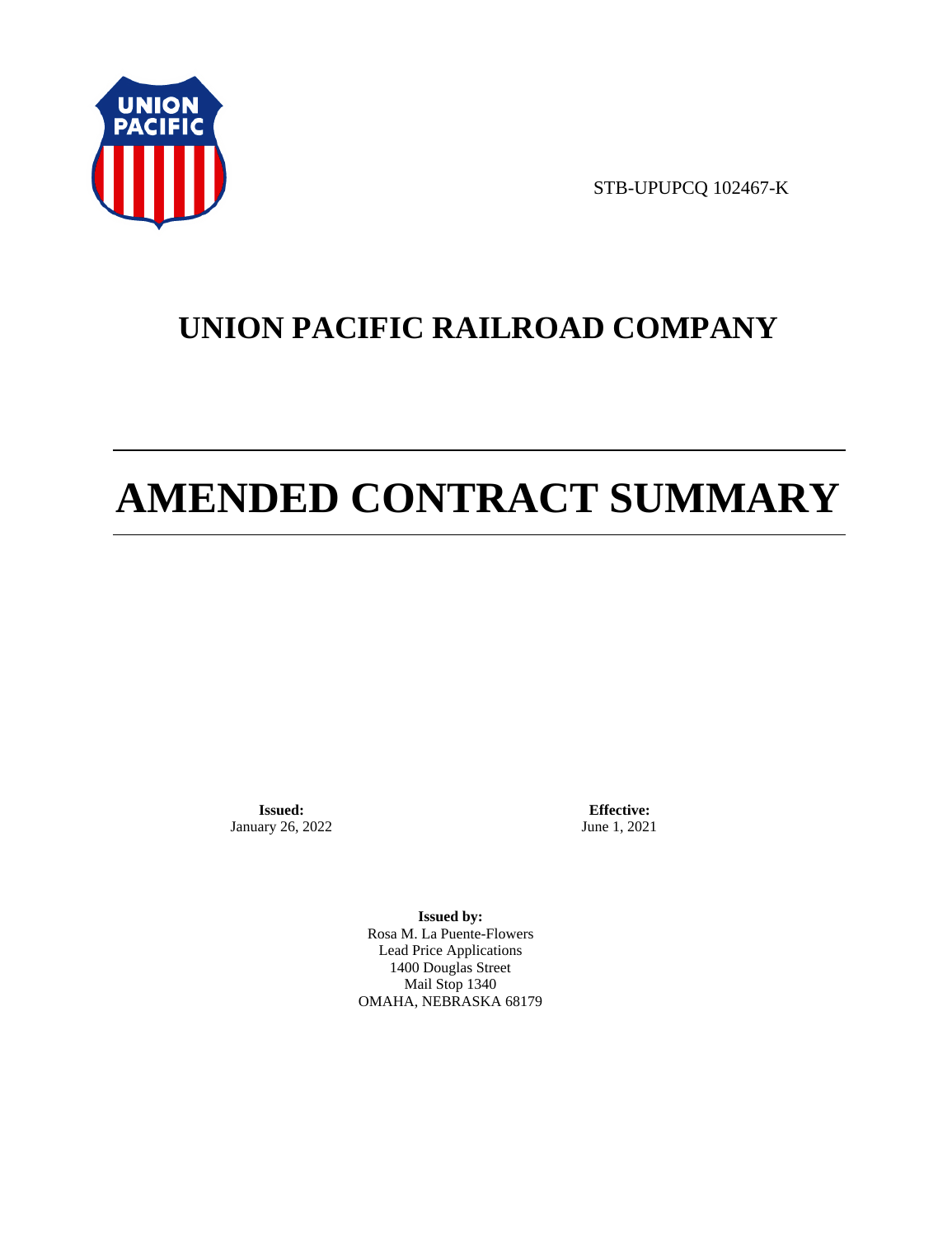## **PARTICIPATING CARRIERS:**

 AT & L RAILROAD CO INC **ADDITION**  P.O. Box 29 Watonga, OK 73772

 UNION PACIFIC RAILROAD COMPANY 1400 Douglas St. Omaha, NE 68179

#### **COMMODITY:**

Wheat Exc.Buckwheat See 01139

#### **SHIPPER:**

THE ANDERSONS INC **ADDITION** 

#### **ORIGIN(S):**

 ARRIBA, CO **ADDITION**  BETHUNE, CO **ADDITION**  BURLINGTON, CO **ADDITION**  FLAGLER, CO **ADDITION**  GENOA, CO **ADDITION**  SEIBERT, CO **ADDITION**  STRATTON, CO **ADDITION**  VONA, CO **ADDITION**  AGRA, KS **ADDITION**  ALMENA, KS **ADDITION**  ATHOL, KS **ADDITION**  BELLAIRE, KS **ADDITION**  BELLEVILLE, KS **ADDITION**  BRETON, KS **ADDITION**  BREWSTER, KS CLAYTON, KS **ADDITION**  COURTLAND, KS **ADDITION**  DRESDEN, KS **ADDITION**  EDSON, KS **ADDITION**  ESBON, KS **ADDITION**  GEM, KS **ADDITION**  GOODLAND, KS **ADDITION**  GRETNA, KS **ADDITION**  JENNINGS, KS **ADDITION**  KANORADO, KS **ADDITION**  KENSINGTON, KS **ADDITION**  LEBANON, KS **ADDITION**  LEVANT, KS **ADDITION**  MANKATO, KS **ADDITION**  NORTON, KS **ADDITION**  NORWAY, KS **ADDITION**  OSBORNE, KS **ADDITION**  PHILLIPSBURG, KS **ADDITION**  PRAIRIE VIEW, KS **ADDITION**  REXFORD, KS **ADDITION**  RULETON, KS **ADDITION**  SCANDIA, KS **ADDITION**  SELDEN, KS **ADDITION**  SMITH CENTER, KS **ADDITION**  STUTTGART, KS **ADDITION**  STRATFORD, TX **ADDITION**  GRANVILLE, WI **ADDITION**  WICHITA, KS **ADDITION**  MEDFORD, OK **ADDITION**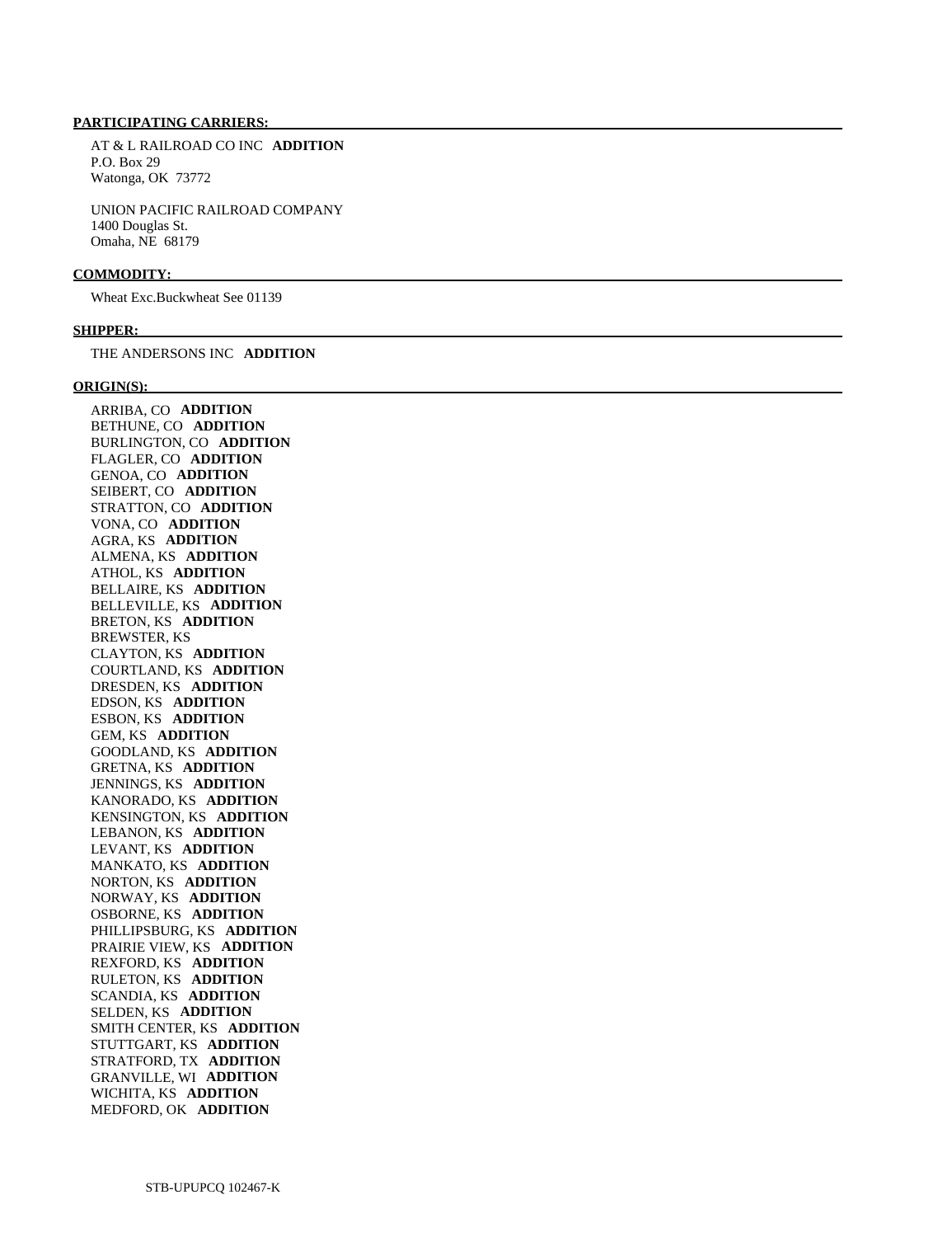CORPUS CHRISTI, TX **ADDITION**  DOWNS, KS **ADDITION**  GRAINFIELD, KS **ADDITION**  GRINNELL, KS **ADDITION**  HAVILAND, KS **ADDITION**  MINGO, KS **ADDITION**  VICTORIA, KS **ADDITION**  WAKEENEY, KS **ADDITION**  OAKLEY, KS **ADDITION**  PRATT, KS **ADDITION**  QUINTER, KS **ADDITION**  SALINA, KS **ADDITION**  COLLYER, KS **ADDITION**  GORHAM, KS **ADDITION**  ASTOR, KS **ADDITION**  GOODWELL, OK **ADDITION**  TEXHOMA, OK **ADDITION**  NE - CHAPPELL AGS (See Exhibit Definition) WATONGA, OK **ADDITION** 

#### **DESTINATION(S):**

 NOGALES, AZ **ADDITION**  CALEXICO, CA **ADDITION**  EAGLE PASS, TX **ADDITION**  EL PASO, TX **ADDITION**  LAREDO, TX KANSAS CITY, MO **ADDITION**  SHERMAN, TX **ADDITION**  CHICAGO, IL **ADDITION**  TOLLESON, AZ **ADDITION**  GALENA PARK, TX **ADDITION**  NEW BRAUNFELS, TX **ADDITION**  SAN ANTONIO, TX **ADDITION**  OR - PORTLAND AGS (See Exhibit Definition) CA - LA BASIN AGS (See Exhibit Definition) PORTLAND, OR **ADDITION**  EAST ST LOUIS, IL **ADDITION**  MEMPHIS, TN **ADDITION**  WINONA, MN **ADDITION** 

#### **PORT(S):**

Not Applicable

#### **DURATION:**

 Effective Date: June 1, 2019 Amendment Effective Date: June 1, 2021 **ADDITION**  Expiration Date: May 31, 2022 **EXTENSION** 

#### **RAIL CAR DATA:**

No cars dedicated to service under this Contract. Cars are provided on a common carrier basis only.

#### **RATES & CHARGES:**

Not applicable

# **VOLUME:**

 Minimum shipment of 107 carloads. **ADDITION**  Multiple Car Shipments **ADDITION**  Single Car Shipments **DELETION**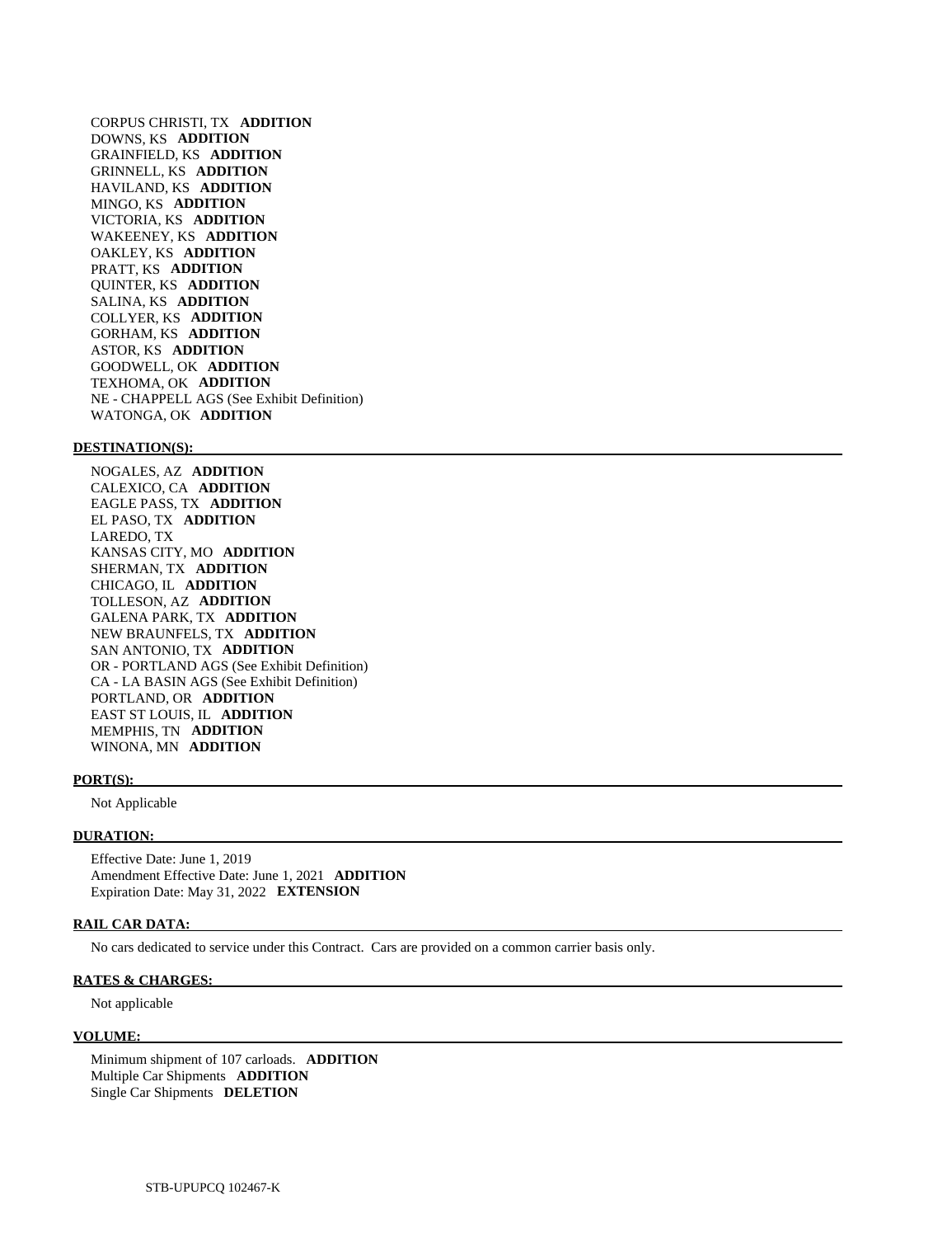# **SPECIAL FEATURES:**

Special Switching Provision

# **SPECIAL NOTICE:**

Not applicable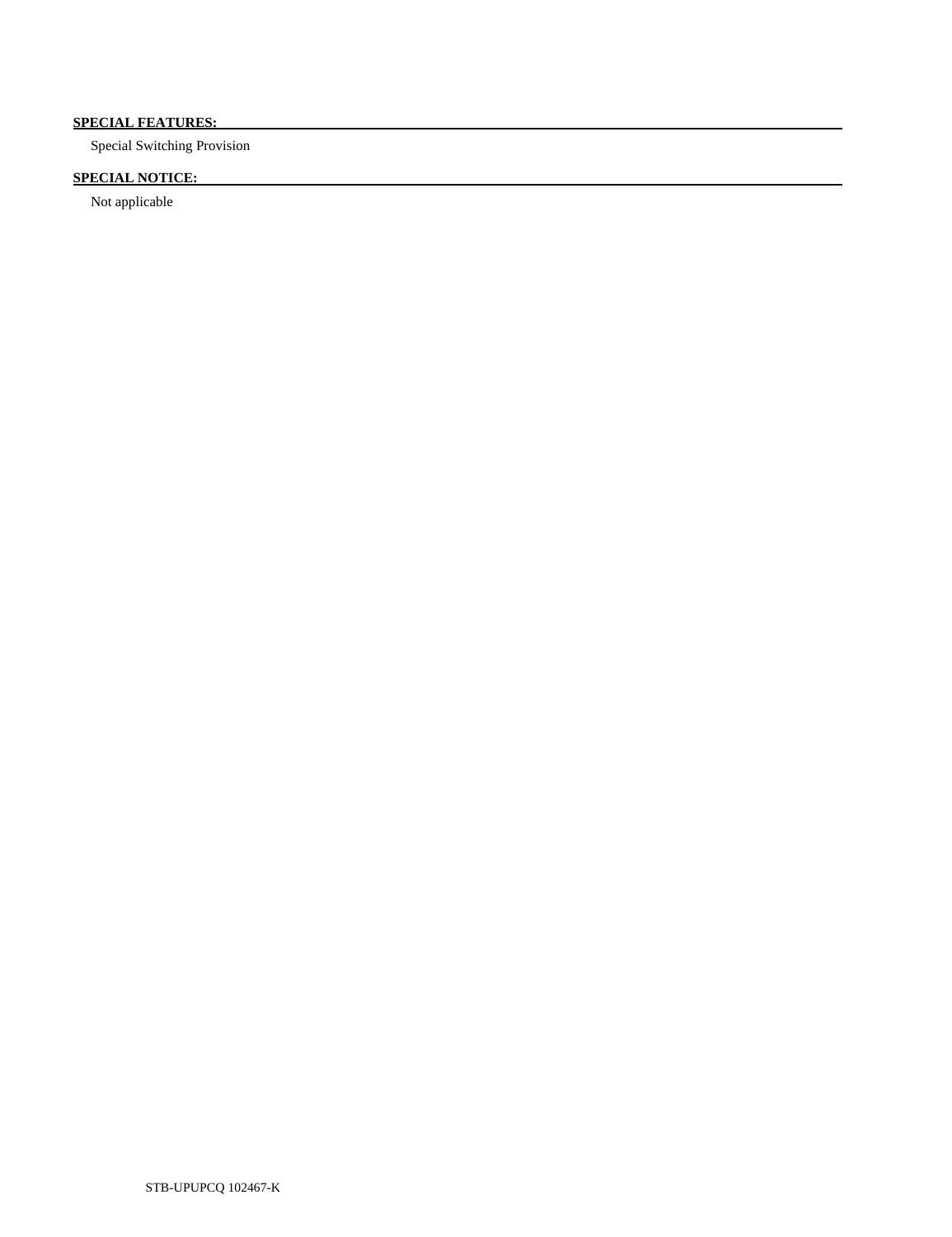#### **EXHIBIT DEFINITIONS:**

 NE - CHAPPELL AGS consist of: AJAY, NE **ADDITION**  BIG SPRINGS, NE **ADDITION**  BRIDGEPORT, NE **ADDITION**  BROADWATER, NE **ADDITION**  BROWNSON, NE **ADDITION**  BRULE, NE **ADDITION**  BUSHNELL, NE **ADDITION**  CHAPPELL, NE **ADDITION**  COLTON, NE **ADDITION**  DIX, NE **ADDITION**  GERING, NE **ADDITION**  HENRY, NE **ADDITION**  HUNTSMAN, NE **ADDITION**  JACINTO, NE **ADDITION**  JOYCE, NE **ADDITION**  KEYSTONE, NE **ADDITION**  KIMBALL, NE **ADDITION**  LEWELLEN, NE **ADDITION**  LISCO, NE **ADDITION**  LODGEPOLE, NE **ADDITION**  LYMAN, NE **ADDITION**  MARTIN, NE **ADDITION**  MELBETA, NE **ADDITION**  NEVENS, NE **ADDITION**  NORTHPORT, NE **ADDITION**  OGALLALA, NE **ADDITION**  OSHKOSH, NE **ADDITION**  OWASCO, NE **ADDITION**  PAXTON, NE **ADDITION**  POTTER, NE **ADDITION**  ROSCOE, NE **ADDITION**  RUTHTON, NE **ADDITION**  SARBEN, NE **ADDITION**  SIDNEY, NE **ADDITION**  SOUTH MITCHELL, NE **ADDITION**  SOUTH MORRILL, NE **ADDITION**  SUNOL, NE **ADDITION**  TOWERS, NE **ADDITION**  OR - PORTLAND AGS consist of: ALBINA, OR **ADDITION**  ASTORIA, OR **ADDITION**  AUMSVILLE, OR **ADDITION**  AURORA, OR **ADDITION**  BARNES YARD, OR **ADDITION**  BATTERSON, OR **ADDITION**  BONNEVILLE, OR **ADDITION**  BRIDAL VEIL, OR **ADDITION**  BROOKS, OR **ADDITION**  BUXTON, OR **ADDITION**  CANBY, OR **ADDITION**  CLACKAMAS, OR **ADDITION**  COALCA, OR **ADDITION**  COCHRAN, OR **ADDITION**  DODSON, OR **ADDITION**  EAST MILWAUKIE, OR **ADDITION**  EAST PORTLAND, OR **ADDITION**  FIR, OR **ADDITION**  GARBALDI, OR **ADDITION**  GARIBALDI, OR **ADDITION**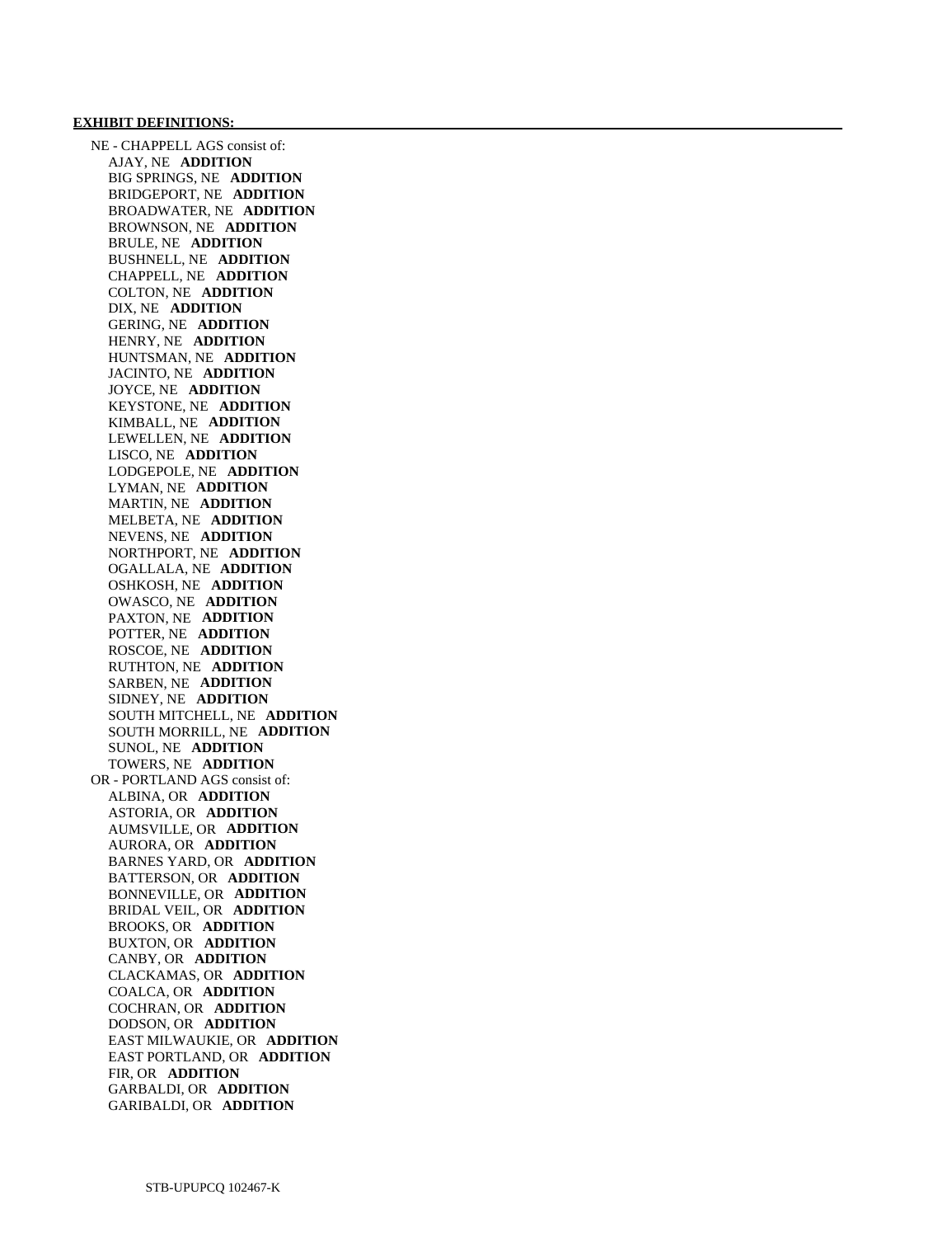GEER, OR **ADDITION**  GERVAIS, OR **ADDITION**  HEMLOCK, OR **ADDITION**  HITO, OR **ADDITION**  HUBBARD, OR **ADDITION**  KENTON, OR **ADDITION**  LAKE YARD, OR **ADDITION**  LIBERAL, OR **ADDITION**  MILWAUKIE, OR **ADDITION**  MOHLER, OR **ADDITION**  MT ANGEL, OR **ADDITION**  NORTH PORTLAND, OR **ADDITION**  OREGON CITY, OR **ADDITION**  OSWEGO, OR **ADDITION**  PORTLAND, OR **ADDITION**  PRATUM, OR **ADDITION**  PULP, OR **ADDITION**  RENARD, OR **ADDITION**  RIVER GATE, OR **ADDITION**  ROCKWOOD, OR **ADDITION**  SHAW, OR **ADDITION**  SILVERTON, OR **ADDITION**  ST JOHNS, OR **ADDITION**  STAYTON, OR **ADDITION**  TILLAMOOK, OR **ADDITION**  TROUTDALE, OR **ADDITION**  WARRENTON, OR **ADDITION**  WEST LINN, OR **ADDITION**  WHEELER, OR **ADDITION**  WOODBURN, OR **ADDITION**  AMPERE, WA **ADDITION**  BARBERTON, WA **ADDITION**  BATTLE GROUND, WA **ADDITION**  BRUSH PRAIRIE, WA **ADDITION**  CAMAS, WA **ADDITION**  CASTLE ROCK, WA **ADDITION**  CATHLAMET, WA **ADDITION**  CHELATCHIE, WA **ADDITION**  COLUMBIA JCT, WA **ADDITION**  HEISON, WA **ADDITION**  HOMAN, WA **ADDITION**  KALAMA, WA **ADDITION**  KELSO, WA **ADDITION**  LONGVIEW, WA **ADDITION**  OSTRANDER, WA **ADDITION**  RIDGEFIELD, WA **ADDITION**  ROCKY POINT, WA **ADDITION**  RYE JCT, WA **ADDITION**  VANCOUVER, WA **ADDITION**  VANCOUVER JCT, WA **ADDITION**  WASHOUGAL, WA **ADDITION**  WOODLAND, WA **ADDITION**  YACOLT, WA **ADDITION**  CA - LA BASIN AGS consist of: AIRBASE, CA **ADDITION**  ALHAMBRA, CA **ADDITION**  ALRAY, CA **ADDITION**  ANAHEIM, CA **ADDITION**  ARLINGTON, CA **ADDITION**  AURANT, CA **ADDITION**  AZUSA, CA **ADDITION**  BALDWIN PARK, CA **ADDITION**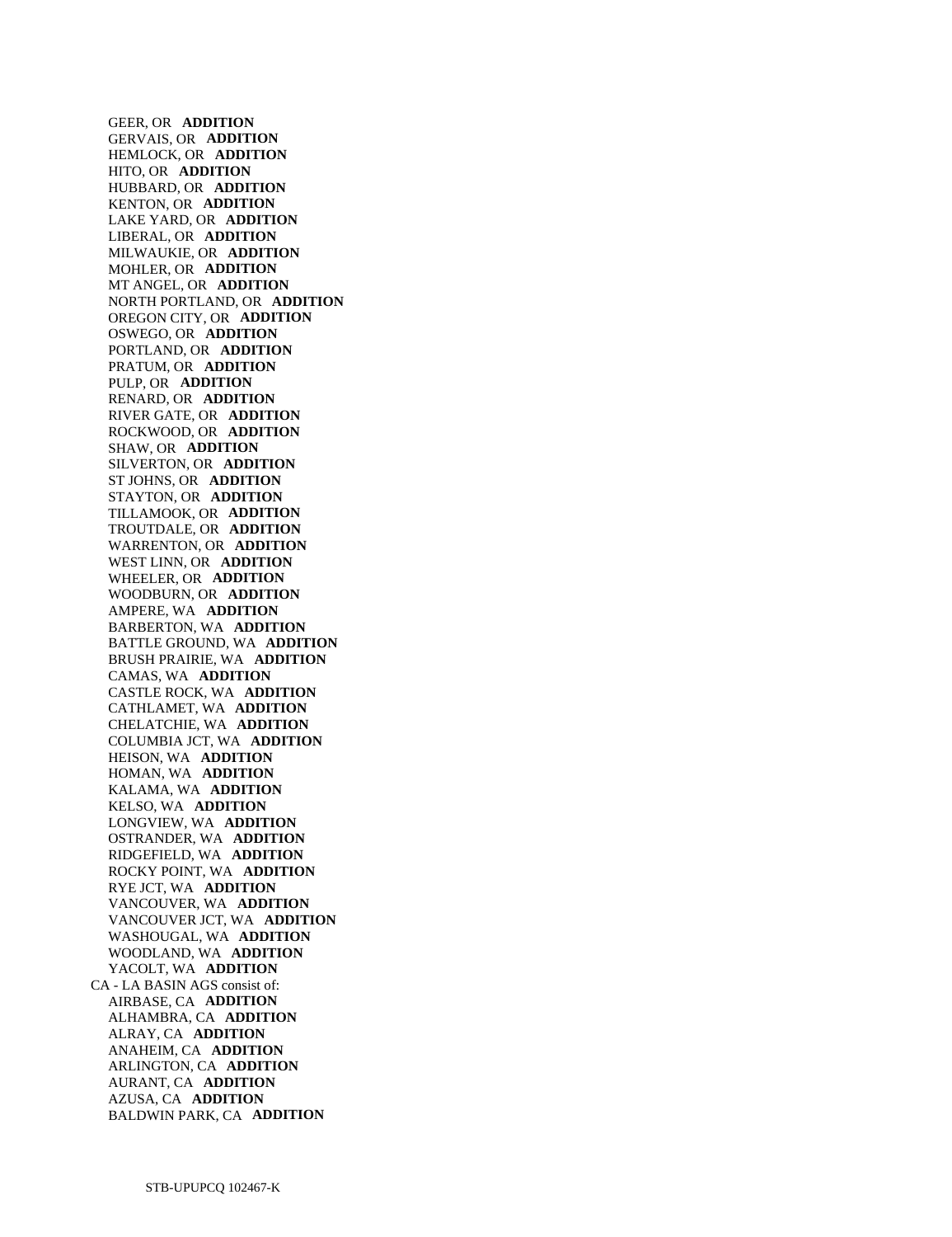BALLOU, CA **ADDITION**  BARODA, CA **ADDITION**  BARSTOW, CA **ADDITION**  BASIN, CA **ADDITION**  BASSETT, CA **ADDITION**  BASTA, CA **ADDITION**  BEAUMONT, CA **ADDITION**  BELL, CA **ADDITION**  BETTERAVIA, CA **ADDITION**  BETTERAVIA JCT, CA **ADDITION**  BREA, CA **ADDITION**  BUENA PARK, CA **ADDITION**  BURBANK, CA **ADDITION**  CAJON, CA **ADDITION**  CAMARILLO, CA **ADDITION**  CANOGA PARK, CA **ADDITION**  CAPITAN, CA **ADDITION**  CARMENITA, CA **ADDITION**  CARPINTERIA, CA **ADDITION**  CARR, CA **ADDITION**  CARSON, CA **ADDITION**  CHAMPAGNE, CA **ADDITION**  CHATSWORTH, CA **ADDITION**  CHINO, CA **ADDITION**  CIMA, CA **ADDITION**  CITY OF COMMERCE, CA **ADDITION**  CITY OF INDUSTRY, CA **ADDITION**  COLTON, CA **ADDITION**  COLTON GATX, CA **ADDITION**  COMPTON, CA **ADDITION**  CONCEPCION, CA **ADDITION**  CORONA, CA **ADDITION**  COSTA MESA, CA **ADDITION**  COVINA, CA **ADDITION**  CRESTMORE, CA **ADDITION**  CRUTCHER, CA **ADDITION**  CUSHENBURY, CA **ADDITION**  DAGGETT, CA **ADDITION**  DECLEZVILLE, CA **ADDITION**  DEL AMO, CA **ADDITION**  DENIS, CA **ADDITION**  DES MOINES, CA **ADDITION**  DEVORE, CA **ADDITION**  DIKE, CA **ADDITION**  DOLORES, CA **ADDITION**  DOMINGUEZ, CA **ADDITION**  DONLON, CA **ADDITION**  DOWNEY, CA **ADDITION**  DUNN, CA **ADDITION**  DYER, CA **ADDITION**  E SANTA BARBARA, CA **ADDITION**  EAST SAN PEDRO, CA **ADDITION**  EAST WATSON, CA **ADDITION**  EL MONTE, CA **ADDITION**  EL SEGUNDO, CA **ADDITION**  ELFTMAN, CA **ADDITION**  ELLWOOD, CA **ADDITION**  FIELD, CA **ADDITION**  FIRESTONE PARK, CA **ADDITION**  FONTANA, CA **ADDITION**  FROST, CA **ADDITION**  FRUITLAND, CA **ADDITION**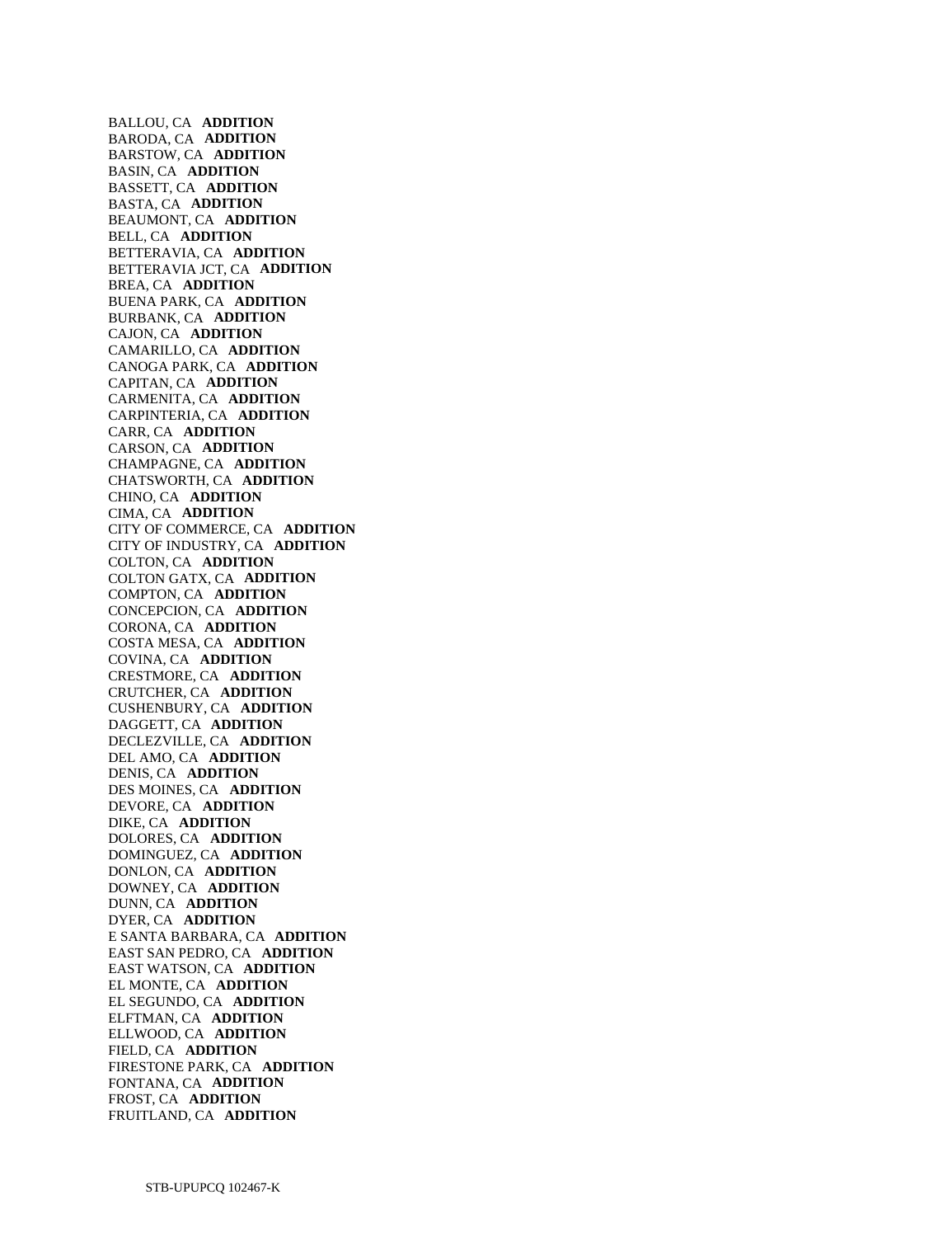FULLERTON, CA **ADDITION**  GARDENA, CA **ADDITION**  GAVIOTA, CA **ADDITION**  GEMCO, CA **ADDITION**  GLENDALE, CA **ADDITION**  GLOBAL GATEWAY SO, CA **ADDITION**  GOLETA, CA **ADDITION**  GRAND TERRACE, CA **ADDITION**  GUASTI, CA **ADDITION**  HAROLD, CA **ADDITION**  HAWTHORNE, CA **ADDITION**  HELENDALE, CA **ADDITION**  HESPERIA, CA **ADDITION**  HEWITT, CA **ADDITION**  HIGHGROVE, CA **ADDITION**  HINKLEY, CA **ADDITION**  HIVOLT, CA **ADDITION**  HOBART, CA **ADDITION**  HODGE, CA **ADDITION**  HOLLYDALE, CA **ADDITION**  HONBY, CA **ADDITION**  HONDA, CA **ADDITION**  HUNTINGTON PARK, CA **ADDITION**  ICTF, CA **ADDITION**  IRVING, CA **ADDITION**  IRWINDALE, CA **ADDITION**  IVANPAH, CA **ADDITION**  KAISER, CA **ADDITION**  KEENBROOK, CA **ADDITION**  KELSO, CA **ADDITION**  LA HABRA, CA **ADDITION**  LA HARBOR APM TERMI, CA **ADDITION**  LA METRO, CA **ADDITION**  LA MIRADA, CA **ADDITION**  LA PATERA, CA **ADDITION**  LA VERNE, CA **ADDITION**  LAKEWOOD, CA **ADDITION**  LANCASTER, CA **ADDITION**  LANG, CA **ADDITION**  LATC, CA **ADDITION**  LAXT, CA **ADDITION**  LEESDALE, CA **ADDITION**  LENWOOD, CA **ADDITION**  LOMA LINDA, CA **ADDITION**  LOMPOC, CA **ADDITION**  LONG BEACH, CA **ADDITION**  LONG BEACH A PIER, CA **ADDITION**  LONG BEACH E PIER, CA **ADDITION**  LONG BEACH ITS, CA **ADDITION**  LONG BEACH LBC, CA **ADDITION**  LONG BEACH PCT, CA **ADDITION**  LONG BEACH T PIER, CA **ADDITION**  LOS ANGELES, CA **ADDITION**  LOS ANGELES HARBOR, CA **ADDITION**  LOS ANGELES JCT, CA **ADDITION**  LOS NIETOS, CA **ADDITION**  LYNWOOD, CA **ADDITION**  MANIX, CA **ADDITION**  MANUEL, CA **ADDITION**  MARLBORO, CA **ADDITION**  MARNE, CA **ADDITION**  MAYWOOD, CA **ADDITION**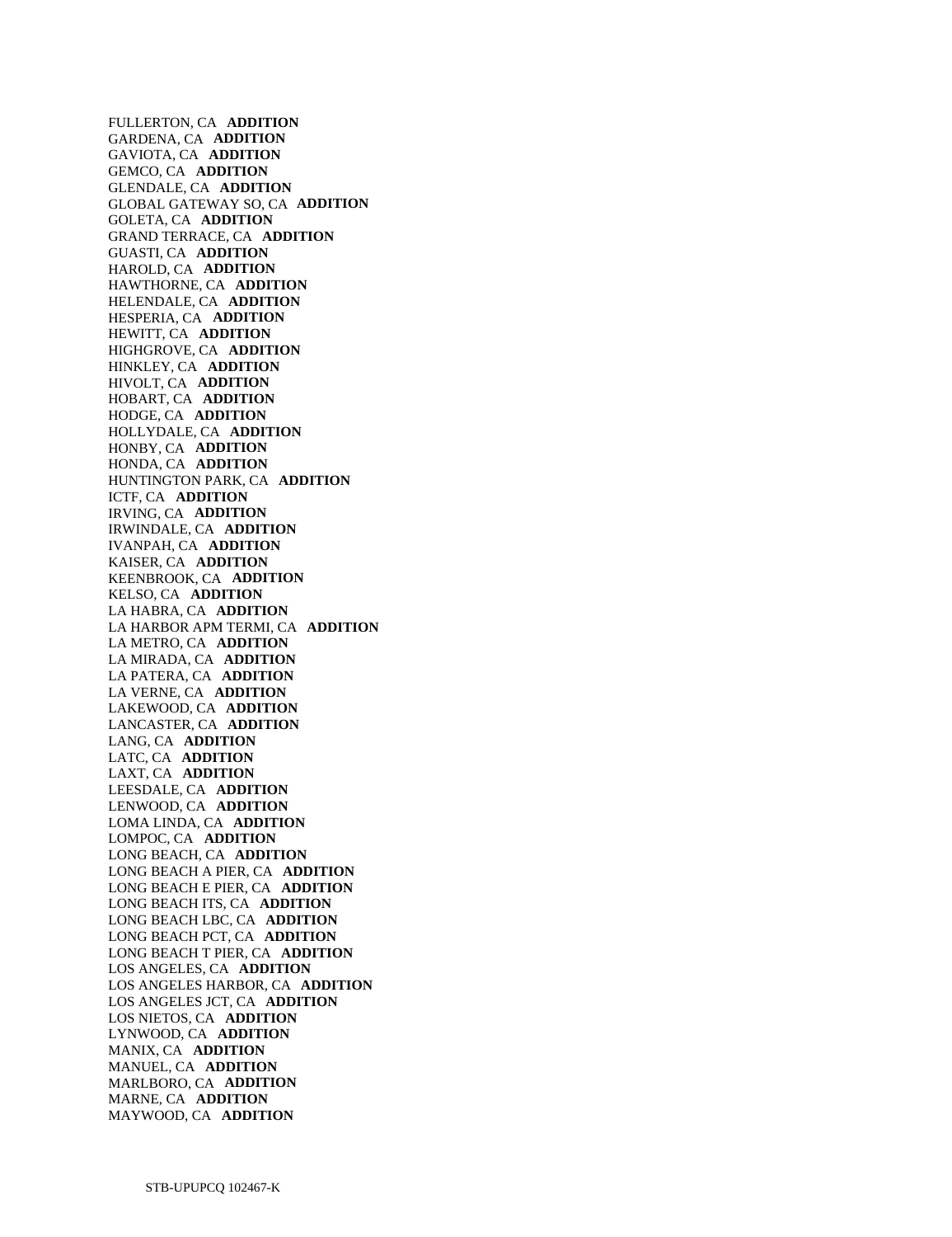MEAD TRANSFER, CA **ADDITION**  MIRA LOMA, CA **ADDITION**  MONTALVO, CA **ADDITION**  MONTCLAIR, CA **ADDITION**  MONTEBELLO, CA **ADDITION**  MOORPARK, CA **ADDITION**  NADEAU, CA **ADDITION**  NARLON, CA **ADDITION**  NEBO, CA **ADDITION**  NEWHALL, CA **ADDITION**  NIPTON, CA **ADDITION**  NORTH POMONA, CA **ADDITION**  NORTH SANTA MARIA, CA **ADDITION**  NORTH STANTON, CA **ADDITION**  NORTHRIDGE, CA **ADDITION**  NORWALK, CA **ADDITION**  ONO, CA **ADDITION**  ONTARIO, CA **ADDITION**  ORANGE, CA **ADDITION**  ORMAND, CA **ADDITION**  ORO GRANDE, CA **ADDITION**  OXNARD, CA **ADDITION**  PACOIMA, CA **ADDITION**  PALMDALE, CA **ADDITION**  PARAMOUNT, CA **ADDITION**  PATATA, CA **ADDITION**  PEDLEY, CA **ADDITION**  PICO RIVERA, CA **ADDITION**  POMONA, CA **ADDITION**  PORT HUENEME, CA **ADDITION**  POST, CA **ADDITION**  PT HUENEME NAV BASE, CA **ADDITION**  RAVENNA, CA **ADDITION**  RAYMER, CA **ADDITION**  REDLANDS, CA **ADDITION**  REYES, CA **ADDITION**  RIALTO, CA **ADDITION**  RIOCO, CA **ADDITION**  RIVERSIDE, CA **ADDITION**  ROSEMARY, CA **ADDITION**  SACATE, CA **ADDITION**  SAN BERNARDINO, CA **ADDITION**  SAN DIMAS, CA **ADDITION**  SAN FERNANDO, CA **ADDITION**  SAN GABRIEL, CA **ADDITION**  SAN PEDRO, CA **ADDITION**  SANTA ANA, CA **ADDITION**  SANTA BARBARA, CA **ADDITION**  SANTA FE SPRINGS, CA **ADDITION**  SANTA MARIA, CA **ADDITION**  SANTA PAULA, CA **ADDITION**  SANTA SUSANA, CA **ADDITION**  SATICOY, CA **ADDITION**  SAUGUS, CA **ADDITION**  SEA CLIFF, CA **ADDITION**  SIMI VALLEY, CA **ADDITION**  SMELTZER, CA **ADDITION**  SOMIS, CA **ADDITION**  SOUTH ANAHEIM, CA **ADDITION**  SOUTH FONTANA, CA **ADDITION**  SOUTH GATE, CA **ADDITION**  SOUTH LOS ANGELES, CA **ADDITION**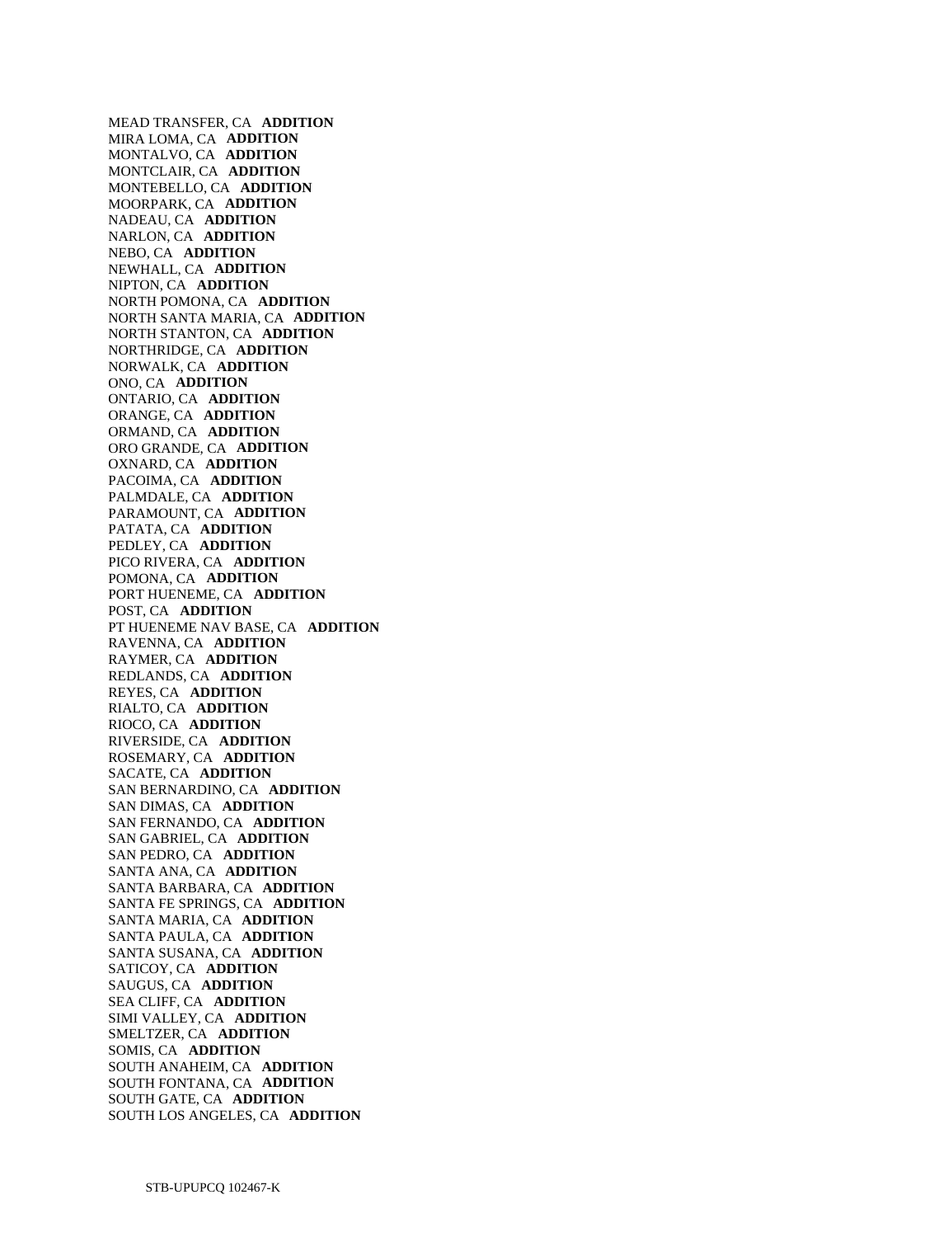SOUTH OXNARD, CA **ADDITION**  SOUTH SANTA ANA, CA **ADDITION**  SOUTH VANDENBERG, CA **ADDITION**  SPADRA, CA **ADDITION**  SUDDEN, CA **ADDITION**  SUMMIT, CA **ADDITION**  SUN VALLEY, CA **ADDITION**  SURF, CA **ADDITION**  SYLMAR, CA **ADDITION**  TANGAIR, CA **ADDITION**  TEMPLE CITY, CA **ADDITION**  TERMINAL ISLAND, CA **ADDITION**  THENARD, CA **ADDITION**  THORN, CA **ADDITION**  TICTF, CA **ADDITION**  TORRANCE, CA **ADDITION**  VALLA, CA **ADDITION**  VENTURA, CA **ADDITION**  VERDEMONT, CA **ADDITION**  VERNON, CA **ADDITION**  VICTORVILLE, CA **ADDITION**  VINA VISTA, CA **ADDITION**  VINCENT, CA **ADDITION**  WALKER, CA **ADDITION**  WALNUT, CA **ADDITION**  WASH, CA **ADDITION**  WATSON, CA **ADDITION**  WATTS, CA **ADDITION**  WEST BASIN, CA **ADDITION**  WEST COLTON, CA **ADDITION**  WEST COVINA, CA **ADDITION**  WEST GLENDALE, CA **ADDITION**  WEST YERMO, CA **ADDITION**  WESTMINSTER, CA **ADDITION**  WHITE HILLS, CA **ADDITION**  WHITTIER JCT, CA **ADDITION**  WILDS, CA **ADDITION**  WILMINGTON, CA **ADDITION**  WINGFOOT, CA **ADDITION**  WINTERSBURG, CA **ADDITION**  WISE, CA **ADDITION**  WORKMAN, CA **ADDITION**  YERMO, CA **ADDITION**  YUSEN TERMINAL, CA **ADDITION**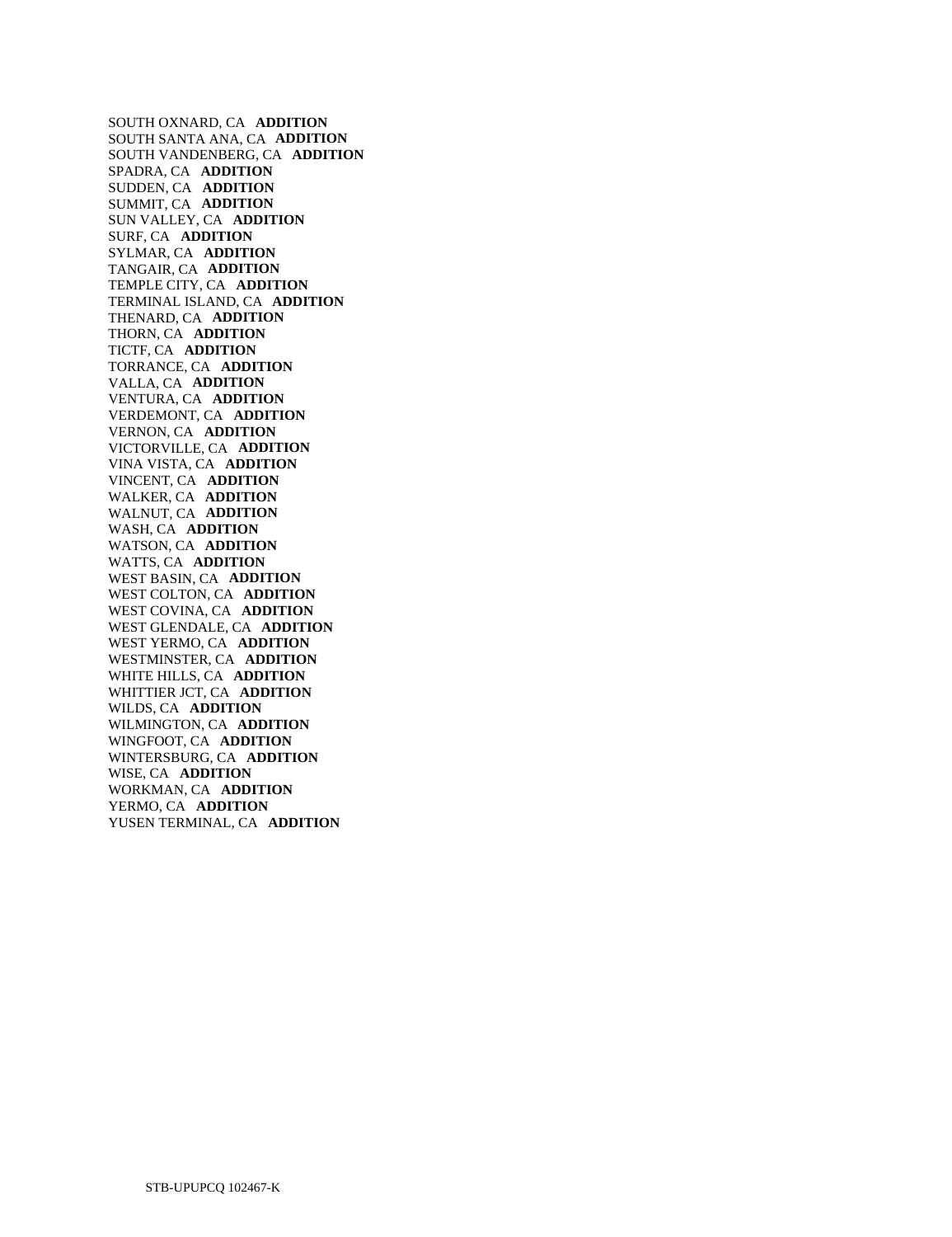

STB-UPUPCQ 102534-P

# **UNION PACIFIC RAILROAD COMPANY**

# **AMENDED CONTRACT SUMMARY**

**Issued:**  January 28, 2022

**Effective:** September 1, 2021

**Issued by:**  Rosa M. La Puente-Flowers Lead Price Applications 1400 Douglas Street Mail Stop 1340 OMAHA, NEBRASKA 68179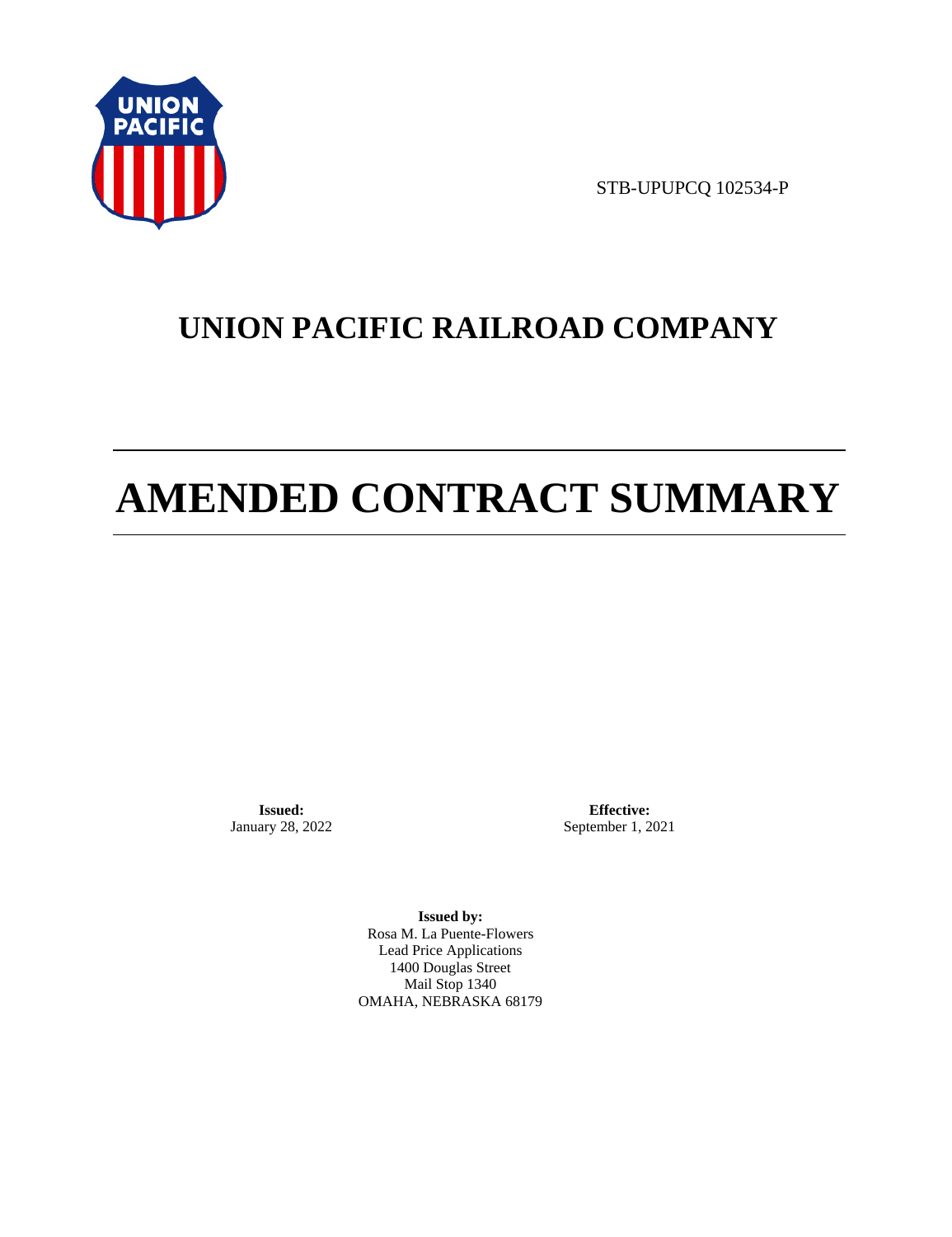# **PARTICIPATING CARRIERS:**

 UNION PACIFIC RAILROAD COMPANY 1400 Douglas St. Omaha, NE 68179

#### **COMMODITY:**

Sorghum Grains **ADDITION** 

#### **SHIPPER:**

CARGILL INC

## **ORIGIN(S):**

 EAGLE PASS, TX **ADDITION**  PARAGOULD, AR **ADDITION**  HEARNE, TX **ADDITION**  HOOKS, TX **ADDITION**  LAREDO, TX **ADDITION**  WICHITA FALLS, TX **ADDITION**  HUTCHINSON, KS **ADDITION**  BROWNSVILLE, TX **ADDITION**  CRESSON, TX **ADDITION**  HOCKLEY, TX **ADDITION**  LOLITA, TX **ADDITION**  FT WORTH, TX **ADDITION**  HARLINGEN, TX **ADDITION** 

# **DESTINATION(S):**

 KANSAS CITY, MO **ADDITION**  EDDYVILLE, IA **ADDITION**  CHICAGO, IL **ADDITION**  CEDAR RAPIDS, IA **ADDITION**  BATON ROUGE, LA **ADDITION**  CAMANCHE, IA **ADDITION**  AVONDALE, LA **ADDITION**  HOOKS, TX **ADDITION**  HOUSTON, TX **ADDITION**  BLAIR, NE **ADDITION**  FT DODGE, IA **ADDITION**  MEMPHIS, TN **ADDITION**  WORTHINGTON, MN **ADDITION**  SCHUYLER, NE **ADDITION**  FT WORTH, TX **ADDITION** 

#### **PORT(S):**

Not Applicable

#### **DURATION:**

 Effective Date: August 1, 2019 Amendment Effective Date: September 1, 2021 **ADDITION**  Expiration Date: July 31, 2022 **EXTENSION** 

#### **RAIL CAR DATA:**

No cars dedicated to service under this Contract. Cars are provided on a common carrier basis only.

## **RATES & CHARGES:**

Subject to increases.

#### **VOLUME:**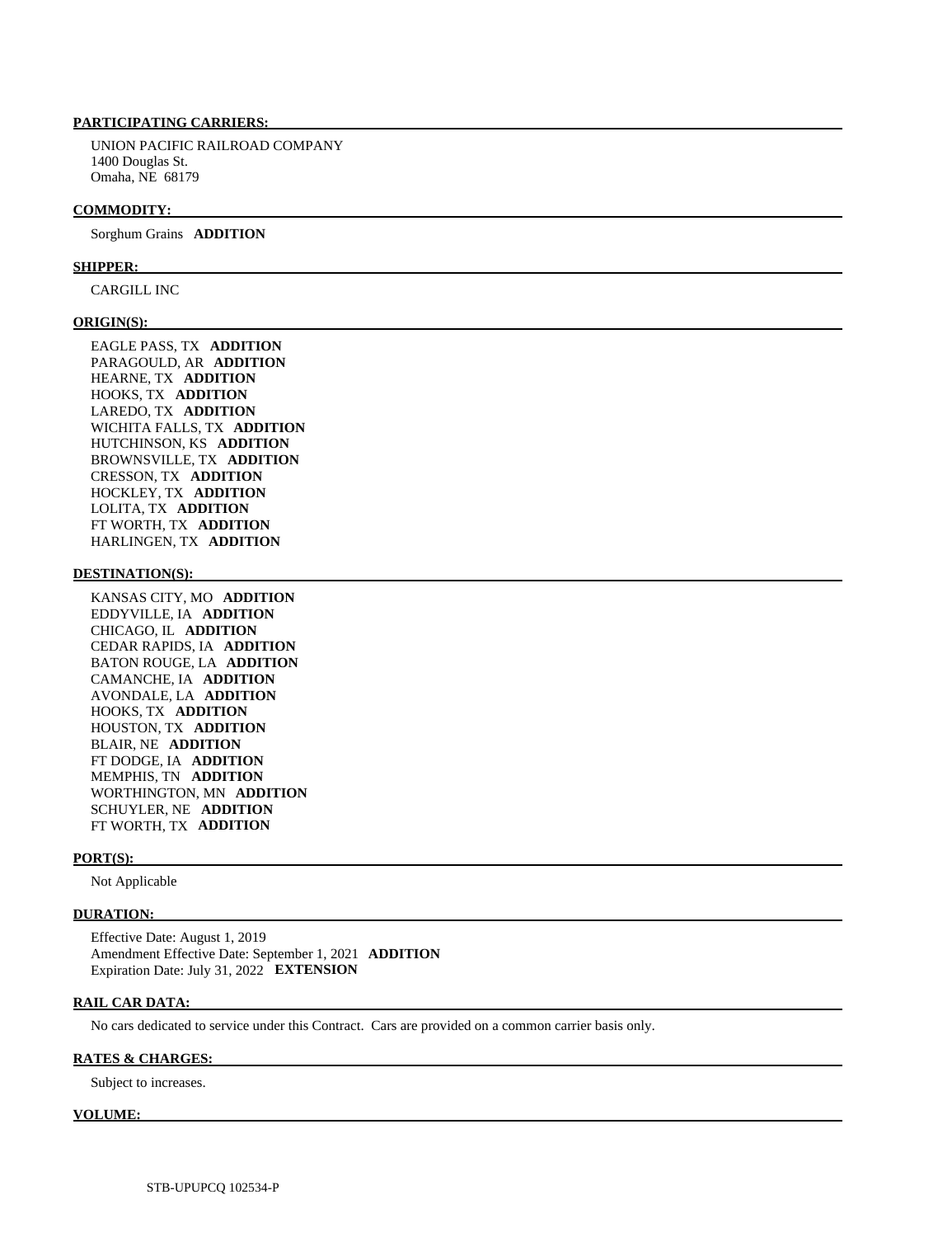# **SPECIAL FEATURES:**

 Special Switching Provision Not Applicable. This change pertained only to confidential data. (Switching)

# **SPECIAL NOTICE:**

Not applicable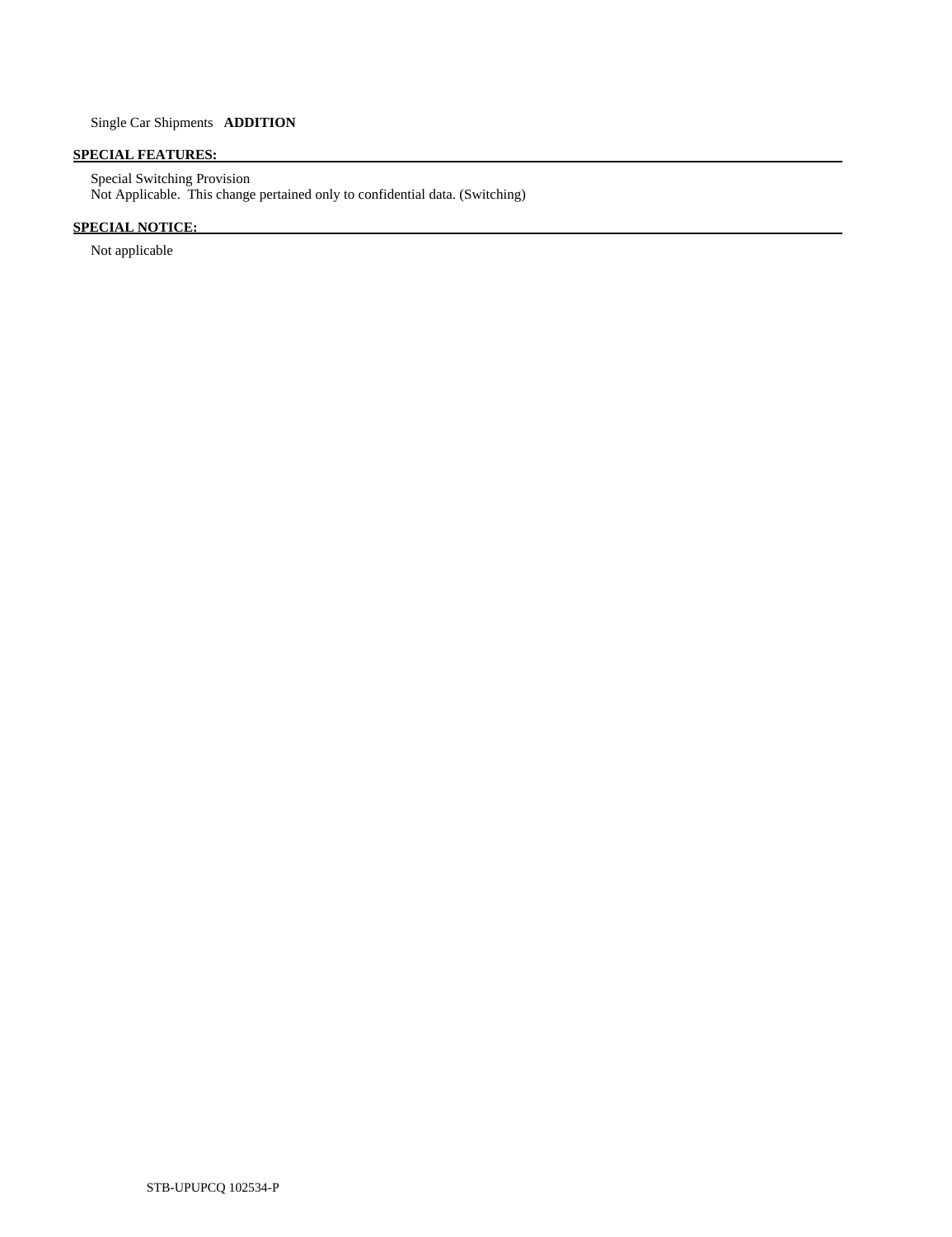

STB-UPUPCQ 102700-D

# **UNION PACIFIC RAILROAD COMPANY**

# **AMENDED CONTRACT SUMMARY**

**Issued:**  January 26, 2022

**Effective:** October 1, 2021

**Issued by:**  Rosa M. La Puente-Flowers Lead Price Applications 1400 Douglas Street Mail Stop 1340 OMAHA, NEBRASKA 68179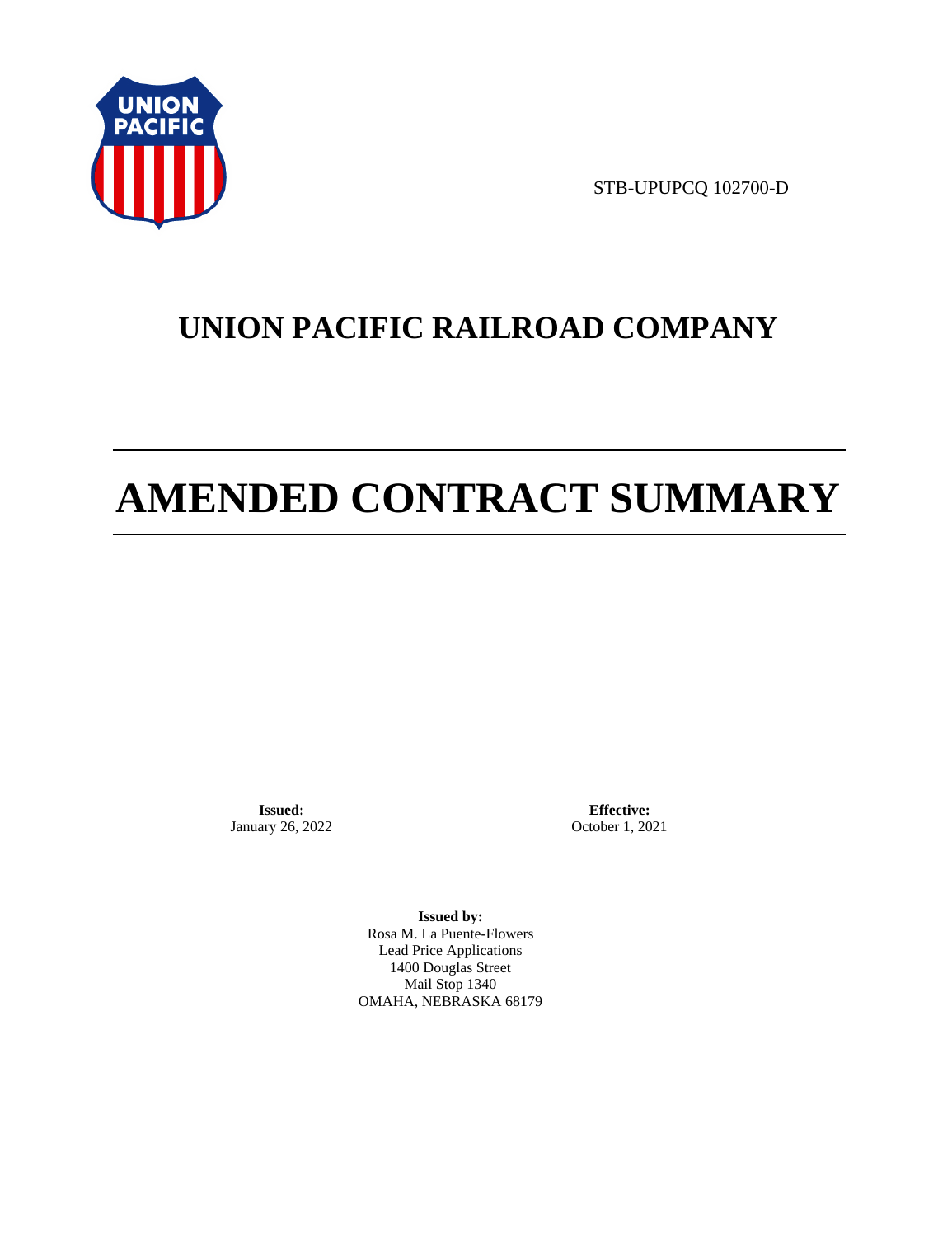# **PARTICIPATING CARRIERS:**

 UNION PACIFIC RAILROAD COMPANY 1400 Douglas St. Omaha, NE 68179

#### **COMMODITY:**

 Corn (Not Popcorn)Or Maize (Not Popcorn)In The Ear,Not Shelled, Dried,Organically Grown Free Of Fertilizer & Or Pesticide Applications Corn (Not Popcorn)Or Maize (Not Popcorn) Shelled,Dried, Organically Grown Free Of Fertilizer & Or Pesticide Applications Corn,Organically Grown Free Of Fertilizer & Or Pesticide Applications

 Corn,Not Approved For Food Use,Organically Grown Free Of Fertilizer& Or Pesticide Applications Barley , Feed, Nec

#### **SHIPPER:**

S&G COMMODITIES LLC

# **ORIGIN(S):**

 HASTINGS, NE JEFFERS, NE

#### **DESTINATION(S):**

 PETALUMA, CA WILLIAMS, CA ARLINGTON, CA STOCKTON, CA TRENTON, UT **ADDITION** 

#### **PORT(S):**

Not Applicable

### **DURATION:**

 Effective Date: October 1, 2019 Amendment Effective Date: October 1, 2021 **ADDITION**  Expiration Date: September 30, 2022 **EXTENSION** 

## **RAIL CAR DATA:**

Carrier Equipment not involved.

# **RATES & CHARGES:**

Not applicable

#### **VOLUME:**

Single Car Shipments

# **SPECIAL FEATURES:**

Special Switching Provision

# **SPECIAL NOTICE:**

Not applicable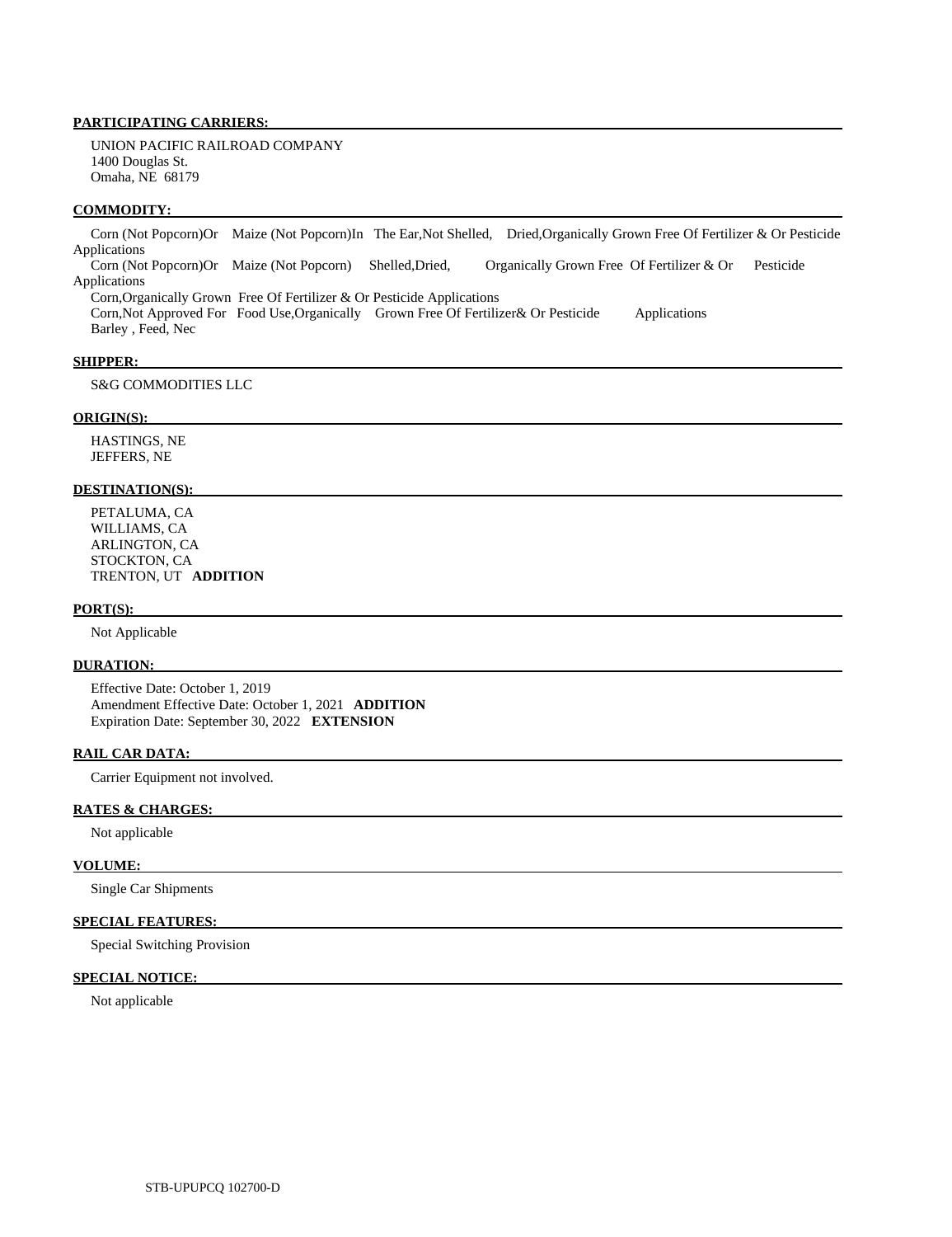

STB-UPUPCQ 102700-E

# **UNION PACIFIC RAILROAD COMPANY**

# **AMENDED CONTRACT SUMMARY**

**Issued:**  January 26, 2022

**Effective:** October 1, 2021

**Issued by:**  Rosa M. La Puente-Flowers Lead Price Applications 1400 Douglas Street Mail Stop 1340 OMAHA, NEBRASKA 68179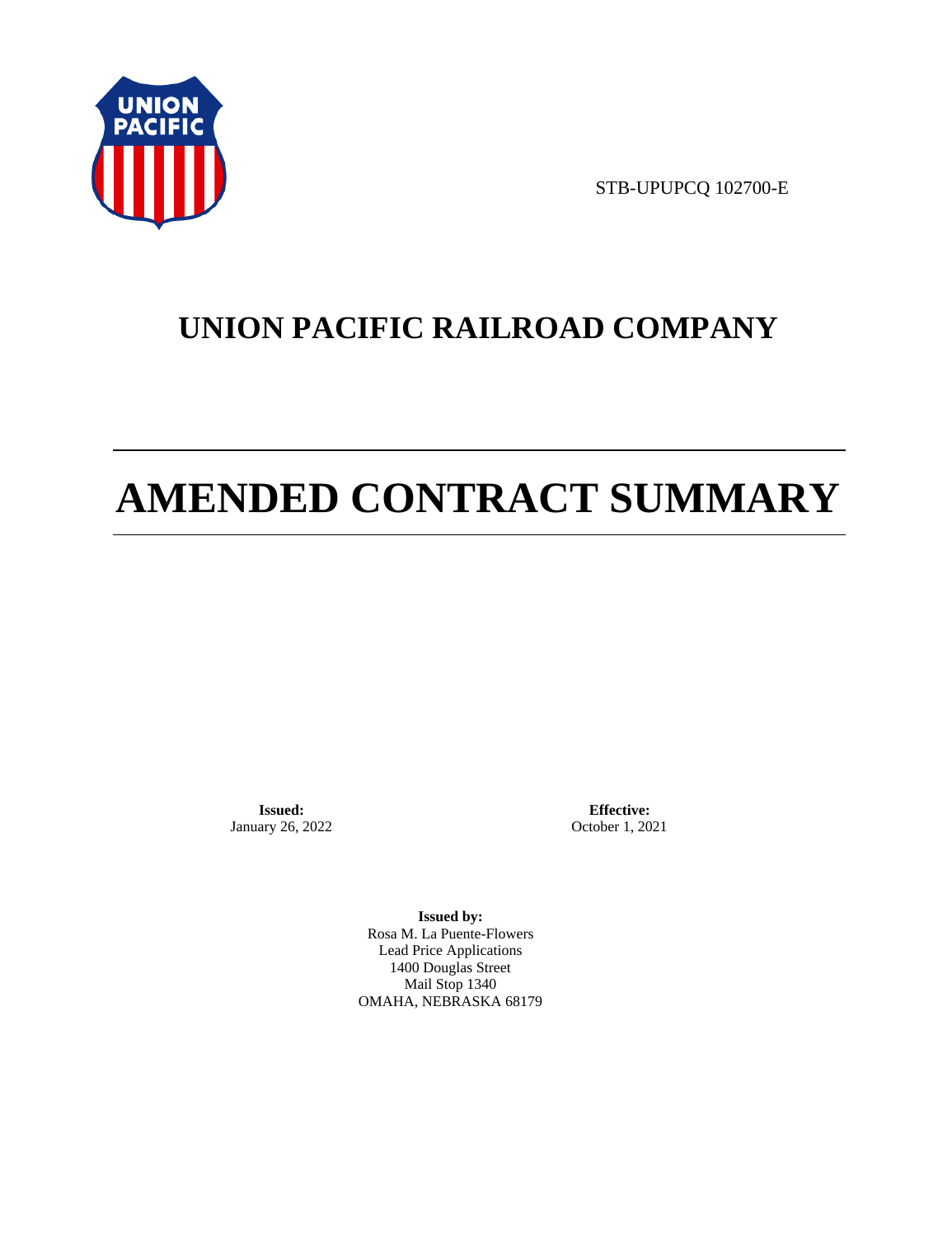# **PARTICIPATING CARRIERS:**

 UNION PACIFIC RAILROAD COMPANY 1400 Douglas St. Omaha, NE 68179

#### **COMMODITY:**

 Corn (Not Popcorn)Or Maize (Not Popcorn)In The Ear,Not Shelled, Dried,Organically Grown Free Of Fertilizer & Or Pesticide Applications Corn (Not Popcorn)Or Maize (Not Popcorn) Shelled,Dried, Organically Grown Free Of Fertilizer & Or Pesticide Applications

 Corn,Organically Grown Free Of Fertilizer & Or Pesticide Applications Corn,Not Approved For Food Use,Organically Grown Free Of Fertilizer& Or Pesticide Applications Barley , Feed, Nec

#### **SHIPPER:**

S&G COMMODITIES LLC

# **ORIGIN(S):**

 HASTINGS, NE JEFFERS, NE

#### **DESTINATION(S):**

 PETALUMA, CA WILLIAMS, CA ARLINGTON, CA STOCKTON, CA TRENTON, UT **ADDITION**  TRAVER, CA **ADDITION** 

#### **PORT(S):**

Not Applicable

# **DURATION:**

 Effective Date: October 1, 2019 Amendment Effective Date: October 1, 2021 **ADDITION**  Expiration Date: September 30, 2022 **EXTENSION** 

#### **RAIL CAR DATA:**

 Carrier Equipment not involved. **ADDITION**  No cars dedicated to service under this Contract. Cars are provided on a common carrier basis only. **DELETION** 

## **RATES & CHARGES:**

Not applicable

#### **VOLUME:**

Single Car Shipments

# **SPECIAL FEATURES:**

Special Switching Provision

# **SPECIAL NOTICE:**

Not applicable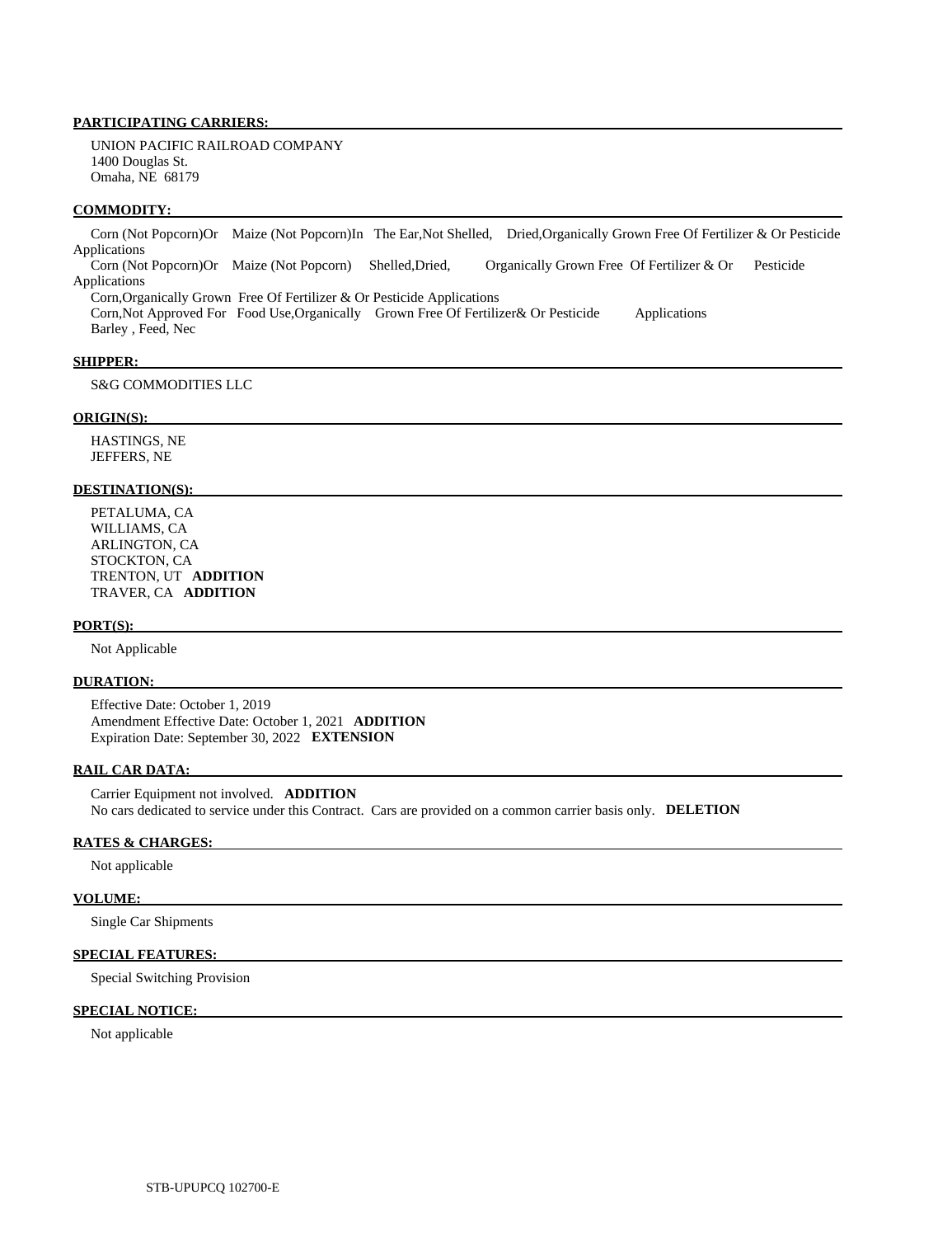

STB-UPUPCQ 102874-S

# **UNION PACIFIC RAILROAD COMPANY**

# **AMENDED CONTRACT SUMMARY**

**Issued:**  January 27, 2022

**Effective:** July 1, 2021

**Issued by:**  Rosa M. La Puente-Flowers Lead Price Applications 1400 Douglas Street Mail Stop 1340 OMAHA, NEBRASKA 68179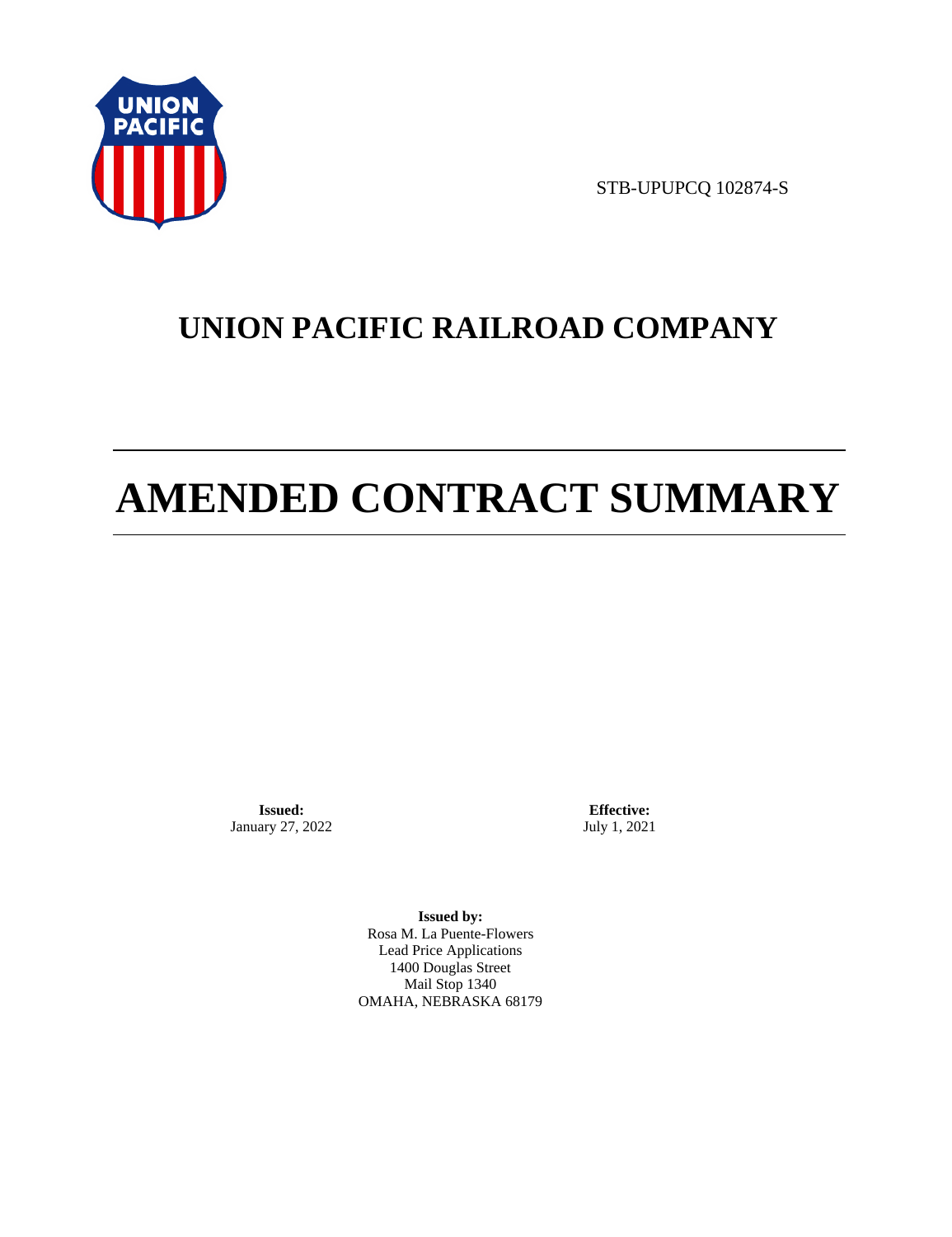# **PARTICIPATING CARRIERS:**

 UNION PACIFIC RAILROAD COMPANY 1400 Douglas St. Omaha, NE 68179

## **COMMODITY:**

 Corn Exc.Popcorn See 01152 Wheat Exc.Buckwheat See 01139

# **SHIPPER:**

 COMARK EQUITY ALLIANCE LLC CHISHOLM TRAIL TERMINAL LLC

#### **ORIGIN(S):**

 NE - HASTINGS AGS (See Exhibit Definition) NE - COZAD AGS (See Exhibit Definition) SOUTH SIOUX CITY, NE SIOUX CITY, IA NE - NCRC AGS (See Exhibit Definition) TEXHOMA, OK MOUNTAIN LAKE, MN NE - GRAND ISLAND AGS (See Exhibit Definition) NE - GROUP 3 AGS (See Exhibit Definition) MN - BREWSTER AGS (See Exhibit Definition) IA - INTERIOR IOWA HEAVY AGS (See Exhibit Definition) LINCOLN, NE MEDFORD, OK HAVELOCK, IA **DELETION**  DANA, IA **DELETION**  GRAND JCT, IA **DELETION**  DELAVAN, MN **DELETION** 

### **DESTINATION(S):**

 OK - OPTIMA AGS (See Exhibit Definition) MEDFORD, OK TEXHOMA, OK MEMPHIS, TN NEW BRAUNFELS, TX SAGINAW, TX

# **PORT(S):**

Not Applicable

#### **DURATION:**

 Effective Date: July 1, 2020 Amendment Effective Date: July 1, 2021 **ADDITION**  Expiration Date: June 30, 2022 **EXTENSION** 

# **RAIL CAR DATA:**

No cars dedicated to service under this Contract. Cars are provided on a common carrier basis only.

### **RATES & CHARGES:**

Not applicable

#### **VOLUME:**

Single Car Shipments

# **SPECIAL FEATURES:**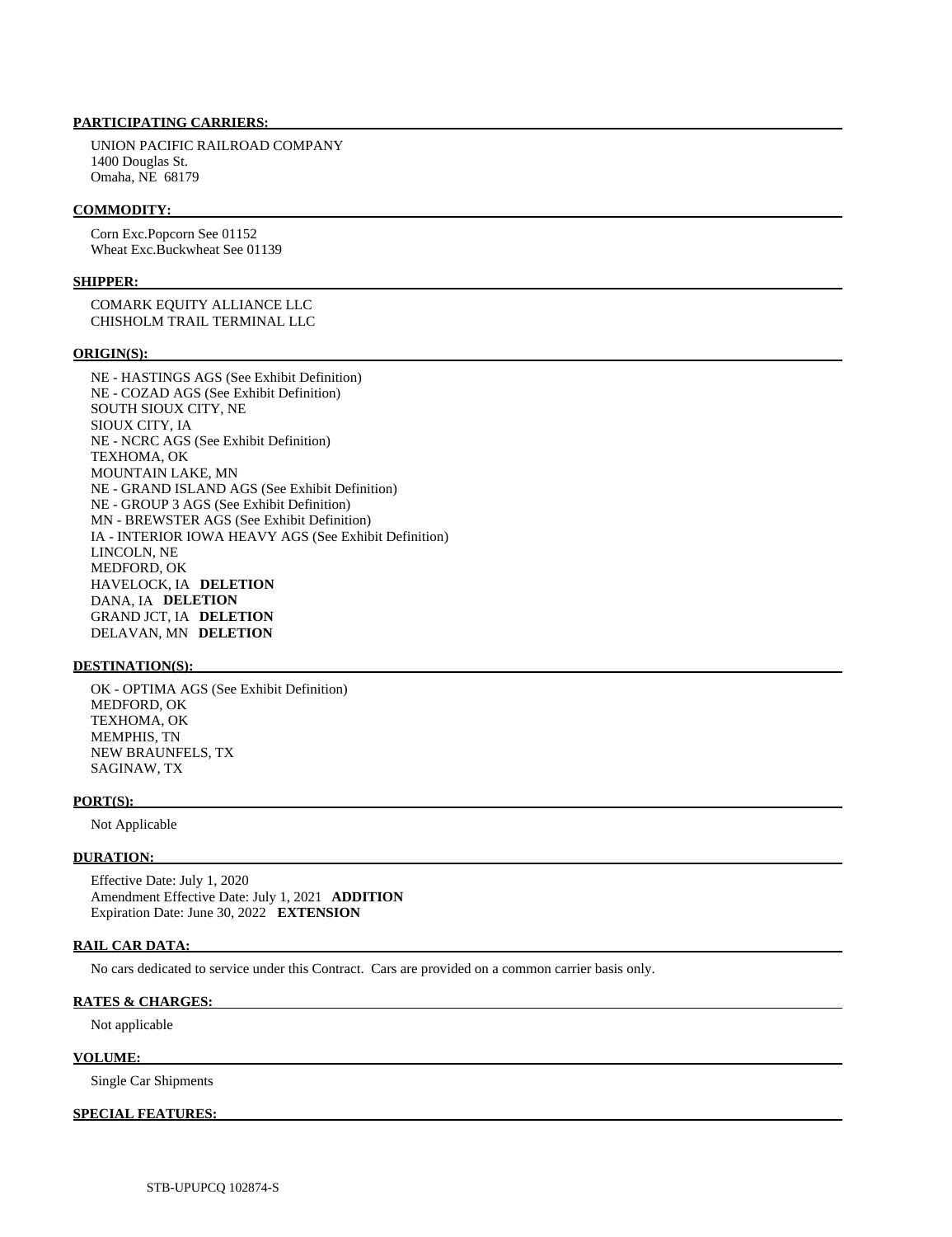Special Switching Provision

# **SPECIAL NOTICE:**

Not applicable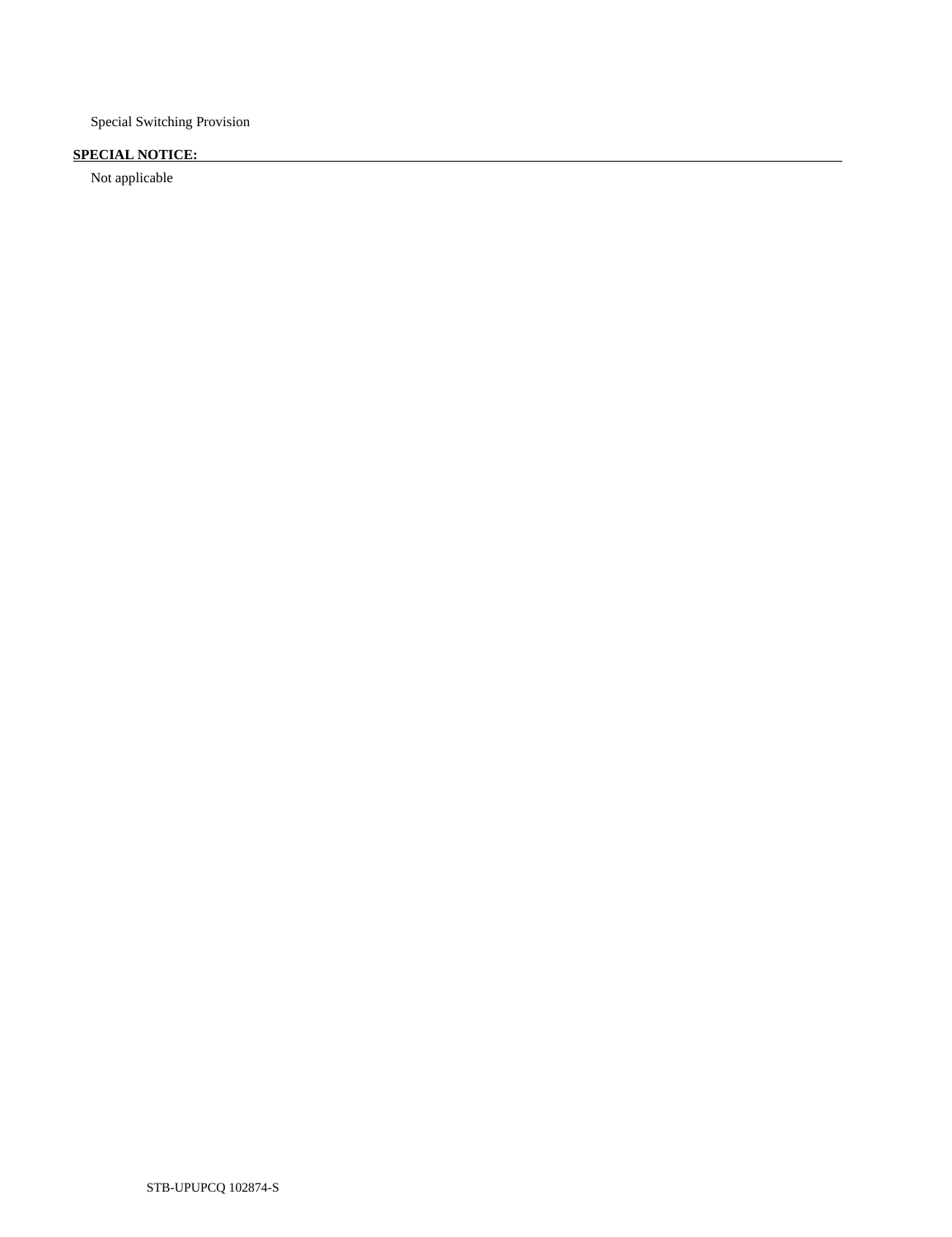# **EXHIBIT DEFINITIONS:**

 NE - HASTINGS AGS consist of: GLENVIL, NE HASTINGS, NE HAYLAND, NE JEFFERS, NE LEVEL, NE NE - COZAD AGS consist of: ALFALFA CENTER, NE BECK, NE BIRDWOOD, NE BRADY, NE BUDA, NE COZAD, NE DARR, NE ELM CREEK, NE FARR, NE GENTLEMAN PLANT, NE GENTLEMAN POWER PLANT, NE GIBBON, NE GOTHENBURG, NE HERSHEY, NE JOSSELYN, NE KEARNEY, NE KEITH, NE LEXINGTON, NE MAXWELL, NE NORTH PLATTE, NE ODESSA, NE OFALLONS, NE OPTIC, NE OVERTON, NE PAWNEE, NE SUTHERLAND, NE TRUED, NE VARNER, NE WILLOW ISLAND, NE NE - NCRC AGS consist of: ALBION, NE ARCHER, NE BELGRADE, NE BELGRADE, NE BRAINARD, NE CAREY, NE CEDAR RAPIDS, NE COTESFIELD, NE DAVID CITY, NE DURANT, NE ELBA, NE ENOLA, NE FULLERTON, NE GENOA, NE HEBER, NE HORDVILLE, NE HUMPHREY, NE MADISON, NE MONROE, NE NORFOLK, NE NORTH LOUP, NE OCONEE, NE ORD, NE OSCEOLA, NE PALMER, NE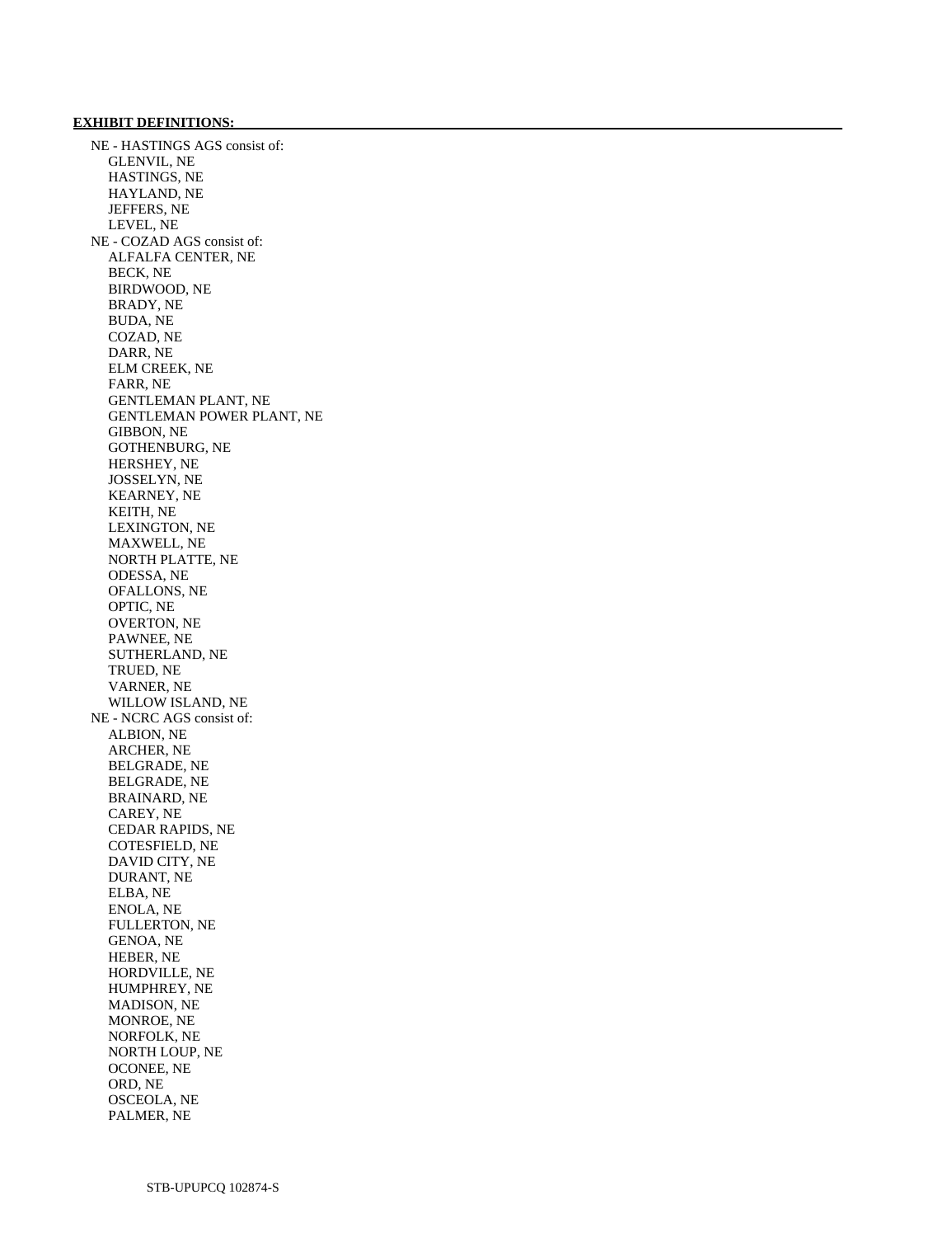PLATTE CENTER, NE POLK, NE PRIMROSE, NE RISING CITY, NE SAUNDERS, NE SCOTIA JCT, NE SHELBY, NE SHELDONVILLE, NE SPALDING, NE ST EDWARD, NE ST LIBORY, NE ST PAUL, NE STOCK YARD SIDING, NE STOCK YARDS SIDING, NE STROMSBURG, NE TARNOV, NE YANKA, NE NE - GRAND ISLAND AGS consist of: ALDA, NE CENTRAL CITY, NE CHAPMAN, NE CLARKS, NE DENMAN, NE GRAND ISLAND, NE GULFOIL, NE HAVENS, NE PADDOCK, NE RIVER, NE SHELTON, NE SILVER CREEK, NE THUMEL, NE WOOD RIVER, NE NE - GROUP 3 AGS consist of: COUNCIL BLUFFS, IA ISLAND PARK, IA RIGG, IA AMES, NE ARLINGTON, NE BEHLEN, NE BLAIR, NE COLUMBUS, NE DOULOM, NE DUNCAN, NE ELKHORN, NE FREMONT, NE FT CROOK, NE GILMORE, NE GILMORE JCT, NE HOWER, NE KENNARD, NE KRUMEL, NE LA PLATTE, NE LANE, NE MEAD, NE MERCER, NE MILLARD, NE MOORMAN, NE NASCO, NE NORTH BEND, NE OMAHA, NE RICHLAND, NE ROGERS, NE RUF, NE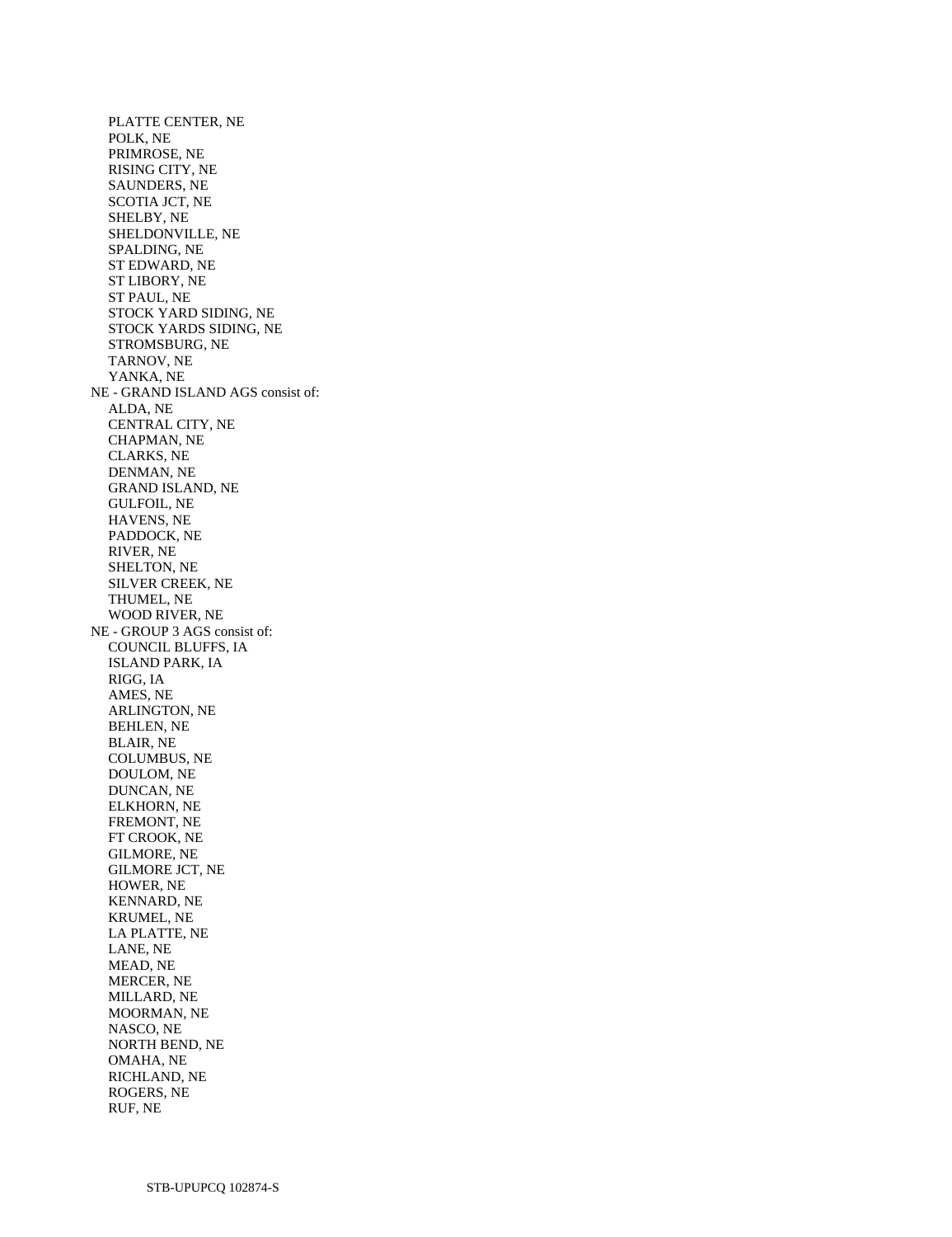SCHAFER, NE SCHUYLER, NE SEYMOUR, NE SOUTH OMAHA, NE SOUTH OMAHA, NE SUMMIT, NE TROXEL, NE VALLEY, NE WAHOO, NE WAHPCO, NE WATERLOO, NE WECO, NE WESTON, NE WOODY, NE YUTAN, NE MN - BREWSTER AGS consist of: ADRIAN, MN AGATE, MN BEAVER CREEK, MN BIGELOW, MN BINGHAM LAKE, MN BREWSTER, MN BUTTERFIELD, MN FIVE STAR, MN HERON LAKE, MN KASOTA, MN LAKE CRYSTAL, MN LUVERNE, MN MADELIA, MN MAGNOLIA, MN MANKATO, MN MANLEY, MN MILOMA, MN MINNEOPA, MN MOUNTAIN LAKE, MN ODIN, MN OTTAWA, MN RUSHMORE, MN ST JAMES, MN TRIMONT, MN WILDER, MN WINDOM, MN WORTHINGTON, MN IA - INTERIOR IOWA HEAVY AGS consist of: ALGONA, IA ALLENDORF, IA ARMSTRONG, IA ARTHUR, IA AURELIA, IA BODE, IA BURT, IA CALLENDER, IA CHEROKEE, IA EAGLE GROVE, IA EMMETSBURG, IA FARNHAMVILLE, IA FLORENCE, IA FT DODGE, IA GALBRAITH, IA GOLDFIELD, IA GOWRIE, IA GYPSUM, IA HANLONTOWN, IA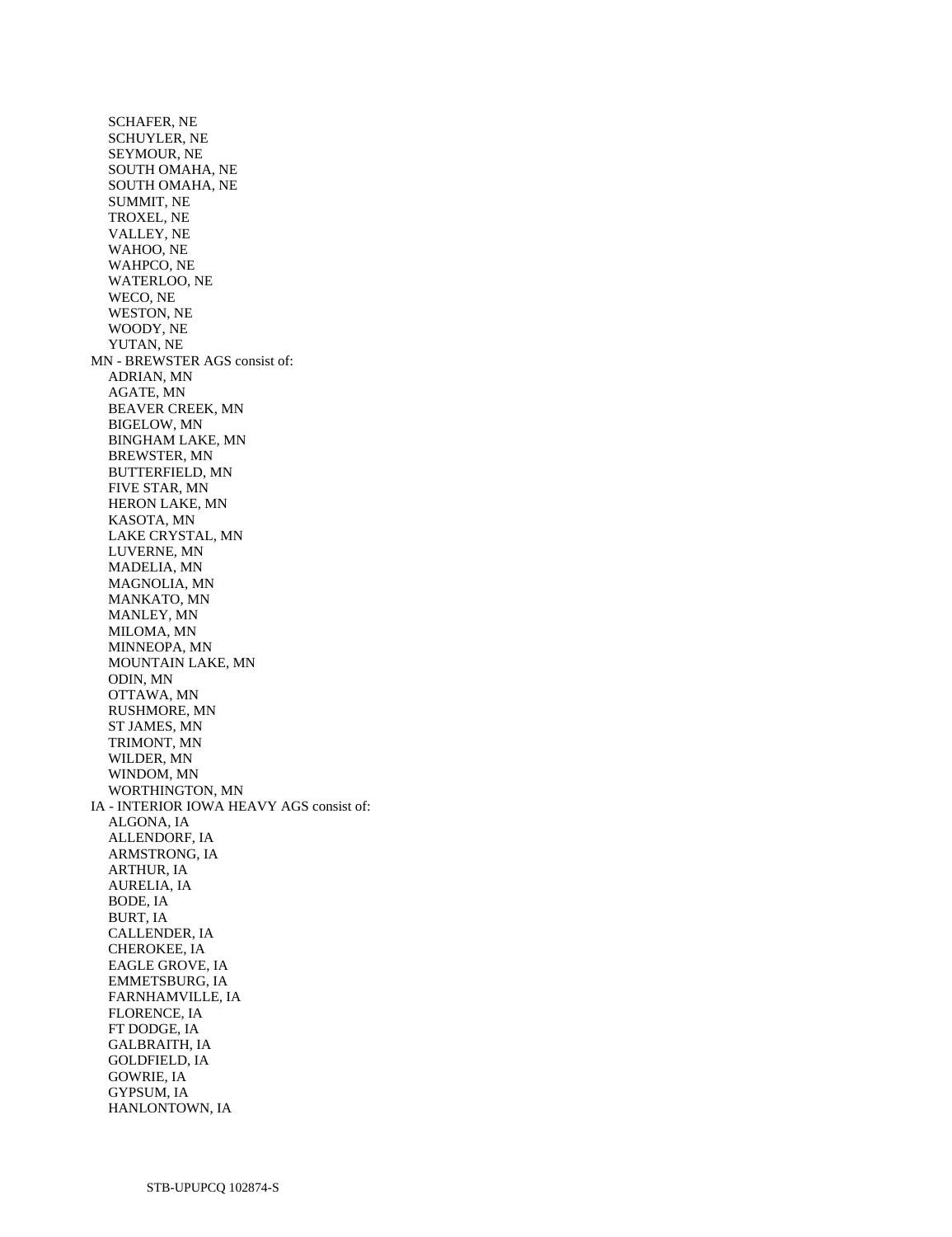HARDY, IA HARRIS, IA HARTLEY, IA INDUSTRY, IA IRVINGTON, IA JEWELL, IA JOICE, IA KAMRAR, IA KANAWHA, IA LAKE MILLS, IA LAKE PARK, IA LAKOTA, IA LENA, IA LIVERMORE, IA LUVERNE, IA MAPLE HILL, IA MARCUS, IA MONTGOMERY, IA MOORLAND, IA OCHEYEDAN, IA OLAF, IA OSGOOD, IA OTTOSEN, IA PATON, IA RAKE, IA RANDALL, IA RENWICK, IA RODMAN, IA ROELYN, IA SANBORN, IA SCARVILLE, IA SPIRIT LAKE, IA STORY CITY, IA SUPERIOR, IA SWEA CITY, IA TARA, IA VINCENT, IA WALL LAKE, IA WEBSTER CITY, IA WEST BEND, IA WEST FT DODGE, IA WEST OKOBOJI, IA WILLIAMS, IA BLUE EARTH, MN BRICELYN, MN EASTON, MN FAIRMONT, MN FOX LAKE, MN FROST, MN GUCKEEN, MN IMOGENE, MN KIESTER, MN MARNA, MN WELCOME, MN OK - OPTIMA AGS consist of: LIBERAL, KS SHAMROCK, KS CLAYTON, NM GOODWELL, OK GUYMON, OK HOOKER, OK OPTIMA, OK TEXHOMA, OK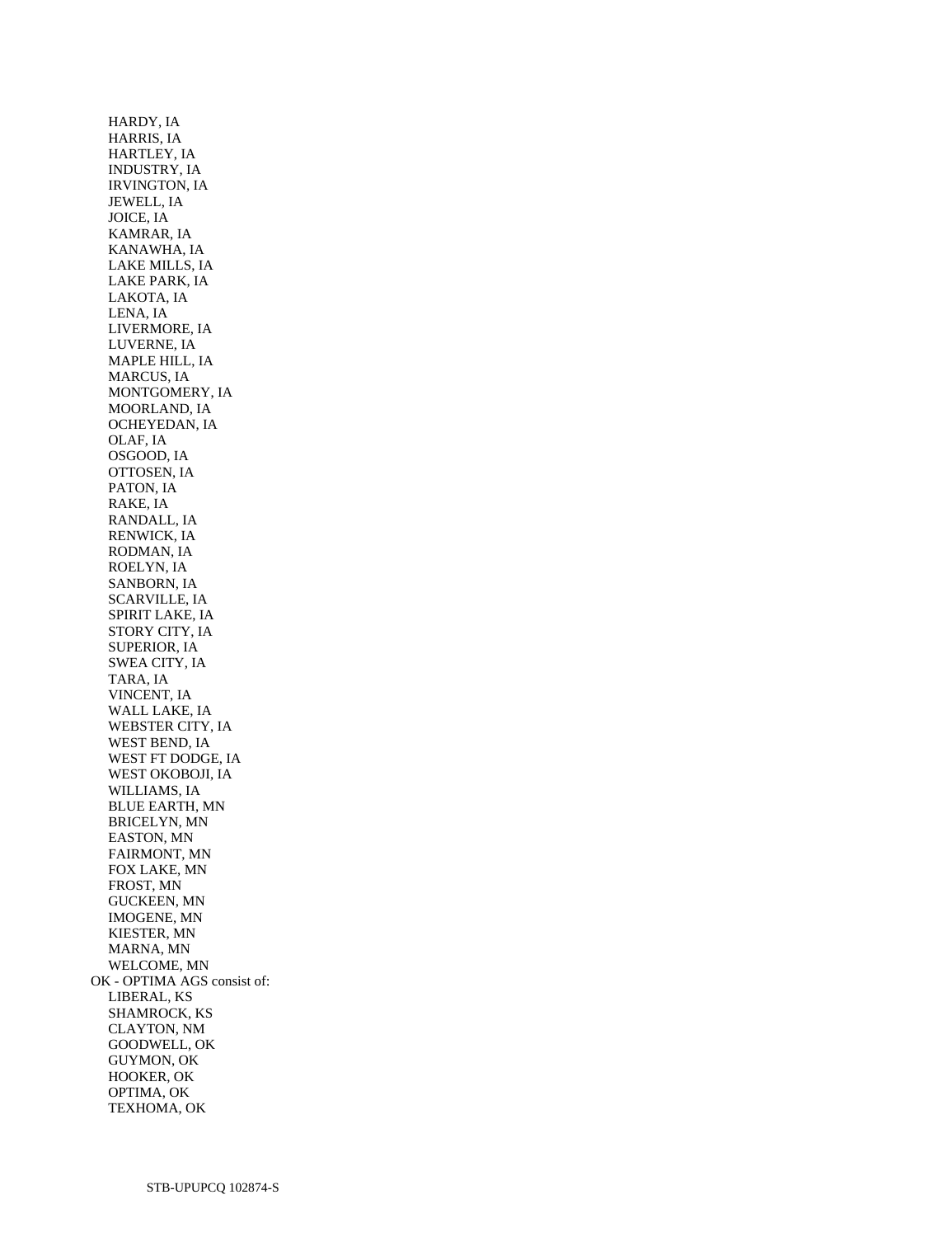TYRONE, OK BRYDEN, TX CAPPS, TX CHAMBERLIN, TX CHANNING, TX CONLEN, TX DALHART, TX DUMAS, TX ETTER, TX ETTER JCT, TX HALE, TX HARTLEY, TX MACHOVEC, TX MORSE JCT, TX PRINGLE, TX ROMERO, TX SHEERIN, TX STRATFORD, TX TEXHOMA, TX TEXLINE, TX WARE, TX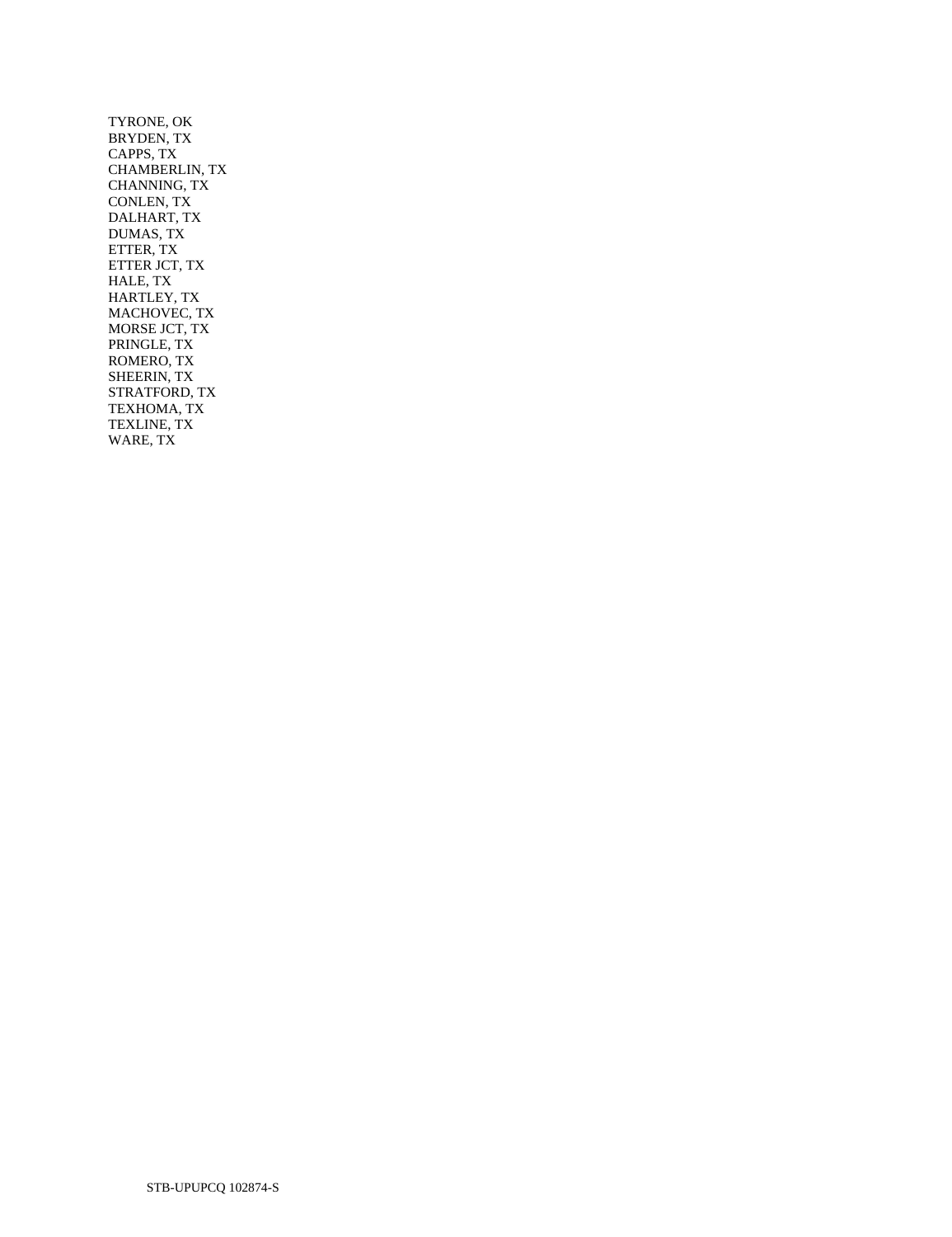

STB-UPUPCQ 103380-B

# **UNION PACIFIC RAILROAD COMPANY**

# **AMENDED CONTRACT SUMMARY**

**Issued:**  January 27, 2022

**Effective:** November 1, 2021

**Issued by:**  Rosa M. La Puente-Flowers Lead Price Applications 1400 Douglas Street Mail Stop 1340 OMAHA, NEBRASKA 68179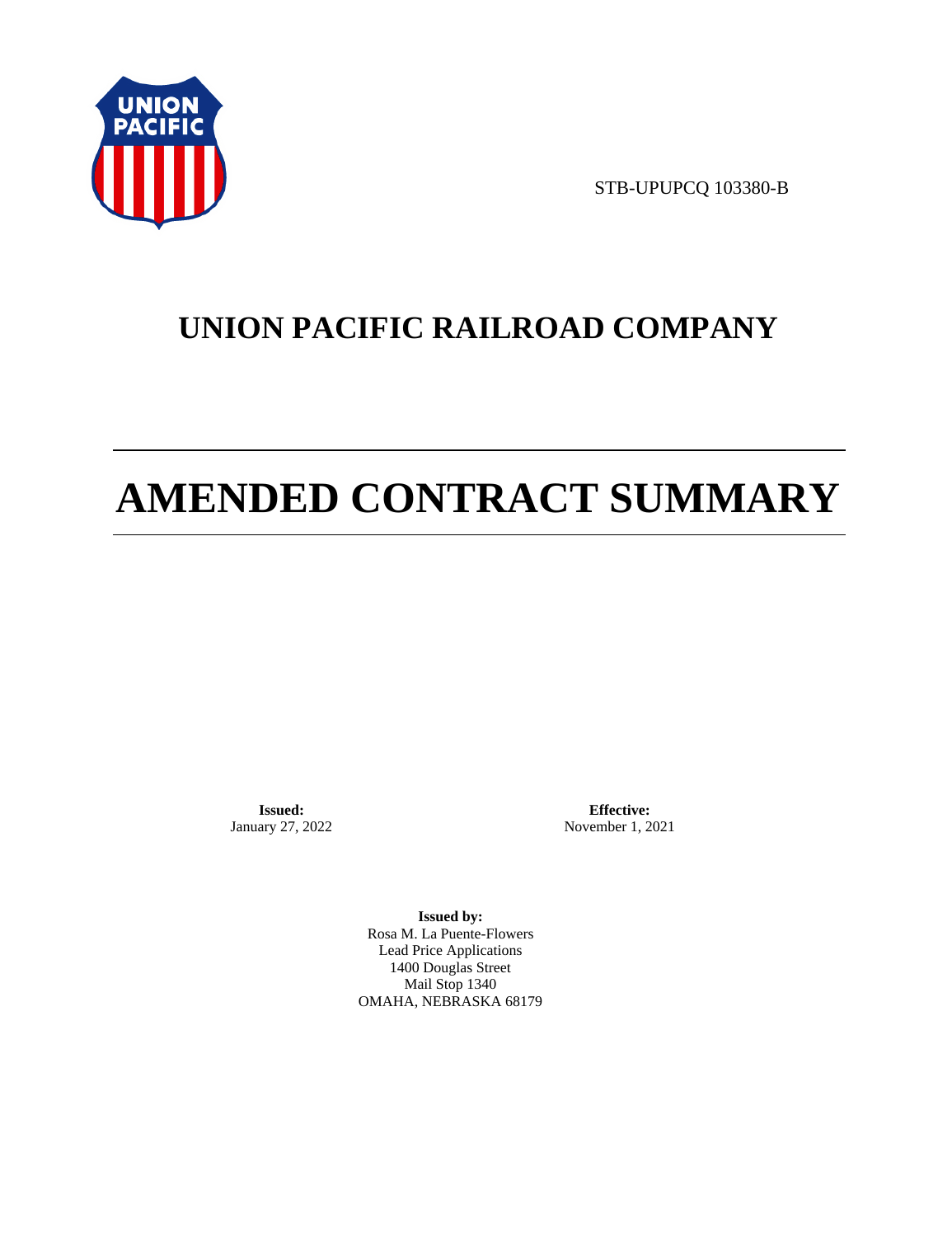# **PARTICIPATING CARRIERS:**

 UNION PACIFIC RAILROAD COMPANY 1400 Douglas St. Omaha, NE 68179

#### **COMMODITY:**

Wheat Exc.Buckwheat See 01139

#### **SHIPPER:**

# AMERICAN ITALIAN PASTA CO

## **ORIGIN(S):**

 YUMA, AZ ROLL, AZ **ADDITION**  BRAWLEY, CA HEBER, CA EL CENTRO, CA BUCKEYE, AZ CASA GRANDE, AZ GOSHEN JCT, CA MEMPHIS, TN

# **DESTINATION(S):**

 EAST ST LOUIS, IL **ADDITION**  MEMPHIS, TN KANSAS CITY, MO YUMA, AZ

### **PORT(S):**

Not Applicable

# **DURATION:**

 Effective Date: November 1, 2021 Amendment Effective Date: November 1, 2021 **ADDITION**  Expiration Date: May 31, 2022 **EXTENSION** 

## **RAIL CAR DATA:**

No cars dedicated to service under this Contract. Cars are provided on a common carrier basis only.

# **RATES & CHARGES:**

Subject to increases.

### **VOLUME:**

Single Car Shipments

# **SPECIAL FEATURES:**

Special Switching Provision

# **SPECIAL NOTICE:**

Not applicable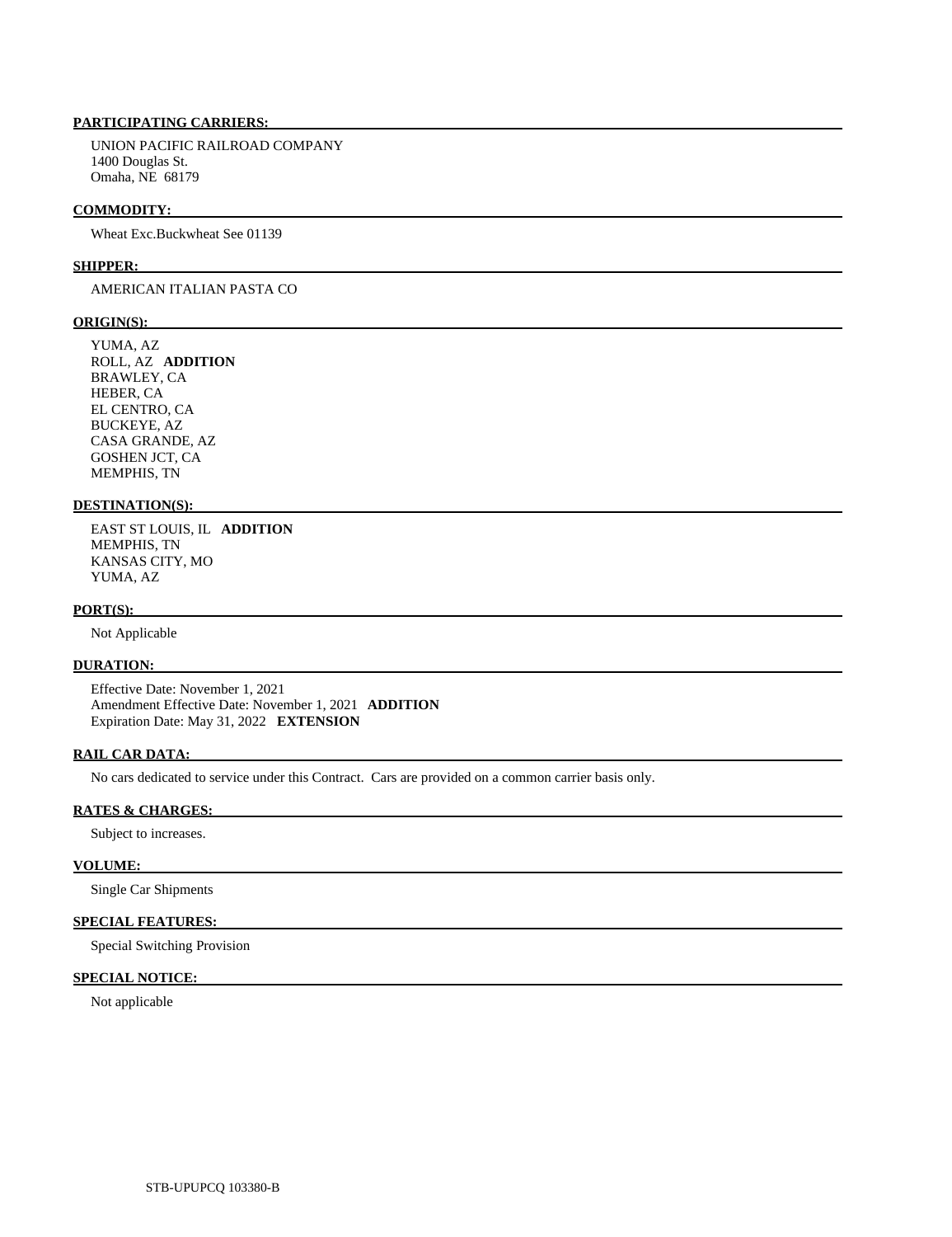

STB-UPUPCQ 95242-AW

# **UNION PACIFIC RAILROAD COMPANY**

# **AMENDED CONTRACT SUMMARY**

**Issued:**  January 26, 2022

**Effective:** June 1, 2021

**Issued by:**  Rosa M. La Puente-Flowers Lead Price Applications 1400 Douglas Street Mail Stop 1340 OMAHA, NEBRASKA 68179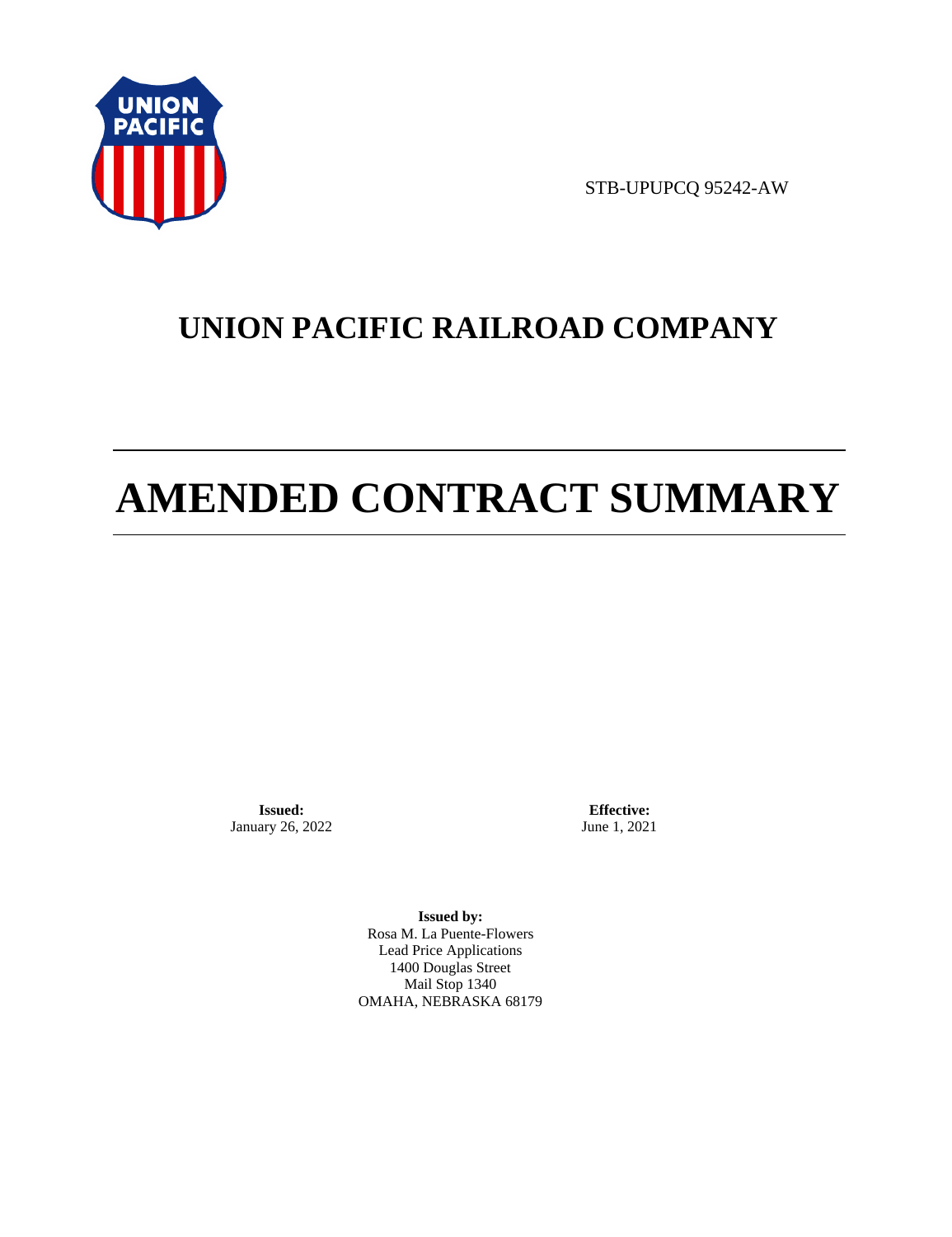### **PARTICIPATING CARRIERS:**

 UNION PACIFIC RAILROAD COMPANY 1400 Douglas St. Omaha, NE 68179

### **COMMODITY:**

 Wheat Flour Exc.Blended Or Prepared See 20451- 20452 Wheat Flour Wheat Middlings Or Shorts,Non- Pelletized Wheat Bran, Other Than Pelletized

## **SHIPPER:**

GRAIN CRAFT INC

### **ORIGIN(S):**

 WICHITA, KS BLACKFOOT, ID COLLINS, ID PENDLETON, OR OGDEN, UT MCPHERSON, KS HINKLE, OR POCATELLO, ID EAST ST LOUIS, IL

## **DESTINATION(S):**

 CHICAGO, IL OGDEN, UT ARLINGTON, CA TACOMA, WA EAST ST LOUIS, IL EL PASO, TX CAMPO, AZ PORTLAND, OR NACOGDOCHES, TX SPARKS, NV GIDDINGS, TX SHREVEPORT, LA VALLA, CA VINA VISTA, CA ELMENDORF, TX HOPE, AR COLLINS, ID MCPHERSON, KS WICHITA, KS LOS NIETOS, CA STOCKTON, CA PHOENIX, AZ TOLLESON, AZ KANSAS CITY, KS KANSAS CITY, MO NORTH PORTLAND, OR PENDLETON, OR SEATTLE, WA LOS ANGELES, CA

### **PORT(S):**

Not Applicable

### **DURATION:**